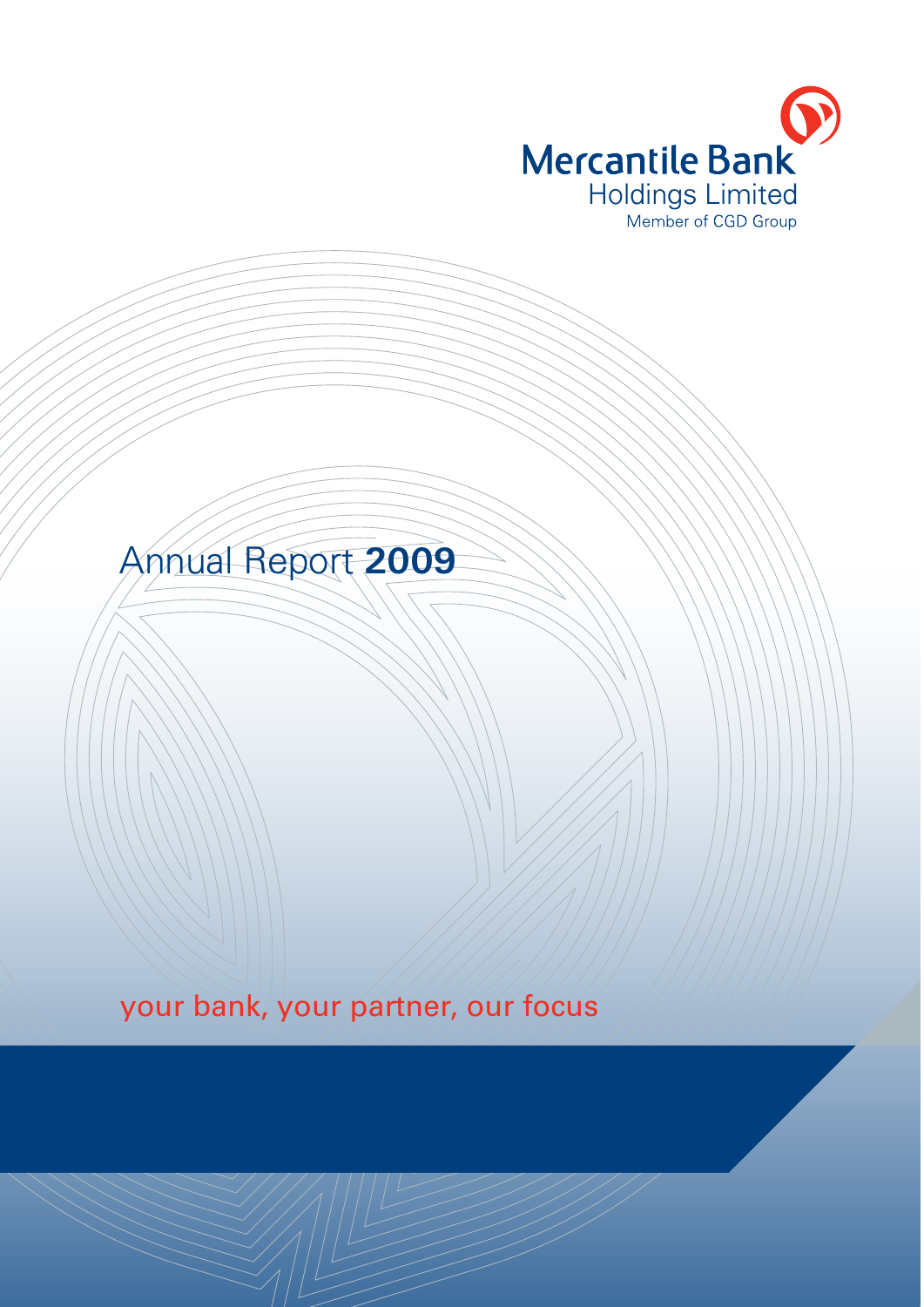## **Mercantile Bank Holdings Limited**

Member of CGD Group Reg No: 1989/000164/06

## **Table of contents**

| The Group and glossary of terms         | 2        |
|-----------------------------------------|----------|
| Board of Directors and administration   | 3        |
| Five year Group salient features        | 4        |
| Group review                            | 5        |
| Annual financial statements             | 7        |
| Corporate governance                    | 74       |
| Bank Regulations public disclosure      | 87       |
| Analysis of shareholders                | 88       |
| Group addresses                         | 89       |
| Notice of Annual General Meeting        | 90       |
| Brief curriculum vitae of each Director |          |
| standing for re-election                | 94       |
| Form of proxy                           | Attached |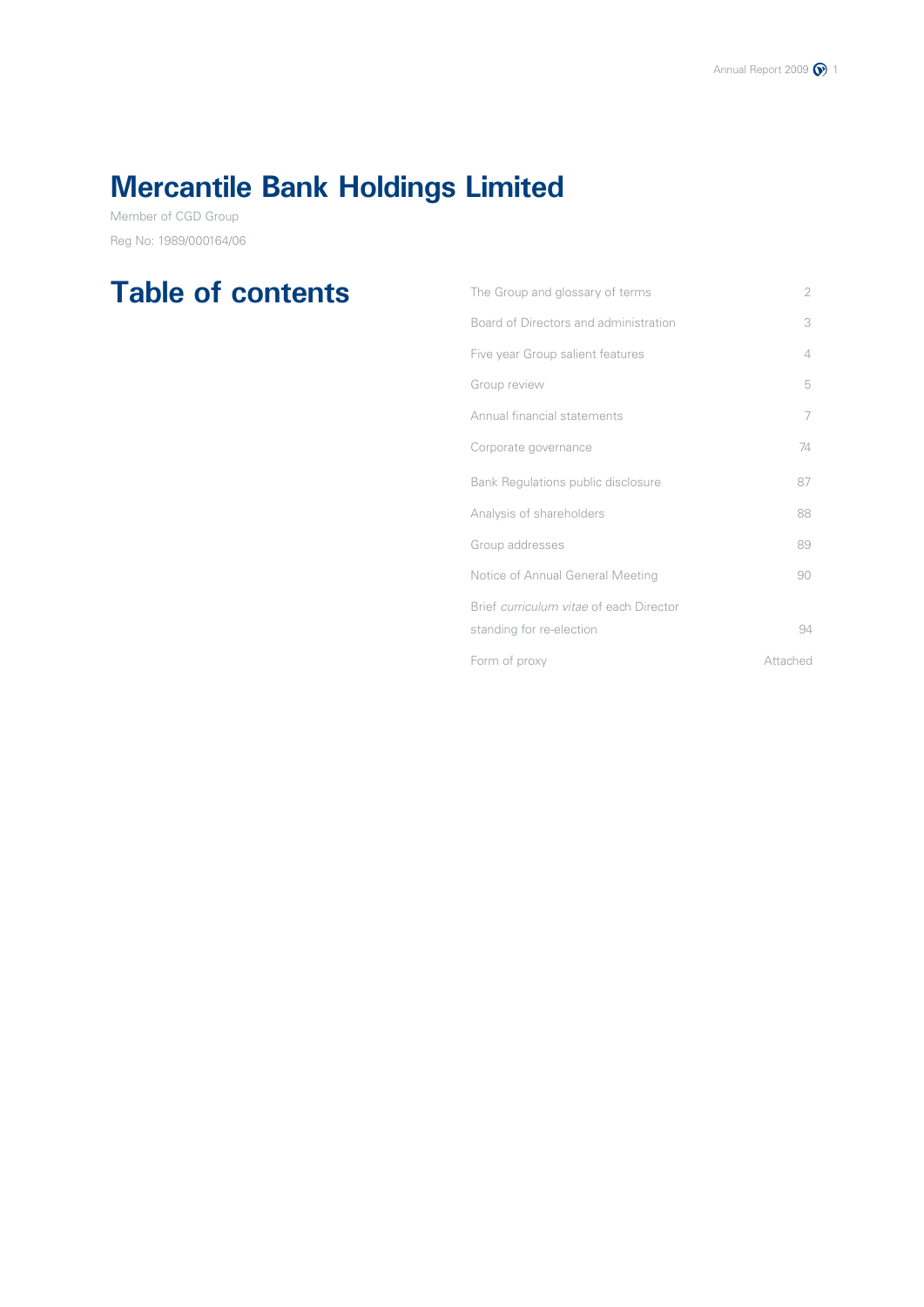## **The Group and glossary of terms**

Mercantile Bank Holdings Limited is a registered bank controlling and investment holding company and its holding company is CGD. Its two principal operating subsidiaries comprise:

Mercantile Bank Limited provides a full range of international and domestic banking services. It operates in selected retail, commercial, corporate and alliance banking niches in which it offers banking, financial and investment services. It is a whollyowned subsidiary of Mercantile Bank Holdings Limited.

Mercantile Insurance Brokers (Pty) Limited offers life assurance and short-term broking services to the Group and external parties through third-party agreements. Its products encompass the full range available in the market including short-term insurance, pension, health benefits and life assurance. It is a wholly-owned subsidiary of Mercantile Bank Holdings Limited.

#### **Abbreviation Definition/Description** AGM Annual General Meeting ALCO Asset and Liability Committee ALM Asset and Liability Management Bank Regulations Regulations relating to Banks issued under section 90 of the Banks Act, No. 94 of 1990, as amended Banks Act Banks Act, No. 94 of 1990, as amended BCM Business Continuity Management BEE Black Economic Empowerment CEO Chief Executive Officer CGD Caixa Geral de Depósitos S.A., a company registered in Portugal Companies Act Companies Act, No. 61 of 1973, as amended CPA Consumer Protection Act, No. 68 of 2008 CREDCOM Credit Committee EXCO Executive Committee FAIS The Financial Advisory and Intermediary Services Act, No. 37 of 2002 FICA The Financial Intelligence Centre Act, No. 38 of 2001 FSC Financial Sector Charter GAC Group Audit Committee IFRS International Financial Reporting Standards and Interpretations JSE JSE Limited King II King Report on Corporate Governance for South Africa 2002 King III King Report on Corporate Governance for South Africa 2009 Mercantile Mercantile Bank Holdings Limited and its subsidiaries NCA The National Credit Act, No. 34 of 2005 OHSA Occupational Health & Safety Act, No 85 of 1993 RMC Risk and Capital Management Committee ROA Return on average assets ROE Return on average equity SABRIC South African Banking Risk Information Centre SARB South African Reserve Bank the Bank Mercantile Bank Limited the Board Where applicable, the Board of Directors of Mercantile Bank Holdings Limited or collectively the Board of Directors of Mercantile Bank Holdings Limited and Mercantile Bank Limited the Company Mercantile Bank Holdings Limited the Code Code of Banking Practice the Group Mercantile Bank Holdings Limited and its subsidiaries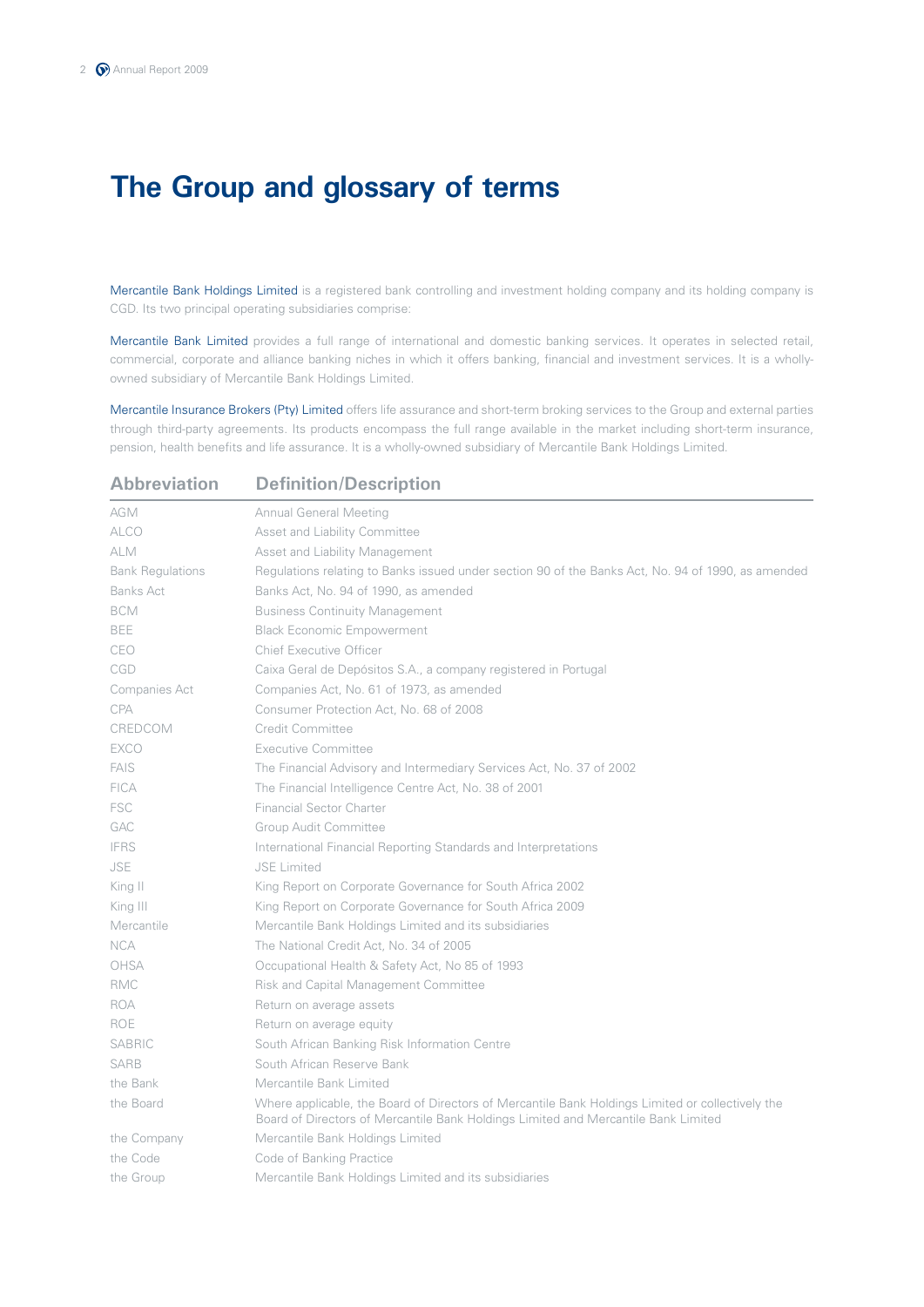## **Board of Directors and administration**

**at 25 February 2010**

#### Board of Directors

| J A S de Andrade Campos * ° | (Chairman)                                            |
|-----------------------------|-------------------------------------------------------|
| D J Brown #                 | (Chief Executive Officer)                             |
| G P de Kock °               |                                                       |
| L Hyne <sup>o</sup>         |                                                       |
| AT Ikalafeng <sup>°</sup>   |                                                       |
| JPM Lopes *#                |                                                       |
| T H Njikizana ^°            |                                                       |
| S Rapeti <sup>o</sup>       |                                                       |
| * Portuguese                |                                                       |
| ^ Zimbabwean                |                                                       |
| # Executive                 |                                                       |
| ° Independent Non-Executive |                                                       |
| Administration              |                                                       |
| <b>Group Secretary</b>      | <b>Transfer secretaries</b>                           |
| A de Villiers               | Computershare Investor Services (Proprietary) Limited |
| (appointed 1 January 2010)  | 70 Marshall Street                                    |
|                             | Johannesburg                                          |
|                             | 2001 South Africa                                     |
|                             | Postal address                                        |
|                             | P O Box 61051                                         |
|                             | Marshalltown                                          |

| <b>Registered office</b> | Postal address |
|--------------------------|----------------|
| 1st Floor                | P O Box 782699 |
| Mercantile Bank          | Sandton        |
| 142 West Street          | 2146           |
| Sandown                  |                |
| 2196                     |                |
|                          |                |

2107 South Africa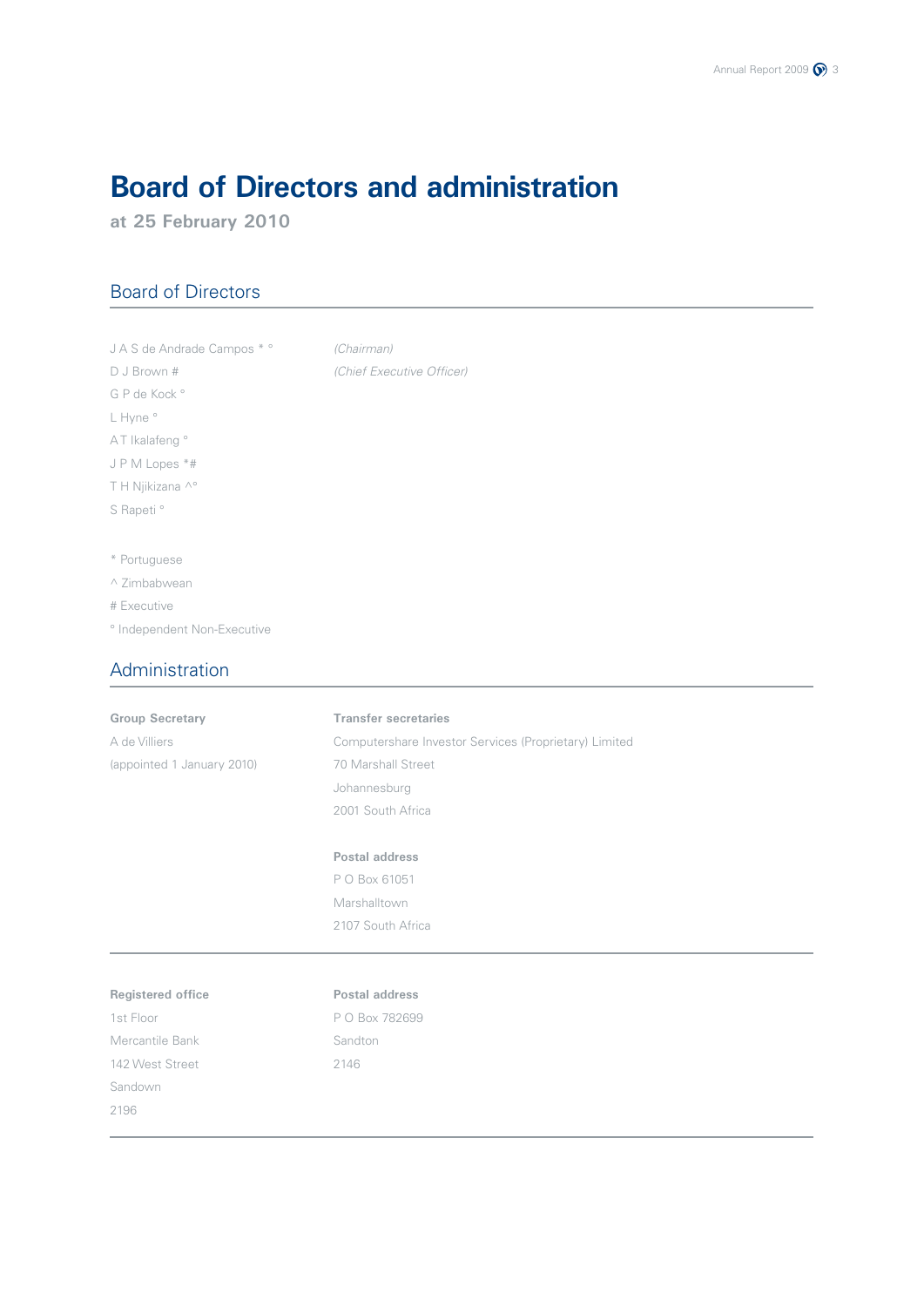# **Five year Group salient features**

**Years ended 31 December**

|                                                   | 2009<br><b>R'000</b> | 2008<br>R'000 | 2007<br>R'000 | 2006<br>R'000 | 2005<br>R'000 |
|---------------------------------------------------|----------------------|---------------|---------------|---------------|---------------|
| Statement of financial position                   |                      |               |               |               |               |
| Total assets                                      | 5 818 734            | 5916775       | 4705784       | 4 4 4 9 2 1 8 | 3 406 382     |
| Loans and advances                                | 3 629 574            | 3 403 789     | 2 814 743     | 2 066 432     | 1 458 677     |
| Cash and cash equivalents                         | 1 400 937            | 1 464 959     | 1 252 376     | 1 683 974     | 1 408 972     |
| Shareholders' equity                              | 1 437 671            | 1 269 030     | 839 914       | 667 418       | 550 179       |
| Deposits                                          | 4 246 598            | 4 389 347     | 3 768 183     | 3 539 147     | 2 636 547     |
| Statement of comprehensive income                 |                      |               |               |               |               |
| Profit before tax                                 | 217 069              | 257 798       | 165 302       | 100 643       | 66 996        |
| Profit after tax                                  | 162 202              | 419 973       | 165 273       | 100 643       | 66 996        |
| Headline earnings                                 | 160 633              | 410 107       | 159 684       | 100 643       | 68 0 25       |
| Financial performance ratios (%)                  |                      |               |               |               |               |
| Return on average equity (before tax)             | 17.5                 | 26.2          | 21.9          | 16.5          | 12.7          |
| Return on average equity (after tax)              | 12.0                 | 39.8          | 21.9          | 16.5          | 12.7          |
| Return on average assets (before tax)             | 3.8                  | 4.9           | 3.6           | 2.6           | 2.2           |
| Return on average assets (after tax)              | 2.8                  | 7.9           | 3.6           | 2.6           | 2.2           |
| Cost to income                                    | 52.7                 | 49.0          | 56.4          | 71.7          | 91.0          |
| Share statistics (cents)                          |                      |               |               |               |               |
| Earnings per ordinary share (before tax)          | 5.6                  | 6.6           | 4.2           | 2.6           | 1.7           |
| Earnings per ordinary share (after tax)           | 4.1                  | 10.7          | 4.2           | 2.6           | 1.7           |
| Headline earnings per ordinary share (before tax) | 5.5                  | 6.3           | 4.1           | 2.6           | 1.7           |
| Headline earnings per ordinary share (after tax)  | 4.1                  | 10.5          | 4.1           | 2.6           | 1.7           |
| Net asset value per share                         | 36.8                 | 32.4          | 21.4          | 17.0          | 14.0          |
| Tangible net asset value per share                | 32.4                 | 30.5          | 20.8          | 16.7          | 13.8          |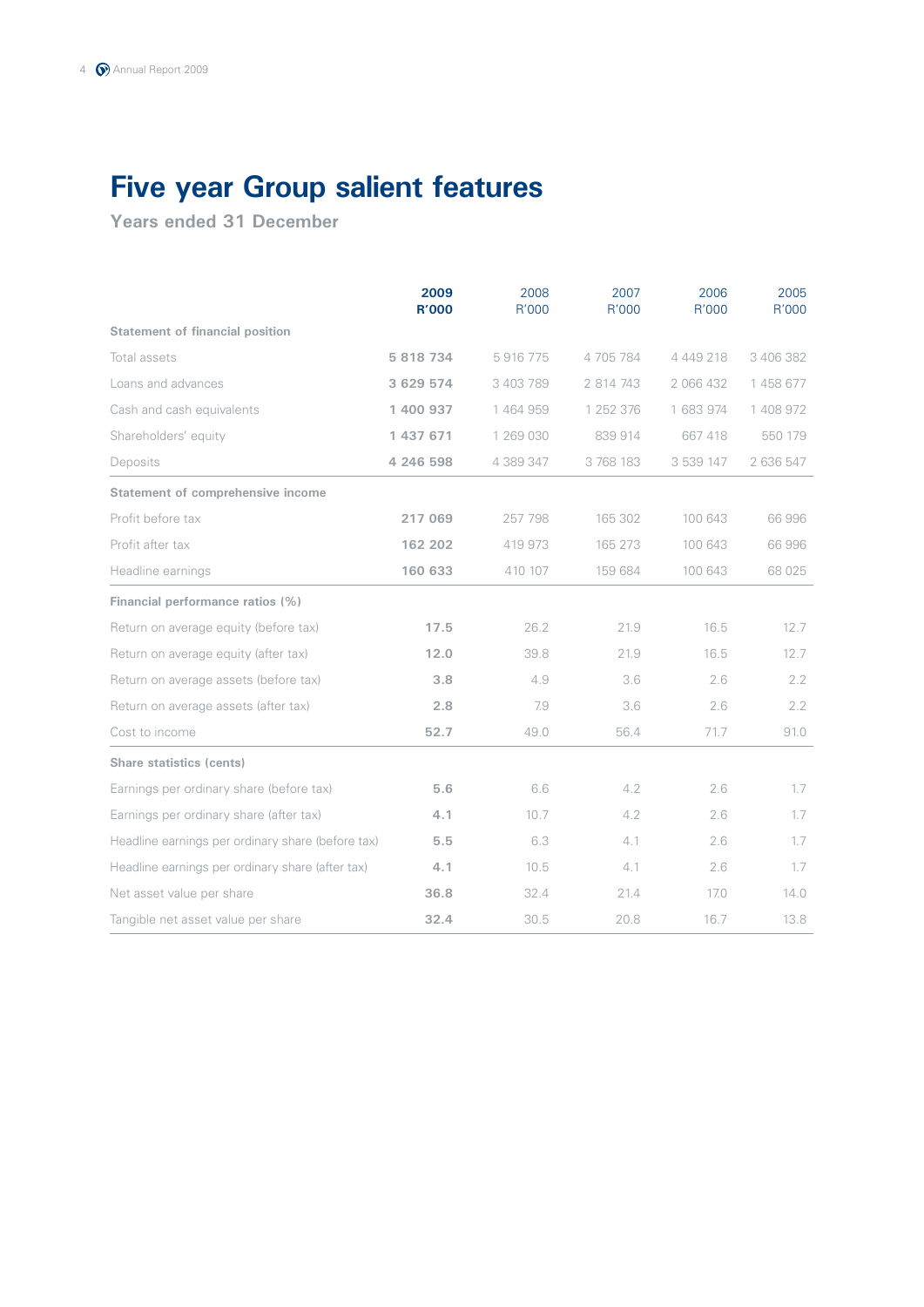### **Group review**

CGD, which is wholly owned by the Portuguese state, remains the Group's holding company with a shareholding of 91.75%. CGD is ranked as the world's 119th largest banking institution by assets in a current issue of "The Banker's Almanac". Its short- and long-term ratings were confirmed by the three leading international rating agencies - Fitch Ratings, Moody's and Standard & Poor's - as follows:

|                      | <b>Short</b><br>term | Long<br>term | <b>Date</b>                | <b>Outlook</b> |
|----------------------|----------------------|--------------|----------------------------|----------------|
| <b>Fitch Ratings</b> | $F1+$                | $AA-$        | December Negative<br>2009  |                |
| Moody's              | $P-1$                | Aa2          | September Negative<br>2009 |                |
| Standard<br>& Poor's | $A-1$                | $A+$         | July<br>2009               | Negative       |

Moody's confirmed the following RSA national scale issuer ratings to the Bank in September 2009:

| Short term | $P-1$ za |
|------------|----------|
| Long term  | A2 za    |
| Outlook    | Stable   |

#### Business focus

The Group's strategy remains unchanged, namely:

- to grow enterprise banking business by offering products and services to small and mid-sized businesses across the South African spectrum whilst retaining a key segment focus on Portuguese customers; and
- to grow existing and seek out new opportunities in the alliance banking arena, primarily in the areas of card, mobile and payment products.

#### Financial review

#### **Before tax performance**

Industry conditions for the banking sector during 2009 were particularly difficult being characterised by a significant drop in economic activity with GDP declining, substantial increases in bad debts and sharp reductions in interest rates with the prime rate reducing from 15.5% in early December 2008 to 10.5% in August 2009. This has resulted in most domestic banks posting significant declines in 2009 profits.

Against this background the Group recorded a decrease in HEPS of 12.7% for the 2009 financial year which is largely attributable to:

- a decrease in net interest income (before credit losses) of 17.2% as a result of the negative endowment effect of lower interest rates, a squeeze in margins due to higher cost of deposits and little change in the balance sheet with lending up 6.6% and deposits down 3.3%; and
- an increase in impairments for credit losses of R2.7 million in line with tougher market conditions. Notwithstanding this increase, impairments were still at an acceptable level of 0.3% of gross lending. Non-performing loans and advances as a percentage of gross lending was 5.4% at December 2009 (December 2008: 3.8%).

The above negative impact on earnings was partially offset by:

- growth in non-interest income (net of costs) of 9.3% from core business activities; and
- cost containment with costs declining 2.2%. Cost savings were largely achieved due to lower bonus and share plan costs in line with the decline of the Group's results partly offset by higher consulting fees in Information Technology associated with services related to the new systems infrastructure being implemented for the Group.

Cost to income increased from 49.0% in December 2008 to 52.7% in December 2009 whilst both ROE at 17.5% (December 2008: 26.2%) and ROA at 3.8% (December 2008: 4.9%) declined, reflecting the weaker market conditions and lower earnings of the Group.

#### **After tax performance: recognition of deferred tax**

In accordance with IFRS the Group deemed it appropriate to recognise deferred tax at the end of 2008 mainly in respect of tax losses incurred in the financial years prior to 2005. This recognition resulted in a once-off deferred tax credit of R162.2 million for the year ended 31 December 2008. Consequently, for the year ended 31 December 2009 there was no such deferred tax credit and the Group recognised a tax charge, making after tax performance for the two reporting periods ended 31 December 2008 and 2009 not comparable.

#### Company Secretary and Directorate

Ms R van Rensburg resigned as company secretary with effect 31 July 2009. An acting secretary was appointed on contract for the period 1 September 2009 to 31 December 2009. Ms A de Villiers was appointed with effect 1 January 2010.

There were no changes to the Board during the period under review. We thank the Board for their valuable contribution and support during the year.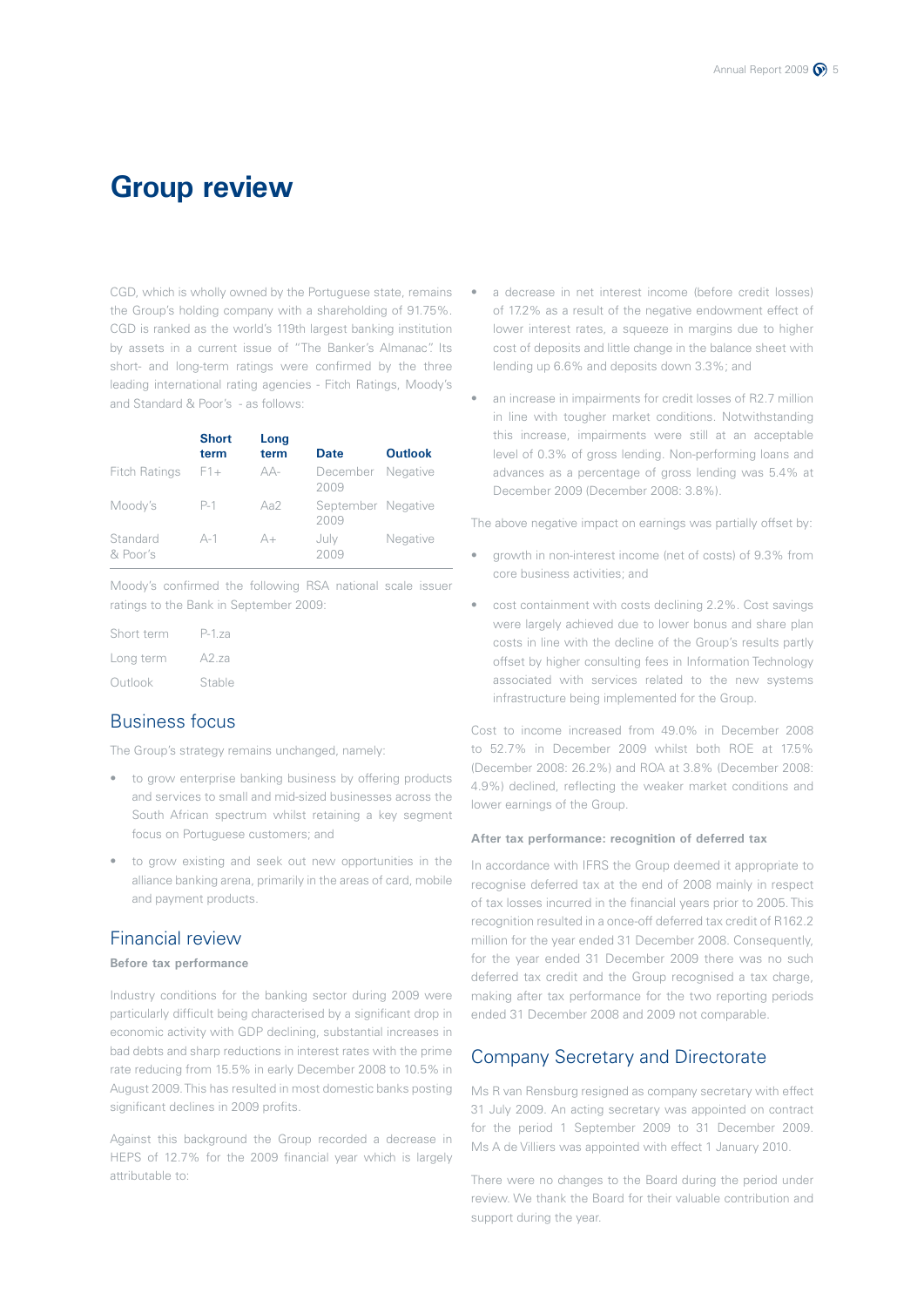### **Group review (continued)**

#### Financial Sector Charter

The Group remains fully committed to achieving the targets (as applicable to the Group's strategy) set out in the charter and plans are in place to deliver on these targets. Good progress continues to be made in this respect in the key areas of procurement, financing of black businesses and the diversity of the Group's Board. Whilst reasonable progress has been made in respect of employment equity targets, these remain challenging in the areas of middle/senior management and the Group is behind in terms of achieving these targets, with various initiatives in place to rectify over time.

Discussions are at an advanced stage with two short-listed candidates for empowerment at shareholder level and it is anticipated that a transaction could be concluded for the sale of 10% of the Group's equity over the ensuing months.

#### New banking system

The implementation of the new core retail banking systems and enhancement/upgrade of current systems architecture is well underway with a go-live date planned for April 2010. Expenditure capitalised on this project as at 31 December 2009 is as follows:

- property and equipment: R20.8 million; and
- intangible assets: R164.4 million

The overall project cost has increased since the interim results report at June 2009 from an estimated R210 million to an estimated R240 million. The main reasons for the increased costs are:

- significant increase in time and resources spent on testing the system:
- higher spend on creating and implementing the infrastructure required: and
- higher costs incurred in training of users.

The project is funded from cash resources against agreed deliverables.

The pro forma effect of the transaction on the tangible net asset value per share of the Group at 31 December 2009, based on the above revised cost estimates, is expected to be a decrease of approximately 1.6 cents versus the estimated decrease previously reported for December 2008 of 2.6 cents. The pro forma effect of the transaction has not been reviewed or reported on by the Group's auditors.

The rationale for this project remains the creation of a new systems platform to support the growth of the Group in line with our strategic objectives. The project will result in a more flexible and integrated systems environment enhancing our risk management and controls whilst providing us with greater capacity to compete in the market in the areas of product and service. No profits can be directly attributed to this project but the project drivers outlined above are expected to provide a positive benefit to the Group over time.

#### **Outlook**

The slow rate of recovery in the South African economy following the global financial crisis in 2008/2009 will make 2010 a challenging year. In addition, the termination by Woolworths Financial Services of its card processing agreement in October 2009, following the sale of a controlling stake in the business to a competitor bank, will put pressure on the rate of growth in fee income during the coming year. Cost pressures will also be experienced in the short term due to the implementation and consequent depreciation charge for the new banking system. Over the medium to longer term the costs associated with this investment are expected to be offset by increased growth in volume of business.

We thank all our staff for their commitment and dedication during the year under review and to our clients and shareholders we convey our appreciation for your trust and support. We also thank the SARB and our professional advisors for their sound guidance.

through

*Chairman Chief Executive Officer*

25 February 2010 25 February 2010

J A S de Andrade Campos D J Brown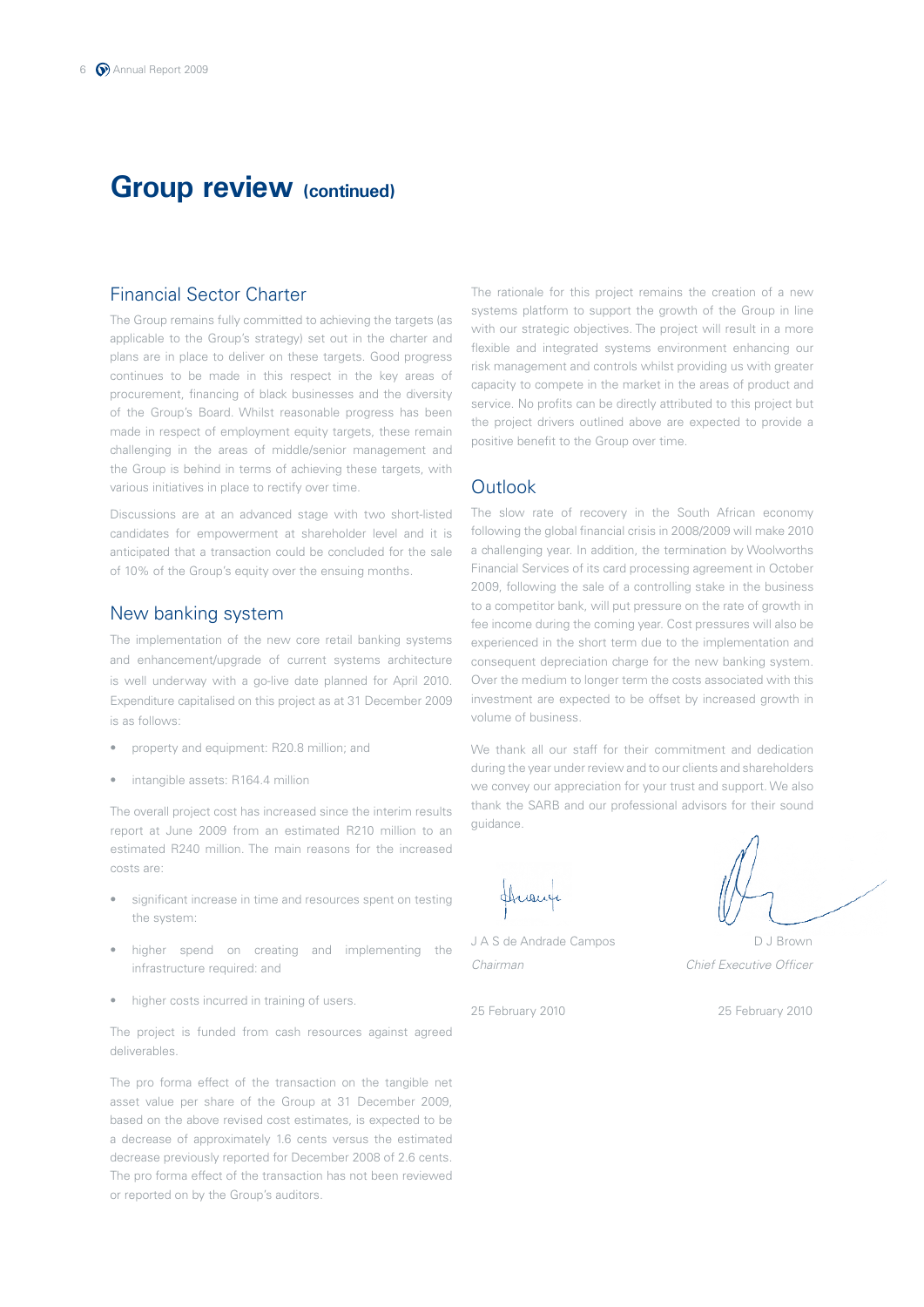## **Annual financial statements**

## **Contents**

| Directors' responsibility                | 8  |
|------------------------------------------|----|
| Certificate from the Company Secretary   | 8  |
| Independent auditor's report             | 9  |
| Directors' report                        | 10 |
| Accounting policies                      | 12 |
| Statements of financial position         | 22 |
| Statements of comprehensive income       | 23 |
| Statements of changes in equity          | 24 |
| Statements of cash flows                 | 26 |
| Notes to the annual financial statements | 27 |
| Risk management and control              | 60 |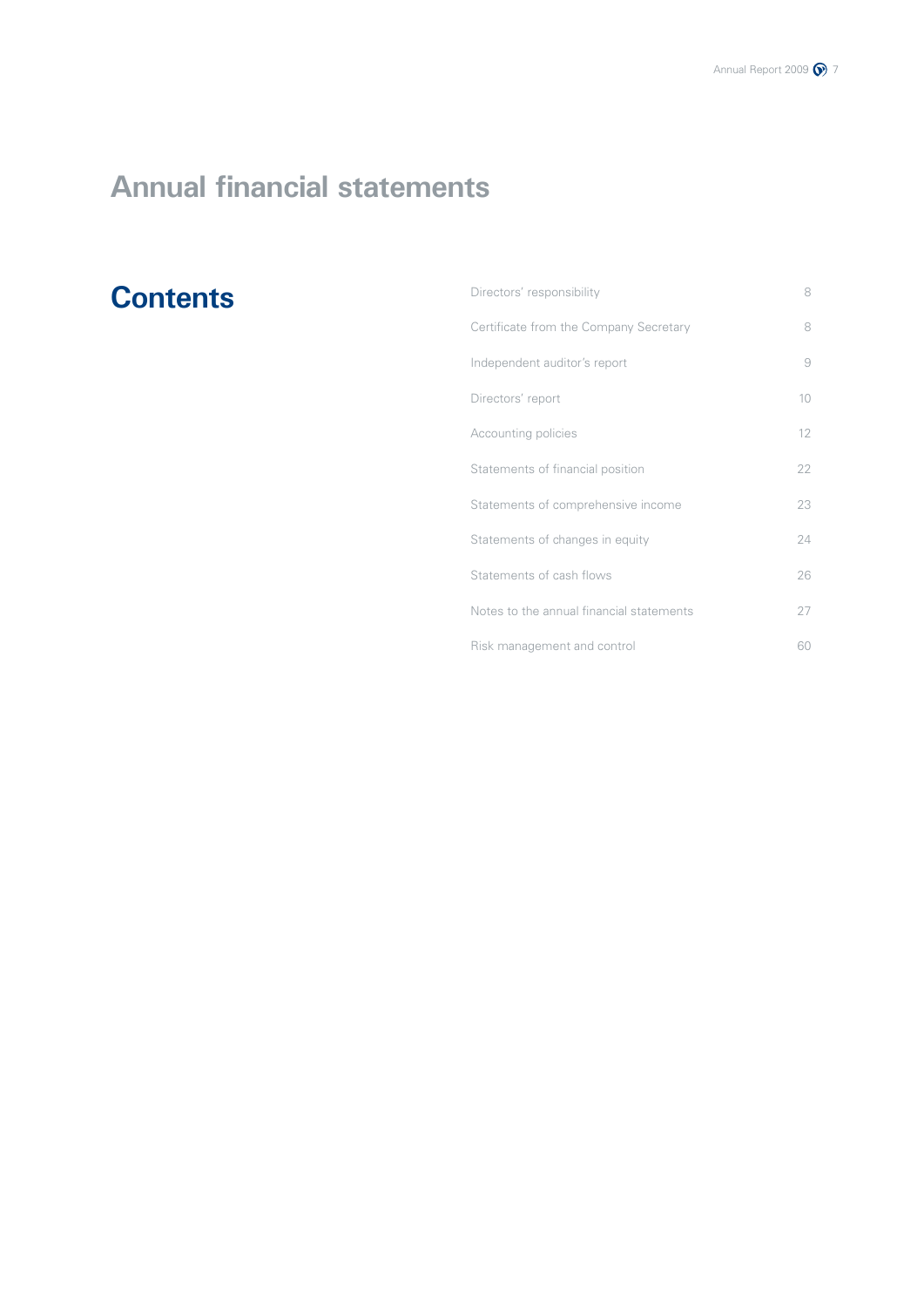## **Directors' responsibility**

In terms of the Companies Act, the Directors are required to maintain adequate accounting records and to prepare annual financial statements that fairly present the financial position at year-end and the results and cash flows for the year of the Company and the Group.

To enable the Board to discharge its responsibilities, management has developed and continues to maintain a system of internal controls. The Board has ultimate responsibility for this system of internal controls and reviews the effectiveness of its operations, primarily through the GAC and other risk monitoring committees and functions.

The internal controls include risk-based systems of accounting and administrative controls designed to provide reasonable, but not absolute, assurance that assets are safeguarded and that transactions are executed and recorded in accordance with sound business practices and the Group's written policies and procedures. These controls are implemented by trained and skilled staff, with clearly defined lines of accountability and appropriate segregation of duties. The controls are monitored by management and include a budgeting and reporting system operating within strict deadlines and an appropriate control framework. As part of the system of internal controls the Group's internal audit function conducts inspections, financial and specific audits and co-ordinates audit coverage with the external auditors.

The external auditors are responsible for reporting on the Company and Group annual financial statements.

The Company and Group annual financial statements are prepared in accordance with IFRS and incorporate responsible disclosures in line with the accounting policies of the Group. The Company and Group annual financial statements are based on appropriate accounting policies consistently applied except as otherwise stated and are supported by reasonable and prudent judgements and estimates. The Board believes that the Group will be a going concern in the year ahead. For this reason they continue to adopt the going concern basis in preparing the annual financial statements.

These annual financial statements, set out on pages 10 to 73, have been approved by the Board of Mercantile Bank Holdings Limited and are signed on their behalf by:



*Chairman Chief Executive Officer*



25 February 2010 25 February 2010

### **Certificate from the Company Secretary**

In terms of section 268G(d) of the Companies Act, I certify that, to the best of my knowledge and belief, the Company has lodged with the Registrar of Companies for the financial year ended 31 December 2009 all such returns as are required of a public company in terms of the Act, and that all such returns are true, correct and up to date.

A de Villiers *Company Secretary*

25 February 2010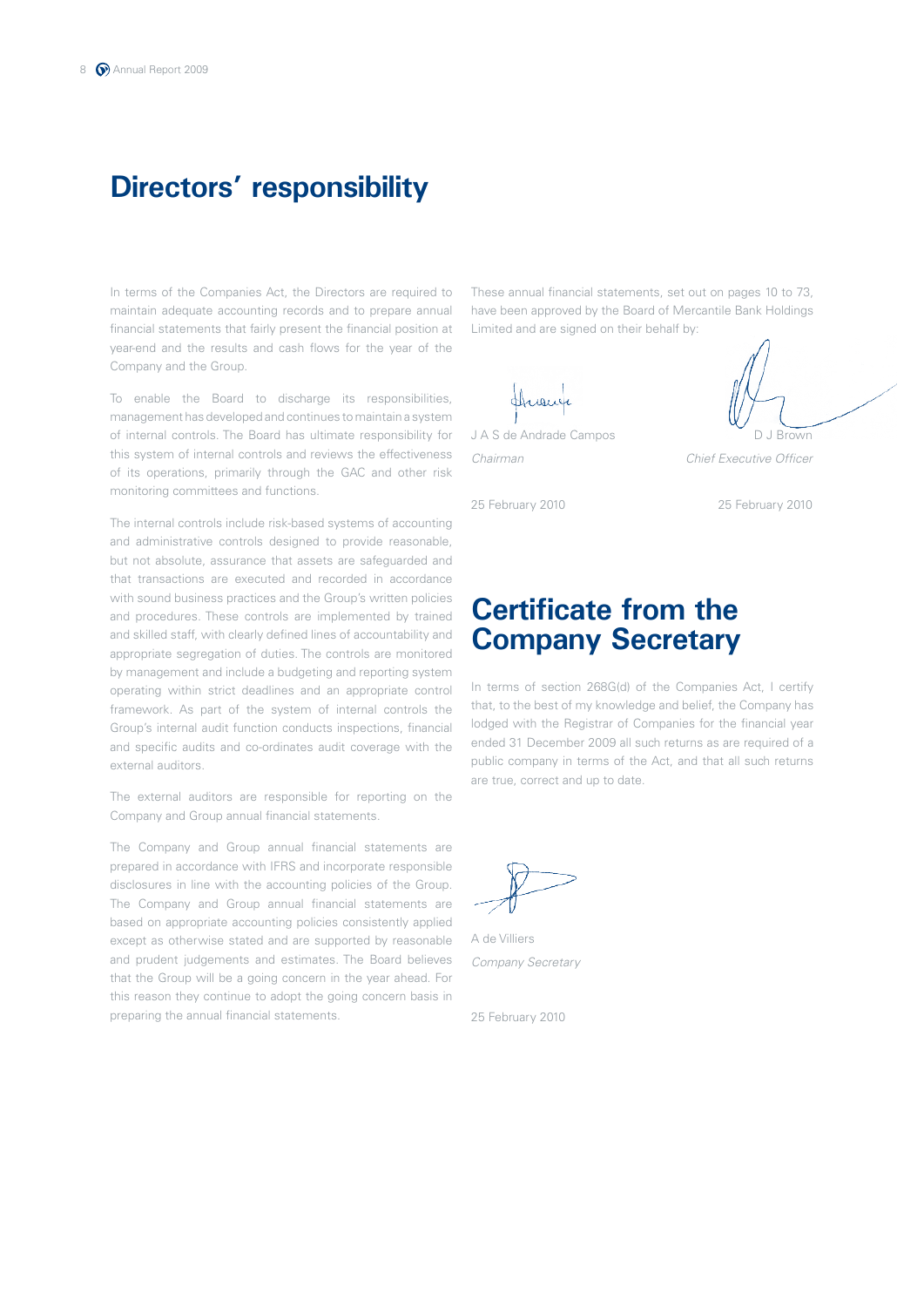### **Independent auditor's report**

**to the members of Mercantile Bank Holdings Limited**

#### Report on the financial statements

We have audited the Company and Group annual financial statements, which comprise the Directors' report, the statement of financial position and the consolidated statement of financial position as at 31 December 2009, the statement of comprehensive income and the consolidated statement of comprehensive income, the statement of changes in equity and the consolidated statement of changes in equity and the statement of cash flows and the consolidated statement of cash flows for the year then ended, a summary of significant accounting policies and other explanatory notes as set out on pages 10 to 73.

#### Directors' responsibility for the financial statements

The Company's Directors are responsible for the preparation and fair presentation of these financial statements in accordance with International Financial Reporting Standards, and in the manner required by the Companies Act of South Africa. This responsibility includes: designing, implementing and maintaining internal control relevant to the preparation and fair presentation of financial statements that are free from material misstatement, whether due to fraud or error; selecting and applying appropriate accounting policies; and making accounting estimates that are reasonable in the circumstances.

#### Auditor's responsibility

Our responsibility is to express an opinion on these financial statements based on our audit. We conducted our audit in accordance with International Standards on Auditing. Those standards require that we comply with ethical requirements and plan and perform the audit to obtain reasonable assurance whether the financial statements are free from material misstatement.

An audit involves performing procedures to obtain audit evidence about amounts and disclosures in the financial statements. The procedures selected depend on the auditor's judgement, including the assessment of the risks of material misstatement of the financial statements, whether due to fraud or error. In making those risk assessments, the auditor considers internal control relevant to the entity's preparation and fair presentation of the financial statements in order to design audit procedures that are appropriate in the circumstances,

but not for the purpose of expressing an opinion on the effectiveness of the entity's internal control. An audit also includes evaluating the appropriateness of accounting policies used and the reasonableness of accounting estimates made by the Directors, as well as evaluating the overall financial statement presentation. We believe that the audit evidence we have obtained is sufficient and appropriate to provide a basis for our audit opinion.

#### **Opinion**

In our opinion, the financial statements present fairly, in all material respects, the financial position of the Company and the Group as at 31 December 2009, and of their financial performance and their cash flows for the year then ended in accordance with International Financial Reporting Standards, and in the manner required by the Companies Act of South Africa.

Deather Take

Per Riaan Eksteen *Partner*

25 February 2010

Building 8, Deloitte Place, The Woodlands, Woodmead Drive, Sandton, 2196

#### **National Executive:**

G G Gelink Chief Executive, A E Swiegers Chief Operating Officer, G M Pinnock Audit, D L Kennedy Tax & Legal and Risk Advisory, L Geeringh Consulting, L Bam Corporate Finance, C R Beukman Finance, T J Brown Clients & Markets, N T Mtoba Chairman of the Board, C R Qually Deputy Chairman of the Board

A full list of partners and directors is available on request

B-BBEE rating: Level 3 contributor/AA (certified by Empowerdex)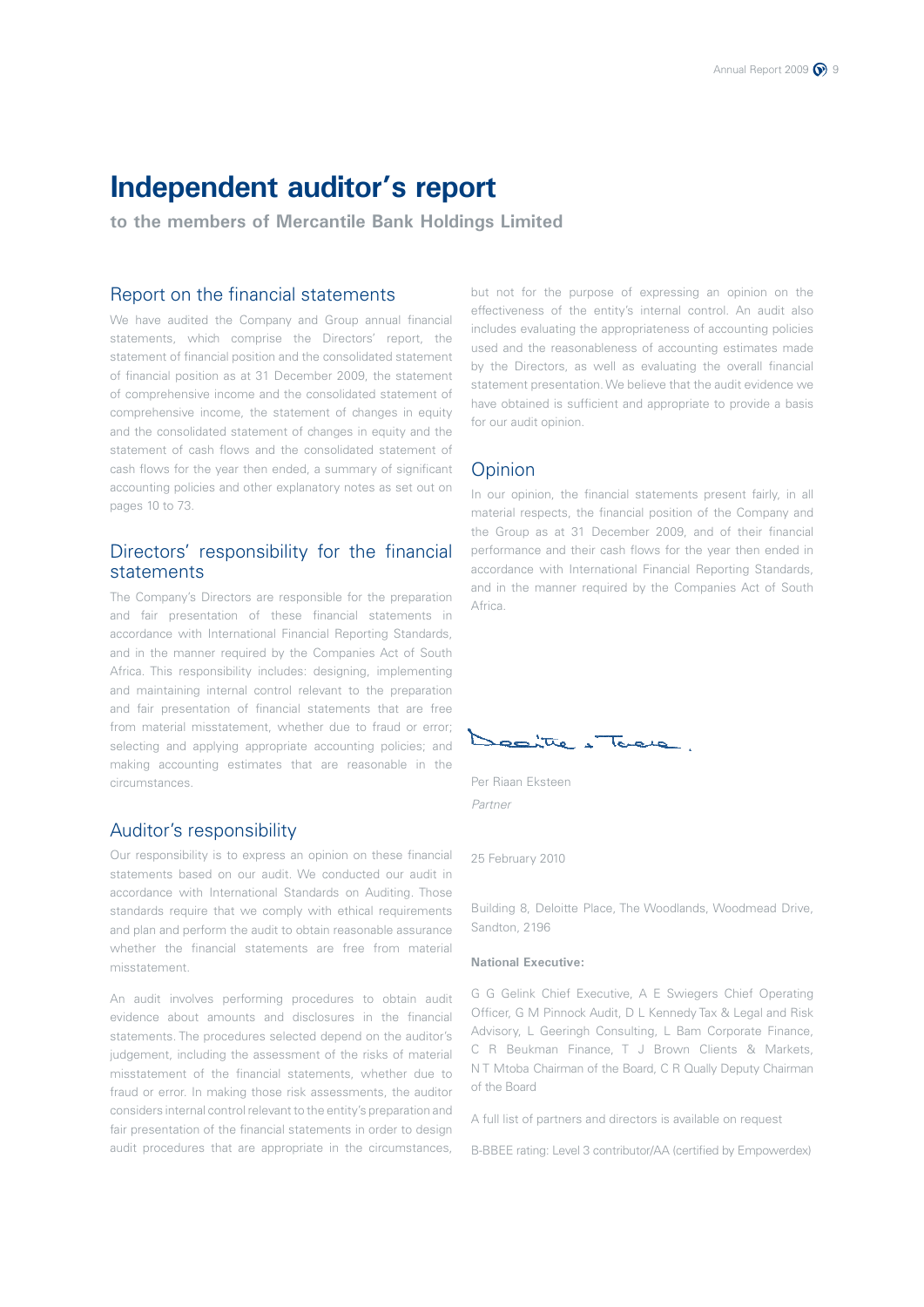### **Directors' report**

**for the year ended 31 December 2009**

The Directors have pleasure in presenting their report, which forms part of the audited annual financial statements of the Company and the Group for the year ended 31 December 2009.

#### **1. Nature of business**

The Company is a registered bank controlling and investment holding company incorporated in the Republic of South Africa. Through its subsidiaries, the Company is involved in the full spectrum of domestic and international banking and financial services to niche markets in retail, commercial, corporate and alliance banking.

#### **2. Holding company**

The majority shareholder of the Company is CGD (91.75%).

#### **3. Financial results**

An overview of the financial results is set out in the Group Review commencing on page 5 of the Annual Report. Details of the Company and Group financial results are set out on pages 12 to 73 and in the opinion of the Directors require no further comment.

#### **4 Share capital**

There were no changes to the authorised and issued share capital of the Company during the year (2008: nil).

The authorised and issued share capital of the Company and Group is detailed in note 16 to the annual financial statements.

#### **5. Directors, Company Secretary and registered addresses**

The Directors of the Company during the year were as follows:

```
J A S de Andrade Campos *° (Chairman)
D J Brown # (Chief Executive Officer)
G P de Kock °
L Hyne °
A T Ikalafeng °
J P M Lopes *#
T H Njikizana ^°
S Rapeti °
```
\* Portuguese, ^ Zimbabwean, # Executive, ° Independent Non-Executive

The Directors of the Company as at 25 March 2010 are shown on page 3.

The Company Secretary is A de Villiers and the registered addresses of the Company are:

| Postal:        | Physical:       |
|----------------|-----------------|
| P O Box 782699 | 1st Floor       |
| Sandton        | Mercantile Bank |
| 2146           | 142 West Street |
|                | Sandown         |
|                |                 |

#### **6. Dividends**

No dividend was declared during the year under review (2008: nil).

#### **7. Subsidiary companies and companies not consolidated**

All subsidiary companies are incorporated in the Republic of South Africa. A register containing details of all non-trading companies is available for inspection at the registered office of the Company.

Aggregate income after tax earned by subsidiaries amounted to R169.0 million (2008: R421.5 million) and aggregate losses amounted to R5.9 million (2008: R0.5 million).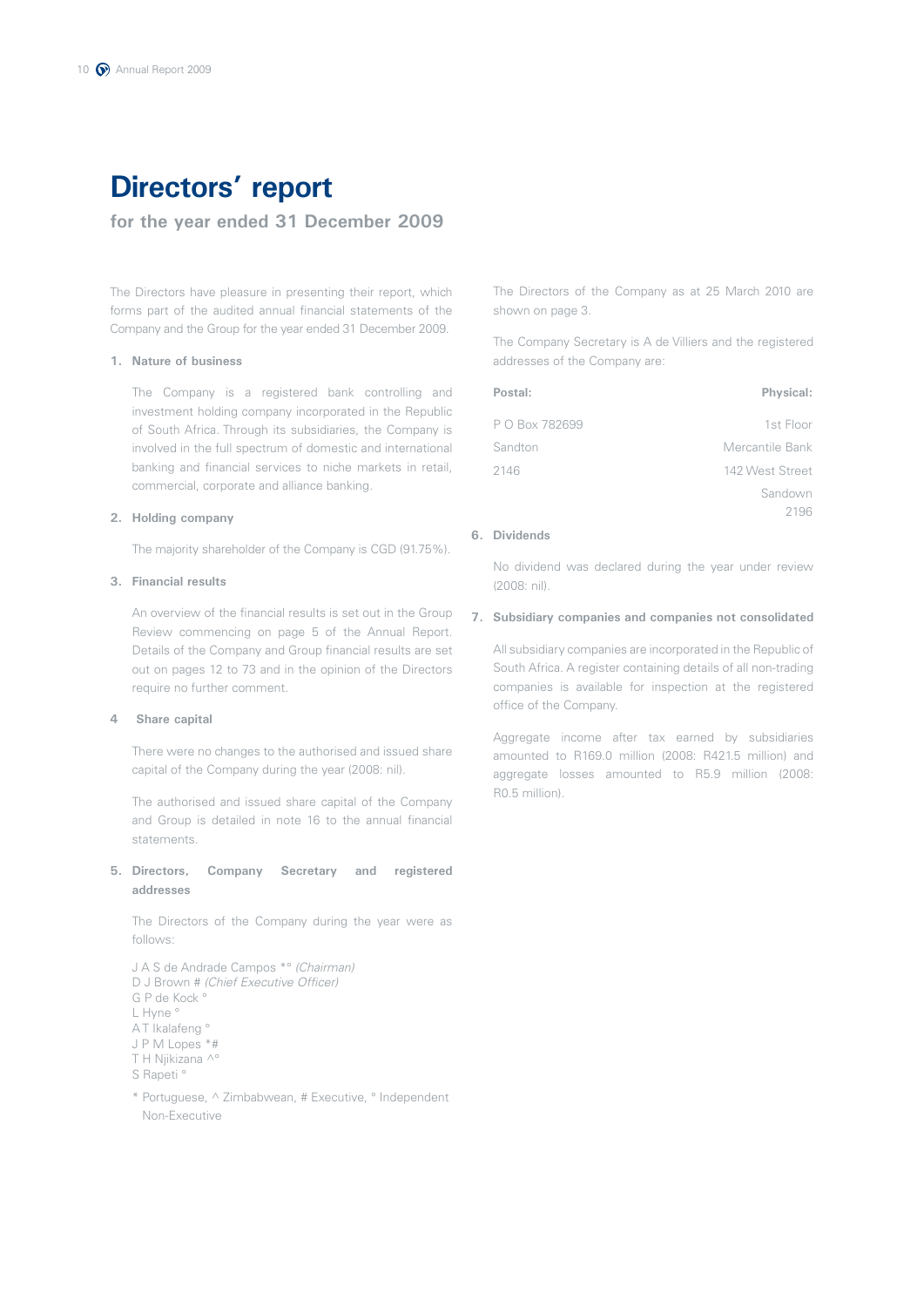## **Directors' report**

**for the year ended 31 December 2009 (continued)**

#### **7. Subsidiary companies and companies not consolidated (continued)**

The principal consolidated subsidiary companies are as follows:

|                                            | <b>Issued</b>                    |                                  |                                |                      |                                        |                          | <b>Owing to</b>               |
|--------------------------------------------|----------------------------------|----------------------------------|--------------------------------|----------------------|----------------------------------------|--------------------------|-------------------------------|
| <b>Company name</b>                        | share<br>capital<br><b>R'000</b> | <b>Effective</b><br>holding<br>% | Nature of<br>business $\wedge$ | 2009<br><b>R'000</b> | <b>Shares at cost</b><br>2008<br>R'000 | 2009<br><b>R'000</b>     | subsidiaries<br>2008<br>R'000 |
| LSM (Troveville) Properties (Pty) Limited  |                                  | 100                              |                                | 140                  | 140                                    | $\overline{\phantom{a}}$ |                               |
| Mercantile Bank Limited                    | 124 969                          | 100                              |                                | 1 485 448            | 1485448                                | 11 946                   | 10 793                        |
| Mercantile Insurance Brokers (Pty) Limited | 250                              | 100                              | 3                              | 294                  | 294                                    |                          |                               |
| Mercantile Nominees (Pty) Limited          |                                  | 100                              | 4                              | $\sim$               |                                        |                          |                               |
| Mercantile Registrars Limited              | 100                              | 100                              | 5                              | $\sim$               |                                        |                          |                               |
| Portion 2 of Lot 8 Sandown (Pty) Limited   | $\sim$                           | 100                              |                                | 8 8 3 2              | 8832                                   | $\overline{\phantom{a}}$ |                               |
|                                            |                                  |                                  |                                |                      |                                        | 11 946                   | 10 793                        |

#### **Notes:**

- ^ Nature of business
- 1. Property holding
- 2. Banking
- 3. Insurance brokers
- 4. Nominee company
- 5. Investment company

Mercantile E-Bureau (Pty) Limited has not been consolidated into the Group's results, the impact being immaterial.

#### **8. Going concern**

The Company and Group annual financial statements have been prepared on the going concern basis.

#### **9. Special resolutions**

A special resolution was approved by shareholders at the AGM held on 28 May 2009, which related to changes to the articles of association of the Company regarding permissible minimum and maximum number of directors on the Board.

#### **10.Subsequent events**

No material events have occurred between the accounting date and the date of this report that require adjustment to or disclosure in the annual financial statements.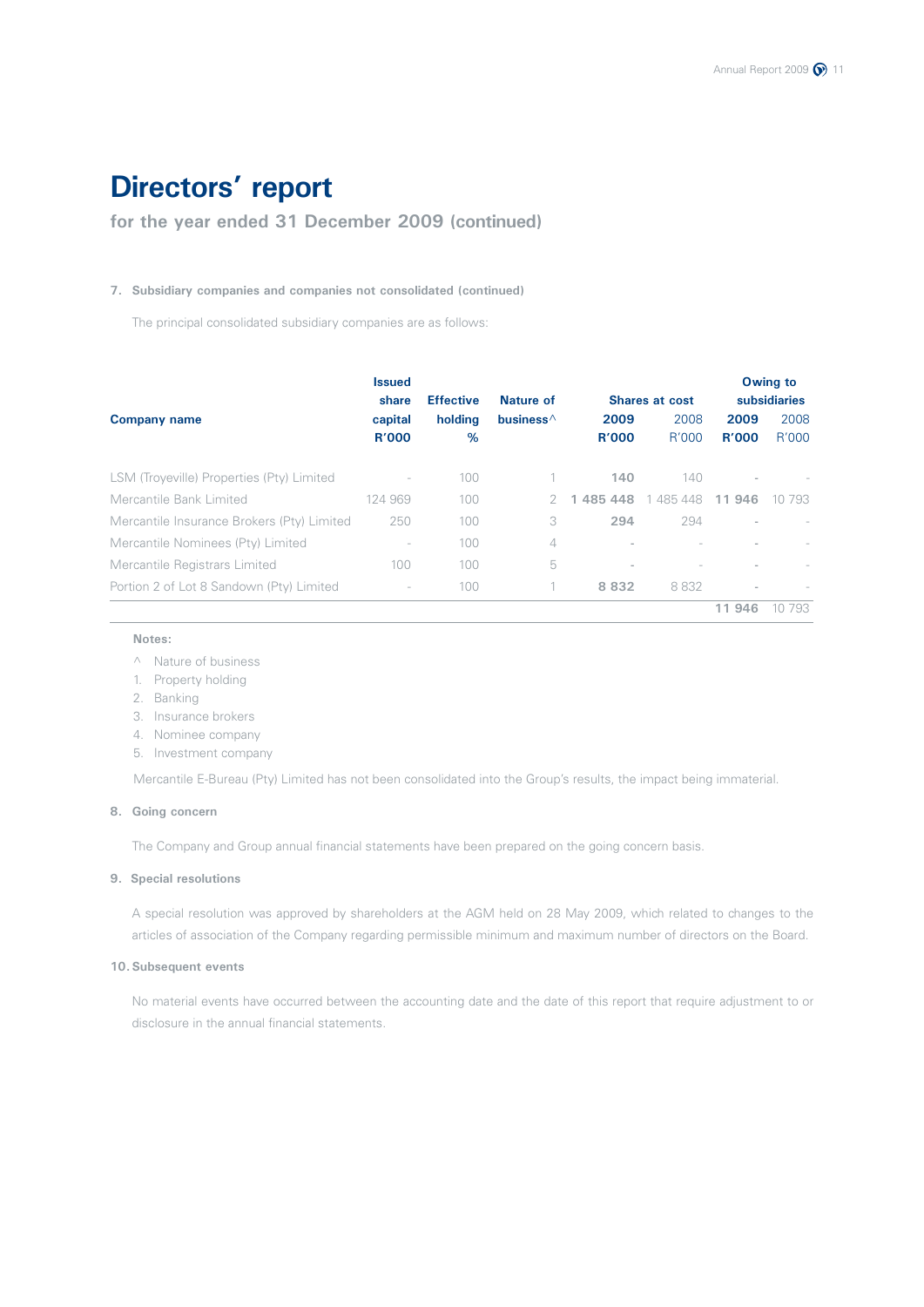**for the year ended 31 December 2009**

The principal accounting policies adopted in the preparation of these annual financial statements are set out below:

#### **1. Basis of presentation**

The Company and Group annual financial statements have been prepared in accordance with IFRS issued by the International Accounting Standards Board, using the historical cost convention as modified by the revaluation of certain financial assets, liabilities and properties.

In the current reporting period, the Group adopted the following standards and interpretations:

- • IAS 1 (revised 2007) Presentation of financial statements (effective for annual periods beginning on or after 1 January 2009) has introduced a number of terminology changes and has resulted in a number of changes in presentation and disclosure. However, the revised standard has had no impact on the reported results or financial position of the Group.
- IFRS 8 Operating segments (effective for annual periods beginning on or after 1 January 2009) which is a disclosure standard, requires operating segments within the Group to be identified on the basis of internal reports that are regularly reviewed by the chief operating decision maker in order to allocate resources to the segment and to assess its performance. The adoption of IFRS 8 has had no impact on the identification of the Group's reportable segments, reported results or financial position. Operating segment disclosure is set out in note 31 of the annual financial statements.
- IFRS 7 Financial instruments: Disclosures (effective for annual periods beginning on or after 1 January 2009) which is a disclosure standard, was amended with enhancements to disclosures about fair value and liquidity risk. These amendments have had no material impact on the disclosure of fair value and liquidity risk. Fair value is disclosed in note 1 of the financial statements and liquidity risk is disclosed on pages 70 to 71.
- Improvements to IFRS (issued in May 2008) include 35 amendments across 20 different standards that largely clarify the required accounting treatment where previous practice had varied, and have resulted in a number of changes in the detail of the Group's accounting policies. These amendments have had no material impact on the Group's accounting policies.

All other standards and interpretations that were effective for periods commencing on or after 1 January 2009 have had no impact on the Group.

#### **2. Basis of consolidation**

Subsidiaries are all entities (including special purpose entities) over which the Group has the power to govern the financial and operating policies generally accompanying a shareholding of more than one half of the voting rights. The existence and effect of potential voting rights that are currently exercisable or convertible are considered when assessing whether the Group controls another entity. Subsidiaries are fully consolidated from the date on which control is transferred to the Group. They are deconsolidated from the date that control ceases.

Intercompany transactions, balances and unrealised gains on transactions between Group companies are eliminated. Unrealised losses are also eliminated unless the transaction provides evidence of impairment of the asset transferred. Accounting policies of subsidiaries have been changed where necessary to ensure consistency with the policies adopted by the Group.

#### **3. Recognition of assets and liabilities**

#### **3.1 Assets**

The Group recognises assets when it obtains control of a resource as a result of past events and from which future economic benefits are expected to flow to the Group

#### **3.2 Liabilities**

The Group recognises liabilities when it has a present obligation as a result of past events and it is probable that an outflow of resources embodying economic benefits will be required to settle the obligation.

#### **3.3 Provisions**

Provisions are recognised when the Group has a present legal or constructive obligation as a result of past events and it is probable that an outflow of resources embodying economic benefits will be required to settle the obligation and a reliable estimate of the amount of the obligation can be made.

#### **3.4 Contingent liabilities**

The Group discloses a contingent liability where it has a possible obligation as a result of past events, the existence of which will be confirmed only by the occurrence or non-occurrence of one or more uncertain future events not wholly within the control of the Group, or it is possible that an outflow of resources will be required to settle the obligation, or the amount of the obligation cannot be measured with sufficient reliability.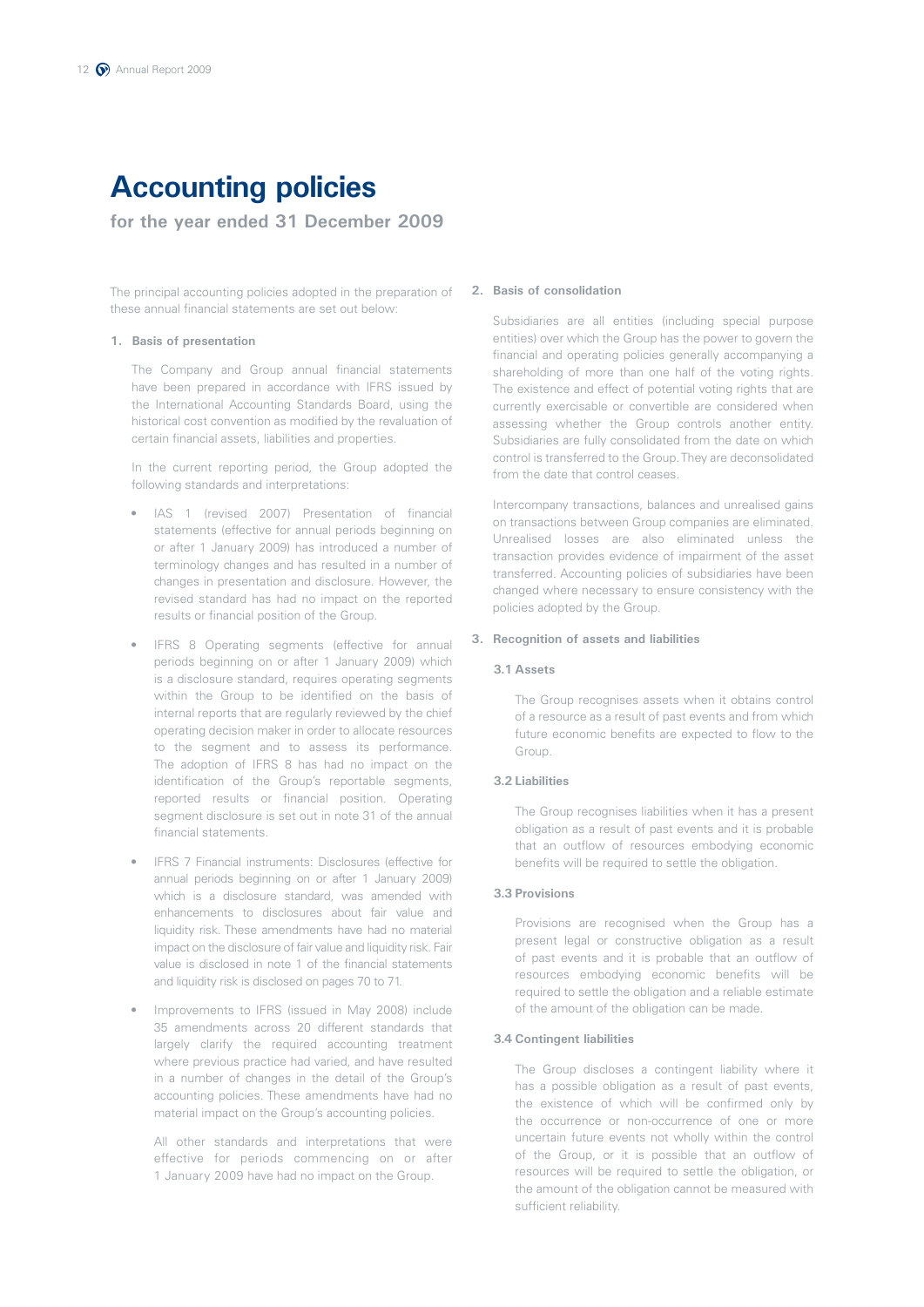**for the year ended 31 December 2009 (continued)**

#### **4. Financial instruments**

Financial assets and financial liabilities are recognised on the Group's statement of financial position when the Group has become a party to the contractual provisions of that instrument. Regular way purchases or sales of financial assets are recognised using settlement date accounting. On initial recognition, financial instruments are recognised at their fair value and in the case of a financial instrument not at fair value through profit and loss, transaction costs that are directly attributable to the acquisition or issue of the financial instrument are included.

The Group derecognises a financial asset when:

- the contractual rights to the cash flows arising from the financial assets have expired or been forfeited by the Group; or
- it transfers the financial asset including substantially all the risks and rewards of ownership of the asset; or
- it transfers the financial asset, neither retaining nor transferring substantially all the risks and rewards of ownership of the asset, but no longer retains control of the asset.

A financial liability is derecognised when and only when the liability is extinguished, that is, when the obligation specified in the contract is discharged, cancelled or has expired.

The difference between the carrying amount of a financial liability (or part thereof) extinguished or transferred to another party and consideration paid, including any noncash assets transferred or liabilities assumed, is recognised in income.

#### **4.1 Derivative financial instruments**

Derivative financial assets and liabilities are classified as held for trading.

The Group uses the following derivative financial instruments to reduce its underlying financial risks and/or to enhance yields:

- forward exchange contracts;
- foreign currency swaps;
- interest rate swaps; and
- unlisted equity options

Derivative financial instruments ("derivatives") are not entered into for trading or speculative purposes. All derivatives are recognised on the statement of financial position. Derivative financial instruments are initially recorded at cost and are remeasured to fair value at each subsequent reporting date. Changes in the fair value of derivatives are recognised in income.

Derivatives in unlisted equity options where the underlying asset does not have a quoted market price in an active market and whose fair value cannot be reliably measured and derivatives that are linked to and must be settled by delivery of such unquoted equity instruments, are measured at cost.

Embedded derivatives are separated from the host contract and accounted for as a separate derivative when:

- the embedded derivative's economic characteristics and risks are not closely related to those of the host contract;
- a separate instrument with the same terms as the embedded derivative would meet the definition of a derivative; and
- the combined instrument is not measured at fair value with changes in fair value reported in income.

A derivative's notional principal reflects the value of the Group's investment in derivative financial instruments and represents the amount to which a rate or price is applied to calculate the exchange of cash flows.

#### **4.2 Financial assets**

The Group's principal financial assets are cash and cash equivalents, bank term deposits, other investments, negotiable securities, loans and advances and other accounts receivable.

#### *Financial assets at fair value through profit and loss*

Loans and receivables with fixed interest rates and corporate bonds are classified at fair value through profit and loss. Financial assets are designated at fair value through profit and loss, primarily to eliminate or significantly reduce the accounting mismatch.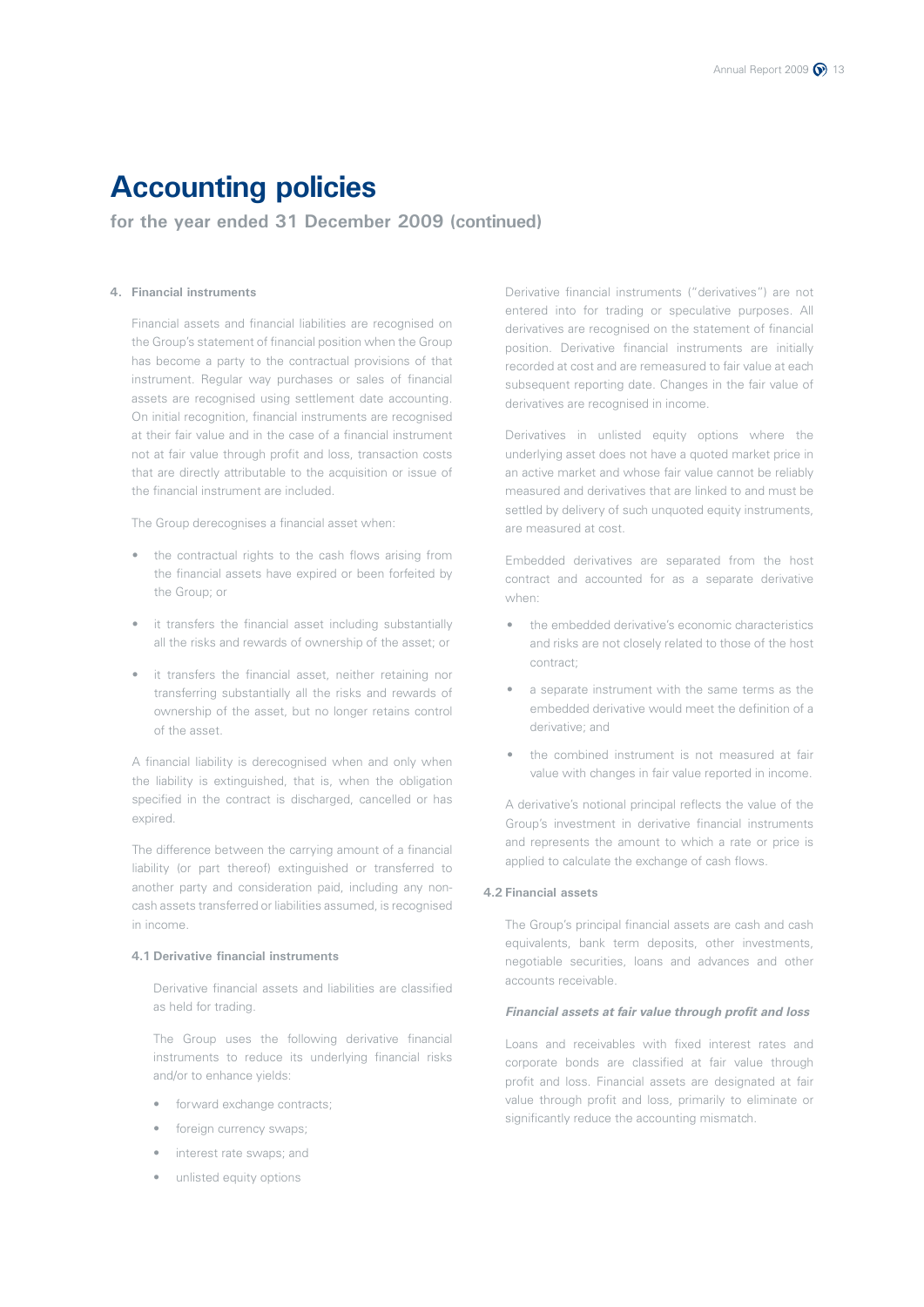**for the year ended 31 December 2009 (continued)**

#### **4. Financial instruments (continued)**

#### **4.2 Financial assets (continued)**

#### *Financial assets at fair value through profit and loss (continued)*

The Group seeks to demonstrate that by applying the fair value option, it significantly reduces measurement inconsistency that would otherwise arise from measuring derivatives at fair value with gains and losses in profit and loss, and the loans and receivables and corporate bonds at amortised cost.

#### *Available-for-sale*

Available-for-sale financial assets are those nonderivatives that are designated as available-for-sale or are not classified as loans and receivables, held to maturity investments or financial assets at fair value through profit and loss.

#### *Cash and cash equivalents*

Cash and cash equivalents comprise cash on hand, deposits held by the Group with the SARB, domestic banks, foreign banks and Money Market funds. These financial assets have been designated as loans and receivables and are measured at amortised cost.

#### *Bank term deposits*

Bank term deposits comprise deposits held by the Group with domestic and foreign banks with a residual maturity of greater than three months. These financial assets have been designated as loans and receivables and are measured at amortised cost.

#### *Other investments*

Investments consist of unlisted and listed equity investments. Other investments, which are an integral part of the Group's structured loan portfolio, are designated at fair value through profit and loss. All other investments have been designated as availablefor-sale. These assets are measured at fair value at each reporting date with the resultant gains or losses being recognised in equity until the financial asset is sold, otherwise disposed of, or found to be impaired. At that time the cumulative gains or losses previously recognised in equity are included in income.

#### *Negotiable securities*

Negotiable securities consist of government stock, corporate bonds, treasury bills, debentures and promissory notes.

Government stock has been designated as availablefor-sale. These assets are measured at fair value at each reporting date with the resultant gains or losses being recognised in equity until the financial asset is sold, otherwise disposed of, or found to be impaired. At that time the cumulative gains or losses previously recognised in equity are included in income.

Corporate bonds are designated at fair value through profit and loss.

All other negotiable securities are classified as loans and receivables and are carried at amortised cost subject to impairment.

#### *Loans and advances*

Loans and advances principally comprise amounts advanced to third parties in terms of certain products. Fixed rate loans and advances are designated at fair value through profit and loss with resultant gains and losses being included in income. Variable rate loans and advances are designated as loans and receivables and are measured at amortised cost.

#### *Other accounts receivable*

Other accounts receivable comprise items in transit, prepayments and deposits and other receivables. These assets have been designated as loans and receivables and are measured at amortised cost.

#### **4.3 Financial liabilities**

The Group's financial liabilities include deposits, tax payable and other accounts payable consisting of accruals, product-related credits and sundry creditors. All financial liabilities, other than liabilities designated at fair value through profit and loss and derivative instruments, are measured at amortised cost. For financial liabilities designated at fair value through profit and loss and derivative instruments which are measured at fair value through profit and loss, the resultant gains and losses are included in income.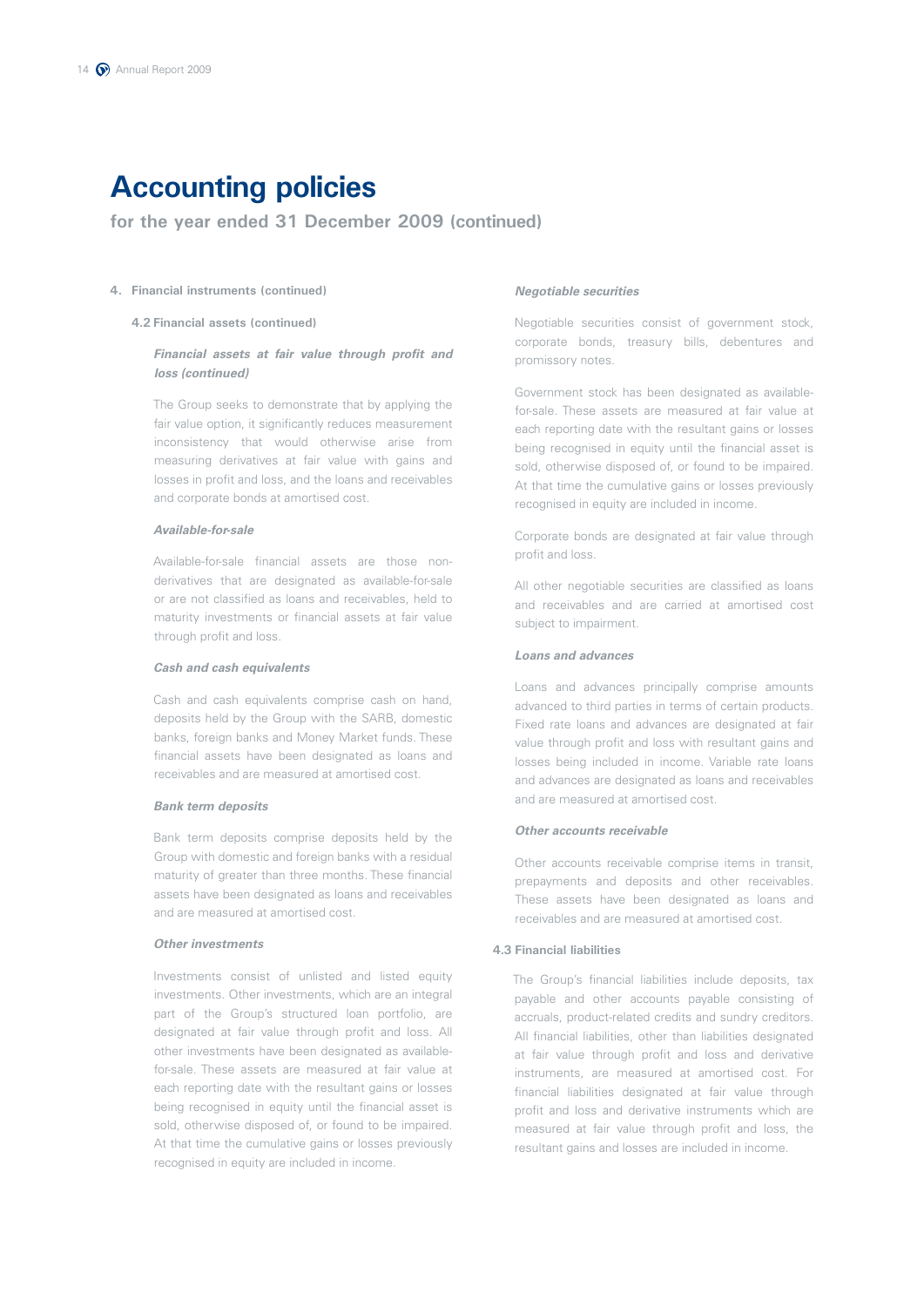**for the year ended 31 December 2009 (continued)**

#### **4. Financial instruments (continued)**

#### **4.4 Fair value estimation**

The fair value of publicly traded derivatives, securities and investments is based on quoted market values at the statement of financial position date. In the case of an asset held by the Group, the current bid price is used as a measure of fair value. In the case of a liability held, the current offer or asking price is used as a measure of fair value. Mid-market prices are used as a measure of fair value where there are matching asset and liability positions.

In assessing the fair value of non-traded derivatives and other financial instruments, the Group uses a variety of methods and assumptions that are based on market conditions and risks existing at each reporting date. Quoted market prices or dealer quotes for the same or similar instruments are used for the majority of securities, long-term investments and long-term debt. Other techniques, such as option pricing models, estimated discounted value of future cash flows, replacement cost, termination cost and net asset values of underlying investee entities are used to determine fair value for all remaining financial instruments.

#### **4.5 Amortised cost**

Amortised cost is determined using the effective interest rate method. The effective interest rate method is a way of calculating amortisation using the effective interest rate of a financial asset or financial liability. It is the rate that discounts the expected stream of future cash flows through maturity or the next market-based revaluation date to the current net carrying amount of the financial asset or financial liability.

#### **4.6 Impairments**

Specific impairments are made against identified doubtful advances. Portfolio impairments are maintained to cover potential losses, which although not specifically identified, may be present in the advances portfolio.

Advances which are deemed uncollectible are written off against the specific impairments. A direct reduction of an impaired financial asset occurs when the Group writes off an impaired account. The Group's policies set out the criteria for write-offs, which involves an assessment of the likelihood of commercially viable recovery of the carrying amount of impaired financial asset. Both the specific and portfolio impairments raised during the year less the recoveries of advances previously written off, are charged to income.

Interest on non-performing loans and advances is not recognised to income but is suspended. In certain instances, interest is also suspended where portfolio impairments are raised.

The recoverable amount is the sum of the estimated future cash flows, discounted to their present value using a pre-tax discount rate that reflects the portfolio of advances' original effective interest rate.

If the recoverable amount of the advance is estimated to be less than the carrying amount, the carrying amount of the advance is reduced to its recoverable amount by raising a specific impairment, which is recognised as an expense.

Where the impairment loss subsequently reverses, the carrying amount of the advance is increased to the revised estimate of its recoverable amount, subject to the increased carrying amount not exceeding the carrying amount that would have been determined had no impairment loss been recognised for the advance in prior years. A reversal of an impairment loss is recognised as income immediately.

#### **5. Foreign currency transactions**

Transactions in foreign currencies are converted into the functional currency at prevailing exchange rates on the transaction date. Monetary assets, liabilities and commitments in foreign currencies are translated into the functional currency using the rates of exchange ruling at each reporting date. Gains and losses on foreign exchange are included in income.

#### **6. Subsidiaries**

Investments in subsidiaries in the Company's annual financial statements are designated as available-forsale assets and are recognised at fair value. Fair value is estimated as the net asset value of the investee entities. All gains and losses on the sale of subsidiaries are recognised in income.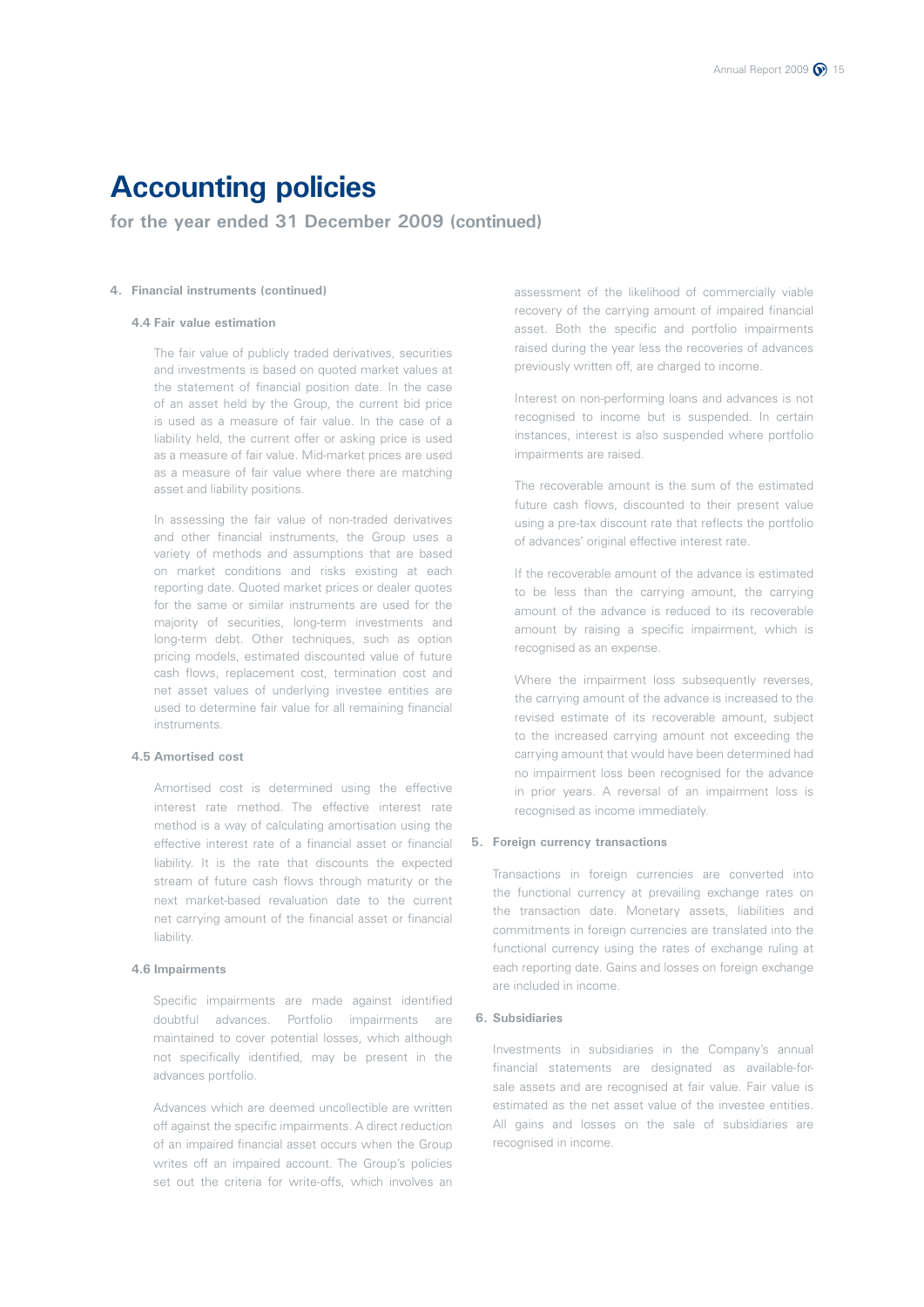**for the year ended 31 December 2009 (continued)**

#### **7. Associated companies**

Associated companies are those companies in which the Group exercises significant influence, but have no control or joint control, over their financial and operating policies and holds between 20% and 50% interest therein.

The carrying values of investments in associated companies represent the aggregate of the cost of the investments plus post-acquisition equity-accounted income and reserves. These investments are accounted for using the equity method in the Group's annual financial statements. This method is applied from the effective date on which the enterprise became an associated company up to the date on which it ceases to be an associated company.

The results and assets and liabilities of associated companies are incorporated in the financial statements using the equity method of accounting, except when the investment is classified as held for sale, in which case it is accounted for in accordance with IFRS 5 Non-current Assets Held for Sale and Discontinued Operations.

#### **8. Investment properties**

Investment properties are held to earn rentals and/or for capital appreciation. The Group carries investment properties in the statement of financial position at openmarket fair value based on valuations by independent registered professional valuators at each reporting date. The open-market fair value is based on capitalisation rates for open market net rentals for each property. Fair value movements are included in income in the year in which they arise.

#### **9. Property and equipment**

#### **9.1 Owner-occupied properties**

Owner-occupied properties are held for use in the supply of services or for administrative purposes and are stated in the statement of financial position at open-market fair value on the basis of their existing use at the date of revaluation, less any subsequent accumulated depreciation calculated using the straight-line method and subsequent accumulated impairment losses. The open-market fair value is based on capitalisation rates for open market net rentals for each property. Revaluations are performed annually by independent registered professional valuators.

Any revaluation increase, arising on the revaluation of owner-occupied properties, is credited to the nondistributable reserve, except to the extent that it reverses a revaluation decrease for the same asset previously recognised as an expense. The increase is credited to income to the extent that an expense was previously charged to income. A decrease in the carrying amount arising on the revaluation of owneroccupied properties is charged as an expense to the extent that it exceeds the balance, if any, held in the non-distributable reserve relating to a previous revaluation of that asset. On the subsequent sale or retirement of a revalued property, the revaluation surplus relating to that property in the non-distributable reserve is transferred to distributable reserves. The properties' residual values and useful lives are reviewed and adjusted, if appropriate, at each reporting date.

#### **9.2 Equipment**

All equipment is stated at historical cost less accumulated depreciation and subsequent accumulated impairment losses. Historical cost includes expenditure that is directly attributable to the acquisition of the items. Subsequent costs are included in the asset's carrying amount or are recognised as a separate asset, as appropriate, only when it is probable that future economic benefits associated with the item will flow to the Group and the cost of the item can be measured reliably. All other repairs and maintenance are charged to income as they are incurred.

Depreciation on equipment is calculated using the straight-line method to allocate cost to residual values over estimated useful lives. Leasehold improvements are depreciated over the period of the lease or over such lesser period as is considered appropriate. Equipment residual values and useful lives are reviewed and adjusted, if appropriate, at each reporting date.

Assets are reviewed annually for impairment and whenever events or changes in circumstances indicate that the carrying amount may not be recoverable. An asset's carrying amount is written down immediately to its recoverable amount if the asset's carrying amount is greater than its estimated recoverable amount. The recoverable amount is the higher of the asset's fair value less costs to sell and value in use.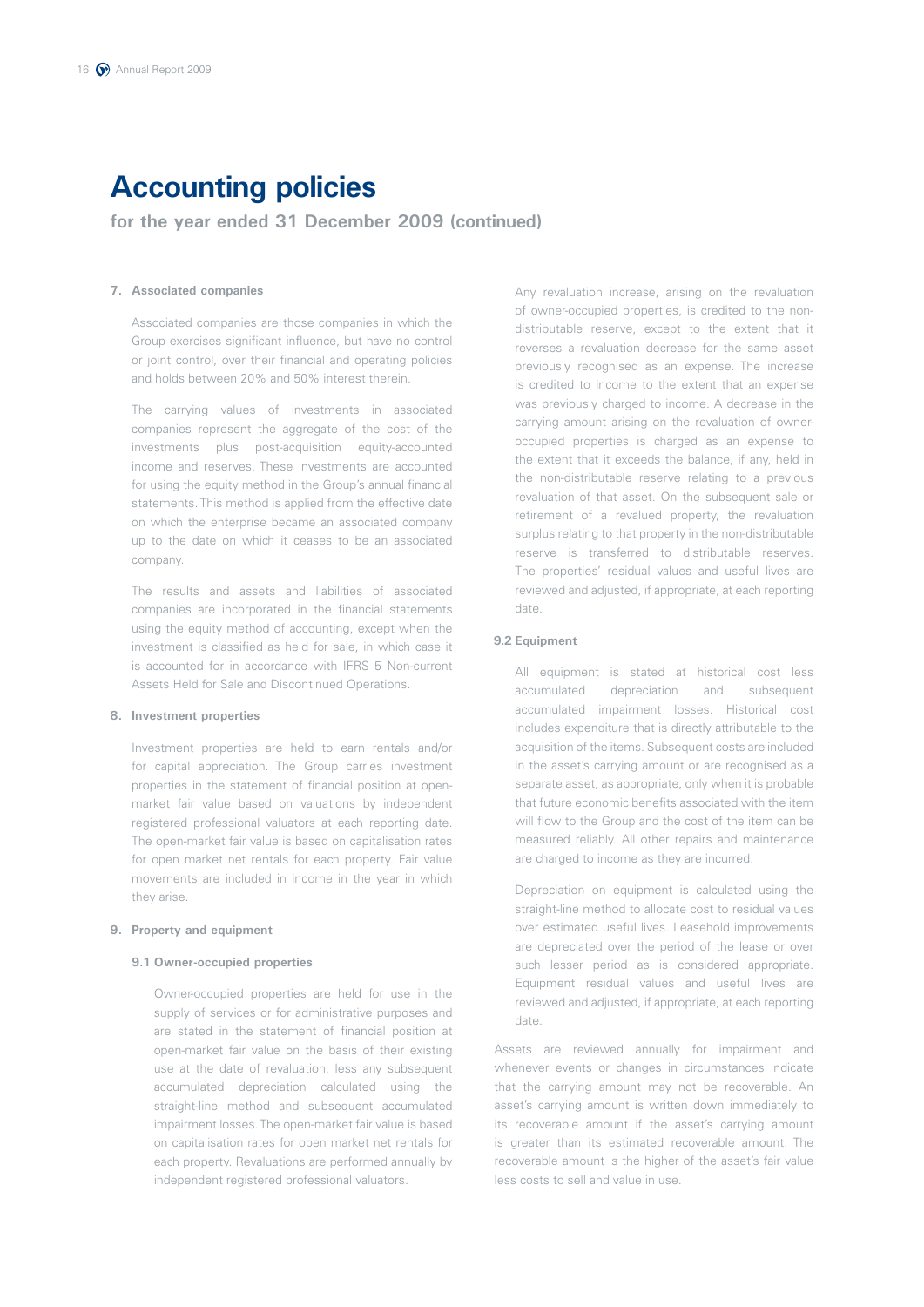**for the year ended 31 December 2009 (continued)**

#### **9. Property and equipment (continued)**

The estimated useful lives of property and equipment are as follows:

| Leasehold improvements    | $5 - 10$ years  |
|---------------------------|-----------------|
| Computer equipment        | $3 - 5$ years   |
| Furniture and fittings    | 10 years        |
| Office equipment          | $5 - 10$ years  |
| Motor vehicles            | 5 years         |
| Owner-occupied properties | 50 years        |
| Land                      | Not depreciated |

Gains and losses on disposal of property and equipment are determined by comparing proceeds with the carrying amount and are recognised in income. Depreciation of an asset begins when it is available for use and ceases at the earlier of the date that the asset is classified as held for sale or the date the asset is derecognised.

#### **10.Intangible assets**

#### **Computer software**

Direct costs associated with purchasing, developing and maintaining computer software programmes and the acquisition of software licenses are recognised as intangible assets if they are expected to generate future economic benefits that exceed related costs beyond one year.

Computer software and licenses that are recognised as intangible assets are amortised on the straight-line basis at rates appropriate to the expected useful lives of the assets, which is usually between three and five years, but where appropriate over a maximum of ten years and are carried at cost less any accumulated amortisation and any accumulated impairment losses. The carrying amount of capitalised computer software and licenses is reviewed annually for indication of impairment and is written down when the carrying amount exceeds the recoverable amount.

The recoverable amount is the higher of fair value less costs to sell and value in use. If the recoverable amount of an asset is estimated to be less than its carrying amount, the carrying amount of the asset is reduced to its recoverable amount. An impairment loss is immediately recognised in income.

Intangible assets with indefinite useful lives and intangible assets not yet available for use are tested for impairment annually or whenever there is an indication that the asset may be impaired.

#### **11.Non-current assets held for sale**

Non-current assets are classified as held for sale if their carrying amount will be recovered principally through a sale transaction rather than through continuing use. This condition is regarded as met only when the sale is highly probable and the asset is available for immediate sale in its present condition. Management must be committed to the sale, which should be expected to qualify for recognition as a completed sale within one year from the date of classification.

Non-current assets classified as held for sale are measured at the lower of their carrying amount and fair value less costs to sell.

#### **12.Tax**

Income tax expense represents the sum of the tax currently payable and deferred tax.

#### **12.1 Current tax**

The tax currently payable is based on taxable profit for the year. Taxable profit differs from profit as reported in the statement of comprehensive income because it excludes items of income or expense that are taxable or deductible in other years and it further excludes items that are neither taxable nor deductible. The Group's liability for current tax is calculated using tax rates that have been enacted or substantively enacted by the reporting date.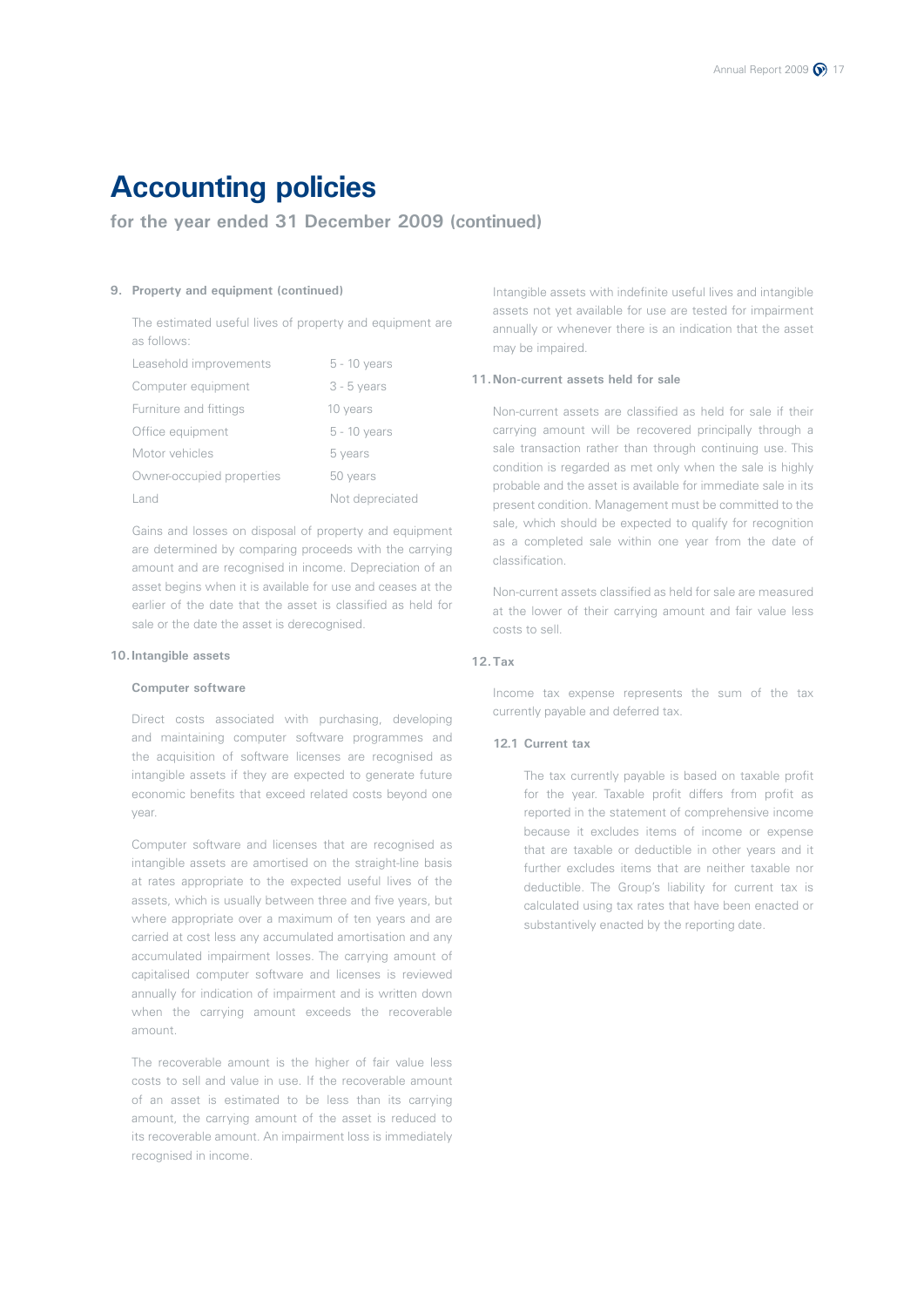**for the year ended 31 December 2009 (continued)**

#### **12.Tax (continued)**

#### **12.2 Deferred tax**

Deferred tax is recognised on differences between the carrying amounts of assets and liabilities in the financial statements and the corresponding tax bases used in the computation of taxable profit and is accounted for using the balance sheet liability method. Deferred tax liabilities are generally recognised for all taxable temporary differences and deferred tax assets are generally recognised for all deductible temporary differences to the extent that it is probable that taxable profits will be available against which those deductible temporary differences can be utilised. Such assets and liabilities are not recognised if the temporary difference arises from goodwill or from the initial recognition (other than in a business combination) of other assets and liabilities in a transaction that affects neither the taxable profit nor the accounting profit.

Deferred tax liabilities are recognised for taxable temporary differences associated with investments in subsidiaries and associates and interests in joint ventures, except where the Group is able to control the reversal of the temporary difference and it is probable that the temporary difference will not reverse in the foreseeable future.

Deferred tax assets arising from deductible temporary differences associated with such investments and interests are only recognised to the extent that it is probable that there will be sufficient taxable profits against which to utilise the benefits of the temporary differences and they are expected to reverse in the foreseeable future.

The carrying amount of deferred tax assets is reviewed at each reporting date and reduced to the extent that it is no longer probable that sufficient taxable profits will be available to allow all or part of the asset to be recovered.

Deferred tax assets and liabilities are measured at the tax rates that are expected to apply in the period in which the liability is settled or the asset realised, based on tax rates (and tax laws) that have been enacted or substantively enacted by the reporting date. The measurement of deferred tax liabilities and assets reflects the tax consequences that would follow from the manner in which the Group expects, at the reporting date, to recover or settle the carrying amount of its assets and liabilities.

Deferred tax assets and liabilities are offset when there is a legally enforceable right to set off current tax assets against current tax liabilities and when they relate to income taxes levied by the same tax authority and the Group intends to settle its current tax assets and liabilities on a net basis.

#### **12.3 Current and deferred tax for the year**

Current and deferred tax are recognised as an expense or income in profit or loss, except when they relate to items credited or debited directly to equity, in which case the tax is recognised directly in equity.

#### **13.Sale and repurchase agreements and lending of securities**

Securities sold subject to linked repurchase agreements ("repos") are reflected in the annual financial statements as investments with the proceeds recognised in cash and cash equivalents and the counterparty liability is included in amounts due to other banks, deposits from banks, other deposits, or deposits due to customers, as appropriate. The difference between sale and repurchase price is treated as interest and accrued over the life of repo agreements using the effective interest rate method.

Securities purchased under agreements to resell ("reverse repos") are recorded as cash and cash equivalents. Securities lent to counterparties are also retained in the annual financial statements.

Securities borrowed are not recognised in the annual financial statements, unless these are sold to third parties, in which case the purchase and sale are recorded with the gain or loss being included in income. The obligation to return them is recorded at fair value in other accounts payable.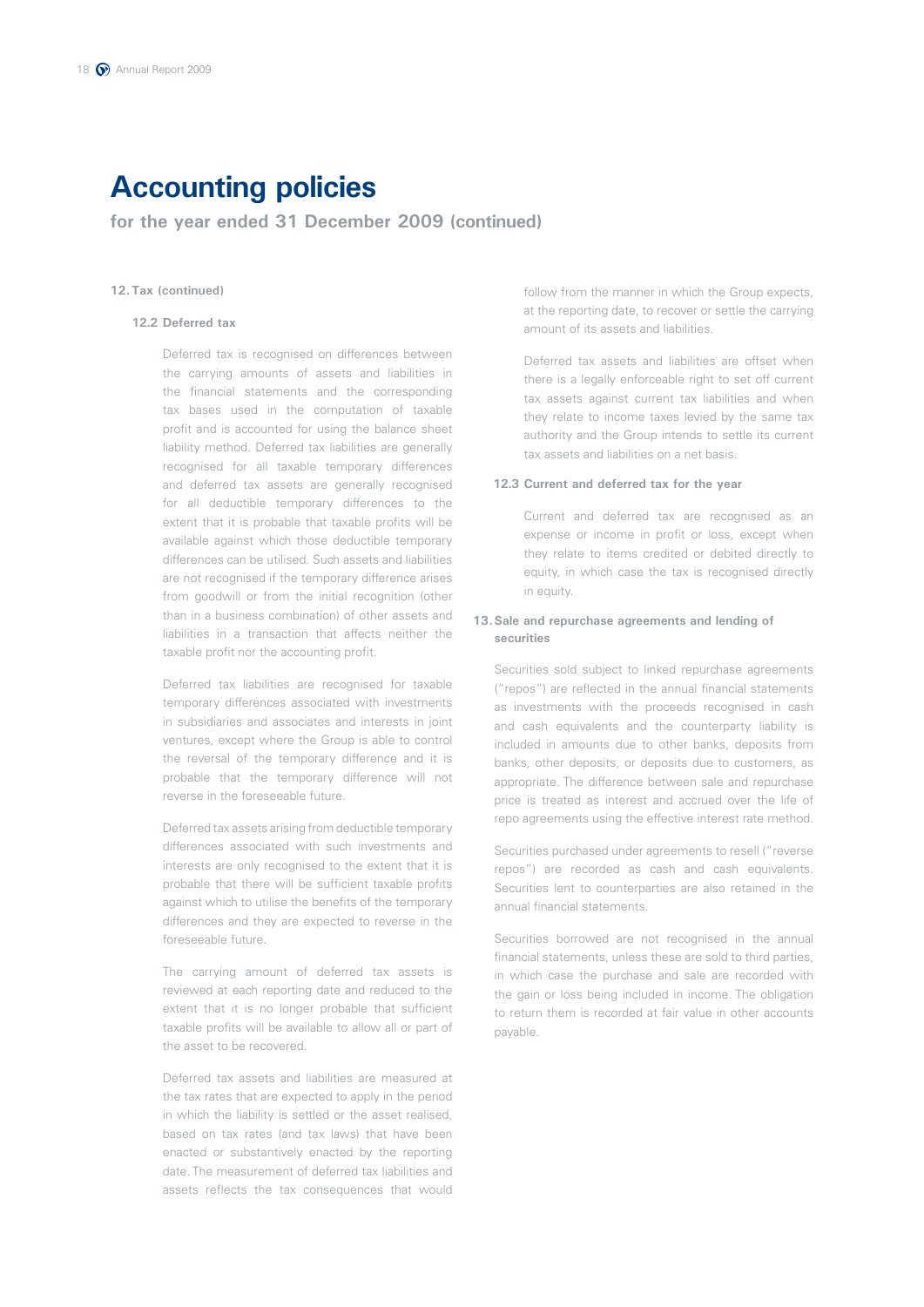**for the year ended 31 December 2009 (continued)**

#### **14.Instalment sales and leases**

#### **14.1 Group as the lessee**

The leases entered into by the Group are primarily operating leases. The total payments made under operating leases are charged to income on a straightline basis over the period of the lease. When an operating lease is terminated before the lease period has expired, any payment required to be made to the lessor by way of penalty is recognised as an expense in the period in which termination takes place.

#### **14.2 The Group as the lessor**

Leases and instalment sale agreements are regarded as financing transactions with rentals and instalments receivable, less unearned finance charges, being included in advances. Lease income is recognised over the term of the lease using the net investment method, which reflects a constant periodic rate of return.

#### **15.Interest income and interest expense**

Except where interest is suspended, interest income and expense are recognised in income for all interestbearing instruments measured at amortised cost using the effective interest method. The effective interest rate is the rate that exactly discounts estimated future cash payments or receipts through the expected life of the financial instrument or, when appropriate, a shorter period to the net carrying amount of the financial asset or financial liability. When calculating the effective interest rate, the Group estimates cash flows considering all contractual terms of the financial instrument but does not consider future credit losses. The calculation includes all fees and basis points paid or received between parties to the contract that are an integral part of the effective interest rate, transaction costs and all other premiums or discounts.

#### **16.Fee, commission and dividend income**

Fees and commissions are recognised on an accrual basis unless included in the effective interest rate. Dividend income from investments is recognised when the shareholder's rights to receive payment have been established.

#### **17.Retirement funds**

The Group operates defined contribution funds, the assets of which are held in separate trustee-administered funds. The retirement funds are funded by payments from employees and by the relevant Group companies. The Group contributions to the retirement funds are based on a percentage of the payroll and are charged to income as accrued.

#### **18. Post-retirement medical benefits**

The Group provides for post-retirement medical benefits to certain retired employees. These benefits are only applicable to employees who were members of the Group's medical aid scheme prior to May 2000 and who elected to retain the benefits in 2005 and are based on these employees remaining in service up to retirement age. The Group provides for the present value of the obligations in excess of the fair value of the plan assets which are intended to offset the expected costs relating to the post-retirement medical benefits. The costs of the defined benefit plan are assessed using the projected unit credit method. Under this method, the cost of providing post-retirement medical benefits is charged to income so as to spread the regular cost over the service lives of employees in accordance with the advice of qualified actuaries, who value the plans annually.

Actuarial gains and losses, the effect of settlements on the liability and plan assets and the curtailment gain due to the change in the post-retirement subsidy of in-service members are recognised in income immediately.

#### **19.Equity compensation plans**

Share options and/or conditional share awards in the Company are awarded to employees of the Bank at the discretion of the Remuneration Committee and approved by the Board of the Company. The Group has applied the requirements of IFRS 2 to share-based payments.

These share-based payments are equity-settled and measured at fair value at the grant date and expensed on a straight-line basis over the vesting period, based on the Group's estimate of shares that will eventually vest.

Fair value of share options is measured by use of a Black-Scholes model. The fair value has been adjusted, based on management's best estimate, for the effects of nontransferability, exercise restrictions and behavioural considerations.

A Share Incentive Trust is used for share option awards and its financial position and results are consolidated.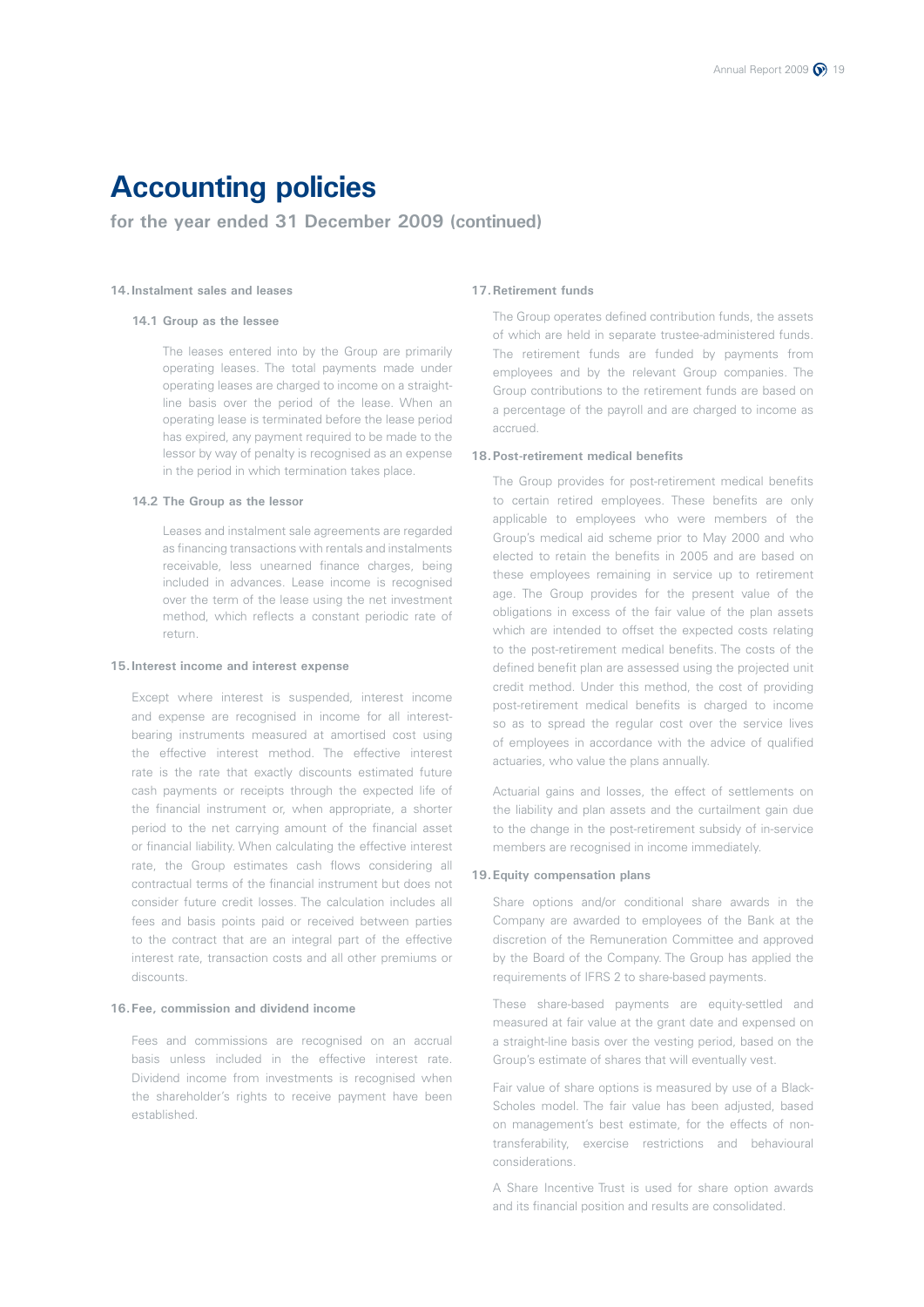**for the year ended 31 December 2009 (continued)**

#### **20.General credit-risk reserve**

Banks Act circular 21/2004 required that a general creditrisk reserve be recognised within shareholders' equity for any shortfall between total impairments raised in terms of IAS 39 and the provisions required in terms of Regulation 28 of the Bank Regulations. Such reserve was maintained through an appropriation of distributable reserves to a general credit-risk reserve. The new Bank Regulations, which were effective 1 January 2008 no longer require general credit-risk reserves, which resulted in the balance of this reserve being transferred to distributable reserves.

#### **21.Critical accounting estimates and judgements**

The Group makes estimates and assumptions that affect the reported amounts of assets and liabilities. Estimates and judgements are continually evaluated and are based on historical experience and other factors, including expectations of future events that are believed to be reasonable under the circumstances.

#### **21.1 Impairment losses on loans and advances**

The Group reviews its loan portfolios to assess impairment on a monthly basis. In determining whether an impairment loss should be recorded in income, the Group makes judgements as to whether there is any observable data indicating that there is a measurable decrease in the estimated future cash flows from a portfolio of loans before the decrease can be identified with an individual loan in that portfolio. This evidence may include observable data indicating that there has been an adverse change in the payment status of borrowers in a group, or national or local economic conditions that correlate with defaults on assets in the group. Management uses estimates based on historical loss experience for assets with credit risk characteristics and objective evidence of impairment similar to those in the portfolio when scheduling its future cash flows. The methodology and assumptions used for estimating both the amount and timing of future cash flows are reviewed regularly to reduce any differences between loss estimates and actual loss experience.

#### **21.2 Fair value of financial instruments**

The fair value of financial instruments that are not quoted in active markets are determined by using valuation techniques. Where valuation techniques are used to determine fair values, they are validated and periodically reviewed by qualified personnel independent of the area that created them. All models are certified before they are used and models are calibrated to ensure that outputs reflect actual data and comparative market prices. To the extent practical, models use only observable data. However areas such as credit risk, volatilities and correlations require management to make estimates. Changes in assumptions about these factors could affect the reported fair value of financial instruments.

#### **21.3 Impairment of available-for-sale equity investments**

The Group determines that available-for-sale equity investments are impaired when there has been a significant or prolonged decline in the fair value below its cost. This determination of what is significant or prolonged requires judgement. In making this judgement, the Group evaluates among other factors, the normal volatility in share price. In addition impairment may be appropriate when there is evidence of deterioration in the financial health of the investee, industry and sector performance, changes in technology, operational and financing cash flows.

#### **21.4 Income taxes**

There are many transactions and calculations for which the ultimate tax determination is uncertain during the ordinary course of business. The Group recognises liabilities for anticipated tax issues based on estimates of whether additional taxes will be due. Where the final tax outcome of these matters is different from the amounts that were initially recorded, such differences will impact the income tax and deferred tax provisions in the period in which such determination is made.

#### **22.Recent accounting developments**

There are new and revised standards and interpretations in issue that are not yet effective and there are no plans to early adopt. These include the following standards and interpretations that could be applicable to the business of the Group and may have an impact on future financial statements. The impact of initial application has not been assessed as at the date of authorisation of the annual financial statements.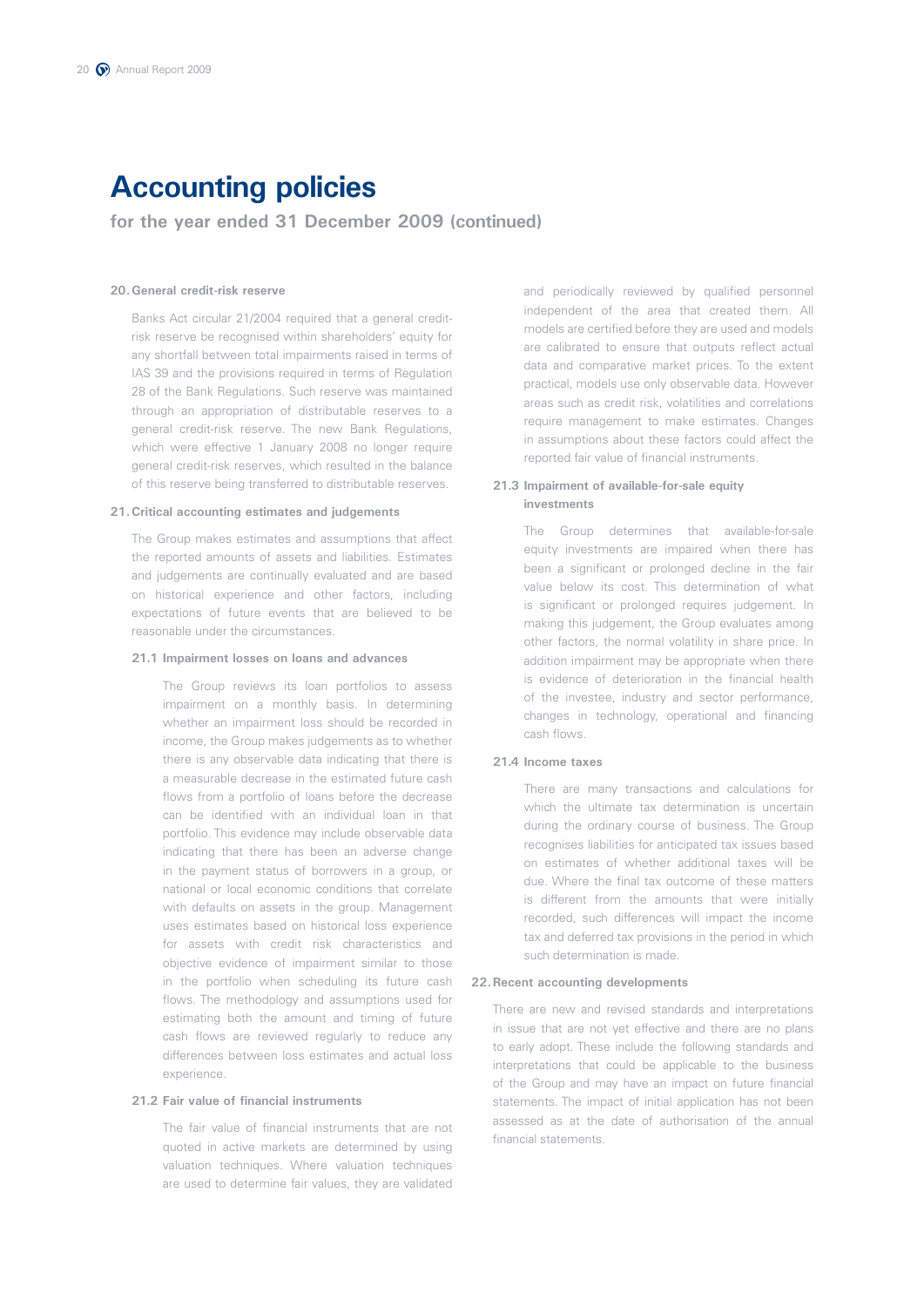**for the year ended 31 December 2009 (continued)**

#### **22. Recent accounting developments (continued)**

IFRS 2 (Share-based payments - Amendments relating to group cash-settled share-based payment transactions) was issued during June 2009 but is only effective for annual periods beginning on or after 1 January 2010. The Group will comply with the applicable standard from the year ending 31 December 2010.

IFRS 3 (Business combinations) was issued during 2008 but is only effective for business combinations concluded on or after 1 July 2009. The Group will comply with the applicable standard from the year ending 31 December 2010.

IFRS 9 (Financial instruments: Classification and measurement) was issued during November 2009 but is only effective for annual periods beginning on or after 1 January 2013. The Group will comply with the applicable standard from the year ending 31 December 2013.

IAS 24 (Related-party disclosures) was issued during November 2009 but is only effective for annual periods beginning on or after 1 January 2011. The Group will comply with the applicable standard from the year ending 31 December 2011.

IAS 27 (Consolidated and separate financial statements) was issued during 2008 but is only effective for annual periods beginning on or after 1 July 2009. The Group will comply with the applicable standard from the year ending 31 December 2010.

IAS 28 (Investments in associates) was issued during 2008 but is only effective for annual periods beginning on or after 1 July 2009. The Group will comply with the applicable standard from the year ending 31 December 2010.

IAS 31 (Interest in joint ventures) was issued during 2008 but is only effective for annual periods beginning on or after 1 July 2009. The Group will comply with the applicable standard from the year ending 31 December 2010.

IAS 32 (Financial instruments: Presentation) was issued during 2009 but is only effective for annual periods beginning on or after 1 February 2010. The Group will comply with the applicable standard from the year ending 31 December 2011.

IAS 39 (Financial Instruments: Recognition and measurement) was issued during July 2008 but is only effective for annual periods beginning on or after 1 July 2009. The Group will comply with the applicable standard from the year ending 31 December 2010.

IFRIC 17 (Distributions of non-cash assets to owners) was issued during November 2008 but is only effective for annual periods beginning on or after 1 July 2009. The Group will comply with the applicable standard from the year ending 31 December 2010.

IFRIC 18 (Transfers of assets from customers) was issued during January 2009 but is only effective for annual periods beginning on or after 1 July 2009. The Group will comply with the applicable standard from the year ending 31 December 2010.

IFRIC 19 (Extinguishing financial liabilities with equity instruments) was issued during January 2009 but is only effective for annual periods beginning on or after 1 July 2010. The Group will comply with the applicable standard from the year ending 31 December 2011.

Amendments resulting from the April 2009 Annual Improvements to IFRSs effective for annual periods beginning on or after 1 January 2010 to the following standards, which will be applied from the year ended 31 December 2010:

| IFRS <sub>5</sub> | (Non-current assets held for sale and   |
|-------------------|-----------------------------------------|
|                   | discontinued operations);               |
| IFRS 8            | (Operating segments);                   |
| IAS 1             | (Presentation of financial statements); |
| IAS <sub>7</sub>  | (Statement of cash flows);              |
| <b>IAS 17</b>     | (Leases):                               |
| <b>IAS 36</b>     | (Impairment of assets);                 |
| <b>IAS 38</b>     | (Intangible assets); and                |
| <b>IAS 39</b>     | (Financial instruments: Recognition and |
|                   | Measurement).                           |
|                   |                                         |

The following revised standards will have no effect on the Group:

IFRS 1 (First-time adoption of IFRS: Revised and restructured) issued during November 2008 and effective for annual periods beginning on or after 1 July 2009.

IFRS 1 (First-time adoption of IFRS: Amendments relating to oil and gas assets and determining whether an arrangement contains a lease) was issued during July 2009 and is effective for annual periods beginning on or after 1 January 2010.

IFRS 1 (First-time adoption of IFRS: Limited exemption from comparative IFRS disclosures for first-time adopters) was issued during July 2009 and is effective for annual periods beginning on or after 1 January 2010.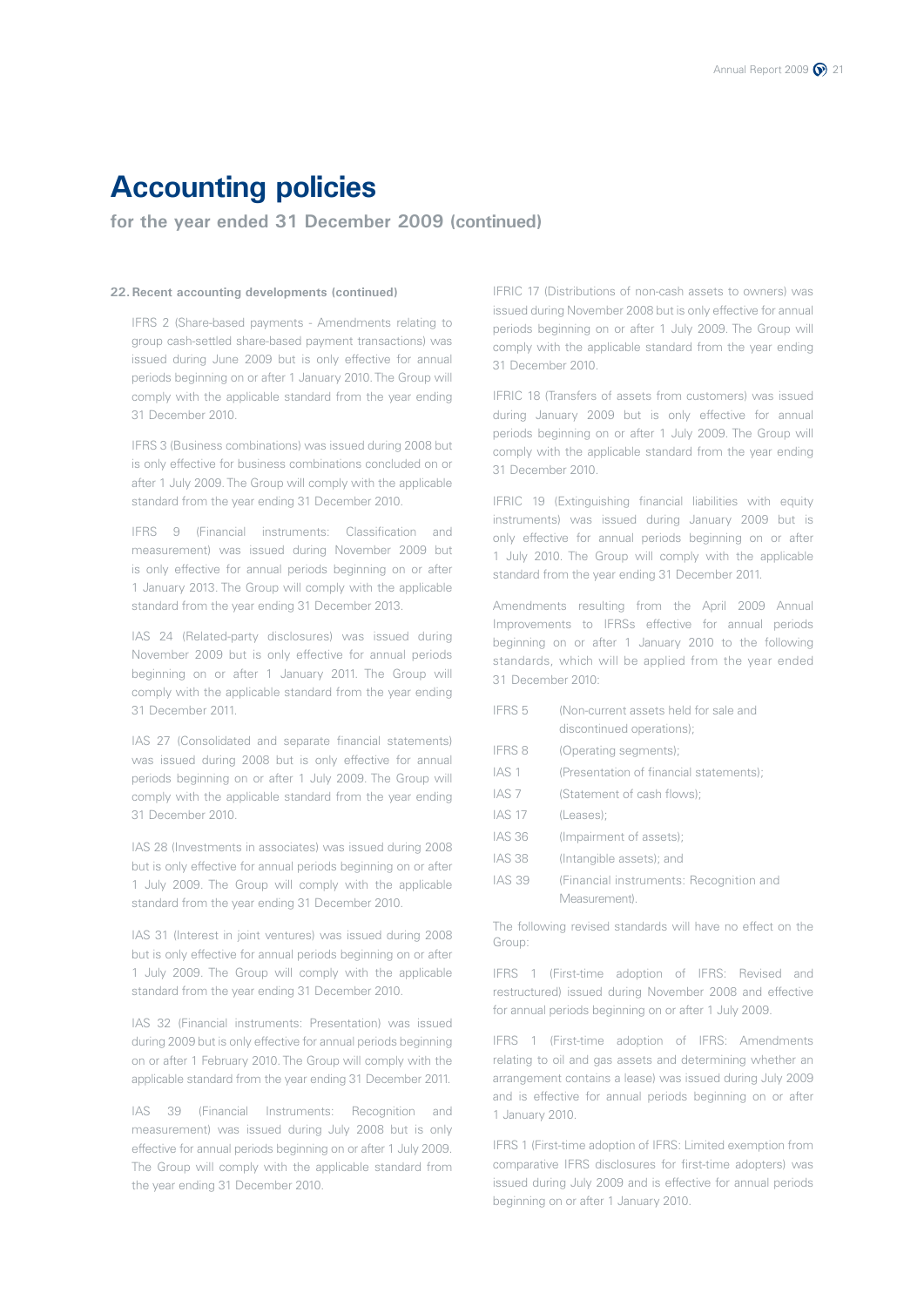## **Statements of financial position**

**at 31 December 2009**

|                                     |             |              | <b>Group</b> | <b>Company</b> |           |  |
|-------------------------------------|-------------|--------------|--------------|----------------|-----------|--|
|                                     |             | 2009         | 2008         | 2009           | 2008      |  |
|                                     | <b>Note</b> | <b>R'000</b> | R'000        | <b>R'000</b>   | R'000     |  |
| <b>ASSETS</b>                       |             |              |              |                |           |  |
| Intangible assets                   | 2           | 170 325      | 76 894       |                |           |  |
| Property and equipment              | 3           | 131 483      | 128 672      |                |           |  |
| Tax                                 | 4           | 256          |              | 256            |           |  |
| Other accounts receivable           | 5           | 29 539       | 39 273       | 4              | 4         |  |
| Interest in subsidiaries            | 6           |              |              | 1 454 312      | 1 286 608 |  |
| Interest in associated company      | 7           |              |              |                |           |  |
| Other investments                   | 8           | 23 590       | 12 3 15      | 29             | 29        |  |
| Deferred tax assets                 | 9           | 102 936      | 157 275      |                |           |  |
| Non-current assets held for sale    | 10          | 5 5 1 0      | 5 2 8 9      |                |           |  |
| Loans and advances                  | 11          | 3 629 574    | 3 403 789    |                |           |  |
| Derivative financial instruments    | 12          | 21 406       | 56 873       |                |           |  |
| Negotiable securities               | 13          | 267 902      | 247 141      |                |           |  |
| Bank term deposits                  | 14          | 35 276       | 324 295      |                |           |  |
| Cash and cash equivalents           | 15          | 1 400 937    | 1 464 959    | 224            | 224       |  |
| <b>Total assets</b>                 |             | 5 818 734    | 5 916 775    | 1 454 825      | 1 286 865 |  |
| <b>EQUITY AND LIABILITIES</b>       |             |              |              |                |           |  |
| Shareholders' equity                |             | 1 437 671    | 1 269 030    | 1454811        | 1 286 831 |  |
| Share capital and share premium     | 16          | 1 202 571    | 1 202 571    | 1 210 143      | 1 210 143 |  |
| Capital redemption reserve fund     |             | 3788         | 3788         | 3 7 8 8        | 3788      |  |
| Share-based payments reserve        |             | 1894         | 4650         |                |           |  |
| General reserve                     |             | 7478         | 7478         |                |           |  |
| Property revaluation reserve        |             | 52 708       | 46 364       |                |           |  |
| Available-for-sale reserve          |             | 13 883       | 13 036       | 889 094        | 720 236   |  |
| General credit-risk reserve         |             |              |              |                |           |  |
| Retained income/(Accumulated loss)  |             | 155 349      | (8857)       | (648214)       | (647336)  |  |
| <b>Non-current liabilities</b>      |             |              |              |                |           |  |
| Deferred tax liabilities            | 9           | 18 870       | 15 25 9      |                |           |  |
| Liabilities                         |             | 4 362 193    | 4 632 486    | 14             | 34        |  |
| Deposits                            | 17          | 4 246 598    | 4 389 347    |                |           |  |
| Derivative financial instruments    | 12          | 16 230       | 95 091       |                |           |  |
| Provisions                          | 18          | 38 142       | 48 596       |                |           |  |
| Other accounts payable              | 20          | 61 153       | 98 958       | 14             | 34        |  |
| Tax                                 | 4           | 70           | 494          |                |           |  |
| <b>Total equity and liabilities</b> |             | 5 818 734    | 5 916 775    | 1 454 825      | 1 286 865 |  |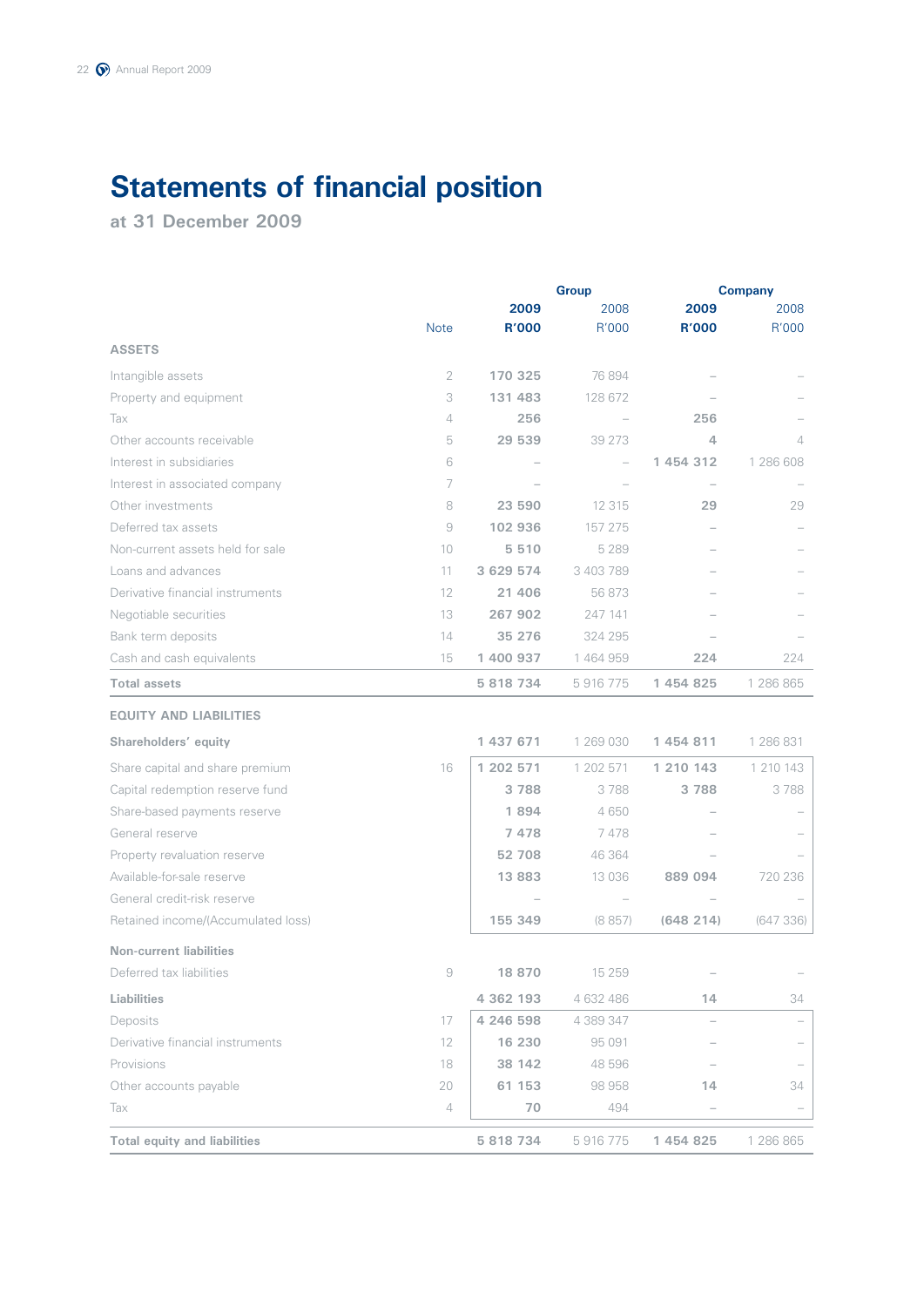# **Statements of comprehensive income**

**for the year ended 31 December 2009**

|                                                        |             | <b>Group</b> |           | <b>Company</b> |         |
|--------------------------------------------------------|-------------|--------------|-----------|----------------|---------|
|                                                        |             | 2009         | 2008      | 2009           | 2008    |
|                                                        | <b>Note</b> | <b>R'000</b> | R'000     | <b>R'000</b>   | R'000   |
| Interest income                                        | 22          | 529 584      | 661 776   |                |         |
| Interest expenditure                                   | 23          | (261315)     | (337 813) |                |         |
| Net interest income                                    |             | 268 269      | 323 963   |                |         |
| Net charge for credit losses                           | 11.4        | (9323)       | (6618)    |                |         |
| Net interest income after credit losses                |             | 258 946      | 317 345   |                |         |
| Net gain on disposal of available-for-sale investments |             | 1 583        | 9837      |                |         |
| Net non-interest income                                |             | 200 059      | 183 035   |                |         |
| Non-interest income                                    | 24          | 287 909      | 260 003   |                |         |
| Fee and commission expenditure                         | 25          | (87 850)     | (76968)   |                |         |
| Net interest and non-interest income                   |             | 460 588      | 510 217   |                |         |
| Operating expenditure                                  | 26          | (247578)     | (253 154) | (1134)         | (1 028) |
| <b>Operating profit</b>                                |             | 213 010      | 257 063   | (1134)         | (1028)  |
| Share of income from associated company                |             | 4 0 5 9      | 735       |                |         |
| Profit/(Loss) before tax                               |             | 217 069      | 257 798   | (1134)         | (1 028) |
| Tax                                                    | 27          | (54867)      | 162 175   | 256            |         |
| Profit/(Loss) after tax                                |             | 162 202      | 419 973   | (878)          | (1028)  |
| Other comprehensive income                             |             |              |           |                |         |
| Revaluation of owner-occupied properties               |             | 8 8 1 2      | 10 689    |                |         |
| Gains on remeasurement to fair value                   |             | 2 5 7 6      | 25 121    | 168 858        | 443 488 |
| Release to income on disposal of available-for-sale    |             |              |           |                |         |
| financial assets                                       |             | (1583)       | (9837)    |                |         |
| Tax relating to other comprehensive income             |             | (2614)       | (20 230)  |                |         |
| Other comprehensive income net of tax                  |             | 7 191        | 5 743     | 168 858        | 443 488 |
| Total comprehensive income                             |             | 169 393      | 425 716   | 167 980        | 442 460 |
| Profit after tax attributable to:                      |             |              |           |                |         |
| Equity holders of the parent                           |             | 162 202      | 419 973   | (878)          | (1 028) |
| Total comprehensive income attributable to:            |             |              |           |                |         |
| Equity holders of the parent                           |             | 169 393      | 425 716   | 167 980        | 442 460 |
| Earnings per ordinary share after tax (cents)          | 28.1        | 4.1          | 10.7      |                |         |
| Earnings per ordinary share before tax (cents)         | 28.1        | 5.5          | 6.6       |                |         |
| Diluted earnings per ordinary share                    |             |              |           |                |         |
| after tax (cents)                                      | 28.2        | 4.1          | 10.7      |                |         |
| Diluted earnings per ordinary share                    |             |              |           |                |         |
| before tax (cents)                                     | 28.2        | 5.5          | 6.6       |                |         |
| Dividends per share (cents)                            |             |              |           |                |         |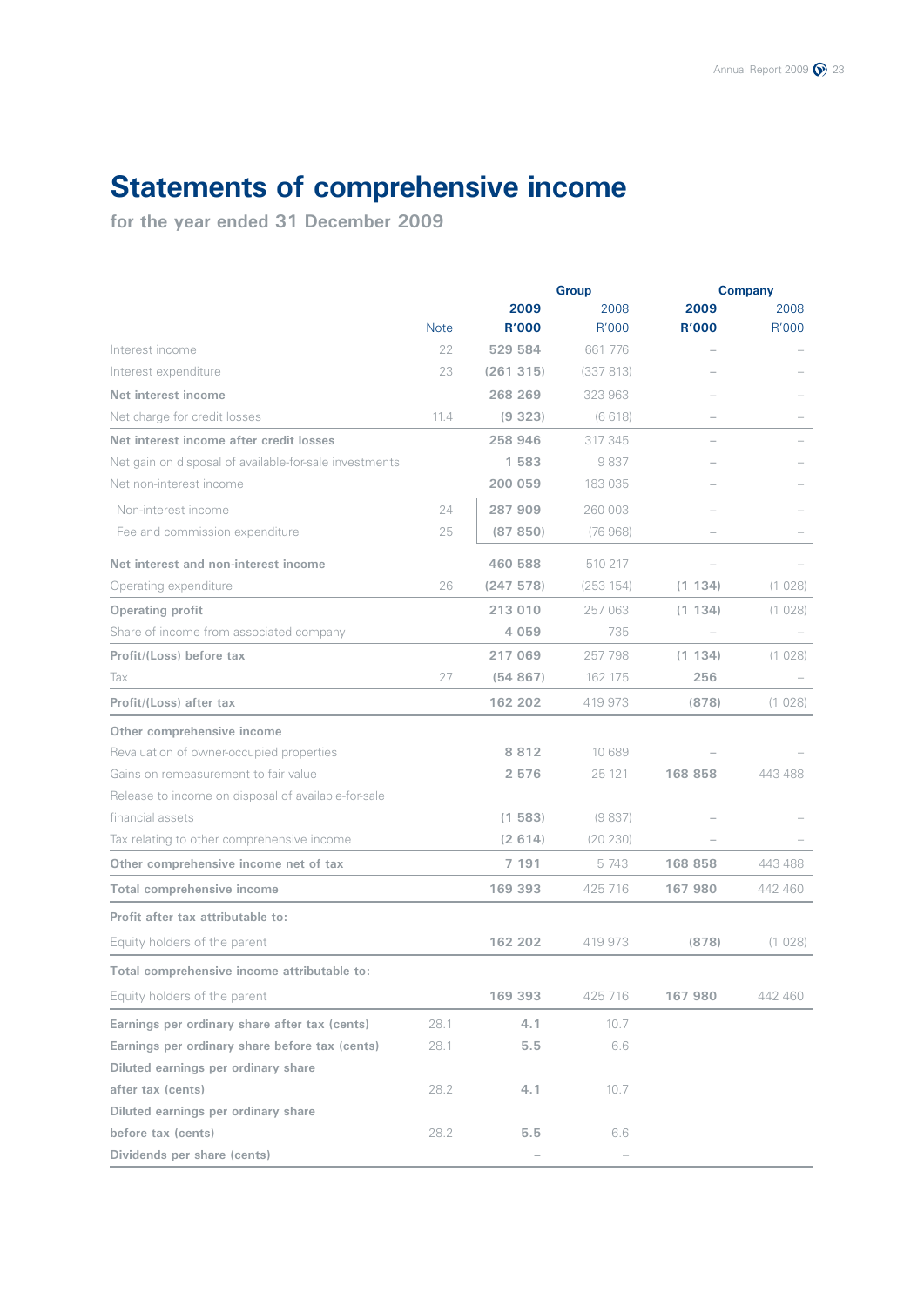## **Statements of changes in equity**

**for the year ended 31 December 2009**

|                             | <b>Share</b><br>capital<br>and share<br>premium<br>R'000 | Capital<br>redemption<br>fund<br>R'000 | Share-<br>based<br>reserve payments<br>reserve<br>R'000 | reserve<br>R'000 | Property<br>General valuation<br>reserve<br>R'000 | re- Available-<br>for-sale<br>reserve<br>R'000 | General<br>credit-<br>risk<br>reserve<br>R'000 | Retained<br>income/<br>Accumu-<br>lated loss<br>R'000 | <b>Total</b><br>R'000 |
|-----------------------------|----------------------------------------------------------|----------------------------------------|---------------------------------------------------------|------------------|---------------------------------------------------|------------------------------------------------|------------------------------------------------|-------------------------------------------------------|-----------------------|
| Group                       |                                                          |                                        |                                                         |                  |                                                   |                                                |                                                |                                                       |                       |
| Shareholders' equity        |                                                          |                                        |                                                         |                  |                                                   |                                                |                                                |                                                       |                       |
| at 1 January 2008           | 1 207 422                                                | 3788                                   | 7 019                                                   | 7478             | 53 705                                            |                                                | $(48)$ 19 403                                  | (458853)                                              | 839 914               |
| Net movement                |                                                          |                                        |                                                         |                  |                                                   |                                                |                                                |                                                       |                       |
| for the year                | (4851)                                                   |                                        | (2369)                                                  |                  | (7341)                                            |                                                | 13 084 (19 403)                                | 449 996                                               | 429 116               |
| Profit after tax            |                                                          |                                        |                                                         |                  |                                                   |                                                |                                                | 419 973                                               | 419 973               |
| Other comprehensive         |                                                          |                                        |                                                         |                  |                                                   |                                                |                                                |                                                       |                       |
| income                      |                                                          |                                        |                                                         |                  | 10 689                                            | 15 2 8 4                                       |                                                |                                                       | 25 973                |
| Tax relating to other       |                                                          |                                        |                                                         |                  |                                                   |                                                |                                                |                                                       |                       |
| comprehensive income        |                                                          |                                        |                                                         |                  | (18030)                                           | (2 200)                                        |                                                |                                                       | (20 230)              |
| Increase of treasury shares |                                                          |                                        |                                                         |                  |                                                   |                                                |                                                |                                                       |                       |
| held within the Group       | (4851)                                                   |                                        |                                                         |                  |                                                   |                                                |                                                |                                                       | (4851)                |
| Decrease in general credit- |                                                          |                                        |                                                         |                  |                                                   |                                                |                                                |                                                       |                       |
| risk reserve                |                                                          |                                        |                                                         |                  |                                                   |                                                | (19 403)                                       | 19 403                                                |                       |
| Transfer from share-based   |                                                          |                                        |                                                         |                  |                                                   |                                                |                                                |                                                       |                       |
| payments reserve to         |                                                          |                                        |                                                         |                  |                                                   |                                                |                                                |                                                       |                       |
| retained income/            |                                                          |                                        |                                                         |                  |                                                   |                                                |                                                |                                                       |                       |
| accumulated loss            |                                                          |                                        | (7019)                                                  |                  |                                                   |                                                |                                                | 7 0 1 9                                               |                       |
| Share-based payments        |                                                          |                                        |                                                         |                  |                                                   |                                                |                                                |                                                       |                       |
| expense                     |                                                          |                                        | 4 6 5 0                                                 |                  |                                                   |                                                |                                                | 3 601                                                 | 8 2 5 1               |
| Shareholders' equity        |                                                          |                                        |                                                         |                  |                                                   |                                                |                                                |                                                       |                       |
| at 31 December 2008         | 1 202 571                                                | 3788                                   | 4 6 5 0                                                 | 7478             | 46 364                                            | 13 0 36                                        |                                                |                                                       | (8 857) 1 269 030     |
| Net movement                |                                                          |                                        |                                                         |                  |                                                   |                                                |                                                |                                                       |                       |
| for the year                |                                                          |                                        | (2756)                                                  |                  | 6 344                                             | 847                                            |                                                | $-164206$                                             | 168 641               |
| Profit after tax            |                                                          |                                        |                                                         |                  |                                                   |                                                |                                                | $-162202$                                             | 162 202               |
| Other comprehensive         |                                                          |                                        |                                                         |                  |                                                   |                                                |                                                |                                                       |                       |
| income                      |                                                          |                                        |                                                         |                  | 8 8 1 2                                           | 993                                            |                                                |                                                       | 9805                  |
| Tax relating to other       |                                                          |                                        |                                                         |                  |                                                   |                                                |                                                |                                                       |                       |
| comprehensive income        |                                                          |                                        |                                                         |                  | (2468)                                            | (146)                                          |                                                |                                                       | (2 614)               |
| Share-based payments        |                                                          |                                        |                                                         |                  |                                                   |                                                |                                                |                                                       |                       |
| expense                     |                                                          |                                        | (2756)                                                  |                  |                                                   |                                                |                                                | 2 0 0 4                                               | (752)                 |
| Shareholders' equity        |                                                          |                                        |                                                         |                  |                                                   |                                                |                                                |                                                       |                       |
| at 31 December 2009         | 1202 571                                                 | 3788                                   | 1894                                                    | 7478             | 52 708                                            | 13 8 83                                        |                                                |                                                       | $-155349$ 1437671     |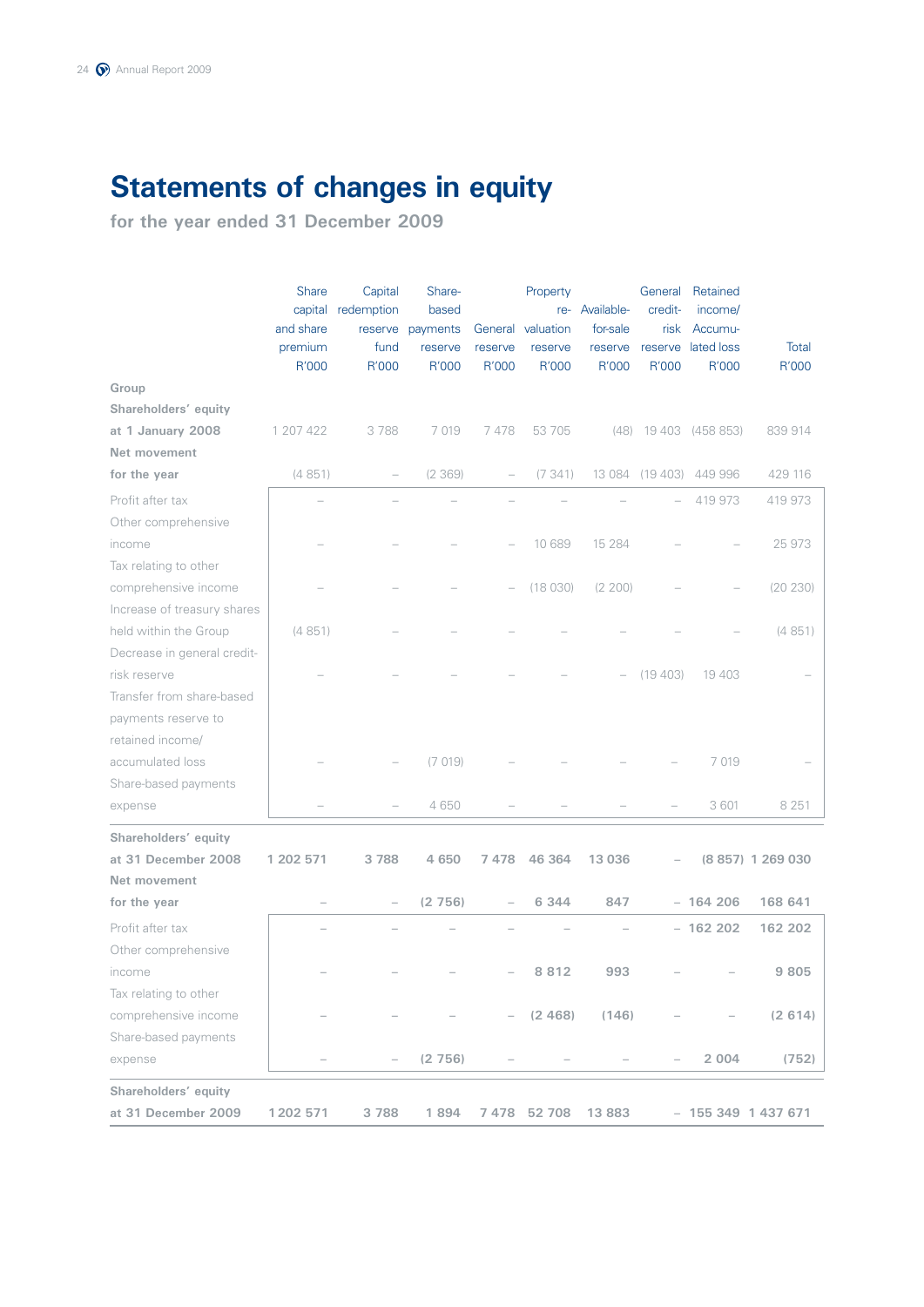## **Statements of changes in equity**

**for the year ended 31 December 2009 (continued)**

|                                            | <b>Share</b><br>capital<br>and share<br>premium<br>R'000 | Capital<br>redemption<br>reserve<br>fund<br>R'000 | Share-<br>based<br>payments<br>reserve<br>R'000 | Available-<br>for-sale<br>reserve<br>R'000 | Accumu-<br>lated loss<br>R'000 | Total<br>R'000 |
|--------------------------------------------|----------------------------------------------------------|---------------------------------------------------|-------------------------------------------------|--------------------------------------------|--------------------------------|----------------|
| Company                                    |                                                          |                                                   |                                                 |                                            |                                |                |
| Shareholders' equity at 1 January 2008     | 1 210 143                                                | 3788                                              | 7 0 1 9                                         | 276 748                                    | (653327)                       | 844 371        |
| Net movement for the year                  |                                                          |                                                   | (7019)                                          | 443 488                                    | 5991                           | 442 460        |
| Loss after tax                             |                                                          |                                                   |                                                 |                                            | (1028)                         | (1028)         |
| Other comprehensive income                 |                                                          |                                                   |                                                 | 443 488                                    |                                | 443 488        |
| Transfer from share-based payments reserve |                                                          |                                                   |                                                 |                                            |                                |                |
| to accumulated loss                        |                                                          |                                                   | (7019)                                          |                                            | 7 019                          |                |
| Shareholders' equity at 31 December 2008   | 1 210 143                                                | 3 7 8 8                                           |                                                 | 720 236                                    | (647 336) 1 286 831            |                |
| Net movement for the year                  |                                                          |                                                   | $\overline{\phantom{a}}$                        | 168 858                                    | (878)                          | 167 980        |
| Loss after tax                             |                                                          |                                                   |                                                 |                                            | (878)                          | (878)          |
| Other comprehensive income                 |                                                          |                                                   | $\overline{\phantom{0}}$                        | 168 858                                    |                                | 168 858        |
| Shareholders' equity at 31 December 2009   | 1 210 143                                                | 3 7 8 8                                           | $\overline{\phantom{m}}$                        |                                            | 889 094 (648 214) 1454 811     |                |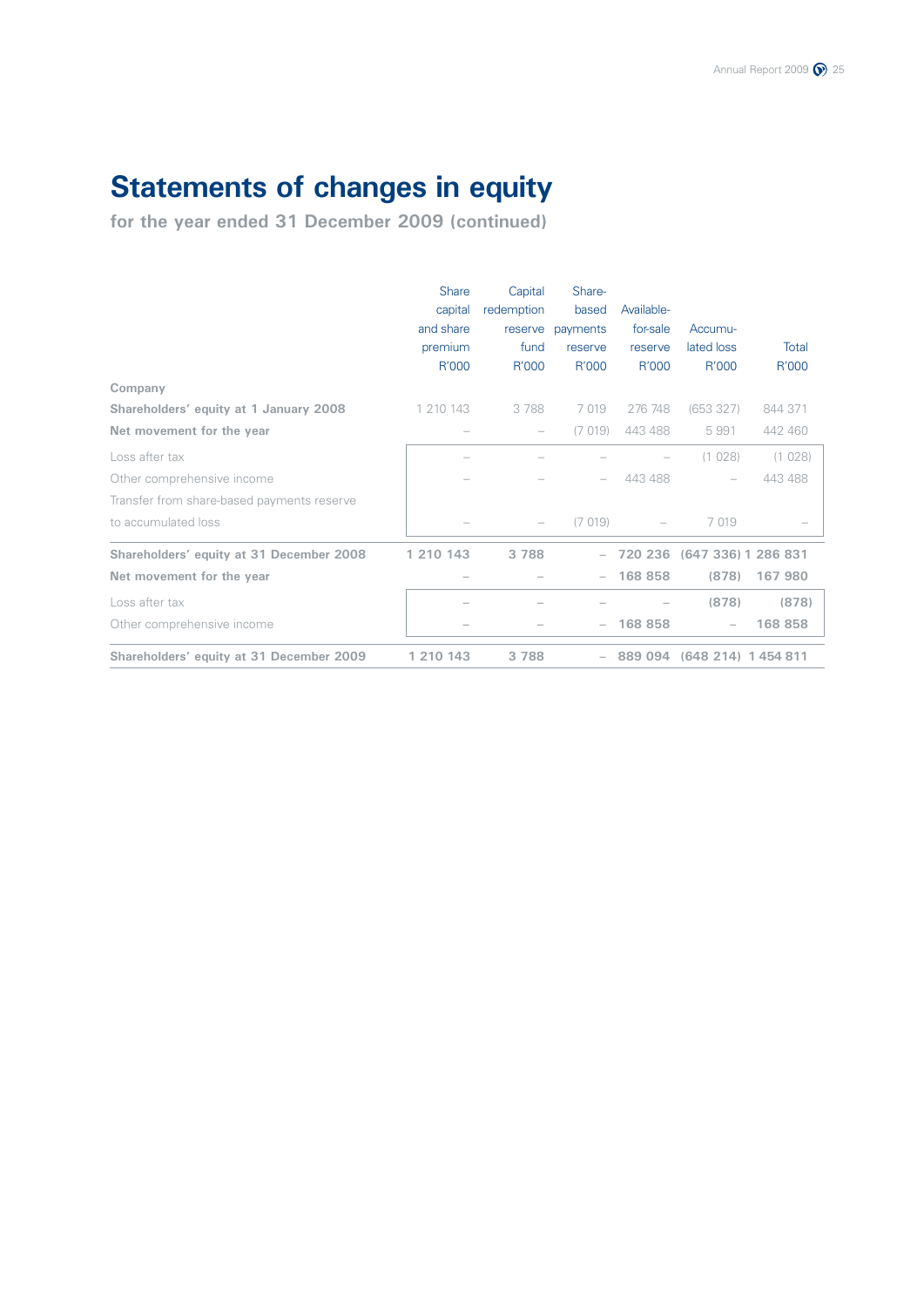## **Statements of cash flows**

**for the year ended 31 December 2009**

|                                                        |             |              | <b>Group</b> |              | <b>Company</b> |  |
|--------------------------------------------------------|-------------|--------------|--------------|--------------|----------------|--|
|                                                        |             | 2009         | 2008         | 2009         | 2008           |  |
|                                                        | <b>Note</b> | <b>R'000</b> | R'000        | <b>R'000</b> | R'000          |  |
| <b>Operating activities</b>                            |             |              |              |              |                |  |
| Cash receipts from customers                           | 29.1        | 767 387      | 993 977      |              |                |  |
| Cash paid to customers, suppliers and employees        | 29.2        | (591002)     | (637963)     | (1134)       | (1 028)        |  |
| Cash generated from operations                         | 29.3        | 176 385      | 356 014      | (1134)       | (1028)         |  |
| Dividends received                                     |             | 381          | 861          |              |                |  |
| Tax (paid)/recovered                                   | 29.4        | (211)        | 307          |              |                |  |
| Net decrease/(increase) in income earning assets       | 29.5        | 35 506       | (725 743)    |              |                |  |
| Net (decrease)/increase in deposits and other accounts | 29.6        | (170820)     | 659 857      | 1 1 3 4      | 984            |  |
| Net cash inflow/(outflow) from operating activities    |             | 41 241       | 291 296      |              | (44)           |  |
| <b>Investing activities</b>                            |             |              |              |              |                |  |
| Purchase of intangible assets                          |             | (100861)     | (59411)      |              |                |  |
| Purchase of property and equipment                     |             | (3528)       | (30 552)     |              |                |  |
| Acquisition of investments                             |             | (7000)       | (472)        |              |                |  |
| Proceeds on sale of property and equipment             |             | 12           | 63           |              |                |  |
| Proceeds on disposal of investments                    |             | 2055         | 9907         |              | 71             |  |
| Dividends received from associated company             |             | 4 0 5 9      | 1 752        |              |                |  |
| Net cash (outflow)/inflow from investing activities    |             | (105 263)    | (78713)      |              | 71             |  |
| Net cash (outflow)/inflow for the year                 |             | (64022)      | 212 583      |              | 27             |  |
| Cash and cash equivalents at the beginning             |             |              |              |              |                |  |
| of the year                                            |             | 1464959      | 1 252 376    | 224          | 197            |  |
| Cash and cash equivalents at the end of the year       | 15          | 1 400 937    | 1464959      | 224          | 224            |  |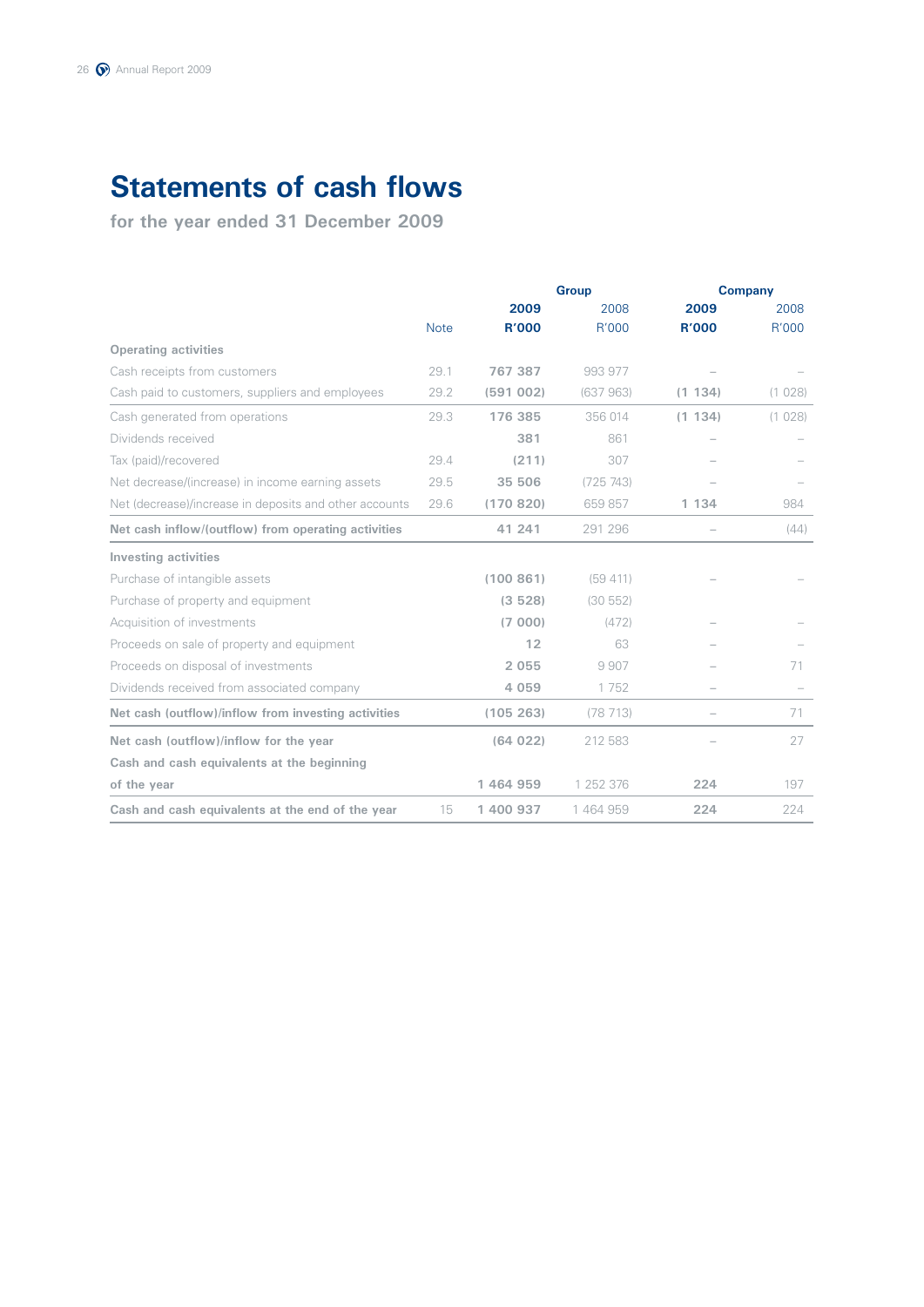**for the year ended 31 December 2009**

|    |                                                    | Group<br>2009 |                           | <b>Group</b><br>2008 |                    |
|----|----------------------------------------------------|---------------|---------------------------|----------------------|--------------------|
|    |                                                    | Fair<br>value | <b>Carrying</b><br>amount | Fair<br>value        | Carrying<br>amount |
| 1. | <b>Fair values of financial instruments</b>        | <b>R'000</b>  | <b>R'000</b>              | R'000                | R'000              |
|    | 1.1<br>Category analysis of financial instruments  |               |                           |                      |                    |
|    | <b>Assets</b>                                      |               |                           |                      |                    |
|    | Available-for-sale                                 | 34 923        | 34 923                    | 32 853               | 32 853             |
|    | Other investments                                  | 15 908        | 15 908                    | 12 3 15              | 12 3 15            |
|    | Negotiable securities - Government stock           | 19 0 15       | 19 015                    | 20 538               | 20 538             |
|    | Loans and receivables                              | 5 215 509     | 5 215 720                 | 5 304 555            | 5 305 008          |
|    | Current accounts                                   | 593 688       | 593 688                   | 503 622              | 503 622            |
|    | Credit card                                        | 15 193        | 15 193                    | 14 920               | 14 920             |
|    | Mortgage loans                                     | 1705368       | 1705368                   | 1 560 921            | 1 560 921          |
|    | Instalment sales and leases                        | 317 612       | 317 612                   | 349 480              | 349 480            |
|    | Structured loans                                   | 247 715       | 247 715                   | 254 795              | 254 795            |
|    | Other advances                                     | 621 249       | 621 249                   | 566 140              | 566 140            |
|    | Negotiable securities - Treasury bills             | 197 367       | 197 578                   | 226 150              | 226 603            |
|    | Negotiable securities - Land Bank promissory notes | 51 309        | 51 309                    |                      |                    |
|    | Bank term deposits                                 | 35 276        | 35 276                    | 324 295              | 324 295            |
|    | Cash and cash equivalents                          | 1 400 937     | 1 400 937                 | 1464959              | 1 464 959          |
|    | Tax                                                | 256           | 256                       |                      |                    |
|    | Other accounts receivable                          | 29 539        | 29 539                    | 39 273               | 39 27 3            |
|    | Designated at fair value through profit and loss   | 136 431       | 136 431                   | 153 911              | 153 911            |
|    | Mortgage loans                                     | 40 130        | 40 130                    | 53 946               | 53 946             |
|    | Instalment sales and leases                        | 24 182        | 24 182                    | 21 300               | 21 300             |
|    | Other advances                                     | 64 437        | 64 437                    | 78 665               | 78 665             |
|    | Other investments                                  | 7682          | 7682                      |                      |                    |
|    | Held-for-trading                                   | 21 406        | 21 406                    | 56 873               | 56 873             |
|    | Derivative financial instruments                   | 21 406        | 21 406                    | 56 873               | 56 873             |
|    |                                                    | 5 408 269     | 5 408 480                 | 5 548 192            | 5 548 645          |
|    | Liabilities                                        |               |                           |                      |                    |
|    | Held-for-trading                                   | 16 230        | 16 230                    | 95 091               | 95 091             |
|    | Derivative financial instruments                   | 16 230        | 16 230                    | 95 091               | 95 091             |
|    | Other financial liabilities                        | 4 307 821     | 4 307 821                 | 4 488 799            | 4 488 799          |
|    | Deposits                                           | 4 246 598     | 4 246 598                 | 4 389 347            | 4 389 347          |
|    | Tax                                                | 70            | 70                        | 494                  | 494                |
|    | Other accounts payable                             | 61 153        | 61 153                    | 98 958               | 98 958             |
|    |                                                    | 4 324 051     | 4 324 051                 | 4 583 890            | 4 583 890          |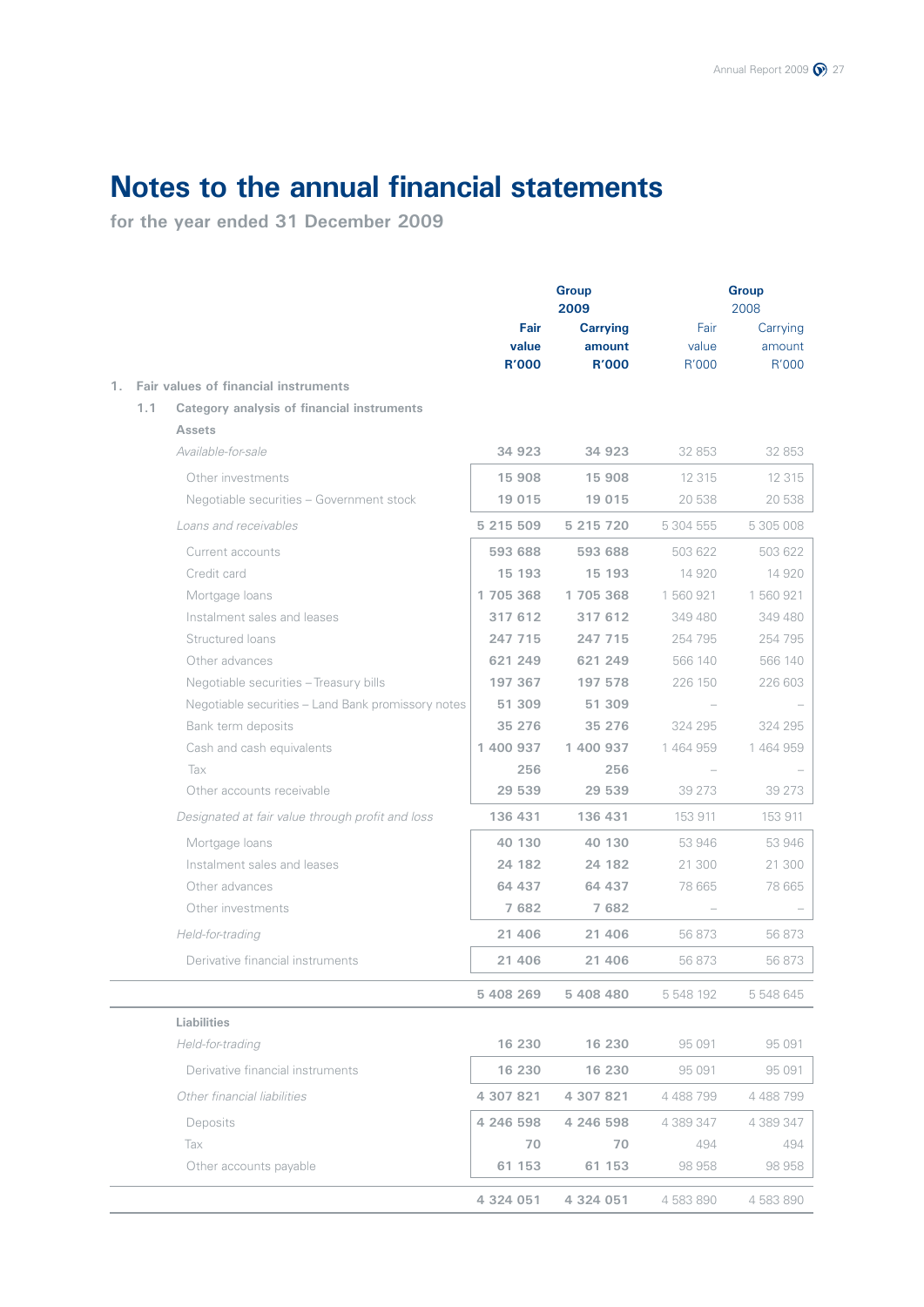**for the year ended 31 December 2009 (continued)**

|                                                                                                                            | <b>Cmpany</b><br>2009 |                           |                       | <b>Company</b><br>2008 |
|----------------------------------------------------------------------------------------------------------------------------|-----------------------|---------------------------|-----------------------|------------------------|
|                                                                                                                            | Fair<br>value         | <b>Carrying</b><br>amount | Fair<br>value         | Carrying<br>amount     |
| Fair values of financial instruments (continued)<br>1.<br>1.1<br>Category analysis of financial instruments<br>(continued) | <b>R'000</b>          | <b>R'000</b>              | R'000                 | R'000                  |
| <b>Assets</b><br>Available-for-sale                                                                                        | 1 454 341             | 1 454 341                 | 1 286 637             | 1 286 637              |
| Other investments<br>Interest in subsidiaries                                                                              | 29<br>1 454 312       | 29<br>1 454 312           | 29<br>1 286 608       | 29<br>1 286 608        |
| Loans and receivables                                                                                                      | 484                   | 484                       | 228                   | 228                    |
| Tax<br>Cash and cash equivalents<br>Other accounts receivable                                                              | 256<br>224<br>4       | 256<br>224<br>4           | 224<br>$\overline{4}$ | 224<br>4               |
|                                                                                                                            | 1 454 825             | 1 454 825                 | 1 286 865             | 1 286 865              |
| Liabilities                                                                                                                |                       |                           |                       |                        |
| Other financial liabilities                                                                                                | 14                    | 14                        | 34                    | 34                     |
| Other accounts payable                                                                                                     | 14                    | 14                        | 34                    | 34                     |
|                                                                                                                            | 14                    | 14                        | 34                    | 34                     |

**1.2 Valuation techniques and assumptions applied for the purpose of measuring fair value**

 • Cash and cash equivalents have short terms to maturity. For this reason, the carrying amounts at the reporting date approximate the fair values.

- Treasury bills and Land Bank promissory notes debentures have short terms to maturity and are carried at amortised cost. Fair value is based on quoted market values at the reporting date.
- The fair values of loans and advances that are carried at amortised cost approximate the fair values reported as they bear variable rates of interest. In addition, fair value is approximated through the credit impairment models.
- Deposits generally have short terms to maturity, thus the values reported approximate the fair value.
- The fair value of publicly traded derivatives, securities and investments is based on quoted market values at the reporting date.
- The fair value of other financial assets and financial liabilities, excluding derivatives, is determined in accordance with generally accepted pricing models based on discounted cash flow analysis using prices from observable current market transactions and adjusted by relevant market pricing.
- The fair value of other unlisted investments which are an integral part of the Group's structured loan portfolio are valued in terms of the shareholders agreement conditions. The fair value of other investments and interest in subsidiaries which are unlisted, is determined by reference to the net asset value of the entity.
- The fair value of loans and advances designated at fair value through profit and loss is calculated using the credit spread observed at origination. The fair values are adjusted for deterioration of credit quality through the application of the credit impairment models.

#### **1.3 Fair value measurements recognised in the statement of financial position**

 Financial instruments that are measured subsequent to initial recognition at fair value are grouped into Levels 1 to 3 based on the degree to which the fair value is observable:

- Level 1 fair value measurements are those derived from quoted prices (unadjusted) in active markets for identical assets or liabilities;
- Level 2 fair value measurements are those derived from inputs other than quoted prices included within Level 1 that are observable for the asset or liability, either directly (i.e. as prices) or indirectly (i.e. derived from prices); and
- Level 3 fair value measurements are those derived from valuation techniques that include inputs for the asset or liability that are not based on observable market data (unobservable inputs).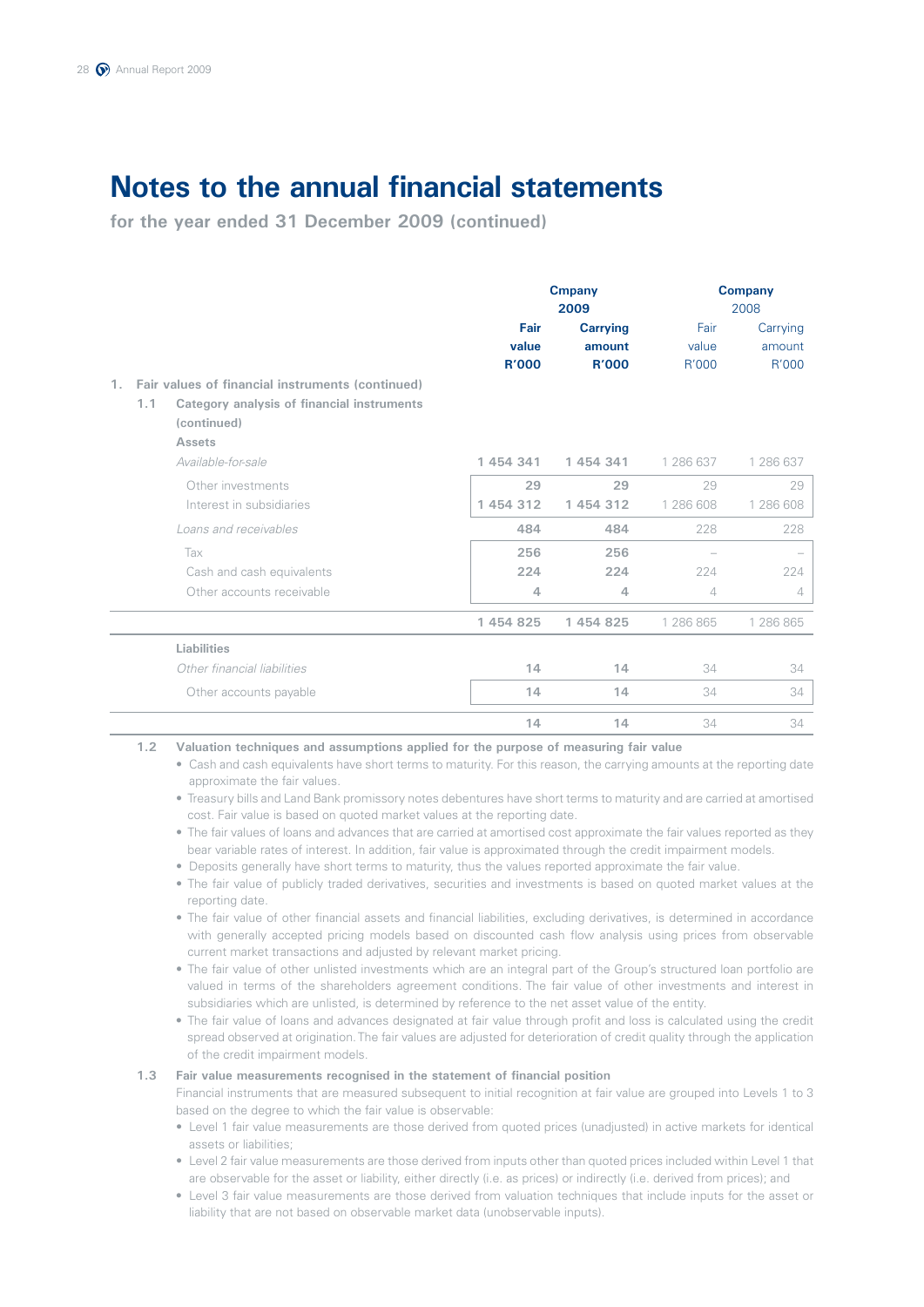**for the year ended 31 December 2009 (continued)**

|     |                                                  |         |                    | <b>Group</b>       |         |
|-----|--------------------------------------------------|---------|--------------------|--------------------|---------|
|     |                                                  | Level 1 | Level <sub>2</sub> | Level <sub>3</sub> | Total   |
|     |                                                  | R'000   | R'000              | R'000              | R'000   |
| 1.3 | Fair value measurements recognised in the        |         |                    |                    |         |
|     | statement of financial position (continued)      |         |                    |                    |         |
|     | 2009                                             |         |                    |                    |         |
|     | <b>Assets</b>                                    |         |                    |                    |         |
|     | Available-for-sale                               |         |                    |                    |         |
|     | Other investments                                | 15 637  | 271                |                    | 15 908  |
|     | Negotiable securities - Government stock         | 19 0 15 |                    |                    | 19 015  |
|     | Designated at fair value through profit and loss |         |                    |                    |         |
|     | Mortgage loans                                   |         | 40 130             |                    | 40 130  |
|     | Instalment sales and leases                      |         | 24 182             |                    | 24 182  |
|     | Other advances                                   |         | 64 437             |                    | 64 437  |
|     | Other investments                                |         |                    | 7682               | 7682    |
|     | Held-for-trading                                 |         |                    |                    |         |
|     | Derivative financial instruments                 | 21 406  |                    |                    | 21 406  |
|     |                                                  | 56 058  | 129 020            | 7682               | 192 760 |
|     | Liabilities                                      |         |                    |                    |         |
|     | Held-for-trading                                 |         |                    |                    |         |
|     | Derivative financial instruments                 | 16 230  |                    |                    | 16 230  |
|     |                                                  | 16 230  |                    |                    | 16 230  |
|     | 2008                                             |         |                    |                    |         |
|     | <b>Assets</b>                                    |         |                    |                    |         |
|     | Available-for-sale                               |         |                    |                    |         |
|     | Other investments                                | 12 003  | 312                |                    | 12 315  |
|     | Negotiable securities - Government stock         | 20 538  |                    |                    | 20 538  |
|     | Designated at fair value through profit and loss |         |                    |                    |         |
|     | Mortgage loans                                   |         | 53 946             |                    | 53 946  |
|     | Instalment sales and leases                      |         | 21 300             |                    | 21 300  |
|     | Other advances                                   |         | 78 665             |                    | 78 665  |
|     | Held-for-trading                                 |         |                    |                    |         |
|     | Derivative financial instruments                 | 56 873  |                    |                    | 56 873  |
|     |                                                  | 89 414  | 154 223            |                    | 243 637 |
|     | Liabilities                                      |         |                    |                    |         |
|     | Held-for-trading                                 |         |                    |                    |         |
|     | Derivative financial instruments                 | 95 091  |                    |                    | 95 091  |
|     |                                                  | 95 091  |                    |                    | 95 091  |
|     |                                                  |         |                    |                    |         |

There were no transfers between Level 1 and 2 during the year.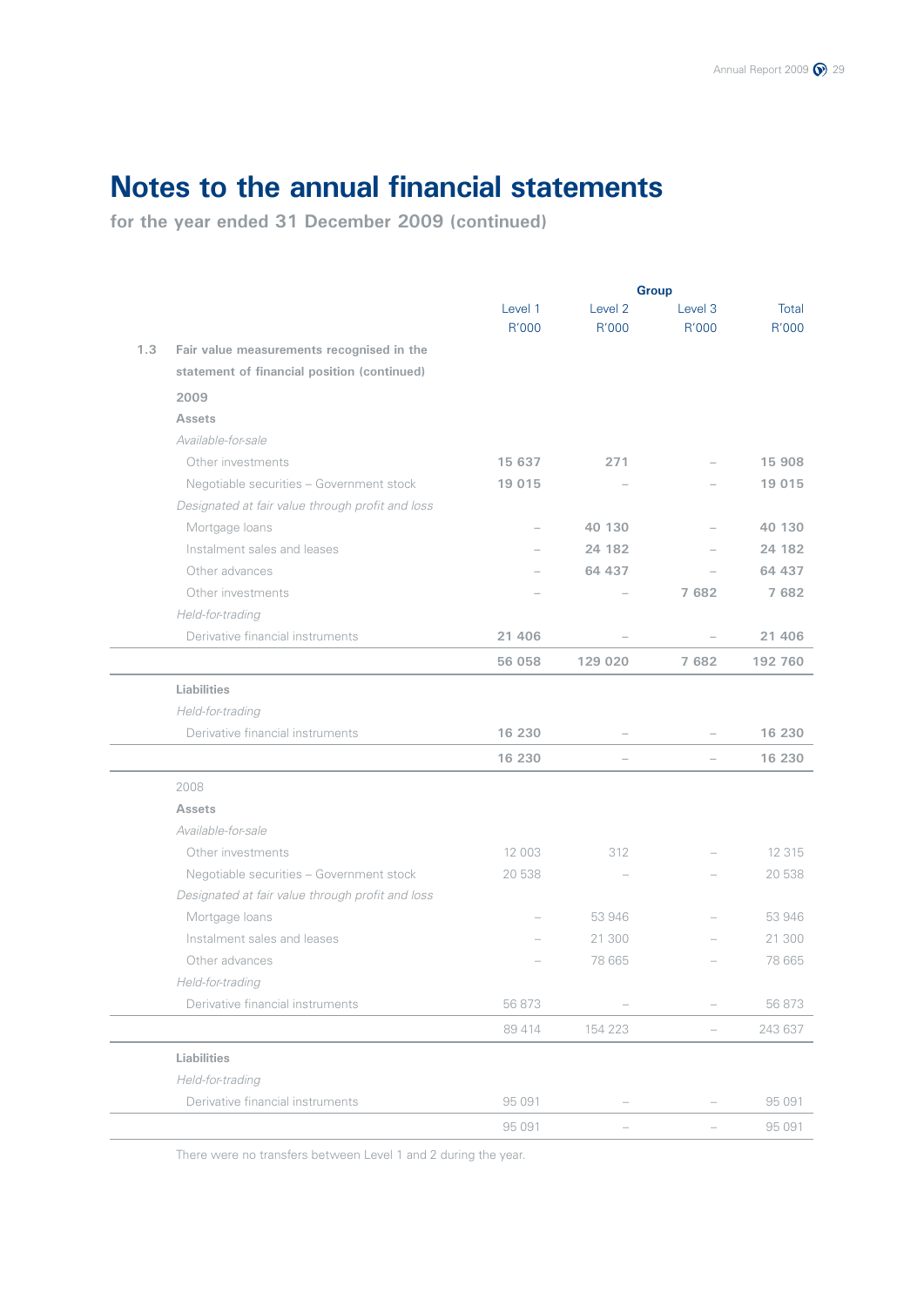**for the year ended 31 December 2009 (continued)**

|    |     |                                                                                         |  | <b>Company</b> |                    |                      |  |
|----|-----|-----------------------------------------------------------------------------------------|--|----------------|--------------------|----------------------|--|
|    |     | Level 1                                                                                 |  | Level 2        | Level <sub>3</sub> | Total                |  |
|    |     | R'000                                                                                   |  | R'000          | R'000              | R'000                |  |
| 1. |     | Categories and fair values of<br>financial instruments (continued)                      |  |                |                    |                      |  |
|    | 1.3 | Fair value measurements recognised in the                                               |  |                |                    |                      |  |
|    |     | statement of financial position (continued)                                             |  |                |                    |                      |  |
|    |     | 2009                                                                                    |  |                |                    |                      |  |
|    |     | <b>Assets</b>                                                                           |  |                |                    |                      |  |
|    |     | Available-for-sale                                                                      |  |                |                    |                      |  |
|    |     | Other investments                                                                       |  | 29             |                    | 29                   |  |
|    |     | 2008                                                                                    |  |                |                    |                      |  |
|    |     | <b>Assets</b>                                                                           |  |                |                    |                      |  |
|    |     | Available-for-sale                                                                      |  |                |                    |                      |  |
|    |     | Other investments                                                                       |  | 29             |                    | 29                   |  |
|    |     |                                                                                         |  |                |                    | <b>Group</b>         |  |
|    |     |                                                                                         |  |                | 2009               | 2008                 |  |
|    |     |                                                                                         |  |                | <b>R'000</b>       | R'000                |  |
|    | 1.4 | Reconciliation of Level 3 fair value measurements of financial assets                   |  |                |                    |                      |  |
|    |     | Designated at fair value through profit and loss                                        |  |                |                    |                      |  |
|    |     | Other investments - unlisted equities                                                   |  |                |                    |                      |  |
|    |     | Balance at the beginning of the year                                                    |  |                |                    |                      |  |
|    |     | Acquisitions                                                                            |  |                | 7 0 0 0            |                      |  |
|    |     | Gains on remeasurement to fair value in comprehensive income                            |  |                | 682                |                      |  |
|    |     | Balance at the end of the year                                                          |  |                | 7682               |                      |  |
|    |     |                                                                                         |  |                |                    | <b>Group/Company</b> |  |
|    |     |                                                                                         |  |                | 2009               | 2008                 |  |
|    |     |                                                                                         |  |                | <b>R'000</b>       | R'000                |  |
|    | 1.5 | Loans and receivables designated at fair value through profit and loss                  |  |                |                    |                      |  |
|    |     | Cumulative changes in fair value attributable to credit risk                            |  |                |                    |                      |  |
|    |     | Changes in fair value attributable to changes in credit risk recognised during the year |  |                |                    |                      |  |
|    |     |                                                                                         |  |                |                    |                      |  |

At reporting date there are no significant concentrations of credit risk.

 To confirm the amount of the fair value attributable to changes in credit risk, a review of those loans or receivables designated at fair value through profit and loss was conducted. The Group has no credit derivatives over loans and receivables designated at fair value through profit and loss.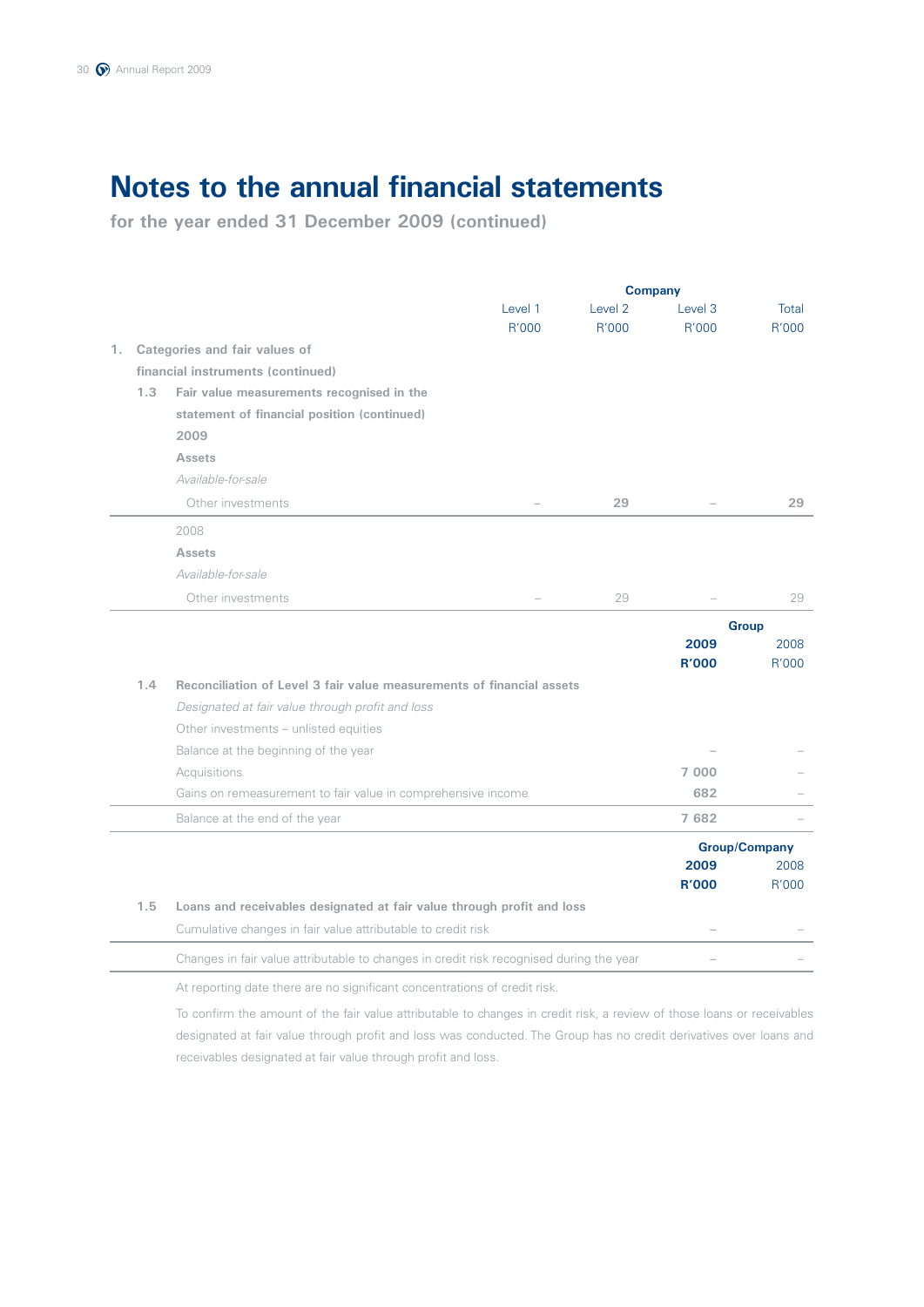**for the year ended 31 December 2009 (continued)**

|    |                                                                             |                          |                          |                          |                          |                          |                          | <b>Group</b>       |
|----|-----------------------------------------------------------------------------|--------------------------|--------------------------|--------------------------|--------------------------|--------------------------|--------------------------|--------------------|
|    |                                                                             |                          |                          |                          |                          |                          | 2009                     | 2008               |
|    |                                                                             |                          |                          |                          |                          |                          | <b>R'000</b>             | R'000              |
| 2. | Intangible assets                                                           |                          |                          |                          |                          |                          |                          |                    |
|    | <b>Computer software</b>                                                    |                          |                          |                          |                          |                          |                          |                    |
|    | Cost at the beginning of the year                                           |                          |                          |                          |                          |                          | 120 987                  | 61 294             |
|    | <b>Additions</b>                                                            |                          |                          |                          |                          |                          | 100 861                  | 59 411             |
|    | Net transfer (to)/from property and equipment                               |                          |                          |                          |                          |                          | (5)                      | 282                |
|    | Write-off of obsolete software                                              |                          |                          |                          |                          |                          | (38)                     |                    |
|    | Cost at the end of the year                                                 |                          |                          |                          |                          |                          | 221 805                  | 120 987            |
|    | Accumulated amortisation and impairment losses at the beginning of the year |                          |                          |                          |                          |                          | (44093)                  | (37725)            |
|    | Amortisation                                                                |                          |                          |                          |                          |                          | (7428)                   | (6086)             |
|    | Net transfer to/(from) property and equipment                               |                          |                          |                          |                          |                          | 3                        | (282)              |
|    | Write-off of obsolete software                                              |                          |                          |                          |                          |                          | 38                       |                    |
|    | Accumulated amortisation and impairment losses at the end of the year       |                          |                          |                          |                          |                          | (51480)                  | (44093)            |
|    | Net carrying amount at the end of the year                                  |                          |                          |                          |                          |                          | 170 325                  | 76 894             |
|    |                                                                             | <b>Owner-</b>            | Leasehold                |                          | Furniture                |                          |                          |                    |
|    |                                                                             | occupied                 | improve-                 | Computer                 | and                      | Office                   | Motor                    |                    |
|    |                                                                             | properties               | ments                    | equipment                | fittings                 | equipment                | vehicles                 | Total              |
|    |                                                                             | R'000                    | R'000                    | R'000                    | R'000                    | R'000                    | R'000                    | R'000              |
| 3. | Property and equipment                                                      |                          |                          |                          |                          |                          |                          |                    |
|    | Group                                                                       |                          |                          |                          |                          |                          |                          |                    |
|    | 2009                                                                        |                          |                          |                          |                          |                          |                          |                    |
|    | Open market value/cost at                                                   |                          |                          |                          |                          |                          |                          |                    |
|    | the beginning of year                                                       | 89 364                   | 18 917                   | 93 989                   | 9 3 4 1                  | 27 321                   | 415                      | 239 347            |
|    | Revaluations                                                                | 7 100                    | $\overline{\phantom{m}}$ |                          | $\overline{\phantom{0}}$ |                          | $\overline{\phantom{0}}$ | 7 100              |
|    | <b>Additions</b>                                                            |                          | 674                      | 428                      | 48                       | 2 3 0 1                  | 77                       | 3 5 2 8            |
|    | Transfer*                                                                   |                          |                          | (1854)                   | 583                      | 1 276                    |                          | 5                  |
|    | Write-off of obsolete assets                                                |                          |                          | (648)                    | (4)                      | (248)                    |                          | (900)              |
|    | Disposals                                                                   |                          |                          | $\overline{\phantom{0}}$ | (1)                      | (19)                     | $\overline{\phantom{a}}$ | (20)               |
|    | Open market value/cost at                                                   |                          |                          |                          |                          |                          |                          |                    |
|    | the end of the year                                                         | 96 464                   | 19 591                   | 91 915                   | 9967                     | 30 631                   | 492                      | 249 060            |
|    | Accumulated depreciation                                                    |                          |                          |                          |                          |                          |                          |                    |
|    | and impairment losses at                                                    |                          |                          |                          |                          |                          |                          |                    |
|    | the beginning of the year                                                   | $\overline{\phantom{0}}$ | (14620)                  | $(68613)$ $(8422)$       |                          | (18676)                  |                          | $(344)$ $(110675)$ |
|    | Depreciation                                                                | (1712)                   | (790)                    | (4247)                   | (242)                    | (2468)                   | (46)                     | (9505)             |
|    | Revaluation                                                                 | 1712                     |                          | $\qquad \qquad -$        | $\overline{\phantom{a}}$ | $\overline{\phantom{0}}$ |                          | 1 7 1 2            |
|    | Transfer*                                                                   | $\overline{\phantom{0}}$ |                          | 1854                     | (568)                    | (1 289)                  |                          | (3)                |
|    | Write-off of obsolete assets                                                |                          |                          | 648                      | 4                        | 238                      |                          | 890                |
|    | Disposals                                                                   |                          |                          | $\overline{\phantom{0}}$ | 1                        | 3                        |                          | 4                  |
|    | <b>Accumulated depreciation</b>                                             |                          |                          |                          |                          |                          |                          |                    |
|    | and impairment losses at                                                    |                          |                          |                          |                          |                          |                          |                    |
|    | the end of the year                                                         | $\overline{\phantom{0}}$ | (15, 410)                |                          | $(70358)$ $(9227)$       | (22 192)                 |                          | (390) (117 577)    |
|    | Net carrying amount at                                                      |                          |                          |                          |                          |                          |                          |                    |
|    | the end of the year                                                         | 96 464                   | 4 181                    | 21 557                   | 740                      | 8 439                    | 102                      | 131 483            |
|    |                                                                             |                          |                          |                          |                          |                          |                          |                    |

*\*Transfer between various categories of property and equipment and intangible assets.*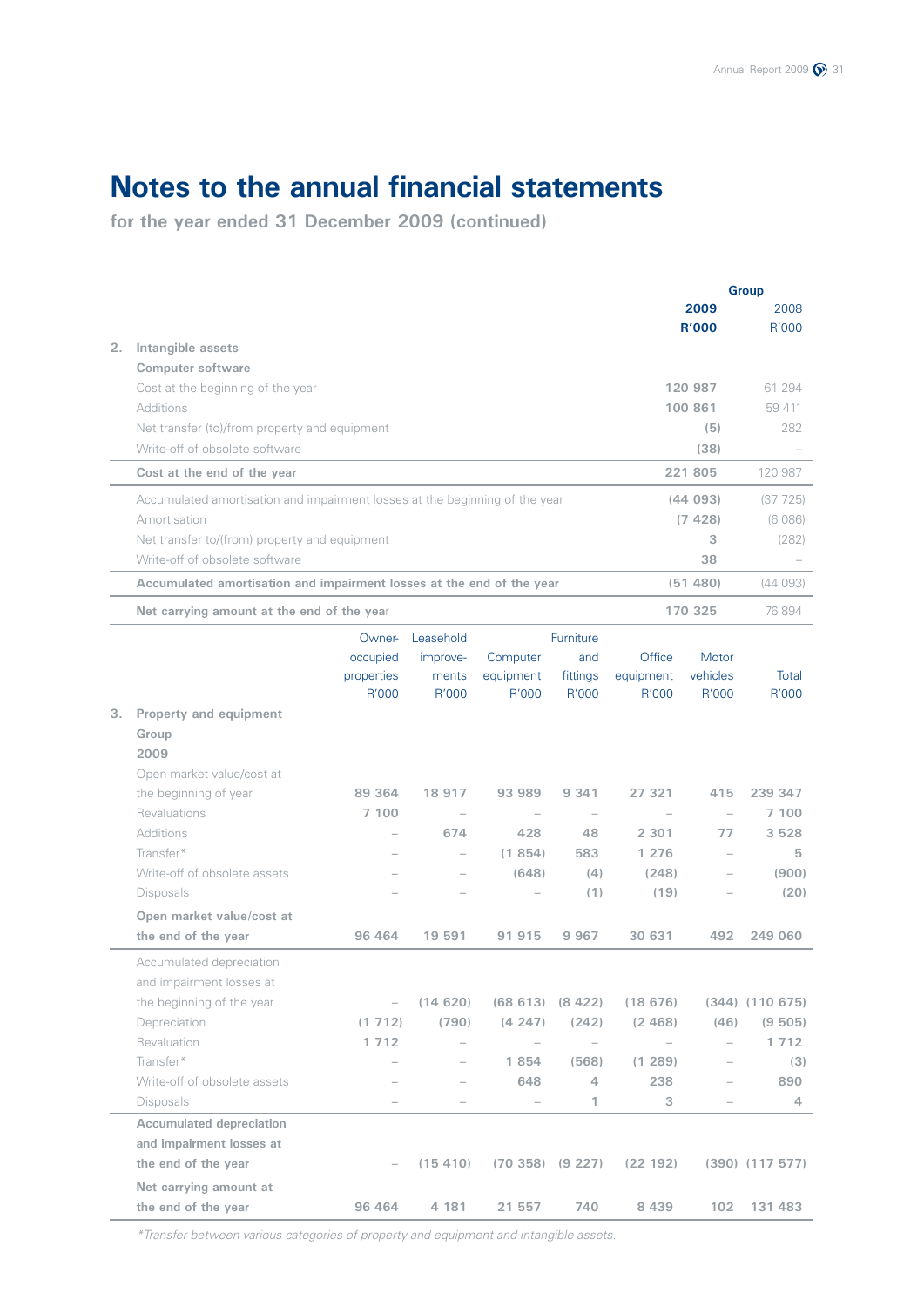**for the year ended 31 December 2009 (continued)**

|    |                                 | Owner-                   | Leasehold                |                    | Furniture                |                          |                          |          |
|----|---------------------------------|--------------------------|--------------------------|--------------------|--------------------------|--------------------------|--------------------------|----------|
|    |                                 | occupied                 | improve-                 | Computer           | and                      | Office                   | Motor                    | Total    |
|    |                                 | properties<br>R'000      | ments<br>R'000           | equipment<br>R'000 | fittings<br>R'000        | equipment<br>R'000       | vehicles<br>R'000        | R'000    |
| 3. | Property and equipment          |                          |                          |                    |                          |                          |                          |          |
|    | (continued)                     |                          |                          |                    |                          |                          |                          |          |
|    | Group                           |                          |                          |                    |                          |                          |                          |          |
|    | 2008                            |                          |                          |                    |                          |                          |                          |          |
|    | Open market value/cost at       |                          |                          |                    |                          |                          |                          |          |
|    | the beginning of the year       | 80 064                   | 18 325                   | 70 593             | 8 5 6 7                  | 23 666                   | 415                      | 201 630  |
|    | Revaluations                    | 9300                     | $\frac{1}{2}$            | $\overline{a}$     | $\overline{\phantom{0}}$ | $\overline{\phantom{0}}$ | $\overline{a}$           | 9300     |
|    | <b>Additions</b>                |                          | 699                      | 24 917             | 439                      | 4 4 9 7                  |                          | 30 552   |
|    | Transfer*                       |                          |                          | (203)              | 348                      | (427)                    |                          | (282)    |
|    | Write-off of obsolete assets    | $\overline{\phantom{0}}$ |                          | (29)               | (13)                     | (12)                     |                          | (54)     |
|    | <b>Disposals</b>                | $\equiv$                 | (107)                    | (1 289)            | $\overline{\phantom{0}}$ | (403)                    |                          | (1799)   |
|    | Open market value/cost at       |                          |                          |                    |                          |                          |                          |          |
|    | the end of the year             | 89 364                   | 18917                    | 93 989             | 9 3 4 1                  | 27 321                   | 415                      | 239 347  |
|    | Accumulated depreciation        |                          |                          |                    |                          |                          |                          |          |
|    | and impairment losses at        |                          |                          |                    |                          |                          |                          |          |
|    | beginning of the year           | $\overline{\phantom{0}}$ | (13908)                  | (64896)            | (7791)                   | (17750)                  | (316)                    | (104661) |
|    | Depreciation                    | (1389)                   | (819)                    | (5216)             | (330)                    | (1722)                   | (28)                     | (9504)   |
|    | Revaluation                     | 1 3 8 9                  |                          |                    |                          | $\overline{\phantom{a}}$ |                          | 1 3 8 9  |
|    | Transfer*                       |                          |                          | 203                | (314)                    | 393                      |                          | 282      |
|    | Write-off of obsolete assets    |                          | $\overline{\phantom{a}}$ | 28                 | 13                       | 11                       | $\overline{\phantom{a}}$ | 52       |
|    | <b>Disposals</b>                | $\overline{a}$           | 107                      | 1 2 6 8            | $\overline{\phantom{0}}$ | 392                      |                          | 1 767    |
|    | <b>Accumulated depreciation</b> |                          |                          |                    |                          |                          |                          |          |
|    | and impairment losses at        |                          |                          |                    |                          |                          |                          |          |
|    | the end of the year             |                          | (14620)                  | (68613)            | (8422)                   | (18676)                  | (344)                    | (110675) |
|    | Net carrying amount at          |                          |                          |                    |                          |                          |                          |          |
|    | the end of the year             | 89 364                   | 4 2 9 7                  | 25 376             | 919                      | 8 6 4 5                  | 71                       | 128 672  |

*\*Transfer between various categories of property and equipment and intangible assets.*

|                                                       |              | <b>Group</b> |  |
|-------------------------------------------------------|--------------|--------------|--|
|                                                       | 2009         | 2008         |  |
|                                                       | <b>R'000</b> | R'000        |  |
| Historical cost of properties that have been revalued | 36 910       | 36910        |  |
|                                                       |              |              |  |

#### **Notes:**

- 1 G J Van Zyl, a valuator with Van Zyl Valuers and a Member of The Institute of Valuers of South Africa, independently valued the properties at 31 December 2009.
- 2 A register containing details of owner-occupied properties and the revaluation thereof is available for inspection at the registered office of the Company.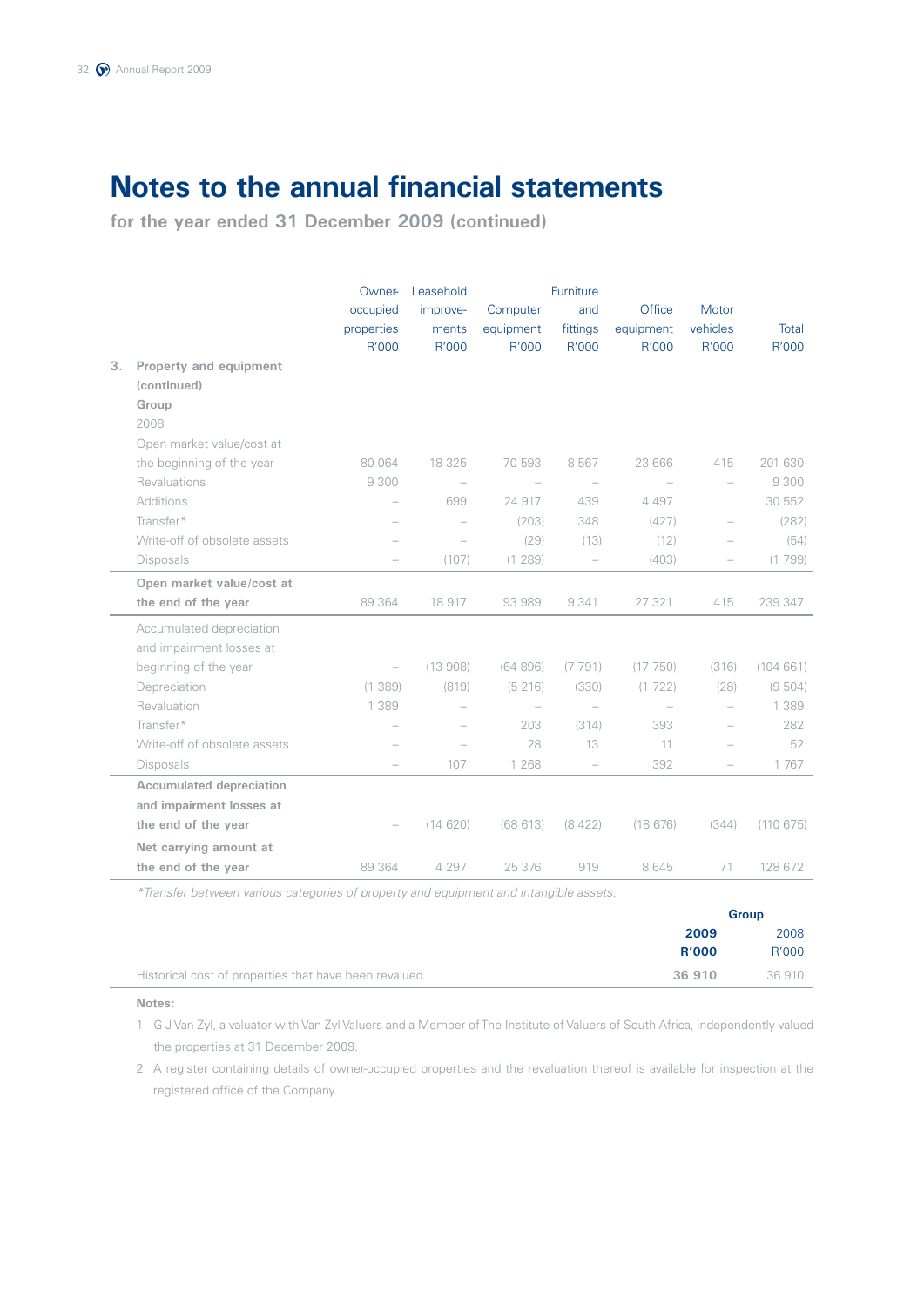**for the year ended 31 December 2009 (continued)**

|    |                                                | <b>Group</b> |        | <b>Company</b>           |                |
|----|------------------------------------------------|--------------|--------|--------------------------|----------------|
|    |                                                | 2009         | 2008   | 2009                     | 2008           |
|    |                                                | <b>R'000</b> | R'000  | <b>R'000</b>             | R'000          |
| 4. | Tax                                            |              |        |                          |                |
|    | South African Revenue Services                 |              |        |                          |                |
|    | Tax overpaid                                   | 256          |        | 256                      |                |
|    | Tax owing                                      | 70           | 494    | $\overline{\phantom{0}}$ |                |
| 5. | Other accounts receivable                      |              |        |                          |                |
|    | Items in transit                               | 12 941       | 2626   |                          |                |
|    | Prepayments and deposits                       | 6 5 9 7      | 6 206  | 4                        | 4              |
|    | Other receivables                              | 10 001       | 30 441 | $\overline{\phantom{0}}$ |                |
|    |                                                | 29 539       | 39 273 | $\overline{4}$           | 4              |
|    |                                                |              |        |                          | <b>Company</b> |
|    |                                                |              |        | 2009                     | 2008           |
|    |                                                |              |        | <b>R'000</b>             | R'000          |
| 6. | Interest in subsidiaries                       |              |        |                          |                |
|    | <b>Unlisted</b>                                |              |        |                          |                |
|    | Shares at fair value                           |              |        | 1466259                  | 1 297 401      |
|    | Mercantile Bank Limited                        |              |        | 1 465 233                | 1 296 760      |
|    | Mercantile Insurance Brokers (Pty) Limited     |              |        | 1 0 2 6                  | 641            |
|    | Loan - amount owing to Mercantile Bank Limited |              |        | (11947)                  | (10793)        |
|    |                                                |              |        | 1 454 312                | 1 286 608      |

 A list of principal subsidiary companies is contained in note 7 of the Directors' report. The loan is interest free and has no fixed terms of maturity.

|    |                                                                                   | <b>Group</b>         |               |
|----|-----------------------------------------------------------------------------------|----------------------|---------------|
|    |                                                                                   | 2009<br><b>R'000</b> | 2008<br>R'000 |
| 7. | Interest in associated company                                                    |                      |               |
|    | Statman Investments (Pty) Limited*                                                |                      |               |
|    | Shares at cost                                                                    |                      | 675           |
|    | Accumulated share of post-acquisition profits                                     |                      | 7852          |
|    | Dividends received                                                                |                      | (5293)        |
|    |                                                                                   |                      | 3 2 3 4       |
|    | Reclassification of investment as a non-current asset held for sale (see note 10) |                      | (3 234)       |
|    |                                                                                   |                      |               |
|    | Directors' valuation of the unlisted associated company                           |                      | 3 2 3 4       |

*\*The percentage shareholding of the Group in this company is 21.4%. The financial year-end is February.*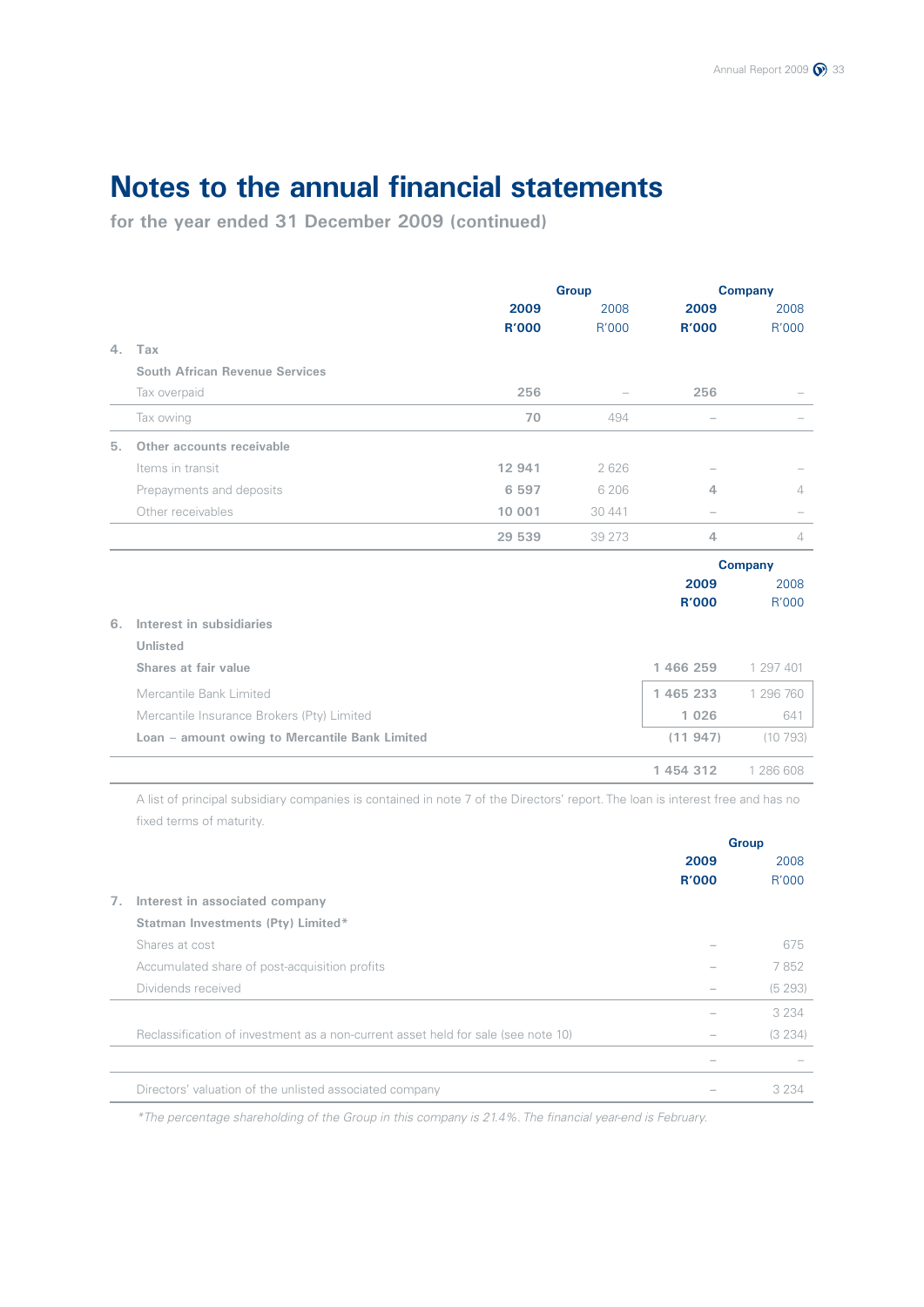**for the year ended 31 December 2009 (continued)**

|    |                                                  | <b>Group</b>         |               | <b>Company</b>                  |                          |
|----|--------------------------------------------------|----------------------|---------------|---------------------------------|--------------------------|
|    |                                                  | 2009<br><b>R'000</b> | 2008<br>R'000 | 2009<br><b>R'000</b>            | 2008<br>R'000            |
| 8. | Other investments                                |                      |               |                                 |                          |
|    | Available-for-sale                               |                      |               |                                 |                          |
|    | Unlisted equities                                | 271                  | 312           | 29                              | 29                       |
|    | Listed equities                                  | 15 637               | 12 003        | $\hspace{0.1mm}-\hspace{0.1mm}$ |                          |
|    | African Bank Investments Limited                 | 751                  | 648           |                                 | $\overline{\phantom{0}}$ |
|    | Capitec Bank Holdings Limited                    | 13                   |               |                                 |                          |
|    | Kap International Limited                        | 16                   | 11            |                                 | $\overline{\phantom{0}}$ |
|    | Visa Inc.                                        | 14 8 5 7             | 11 344        |                                 | $\hspace{0.05cm}$        |
|    | Designated at fair value through profit and loss |                      |               |                                 |                          |
|    | Unlisted equities                                | 7682                 |               |                                 |                          |
|    | Total                                            | 23 590               | 12 3 15       | 29                              | 29                       |
|    | Directors' estimate of fair value                | 23 590               | 12 315        | 29                              | 29                       |

A register containing details of investments is available for inspection at the registered office of the Company.

|    |                                                                     |              | <b>Group</b> |  |
|----|---------------------------------------------------------------------|--------------|--------------|--|
|    |                                                                     | 2009         | 2008         |  |
|    |                                                                     | <b>R'000</b> | R'000        |  |
| 9. | Deferred tax                                                        |              |              |  |
|    | Balance at the beginning of the year                                | 142 016      |              |  |
|    | Current year charge                                                 |              |              |  |
|    | - per the statement of comprehensive income                         | (55336)      | 162 246      |  |
|    | - per the statement of changes in equity                            | (2614)       | (20 230)     |  |
|    | Balance at the end of the year                                      | 84 066       | 142 016      |  |
|    | Comprising                                                          |              |              |  |
|    | Deferred tax assets                                                 | 102 936      | 157 275      |  |
|    | Deferred tax liabilities                                            | (18870)      | (15259)      |  |
|    |                                                                     | 84 066       | 142 016      |  |
|    | Deferred tax is attributable to the following temporary differences |              |              |  |
|    | <b>Assets</b>                                                       |              |              |  |
|    | Property plant and equipment                                        | (15 100)     | (9621)       |  |
|    | Intangible assets                                                   | 3            | 3            |  |
|    | Short and long-term provisions                                      | (4078)       | 2576         |  |
|    | Calculated tax losses                                               | 106 477      | 160 885      |  |
|    | Other                                                               | (3 236)      | 3 4 3 2      |  |
|    |                                                                     | 84 066       | 157 275      |  |
|    | Liabilities                                                         |              |              |  |
|    | Revaluations                                                        | 22 844       | 20 230       |  |
|    | Other                                                               | (3974)       | (4971)       |  |
|    |                                                                     | 18 870       | 15 25 9      |  |

 Deferred tax assets have been recognised for the carry forward amount of unused tax losses relating to the Group's operations where, inter alia, tax losses can be carried forward and there is evidence that it is probable that sufficient taxable profits will be available in the future to utilise all tax losses carried forward.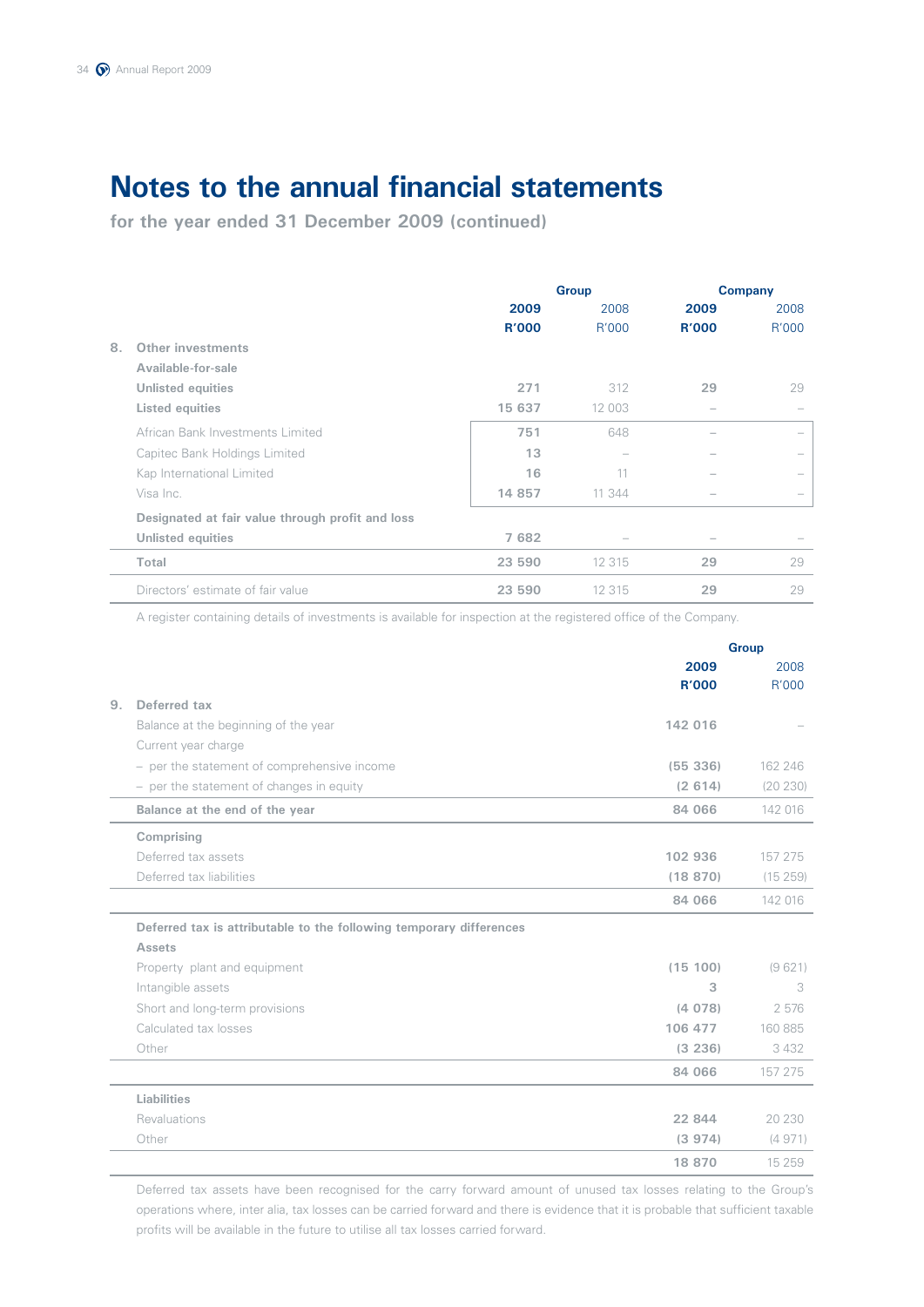**for the year ended 31 December 2009 (continued)**

|                                                             | <b>Group</b>         |               |
|-------------------------------------------------------------|----------------------|---------------|
|                                                             | 2009<br><b>R'000</b> | 2008<br>R'000 |
| 10. Non-current assets held for sale                        |                      |               |
| Unlisted investment – Bond Exchange of South Africa Limited |                      | 2055          |
| Interest in associated company                              | 3 2 3 4              | 3 2 3 4       |
| Properties in possession                                    | 2 2 7 6              | $\sim$        |
|                                                             | 5 5 1 0              | 5 289         |

#### **Unlisted investment**

The Group disposed of its investment in the Bond Exchange of South Africa Limited in 2009.

#### **Interest in associated company**

 This investment was classified as a non-current asset held for sale in 2008 and although the main underlying investments of this company were disposed of in 2009, Statman Investments (Pty) Limited will only be liquidated during 2010.

The investment has been valued at the estimated liquidation dividend less costs to wind up the company.

 No impairment loss was recognised on reclassification of the interest in associated company as a non-current asset held for sale at 31 December 2009.

#### **Properties in possession**

 The Group has received an offer to purchase for this property and anticipates that the disposal will be concluded by March 2010. The property has been valued at the sale price less costs to sell.

 No impairment loss was recognised on reclassification of the property in possession as a non-current asset held for sale at 31 December 2009.

|      |                                                  |              | <b>Group</b>    |  |
|------|--------------------------------------------------|--------------|-----------------|--|
|      |                                                  | 2009         | 2008            |  |
|      |                                                  | <b>R'000</b> | R'000           |  |
|      | 11. Loans and advances                           |              |                 |  |
| 11.1 | Category analysis                                |              |                 |  |
|      | <b>Amortised cost</b>                            | 3 585 697    | 3 3 2 5 1 5 1 5 |  |
|      | Current accounts                                 | 600 201      | 506 103         |  |
|      | Credit card                                      | 21 243       | 22 4 20         |  |
|      | Mortgage loans                                   | 1 713 305    | 1 568 744       |  |
|      | Instalment sales and leases                      | 322 241      | 352 406         |  |
|      | Structured loans                                 | 272 831      | 285 225         |  |
|      | Other advances                                   | 655 876      | 594 617         |  |
|      | Designated at fair value through profit and loss | 128 928      | 154 106         |  |
|      | Mortgage loans                                   | 40 150       | 53 960          |  |
|      | Instalment sales and leases                      | 24 241       | 21 338          |  |
|      | Other advances                                   | 64 537       | 78 808          |  |
|      |                                                  | 3 714 625    | 3 483 621       |  |
|      | Less: Impairments for credit losses              | (64 828)     | (58849)         |  |
|      | Less: Interest in suspense                       | (20 223)     | (20983)         |  |
|      |                                                  | 3 629 574    | 3 403 789       |  |

All loans and advances are denominated in South African Rand.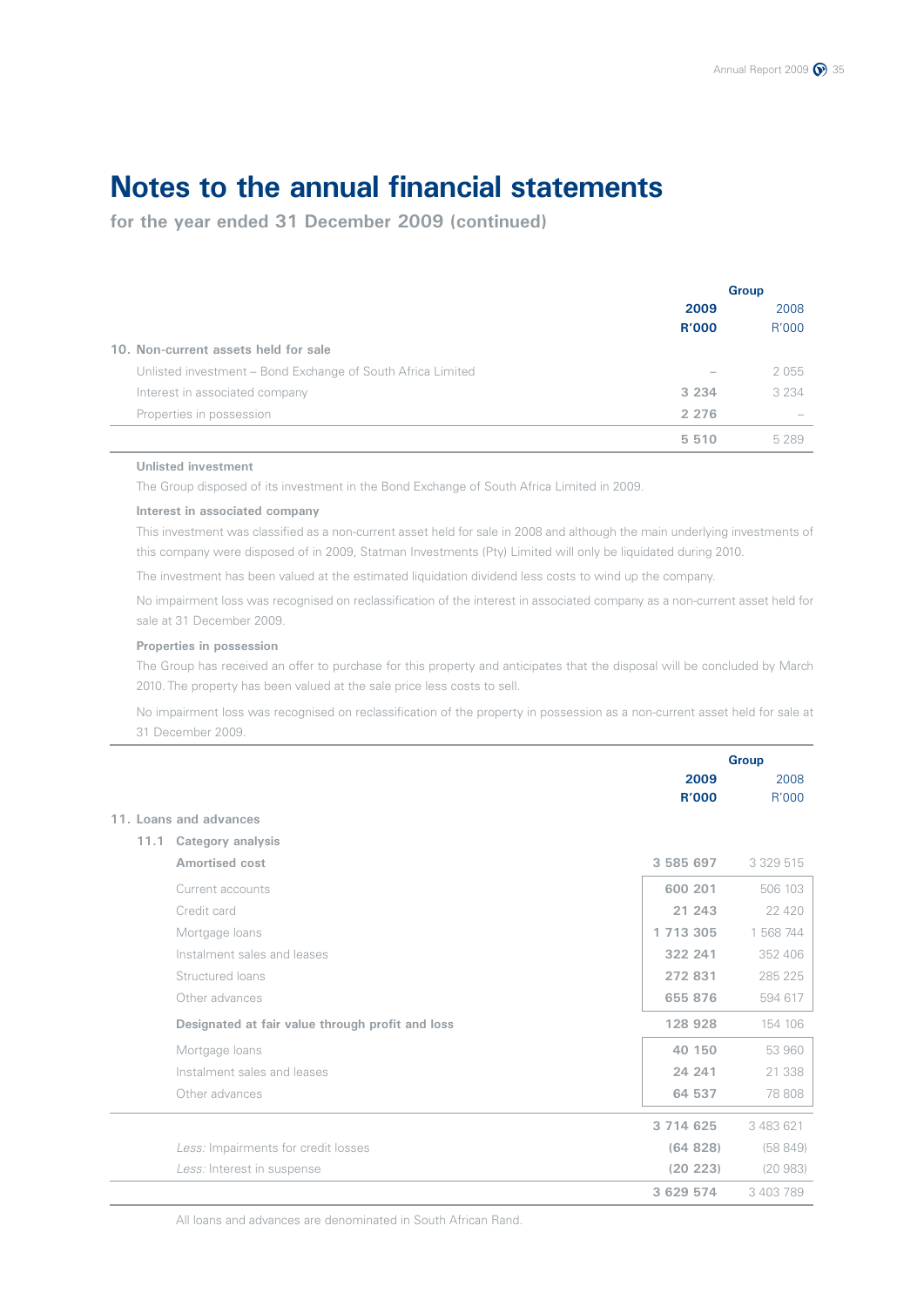**for the year ended 31 December 2009 (continued)**

|                                                | <b>Group</b>         |               |
|------------------------------------------------|----------------------|---------------|
|                                                | 2009<br><b>R'000</b> | 2008<br>R'000 |
| 11. Loans and advances (continued)             |                      |               |
| 11.2 Maturity analysis                         |                      |               |
| Repayable on demand                            | 688 386              | 757379        |
| Maturing within six months                     | 5 5 6 3              | 11 319        |
| Maturing after six months but within 12 months | 53 381               | 36 288        |
| Maturing after 12 months                       | 2967295              | 2678635       |
|                                                | 3 7 14 6 25          | 3483621       |

The maturity analysis is based on the remaining period to contractual maturity at year-end.

|      |                                                  | Gross<br>amount<br>R'000 | Interest in<br>suspense<br>R'000 | Total<br>impairments<br>R'000 | <b>Net</b><br>balance<br>R'000 |
|------|--------------------------------------------------|--------------------------|----------------------------------|-------------------------------|--------------------------------|
| 11.3 | Detailed category analysis of loans and advances |                          |                                  |                               |                                |
|      | Group                                            |                          |                                  |                               |                                |
|      | 2009                                             |                          |                                  |                               |                                |
|      | Current accounts                                 | 600 201                  | 1 240                            | 5 2 7 3                       | 593 688                        |
|      | Credit card                                      | 21 243                   | 1 2 9 3                          | 4757                          | 15 193                         |
|      | Mortgage loans                                   | 1753455                  | 4 2 7 3                          | 3 6 8 4                       | 1 745 498                      |
|      | Instalment sales and leases                      | 346 482                  | 1 2 1 9                          | 3 4 6 9                       | 341 794                        |
|      | Structured loans                                 | 272 831                  | 6 24 2                           | 18 874                        | 247 715                        |
|      | Other advances                                   | 720 413                  | 5956                             | 28 771                        | 685 686                        |
|      |                                                  | 3 7 14 6 25              | 20 223                           | 64 828                        | 3 629 574                      |
|      | 2008                                             |                          |                                  |                               |                                |
|      | Current accounts                                 | 506 103                  | 409                              | 2072                          | 503 622                        |
|      | Credit card                                      | 22 4 20                  | 2 2 5 4                          | 5 2 4 6                       | 14 920                         |
|      | Mortgage loans                                   | 1 622 704                | 3 6 9 4                          | 4 1 4 3                       | 1 614 867                      |
|      | Instalment sales and leases                      | 373 744                  | 654                              | 2 3 1 0                       | 370 780                        |
|      | Structured loans                                 | 285 225                  |                                  | 30 430                        | 254 795                        |
|      | Other advances                                   | 673 425                  | 13 972                           | 14 648                        | 644 805                        |
|      |                                                  | 3 483 621                | 20983                            | 58 849                        | 3 403 789                      |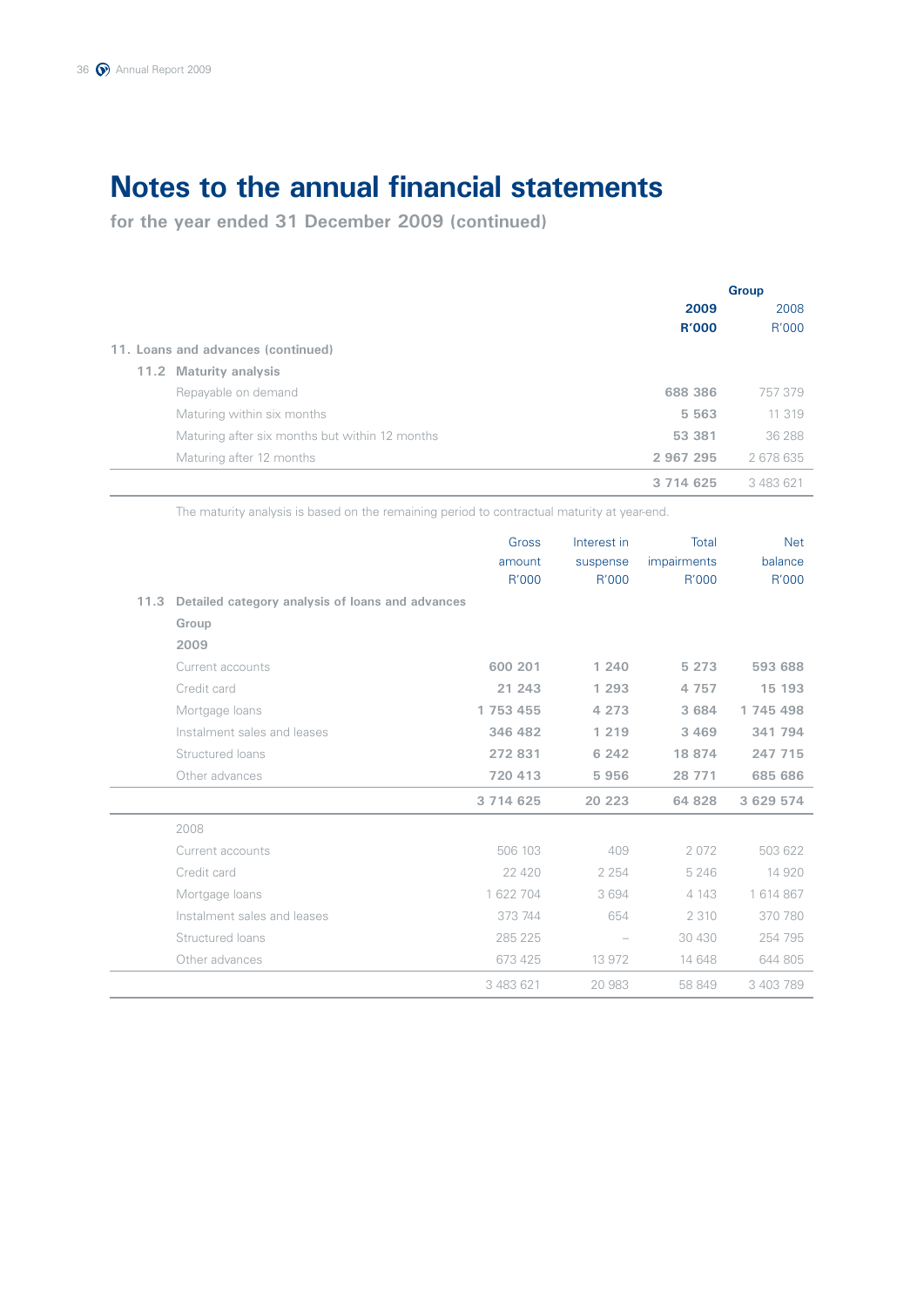|                                                         |        |          |                 |                 | Instalment |              |              |
|---------------------------------------------------------|--------|----------|-----------------|-----------------|------------|--------------|--------------|
|                                                         |        | Current  |                 | Credit Mortgage | sales and  | Structured   | Other        |
|                                                         | Total  | accounts | card            | loans           | leases     | loans        | advances     |
|                                                         | R'000  | R'000    | R'000           | R'000           | R'000      | R'000        | R'000        |
| 11. Loans and advances (continued)                      |        |          |                 |                 |            |              |              |
| 11.4 Impairments for credit losses                      |        |          |                 |                 |            |              |              |
| Group                                                   |        |          |                 |                 |            |              |              |
| 2009                                                    |        |          |                 |                 |            |              |              |
| Balance at the beginning of the year 58 849             |        |          | 2 0 7 2 5 2 4 6 | 4 143           | 2 3 1 0    | 30 430       | 14 648       |
| Movements for the year:                                 |        |          |                 |                 |            |              |              |
| Credit losses written-off                               | (4255) | (1786)   | (597)           | (381)           | (159)      |              | (1332)       |
| Net impairments raised/(released)                       | 10 234 | 4 9 8 7  | 108             | (78)            | 1 3 1 8    | (11556)      | 15 455       |
|                                                         | 64 828 |          | 5 273 4 757     | 3 6 8 4         | 3 4 6 9    | 18 874       | 28 771       |
| 2008                                                    |        |          |                 |                 |            |              |              |
| Balance at the beginning of the year                    | 57 187 | 2 2 9 2  | 4803            | 2 3 6 6         | 615        | 27 395       | 19 716       |
| Movements for the year:                                 |        |          |                 |                 |            |              |              |
| Credit losses written-off                               | (5858) | (1 288)  | (666)           |                 | (640)      |              | (3 264)      |
| Net impairments raised/(released)                       | 7520   | 1 0 6 8  | 1 109           | 1 7 7 7 7       | 2 3 3 5    | 3 0 3 5      | (1804)       |
|                                                         | 58 849 | 2072     | 5 2 4 6         | 4 1 4 3         | 2 3 1 0    | 30 430       | 14 648       |
|                                                         |        |          |                 |                 |            |              | <b>Group</b> |
|                                                         |        |          |                 |                 |            | 2009         | 2008         |
|                                                         |        |          |                 |                 |            | <b>R'000</b> | R'000        |
| Impairments for credit losses comprise:                 |        |          |                 |                 |            |              |              |
| Portfolio impairments                                   |        |          |                 |                 |            | 20 750       | 19 768       |
| Specific impairments                                    |        |          |                 |                 |            | 44 078       | 39 081       |
| Balance at the end of the year                          |        |          |                 |                 |            | 64 828       | 58 849       |
| Net charge for credit losses                            |        |          |                 |                 |            |              |              |
| Net impairments raised                                  |        |          |                 |                 |            | (10234)      | (7520)       |
| Recoveries in respect of amounts previously written off |        |          |                 |                 |            | 911          | 902          |
|                                                         |        |          |                 |                 |            | (9323)       | (6618)       |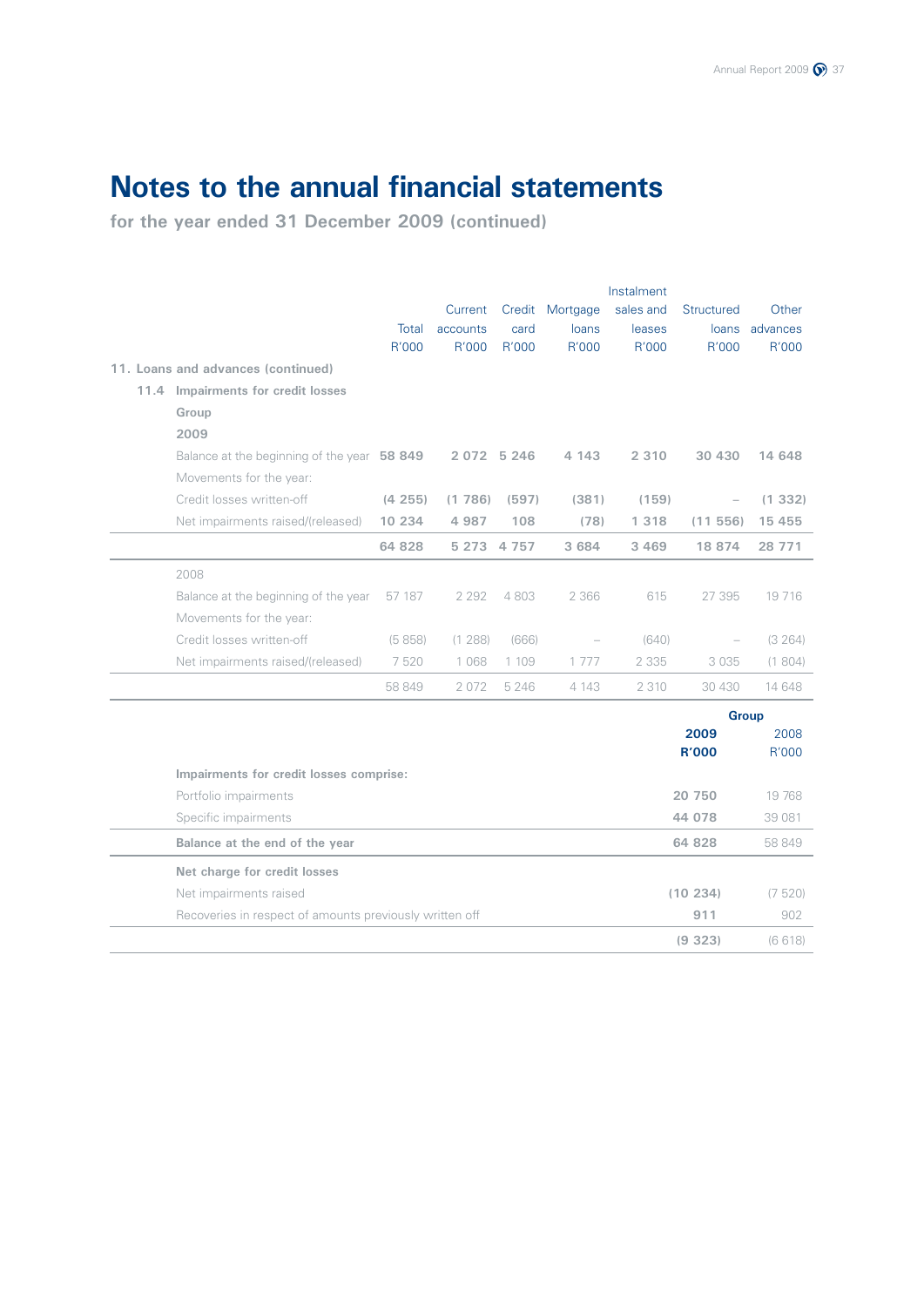|                                                                | Gross<br>amount<br>R'000 | Portfolio<br>impairment<br>R'000 | Net balance<br>R'000 |
|----------------------------------------------------------------|--------------------------|----------------------------------|----------------------|
| 11. Loans and advances (continued)                             |                          |                                  |                      |
| 11.5 Category analysis of performing loans and advances        |                          |                                  |                      |
| Group                                                          |                          |                                  |                      |
| 2009                                                           |                          |                                  |                      |
| Current accounts                                               | 585 251                  | 1918                             | 583 333              |
| Credit card                                                    | 16 110                   | 917                              | 15 193               |
| Mortgage loans                                                 | 1 699 485                | 870                              | 1 698 615            |
| Instalment sales and leases                                    | 332 687                  | 841                              | 331 846              |
| Structured loans                                               | 213 228                  | 15 088                           | 198 140              |
| Other advances                                                 | 668 707                  | 1 1 1 6                          | 667 591              |
|                                                                | 3 515 468                | 20 750                           | 3 494 718            |
| 2008                                                           |                          |                                  |                      |
| Current accounts                                               | 502 086                  | 966                              | 501 120              |
| Credit cards                                                   | 15 988                   | 1 0 6 8                          | 14 920               |
| Mortgage loans                                                 | 1 591 909                | 415                              | 1 591 494            |
| Instalment sales and leases                                    | 367 848                  | 671                              | 367 177              |
| Structured loans                                               | 232 213                  | 15 430                           | 216 783              |
| Other advances                                                 | 640 457                  | 1 2 1 8                          | 639 239              |
|                                                                | 3 350 501                | 19 768                           | 3 330 733            |
|                                                                |                          |                                  | <b>Group</b>         |
|                                                                |                          | 2009                             | 2008                 |
|                                                                |                          | <b>R'000</b>                     | R'000                |
| 11.6 Category analysis of performing loans and advances        |                          |                                  |                      |
| excluding loans and advances with renegotiated terms           |                          |                                  |                      |
| Current accounts                                               |                          | 585 251                          | 502 086              |
| Credit card                                                    |                          | 16 110                           | 15 988               |
| Mortgage loans                                                 |                          | 1661970                          | 1 591 067            |
| Instalment sales and leases                                    |                          | 331 231                          | 367 848              |
| Structured loans                                               |                          | 213 228                          | 232 213              |
| Other advances                                                 |                          | 662 137                          | 637 500              |
|                                                                |                          | 3 469 927                        | 3 346 702            |
| 11.7 Category analysis of loans and advances with renegotiated |                          |                                  |                      |
| terms that would otherwise be past due or impaired             |                          |                                  |                      |
| Current accounts                                               |                          |                                  |                      |
| Credit card                                                    |                          |                                  |                      |
| Mortgage loans                                                 |                          | 37 515                           | 842                  |
| Instalment sales and leases                                    |                          | 1456                             |                      |
| Structured loans                                               |                          |                                  |                      |
| Other advances                                                 |                          | 6 5 7 0                          | 2957                 |
|                                                                |                          | 45 541                           | 3799                 |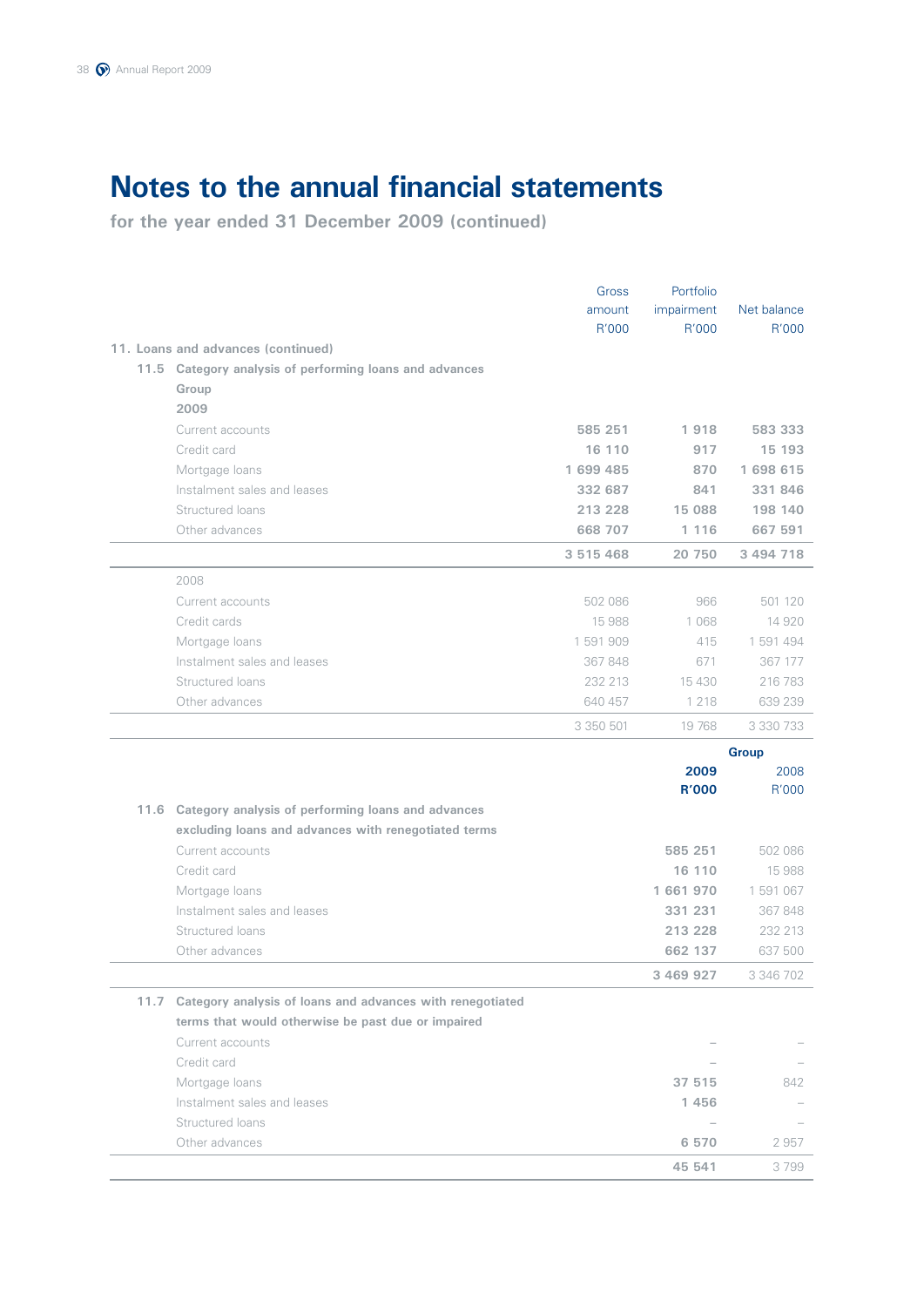|                                              |               |               |              |              | Fair value of            |
|----------------------------------------------|---------------|---------------|--------------|--------------|--------------------------|
|                                              |               |               |              | <b>Total</b> | collateral and           |
|                                              |               | Past due for: |              | <b>gross</b> | other credit             |
|                                              | $1 - 30$ days | 31 - 60 days  | 61 - 90 days |              | amount enhancements      |
|                                              | R'000         | R'000         | R'000        | R'000        | R'000                    |
| 11. Loans and advances (continued)           |               |               |              |              |                          |
| 11.8 Category age analysis of loans that are |               |               |              |              |                          |
| past due but not individually impaired       |               |               |              |              |                          |
| Group                                        |               |               |              |              |                          |
| 2009                                         |               |               |              |              |                          |
| Current accounts                             |               |               |              |              |                          |
| Credit card                                  |               |               |              |              |                          |
| Mortgage loans                               | 18 7 18       | 20 346        | 1901         | 40 965       | 37 905                   |
| Instalment sales and leases                  | 933           | 608           | 159          | 1700         | 1 1 3 6                  |
| Structured loans                             |               |               |              |              |                          |
| Other advances                               | 3 3 5 3       | 1 340         | 2962         | 7655         | 2963                     |
|                                              | 23 004        | 22 294        | 5 0 2 2      | 50 320       | 42 004                   |
| 2008                                         |               |               |              |              |                          |
| Current accounts                             | 703           |               |              | 703          |                          |
| Credit cards                                 | 336           | 254           | 342          | 932          |                          |
| Mortgage loans                               | 17 740        | 7 1 9 8       |              | 24 938       | 7 203                    |
| Instalment sales and leases                  | 731           | 559           |              | 1 2 9 0      | 474                      |
| Structured loans                             |               |               |              |              |                          |
| Other advances                               | 268           | 1 1 3 3       |              | 1 401        | 1 2 7 9                  |
|                                              | 19778         | 9 1 4 4       | 342          | 29 264       | 8956                     |
|                                              |               |               |              |              | Fair value of            |
|                                              |               |               |              |              | collateral and           |
|                                              | Gross         | Interest in   | Specific     |              | other credit             |
|                                              | amount        | suspense      | impairment   |              | Net balance enhancements |
|                                              | R'000         | R'000         | R'000        | R'000        | R'000                    |
| 11.9 Category analysis of loans and advances |               |               |              |              |                          |
| that are individually impaired               |               |               |              |              |                          |
| Group                                        |               |               |              |              |                          |
| 2009                                         |               |               |              |              |                          |
| Current accounts                             | 14 950        | 1 240         | 3 3 5 5      | 10 355       | 5 2 7 9                  |
| Credit card                                  | 5 1 3 3       | 1 2 9 3       | 3 8 4 0      |              |                          |
| Mortgage loans                               | 53 970        | 4 2 7 3       | 2 8 1 4      | 46 883       | 46 120                   |
| Instalment sales and leases                  | 13 795        | 1 2 1 9       | 2 6 2 8      | 9948         | 8 9 4 7                  |
| Structured loans                             | 59 603        | 6 2 4 2       | 3786         | 49 575       | 27 233                   |
| Other advances                               | 51 706        | 5956          | 27 655       | 18 095       | 30 405                   |
|                                              | 199 157       | 20 223        | 44 078       | 134 856      | 117 984                  |
|                                              |               |               |              |              |                          |
| 2008                                         |               |               |              |              |                          |
| Current accounts                             | 4 017         | 409           | 1 106        | 2 502        | 2 173                    |
| Credit cards                                 | 6 4 3 2       | 2 2 5 4       | 4 1 7 8      |              |                          |
| Mortgage loans                               | 30 795        | 3694          | 3728         | 23 373       | 26 127                   |
| Instalment sales and leases                  | 5896          | 654           | 1 639        | 3 603        | 3706                     |
| Structured loans                             | 53 012        |               | 15 000       | 38 012       | 28 462                   |
| Other advances                               | 32 968        | 13 972        | 13 4 30      | 5 5 6 6      | 6510                     |
|                                              | 133 120       | 20 983        | 39 081       | 73 056       | 66 978                   |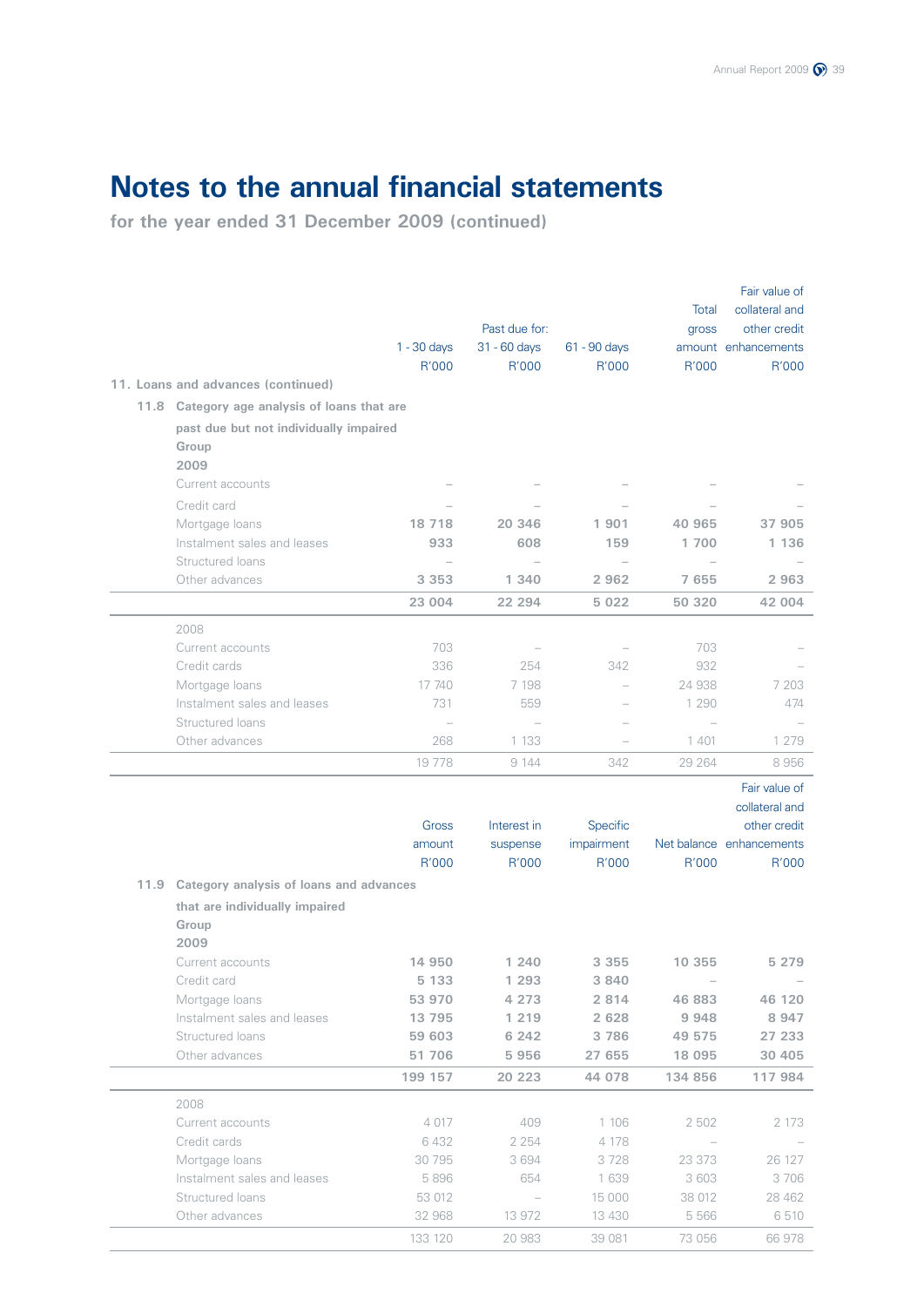**for the year ended 31 December 2009 (continued)**

#### **11. Loans and advances (continued)**

#### **11.10 Collateral held as security and other credit enhancements**

Description of collateral held as security and other

 Fair value of collateral and other credit enhancements is determined with reference to the realisable value of security under forced-sale conditions.

 All customers of the Bank are accorded a client risk grading. The risk grading of a client reflects, in broad terms, the client's creditworthiness and standing with the Bank. Specific criteria are applicable to the different risk grades. The risk grading of clients calls for judgement and continuing critical appraisal of the client's financial standing and forms an integral part of the Bank's assessment of the risk concerned. Changes in the risk grades are automated based on arrears on an instalment debt account.

| credit enhancements                       | Method of valuation                                                                                                   |
|-------------------------------------------|-----------------------------------------------------------------------------------------------------------------------|
| Cession of debtors                        | 15% – 75% of debtors repayable under 90 days and                                                                      |
|                                           | depending on debtor credit quality                                                                                    |
| Pledge of shares                          | variable depending on liquidity and credit quality                                                                    |
|                                           | of the shares pledged                                                                                                 |
| Limited pledge and cession                | variable depending on asset type and value                                                                            |
| Cession of life and endowment policies    | 100% of surrender value                                                                                               |
| Pledge of call and savings accounts,      |                                                                                                                       |
| fixed and notice deposits                 | $90\% - 100\%$                                                                                                        |
| Vacant land                               | 50% of professional valuation                                                                                         |
| Residential properties                    | 75% of professional valuation                                                                                         |
| Commercial and industrial properties      | 70% of professional valuation                                                                                         |
| Catering, industrial and office equipment | variable depending on asset type and depreciated value                                                                |
| Trucks                                    | variable depending on asset type and depreciated value                                                                |
| Earth-moving equipment                    | variable depending on asset type and depreciated value                                                                |
| Motor vehicles                            | variable depending on asset type and depreciated value                                                                |
| General notarial bond                     | variable depending on asset type and depreciated value                                                                |
| Special notarial bond                     | variable depending on asset type and depreciated value                                                                |
|                                           | All collateral held by the Bank in respect of an advance will be realised in accordance with the terms of the agreeme |

 All collateral held by the Bank in respect of an advance will be realised in accordance with the terms of the agreement or facility conditions applicable thereto. Cash collateral and pledged assets that can be allocated in accordance with the terms of the pledge and cession or suretyship are applied in reduction of related exposures. Pledged assets, other than cash or cash equivalent collateral, and tangible security articles are appropriated and disposed of, where necessary, after legal action, in compliance with the applicable court rules and directives.

 A customer in default will be advised of the default and afforded an opportunity to regularise the arrears. Failing normalisation of the account legal action and repossession procedures will be followed and all attached assets disposed of in accordance with the applicable legislation. In the case of insolvent and deceased estates, the duly appointed liquidator/trustee disposes of all assets.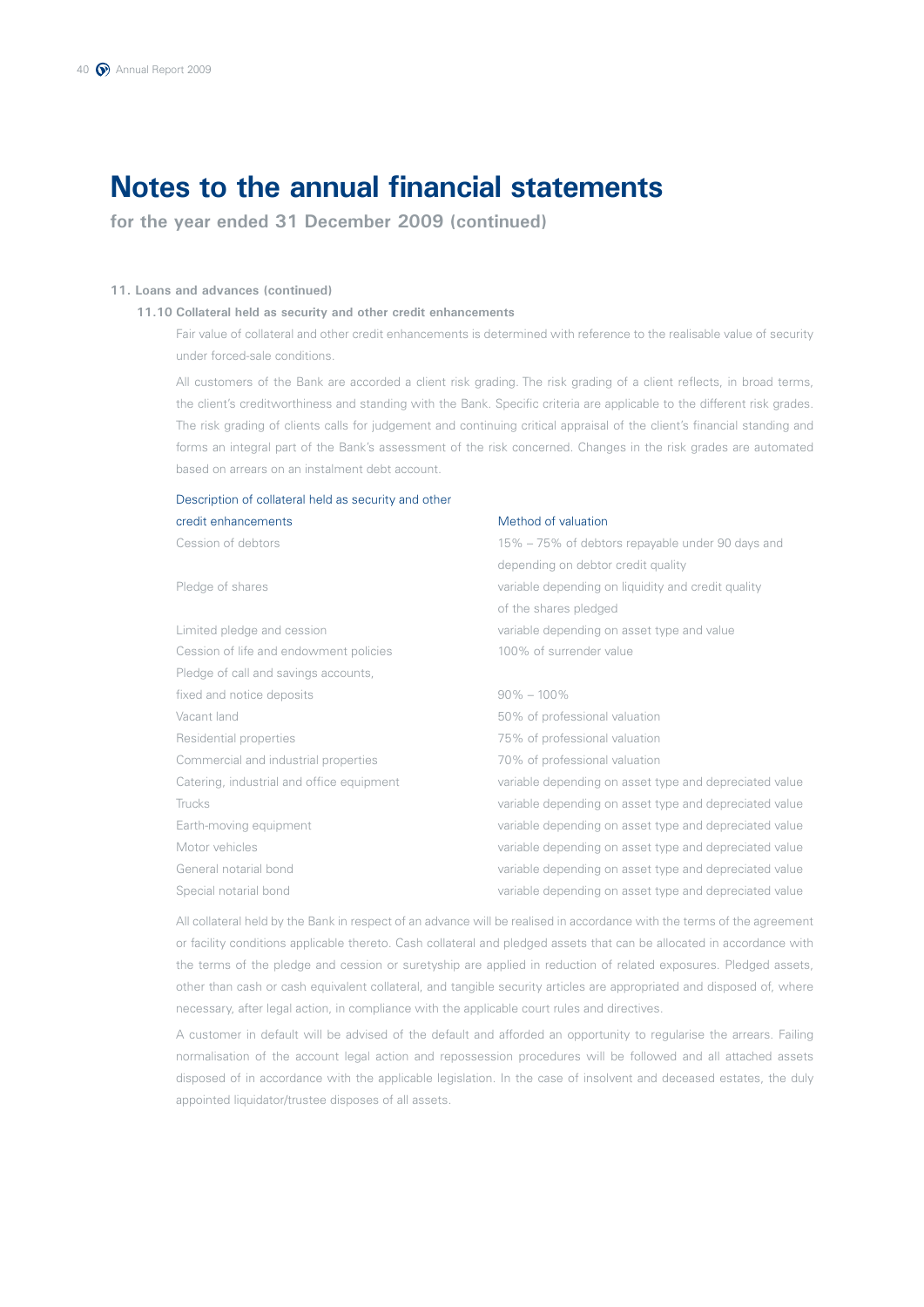|                                                                                             | Notional<br>principal<br>of assets | Fair value<br>of assets | <b>Notional</b><br>principal<br>of liabilities | Fair value<br>of liabilities |
|---------------------------------------------------------------------------------------------|------------------------------------|-------------------------|------------------------------------------------|------------------------------|
| 12. Derivative financial instruments                                                        | R'000                              | R'000                   | R'000                                          | R'000                        |
| Group                                                                                       |                                    |                         |                                                |                              |
| 2009                                                                                        |                                    |                         |                                                |                              |
| Held-for-trading                                                                            |                                    |                         |                                                |                              |
| Foreign exchange contracts                                                                  | 744 076                            | 21 353                  | 269 289                                        | 8 6 5 2                      |
| Interest rate swaps                                                                         | 7 0 0 0                            | 53                      | 116 210                                        | 7 578                        |
|                                                                                             | 751 076                            | 21 406                  | 385 499                                        | 16 230                       |
| 2008                                                                                        |                                    |                         |                                                |                              |
| Held-for-trading                                                                            |                                    |                         |                                                |                              |
| Foreign exchange contracts                                                                  | 1 015 487                          | 56 689                  | 1 067 003                                      | 86 094                       |
| Interest rate swaps                                                                         | 16816                              | 184                     | 130 639                                        | 8997                         |
|                                                                                             | 1 032 303                          | 56 873                  | 1 197 642                                      | 95 091                       |
|                                                                                             |                                    |                         |                                                | <b>Group</b>                 |
|                                                                                             |                                    |                         | 2009<br><b>R'000</b>                           | 2008<br>R'000                |
| 13. Negotiable securities                                                                   |                                    |                         |                                                |                              |
| Loans and receivables                                                                       |                                    |                         |                                                |                              |
| Treasury bills                                                                              |                                    |                         | 197 578                                        | 226 603                      |
| Promissory notes - Land Bank                                                                |                                    |                         | 51 309                                         |                              |
| Available-for-sale                                                                          |                                    |                         |                                                |                              |
| Government stock                                                                            |                                    |                         | 19 015                                         | 20 538                       |
|                                                                                             |                                    |                         | 267 902                                        | 247 141                      |
| Maturity analysis                                                                           |                                    |                         |                                                |                              |
| Repayable within one month                                                                  |                                    |                         | 19 894                                         | 24 823                       |
| Maturing within six months                                                                  |                                    |                         | 228 993                                        | 178 258                      |
| Maturing after six months but within 12 months                                              |                                    |                         |                                                | 23 522                       |
| Maturing after five years                                                                   |                                    |                         | 19 0 15                                        | 20 538                       |
|                                                                                             |                                    |                         | 267 902                                        | 247 141                      |
| The maturity analysis is based on the remaining period to contractual maturity at year-end. |                                    |                         |                                                | <b>Group</b>                 |

|                                                | Group        |         |
|------------------------------------------------|--------------|---------|
|                                                | 2009         | 2008    |
|                                                | <b>R'000</b> | R'000   |
| 14. Bank term deposits                         |              |         |
| Foreign bank balances                          |              | 324 295 |
| Domestic bank balances                         | 35 276       |         |
|                                                | 35 276       | 324 295 |
| <b>Maturity analysis</b>                       |              |         |
| Maturing within three to six months            |              | 211 379 |
| Maturing after six months but within 12 months | 35 276       | 112 916 |
|                                                | 35 276       | 324 295 |
|                                                |              |         |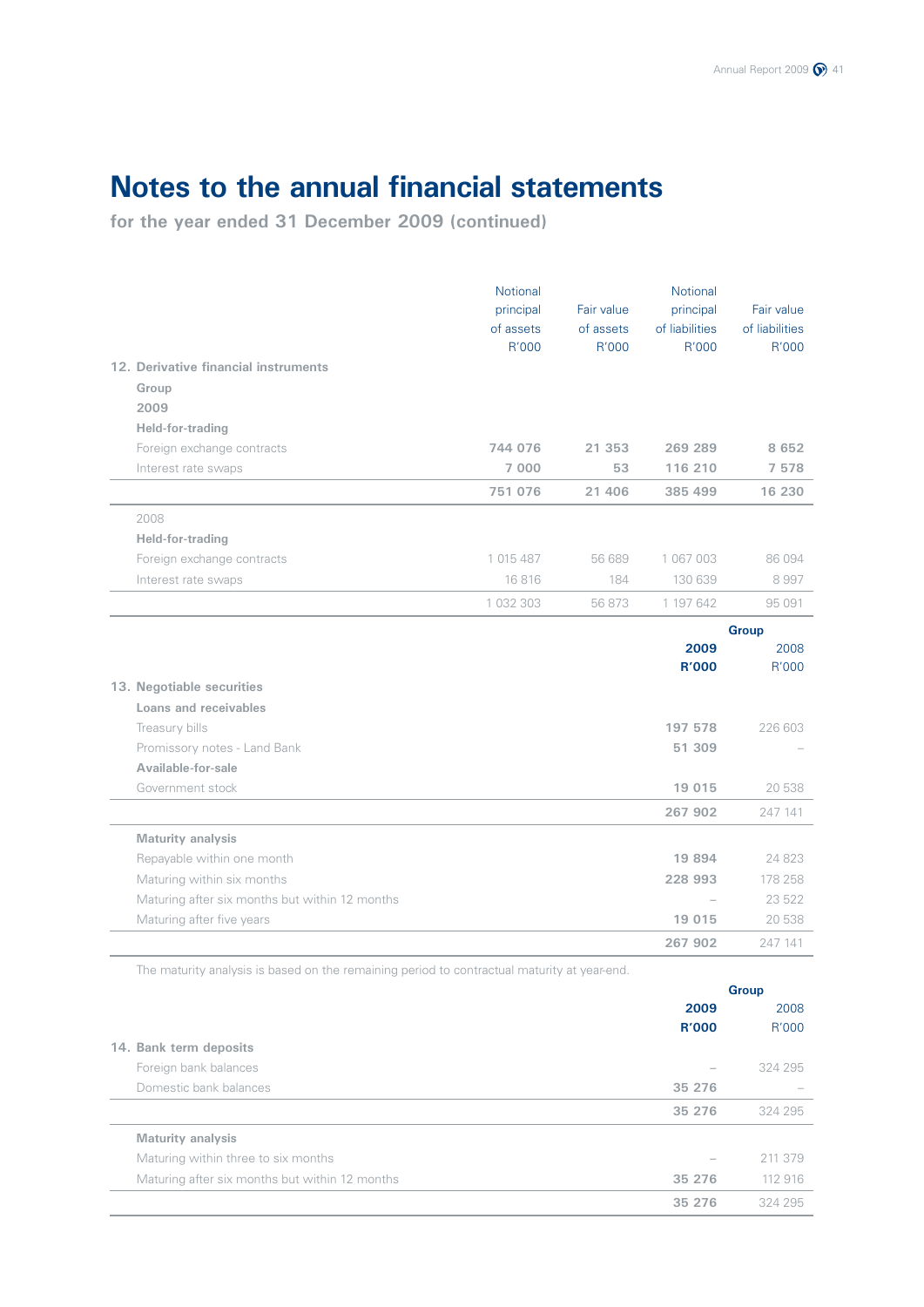**for the year ended 31 December 2009 (continued)**

|                               |                      | <b>Company</b> |                      |               |
|-------------------------------|----------------------|----------------|----------------------|---------------|
|                               | 2009<br><b>R'000</b> | 2008<br>R'000  | 2009<br><b>R'000</b> | 2008<br>R'000 |
| 15. Cash and cash equivalents |                      |                |                      |               |
| Cash and bank notes           | 24 003               | 26 764         | $\sim$               |               |
| Central Bank balances         | 86 249               | 79 388         | $\sim$               |               |
| Money Market funds            | 493 136              |                |                      |               |
| Domestic bank balances        | 91 506               | 257 251        | 224                  | 224           |
| Foreign bank balances         | 706 043              | 1 101 556      |                      |               |
|                               | 1 400 937            | 1464959        | 224                  | 224           |

#### **16. Share capital and share premium**

|      |                                                                                                             | Number of<br>issued<br>ordinary<br>shares | Share<br>capital<br>R'000 | Share<br>premium<br>R'000 | Total<br>R'000 |
|------|-------------------------------------------------------------------------------------------------------------|-------------------------------------------|---------------------------|---------------------------|----------------|
| 16.1 | <b>Issued - Group</b>                                                                                       |                                           |                           |                           |                |
|      | Shares in issue net of treasury shares at                                                                   |                                           |                           |                           |                |
|      | 1 January 2008                                                                                              | 3 926 538 024                             | 36 668                    | 1 170 754                 | 1 207 422      |
|      | Increase of treasury shares held within the Group                                                           | (15423900)                                | (4851)                    |                           | (4851)         |
|      | At 31 December 2008                                                                                         | 3 911 114 124                             | 31 817                    | 1 170 754                 | 1 202 571      |
|      | At 31 December 2009                                                                                         | 3 911 114 124                             | 31 817                    | 1 170 754                 | 1 202 571      |
|      | 27 804 400 (December 2008: 27 804 400) Treasury shares have been eliminated from share capital and premium. |                                           |                           |                           |                |

#### **16.2 Issued – Company**

| At 31 December 2008 and 31 December 2009 3938 918 524 |  | 39 389 1 170 754 1 210 143 |
|-------------------------------------------------------|--|----------------------------|
|-------------------------------------------------------|--|----------------------------|

#### **16.3 Authorised**

 The total authorised number of ordinary shares is 4 465 955 440 shares (2008: 4 465 955 440 shares) with a par value of 1 cent each. The total authorised number of preference shares is 15 150 486 shares (2008: 15 150 486 shares) with a par value of 25 cent each.

#### **16.4 Unissued**

The unissued ordinary and preference shares are under the control of the directors until the next AGM.

#### **16.5 Share incentive schemes**

 The number of shares, which could be utilised for the purposes of the share incentive schemes are 393 891 852 (2008: 393 891 852), which is 10% (2008: 10%) of the issued share capital of the Company at year-end. At the reporting date, 83 128 400 (2008: 73 410 400) share options and Conditional Share Plan awards were outstanding under these schemes. The balance available to be utilised under these schemes is 310 763 452 (2008: 320 481 452). The number of scheme shares that may be issued to a single participant is 59 083 778 (2008: 59 083 778) or 1.5% (2008: 1.5%) of the total number of issued shares.

 The Group recognised a net write back of expenses of R0.8 million (2008: R8.3 million expense) related to equitysettled share-based payment transactions (refer to note 26).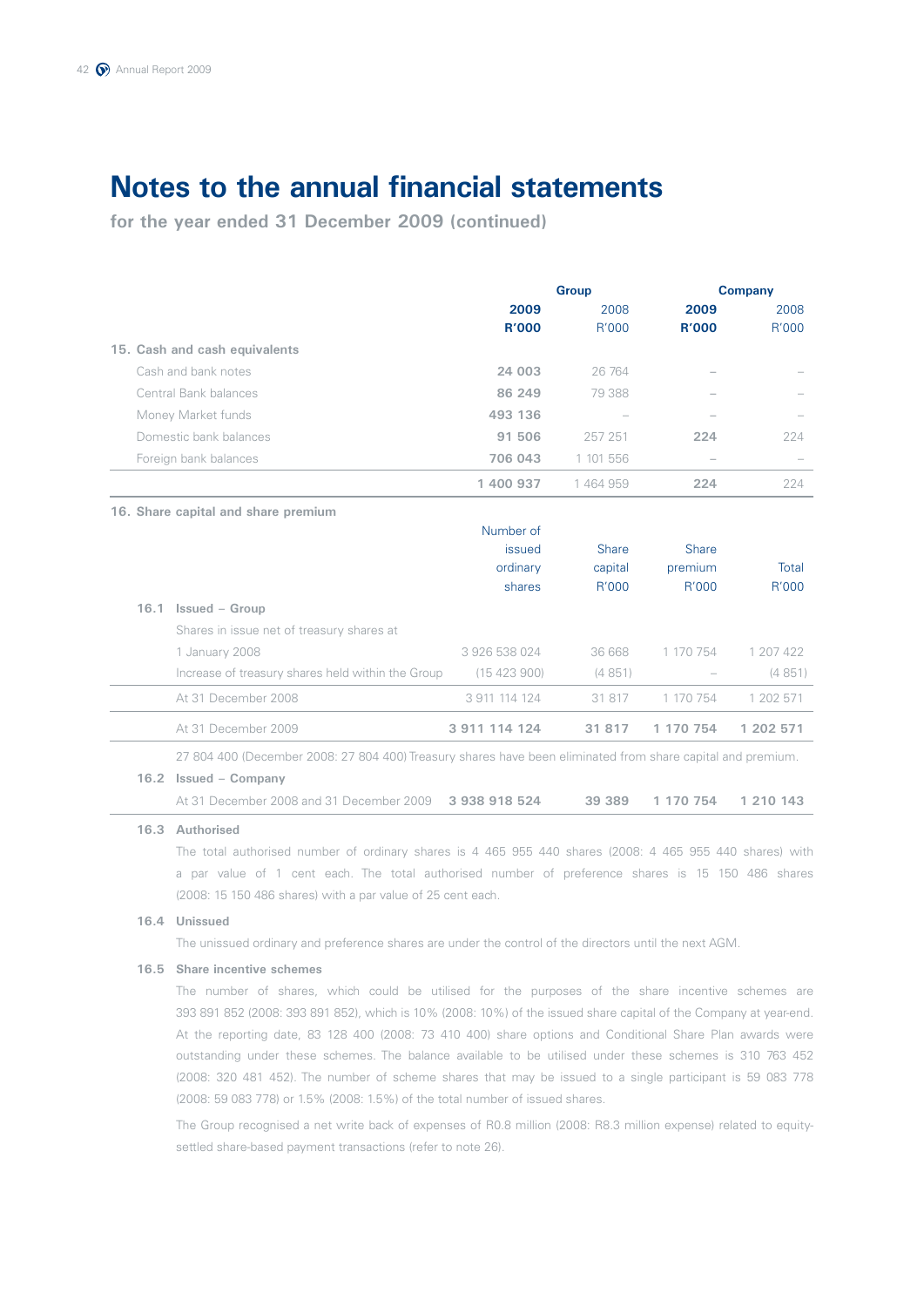**for the year ended 31 December 2009 (continued)**

#### **16. Share capital and share premium (continued)**

#### **16.5 Share incentive schemes (continued)**

#### **Share option scheme**

 Effective 18 July 2007, options can be exercised in respect of 33% of the option shares after the expiration of three years from the offer date, in respect of a further 33% after the expiration of four years from the offer date and the remaining option shares after the expiration of five years from the offer date. Options granted prior to this date may be exercised in respect of 33% of the option shares after the expiration of two years from the offer date, in respect of a further 33% after the expiration of three years from the offer date and the remaining option shares after the expiration of four years from the offer date. Such percentages are to be carried forward on a cumulative basis. Prior to 2008, should the options not be exercised by the fifth anniversary date of the offer, the option holder was obliged to exercise the option in respect of at least 20% of the options in question by the sixth anniversary date of the offer or else the said 20% of the options would lapse. The same rule applied for the seventh, eighth, ninth and tenth anniversary of the offer date until the options in question either lapsed or were exercised.

 The scheme was modified in 2008 whereby the expiry condition from the sixth anniversary date was removed and all unexpired options now lapse after ten years from the date of issue. This modification had no material impact on the expense recognised in terms of share-based payments.

The Mercantile Share Incentive Trust acts as agent on behalf of the Bank in respect of this scheme.

#### **Conditional Share Plan ("CSP")**

 On 27 May 2008 the shareholders approved the CSP incentive scheme which is in line with global best practice and emerging South African practice. The purpose of the scheme is to recognise contributions made by selected employees and to provide for an incentive for their continuing relationship with the Group by providing them the opportunity to receive shares in the Company, thereby providing participants with an incentive to advance the Group's interest and to ensure that the Group attracts and retains the core competencies required for formulating and implementing the Group's business strategies.

The tables on the following pages set out the movement in the options and conditional awards.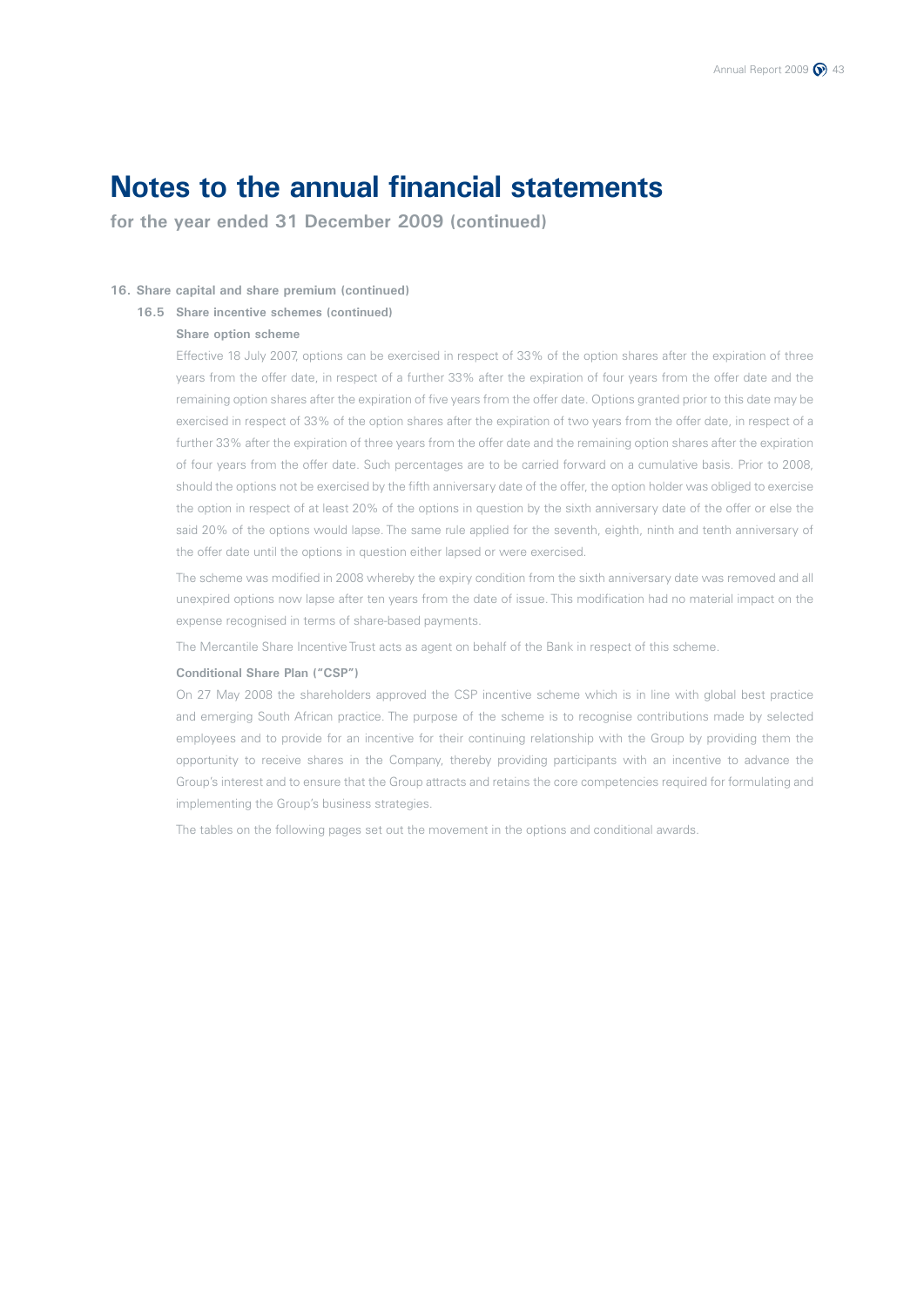**for the year ended 31 December 2009 (continued)**

#### **16. Share capital and share premium (continued)**

**16.5 Share incentive schemes (continued)**

|                     |                 | Options     |                        |                          |            | Excersisable |                          |
|---------------------|-----------------|-------------|------------------------|--------------------------|------------|--------------|--------------------------|
|                     | <b>Exercise</b> | at the      |                        | Forfeited Exercised      | Options at | options      |                          |
|                     | price           | beginning   | during                 | during                   | the end of | at the end   | Relating to              |
|                     | (cents)         | of the year | the year               | the year                 | the year   | of the year  | directors <sup>(1)</sup> |
| Share option scheme |                 |             |                        |                          |            |              |                          |
| <b>Grant</b> date   |                 |             |                        |                          |            |              |                          |
| 2009                |                 |             |                        |                          |            |              |                          |
| 20 November 2001    | 32              | 794 400     | (400 000)              |                          | 394 400    | 394 400      |                          |
| 11 February 2002    | 32              | 160 000     |                        |                          | 160 000    | 160 000      |                          |
| 5 October 2004      | 18              | 5 000 000   |                        | $\overline{\phantom{0}}$ | 5 000 000  | 5 000 000    | 5 000 000                |
| 7 October 2004      | 17              | 750 000     |                        |                          | 750 000    | 750 000      |                          |
| 11 February 2005    | 20              | 500 000     |                        | $\overline{\phantom{0}}$ | 500 000    | 500 000      |                          |
| 27 July 2005        | 32              | 750 000     |                        |                          | 750 000    | 750 000      |                          |
| 9 February 2006     | 41              | 750 000     |                        |                          | 750 000    | 495 000      |                          |
| 3 March 2006        | 38              | 500 000     | (500000)               |                          |            |              |                          |
| 22 March 2006       | 40              | 10 600 000  |                        |                          | 10 600 000 | 6996000      | 7 000 000                |
| 26 February 2007    | 34              | 18 100 000  | (500000)               |                          | 17 600 000 | 5 808 000    | 8 000 000                |
| 1 June 2007         | 36              | 500 000     |                        |                          | 500 000    | 165 000      |                          |
| 1 December 2007     | 36              | 1 000 000   | (1 000 000)            |                          |            |              |                          |
|                     |                 | 39 404 400  | (2400000)              |                          | 37 004 400 | 21 018 400   | 20 000 000               |
| 2008                |                 |             |                        |                          |            |              |                          |
| 20 November 2001    | 32              | 954 400     | (160000)               | $\overline{\phantom{0}}$ | 794 400    | 794 400      |                          |
| 11 February 2002    | 32              | 200 000     | (40000)                | $\overline{\phantom{0}}$ | 160 000    | 160 000      |                          |
| 5 October 2004      | 18              | 5 000 000   |                        |                          | 5 000 000  | 5 000 000    | 5 000 000                |
| 7 October 2004      | 17              | 1 000 000   |                        | (85 000) (165 000)       | 750 000    | 750 000      |                          |
| 3 January 2005      | 15              | 700 000     |                        | $(170000)$ $(530000)$    |            |              |                          |
| 11 February 2005    | 20              | 500 000     |                        |                          | 500 000    | 330 000      |                          |
| 27 July 2005        | 32              | 750 000     |                        |                          | 750 000    |              |                          |
| 2 December 2005     | 31              | 350 000     | (350000)               |                          |            | 495 000      |                          |
| 9 February 2006     | 41              | 750 000     |                        | $\overline{\phantom{0}}$ | 750 000    |              |                          |
| 3 March 2006        | 38              | 500 000     |                        | $\overline{\phantom{0}}$ | 500 000    | 247 500      |                          |
| 22 March 2006       | 40              | 12 500 000  | (1900000)              | $\overline{\phantom{0}}$ | 10 600 000 | 165 000      | 7 000 000                |
| 26 February 2007    | 34              | 21 250 000  | (3 150 000)            |                          | 18 100 000 | 3 498 000    | 8 000 000                |
| 1 June 2007         | 36              | 500 000     |                        | $\overline{\phantom{0}}$ | 500 000    |              |                          |
| 1 December 2007     | 36              | 1 000 000   |                        | $\overline{\phantom{0}}$ | 1 000 000  |              |                          |
|                     |                 | 45 954 400  | $(5855000)$ $(695000)$ |                          | 39 404 400 | 11 439 900   | 20 000 000               |

The Group has not granted employees any further share options since 2007.

(1)*Refer to note 30.3*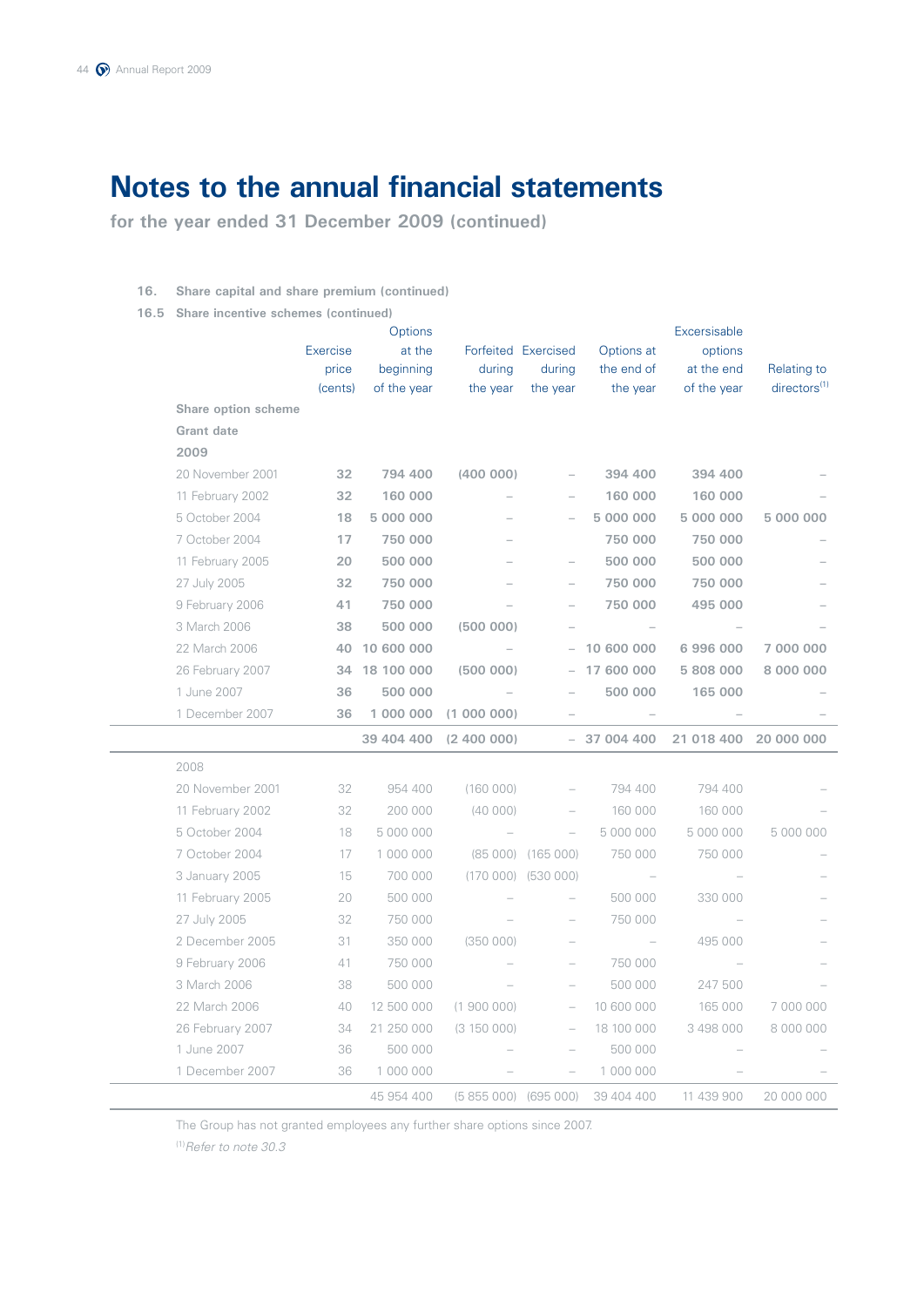**for the year ended 31 December 2009 (continued)**

#### **16. Share capital and share premium (continued)**

**16.5 Share incentive schemes (continued)**

|                               | Market price | Conditional              |                   |                                                         | Conditional                    |                          |
|-------------------------------|--------------|--------------------------|-------------------|---------------------------------------------------------|--------------------------------|--------------------------|
|                               | at date      | awards at                | Granted           | Forfeited                                               | awards at                      |                          |
|                               |              | of grant the beginning   | during            | during                                                  | the end of                     | Relating to              |
|                               | (cents)      | of the year              | the year          | the year                                                | the year                       | directors <sup>(1)</sup> |
| <b>Conditional Share Plan</b> |              |                          |                   |                                                         |                                |                          |
| <b>Grant</b> date             |              |                          |                   |                                                         |                                |                          |
| 2009                          |              |                          |                   |                                                         |                                |                          |
| 22 February 2008              | 32           | 26 131 000               |                   | $-$ (3 382 000) 22 749 000 7 600 000                    |                                |                          |
| 26 March 2008                 | 31           | 4 000 000                |                   |                                                         | 4 000 000                      |                          |
| 24 July 2008                  | 26           | 375 000                  |                   |                                                         | 375 000                        |                          |
| 1 October 2008                | 32           | 500 000                  |                   | (500000)                                                |                                |                          |
| 1 November 2008               | 28           | 2 200 000                |                   | $\qquad \qquad -$                                       | 2 200 000                      |                          |
| 1 December 2008               | 29           | 800 000                  | $\qquad \qquad -$ | (800000)                                                |                                |                          |
| 18 March 2009                 | 26           |                          | $-16660000$       |                                                         | (860 000) 15 800 000 5 000 000 |                          |
| 1 July 20009                  | 25           |                          | $-1000000$        | $\qquad \qquad -$                                       | 1 000 000                      |                          |
|                               |              |                          |                   | 34 006 000 17 660 000 (5 542 000) 46 124 000 12 600 000 |                                |                          |
| 2008                          |              |                          |                   |                                                         |                                |                          |
| 22 February 2008              | 32           |                          | 28 445 000        | (2314000)                                               | 26 131 000                     | 7600000                  |
| 26 March 2008                 | 31           |                          | 4 000 000         |                                                         | 4 000 000                      |                          |
| 7 May 2008                    | 30           | $\overline{\phantom{0}}$ | 1 400 000         | (1400000)                                               |                                |                          |
| 24 July 2008                  | 26           | $\overline{\phantom{0}}$ | 375 000           |                                                         | 375 000                        |                          |
| 1 October 2008                | 32           | $\overline{\phantom{0}}$ | 500 000           | $\overline{\phantom{0}}$                                | 500 000                        |                          |
| 1 November 2008               | 28           |                          | 2 200 000         | $\overline{\phantom{m}}$                                | 2 200 000                      |                          |
| 1 December 2008               | 29           |                          | 800 000           | $\overline{\phantom{0}}$                                | 800 000                        |                          |
|                               |              | $\overline{\phantom{0}}$ | 37 720 000        | (3714000)                                               | 34 006 000                     | 7600000                  |

(1)*Refer to note 30.3*

|                                                | <b>Group</b>  |           |
|------------------------------------------------|---------------|-----------|
|                                                | 2009          | 2008      |
|                                                | <b>R'000</b>  | R'000     |
| 17. Deposits                                   |               |           |
| Call deposits and current accounts             | 2 2 1 6 1 9 3 | 1707699   |
| Savings accounts                               | 181826        | 166 422   |
| Term and notice deposits                       | 1 610 863     | 2 326 438 |
| Negotiable certificates of deposit             | 27 576        | 32 361    |
| Foreign deposits                               | 210 140       | 156 427   |
|                                                | 4 246 598     | 4 389 347 |
| <b>Maturity analysis</b>                       |               |           |
| Repayable on demand and within one month       | 3 281 792     | 2 815 837 |
| Maturing after one month but within six months | 562 306       | 1 060 031 |
| Maturing after six months but within 12 months | 396 940       | 505 318   |
| Maturing after 12 months                       | 5 5 6 0       | 8 1 6 1   |
|                                                | 4 246 598     | 4 389 347 |

The maturity analysis is based on the remaining period to contractual maturity at year-end.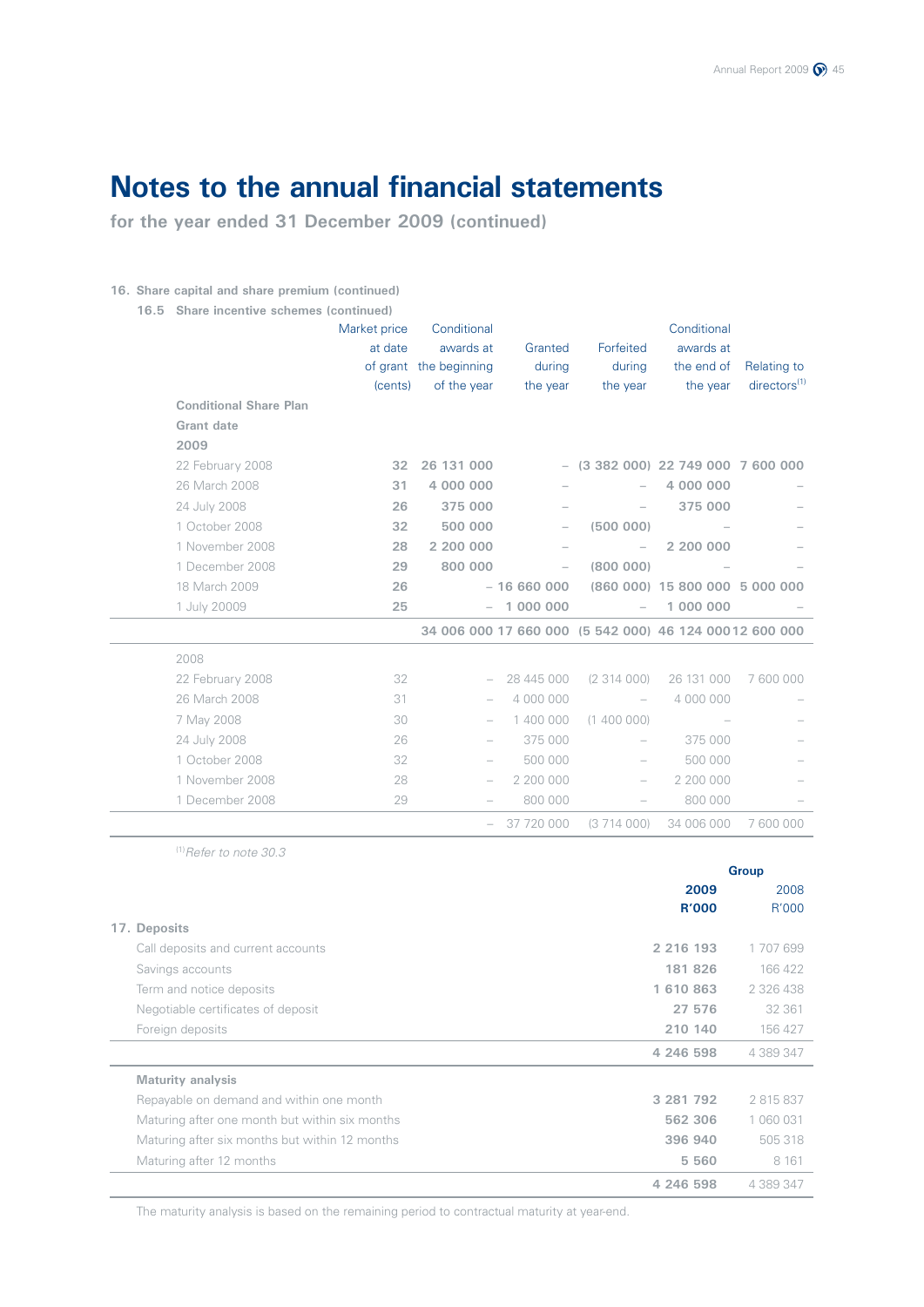**for the year ended 31 December 2009 (continued)**

#### **18. Provisions**

|                             |              | Post-      |                 |         |         |         |
|-----------------------------|--------------|------------|-----------------|---------|---------|---------|
|                             |              | retirement |                 |         |         |         |
|                             | <b>Staff</b> | Audit      | medical         | Leave   | Other   |         |
|                             | incentives   | fees       | <b>benefits</b> | pay     | risks   | Total   |
|                             | R'000        | R'000      | R'000           | R'000   | R'000   | R'000   |
| Group                       |              |            |                 |         |         |         |
| At 1 January 2008           | 13 002       | 3 1 9 0    | 14 343          | 8664    | 3 2 3 6 | 42 435  |
| Additional provision raised | 20788        | 5810       | 188             | 3 3 8 3 | 308     | 30 477  |
| Charged to provision        | (13181)      | (5370)     |                 | (2931)  | (2834)  | (24316) |
| At 31 December 2008         | 20 609       | 3 6 3 0    | 14 531          | 9 1 1 6 | 710     | 48 596  |
| Additional provision raised | 8615         | 6 200      |                 | 3 0 1 7 | 508     | 18 340  |
| Charged to provision        | (19035)      | (6 130)    | (668)           | (2611)  | (350)   | (28794) |
| At 31 December 2009         | 10 189       | 3 700      | 13863           | 9 5 2 2 | 868     | 38 142  |

#### **Post-retirement medical benefits**

Refer to note 19 for detailed disclosure of this provision.

#### **Leave pay**

In terms of Group policy, employees are entitled to accumulate leave not taken during the year, within certain limits.

#### **Other risks**

 Consists of provisions for legal claims and other risks. At any time, there are legal or potential claims against the Group, the outcome of which cannot at present be foreseen. These claims are not regarded as material either on an individual basis or in aggregate. Provisions are raised for all liabilities that are expected to materialise.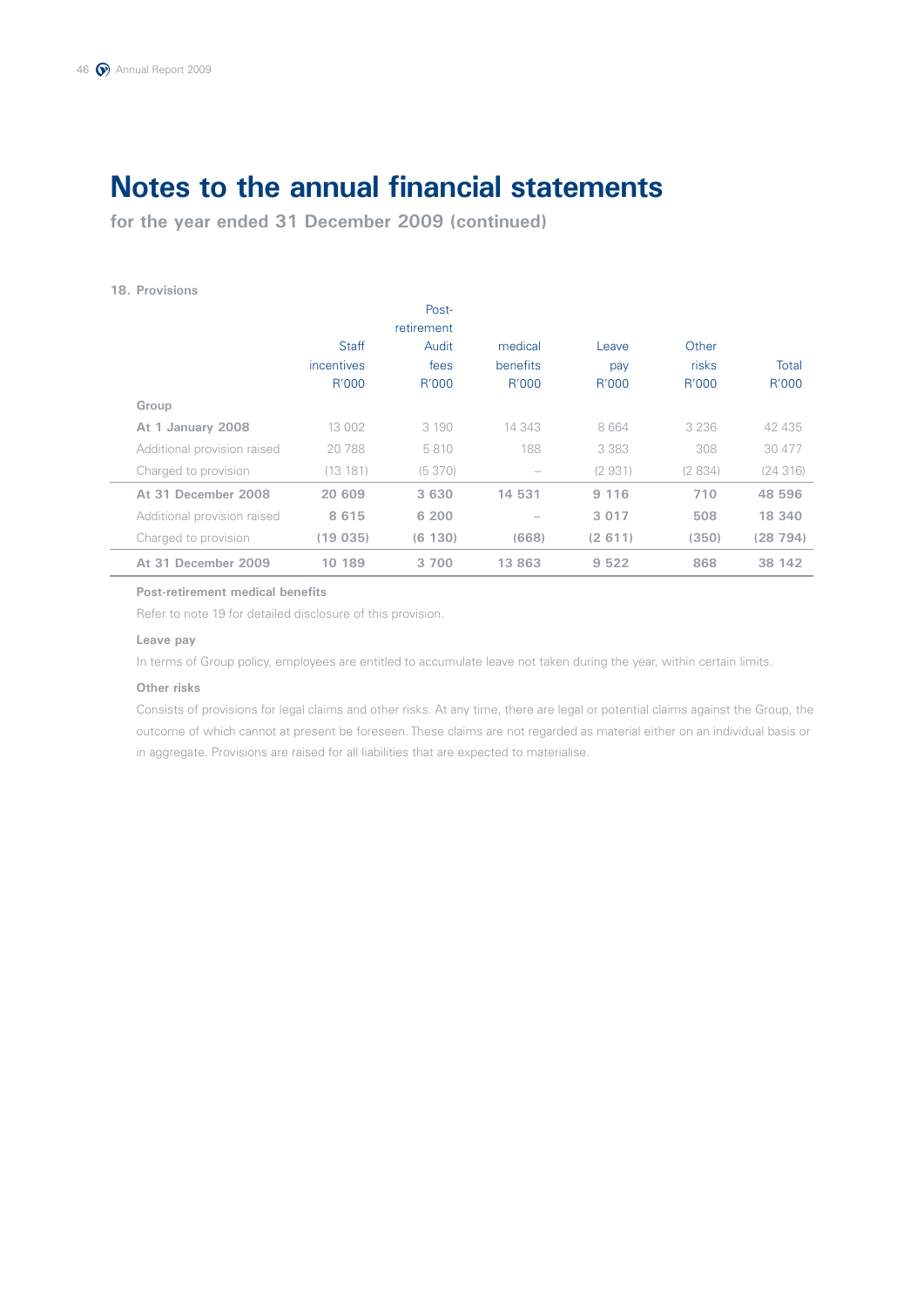**for the year ended 31 December 2009 (continued)**

#### **19. Post-retirement medical benefits**

 The Bank operates a partly funded post-retirement medical scheme. The assets of the funded plans are held independently of the Group's assets in a separate trustee-administered fund. Independent actuaries value this scheme annually and the last valuation was carried out at 31 December 2009. The actuary's opinion is that the plan is in a sound financial position.

|                                                           |                          |         | <b>Group</b>                              |                          |         |
|-----------------------------------------------------------|--------------------------|---------|-------------------------------------------|--------------------------|---------|
|                                                           | 2009                     | 2008    | 2007                                      | 2006                     | 2005    |
|                                                           | <b>R'000</b>             | R'000   | R'000                                     | R'000                    | R'000   |
| The amounts recognised in the statement of                |                          |         |                                           |                          |         |
| financial position are as follows (refer to note 18):     |                          |         |                                           |                          |         |
| Present value of total service liabilities                | 19 370                   | 19 664  | 20 223                                    | 18 989                   | 16 651  |
| Fair value of plan assets                                 | (5 507)                  | (5 133) | (5880)                                    | (6136)                   | (6237)  |
| - Provident fund                                          | (1674)                   | (922)   | (838)                                     | (1457)                   | (1624)  |
| - Endowment bond                                          | (2718)                   | (3 118) | (3446)                                    | (3729)                   | (4 104) |
| - Annuities                                               | (1115)                   | (1093)  | (1596)                                    | (950)                    | (509)   |
| Liability in the statement of financial position          | 13 863                   | 14 531  | 14 343                                    | 12 853                   | 10 414  |
| The amounts recognised in the income statement            |                          |         |                                           |                          |         |
| are as follows (refer to note 26):                        |                          |         |                                           |                          |         |
| Current service cost                                      | 92                       | 89      | 116                                       | 115                      | 414     |
| Interest costs                                            | 1785                     | 1 568   | 1 539                                     | 1 3 6 5                  | 1 659   |
| Expected return on plan assets                            | (526)                    | (529)   | (549)                                     | (396)                    | (575)   |
| <b>Actuarial loss</b>                                     | (660)                    | 368     | 936                                       | 1957                     | 1736    |
| Employer benefit payments                                 | (1359)                   | (1308)  | (1 202)                                   | (1 168)                  | (1085)  |
| Payments from plan assets                                 | $\overline{\phantom{0}}$ |         | 650                                       | 846                      | 540     |
| Effect on curtailment                                     |                          |         |                                           | (280)                    | (455)   |
| Total included in staff costs                             | (668)                    | 188     | 1490                                      | 2 4 3 9                  | 2 2 3 4 |
| Reconciliation of the movement in the present             |                          |         |                                           |                          |         |
| value of total service liabilities:                       |                          |         |                                           |                          |         |
| At the beginning of year                                  | 19 664                   | 20 223  | 18 989                                    | 16 651                   | 22 277  |
| Current service cost                                      | 92                       | 89      | 116                                       | 115                      | 414     |
| Interest costs                                            | 1785                     | 1 568   | 1 539                                     | 1 3 6 5                  | 1 659   |
| Actuarial (loss)/gain                                     | (812)                    | (908)   | 781                                       | 2 3 0 6                  | 1 6 1 0 |
| Employer benefit payments                                 | (1359)                   | (1308)  | (1 202)                                   | (1 168)                  | (1085)  |
| Net effect of settlements                                 | $\overline{\phantom{a}}$ |         | $\overline{\phantom{a}}$                  | $\overline{\phantom{0}}$ | (7769)  |
| Effect of curtailment                                     |                          |         | $\overline{\phantom{0}}$                  | (280)                    | (455)   |
| At the end of the year                                    | 19 370                   | 19664   | 20 223                                    | 18 989                   | 16 651  |
| Reconciliation of the movement in the                     |                          |         |                                           |                          |         |
| fair value of plan assets:                                |                          |         |                                           |                          |         |
| At the beginning of year                                  | 5 1 3 3                  | 5880    | 6 1 3 6                                   | 6 2 3 7                  | 6 3 2 8 |
| Expected return on plan assets                            | 526                      | 529     | 549                                       | 396                      | 575     |
| Actuarial (loss)/gain                                     | (152)                    | (1 276) | (155)                                     | 349                      | (126)   |
| Payments from plan assets                                 | $\overline{\phantom{0}}$ |         | (650)                                     | (846)                    | (540)   |
| At the end of the year                                    | 5 507                    | 5 1 3 3 | 5880                                      | 6 1 3 6                  | 6 2 3 7 |
| The principal actuarial assumptions used were as follows: |                          |         |                                           |                          |         |
| Discount rate                                             |                          |         | 9.50% (2008: 9.25%) compounded annually   |                          |         |
| Investment return                                         |                          |         | 10.50% (2008: 10.25%) compounded annually |                          |         |

Rate of medical inflation 8.00% (2008: 8.50%) compounded annually Salary inflation 7.50% (2008: 8.00%) compounded annually

 The effect of a 1% increase/decrease on the assumed rate of medical inflation would be an increase in the liability in an amount of R2.047 million (2008: R1.827 million) and a decrease of R1.730 million (2008: R1.516 million), respectively.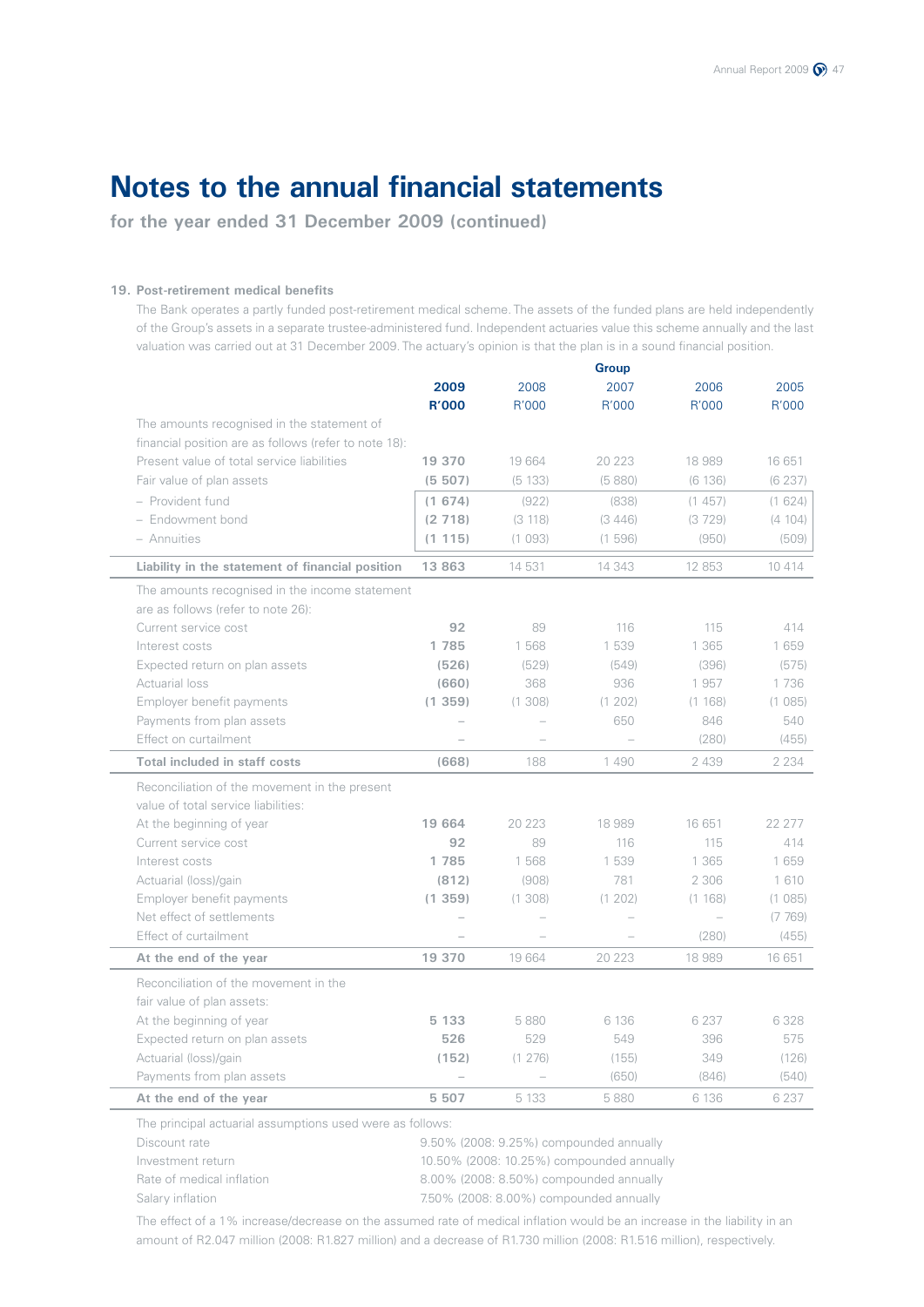|          |                                                                                                                        |              | <b>Group</b> | <b>Company</b> |              |
|----------|------------------------------------------------------------------------------------------------------------------------|--------------|--------------|----------------|--------------|
|          |                                                                                                                        | 2009         | 2008         | 2009           | 2008         |
|          |                                                                                                                        | <b>R'000</b> | R'000        | <b>R'000</b>   | R'000        |
|          | 20. Other accounts payable                                                                                             |              |              |                |              |
| Accruals |                                                                                                                        | 16 702       | 22 830       | 14             | 11           |
|          | Product-related credits                                                                                                | 18 613       | 21 068       |                | 14           |
|          | Sundry creditors                                                                                                       | 25 838       | 55 060       |                | 9            |
|          |                                                                                                                        | 61 153       | 98 958       | 14             | 34           |
|          |                                                                                                                        |              |              |                | <b>Group</b> |
|          |                                                                                                                        |              |              | 2009           | 2008         |
|          |                                                                                                                        |              |              | <b>R'000</b>   | R'000        |
|          | 21. Contingent liabilities and commitments                                                                             |              |              |                |              |
|          | 21.1 Guarantees, letters of credit and committed undrawn facilities                                                    |              |              |                |              |
|          | Guarantees                                                                                                             |              |              | 303 514        | 331 494      |
|          | Lending related                                                                                                        |              |              | 15 983         | 16 022       |
|          | Mortgage                                                                                                               |              |              | 27 925         | 74 051       |
|          | Performance                                                                                                            |              |              | 259 606        | 241 421      |
|          | Letters of credit                                                                                                      |              |              | 12 330         | 6886         |
|          | Committed undrawn facilities                                                                                           |              |              | 190 834        | 331 720      |
|          |                                                                                                                        |              |              | 506 678        | 670 100      |
|          | 21.2 Commitments under operating leases                                                                                |              |              |                |              |
|          | The total minimum future lease payments under operating leases are as follows:                                         |              |              |                |              |
|          | Property rentals:                                                                                                      |              |              |                |              |
|          | Due within one year                                                                                                    |              |              | 17 344         | 16 244       |
|          | Due between one and five years                                                                                         |              |              | 7011           | 7824         |
|          |                                                                                                                        |              |              | 24 355         | 24 068       |
|          | After tax effect on operating leases                                                                                   |              |              | 17 536         | 17 329       |
|          | A register containing details of the existence and terms of renewal and escalation clauses is available for inspection |              |              |                |              |
|          | at the registered office of the Company.                                                                               |              |              |                |              |
|          | 21.3 Capital commitments                                                                                               |              |              |                |              |
|          | Contracted for                                                                                                         |              |              | 51 628         | 79 383       |
|          | Authorised but not yet contracted for                                                                                  |              |              |                | 13 635       |
|          |                                                                                                                        |              |              | 51 628         | 93 018       |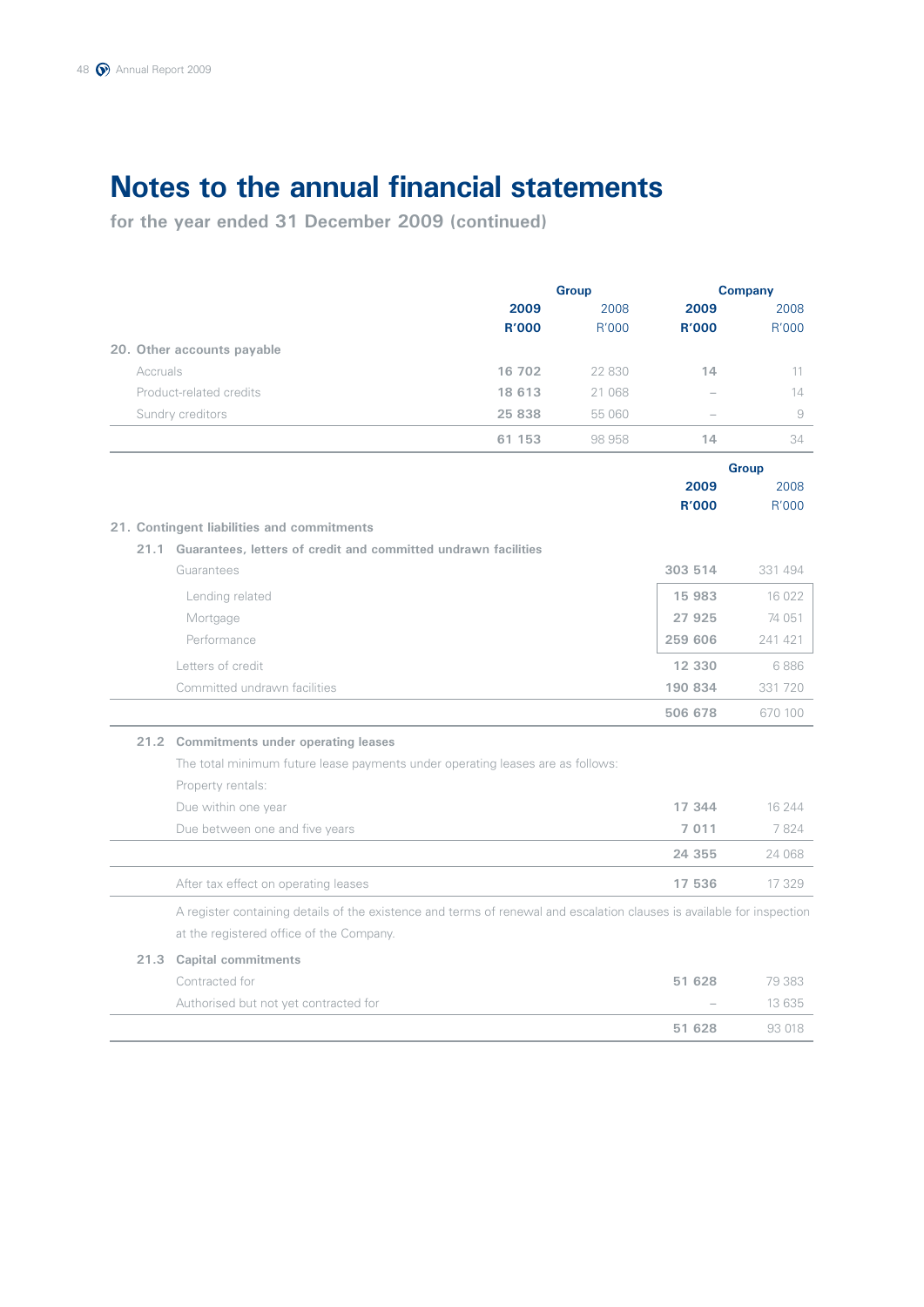|                                                                        |              | <b>Group</b> |  |
|------------------------------------------------------------------------|--------------|--------------|--|
|                                                                        | 2009         | 2008         |  |
|                                                                        | <b>R'000</b> | R'000        |  |
| 22. Interest income                                                    |              |              |  |
| Loans and receivables                                                  | 511 271      | 631 982      |  |
| Cash and cash equivalents and bank term deposits                       | 84 747       | 154 375      |  |
| Negotiable securities                                                  | 24 212       | 23 166       |  |
| Loans and advances                                                     | 402 312      | 454 441      |  |
| Loans and receivables designated at fair value through profit and loss | 17 689       | 26 680       |  |
| Negotiable securities                                                  |              | 1 4 4 2      |  |
| Loans and advances                                                     | 17 689       | 25 238       |  |
| Held-for-trading                                                       |              |              |  |
| Interest rate swaps                                                    | 624          | 3 1 1 4      |  |
|                                                                        | 529 584      | 661 776      |  |
| 23. Interest expenditure                                               |              |              |  |
| Deposits                                                               | 257 332      | 335 839      |  |
| Held-for-trading                                                       |              |              |  |
| Interest rate swaps                                                    | 3 9 8 3      | 1974         |  |
|                                                                        | 261 315      | 337 813      |  |
| 24. Non-interest income                                                |              |              |  |
| Fee and commission income                                              | 214 801      | 177 554      |  |
| Loans and receivables at fair value through profit and loss            |              | 273          |  |
| Loans and receivables                                                  | 212 732      | 175 464      |  |
| Other                                                                  | 2 0 6 9      | 1817         |  |
| <b>Trading income</b>                                                  | 72 657       | 81 441       |  |
| Held-for-trading                                                       | 72 619       | 75 960       |  |
| Foreign currency                                                       | 61 991       | 71 138       |  |
| Foreign currency commissions                                           | 10 156       | 10 007       |  |
| Derivative assets                                                      | (48)         | (4063)       |  |
| Derivative liabilities                                                 | 520          | (1 122)      |  |
| Designated at fair value through profit and loss                       | 38           | 5481         |  |
| Loans and advances                                                     | (644)        | 5 0 3 0      |  |
| Other investments                                                      | 682          |              |  |
| Corporate bonds                                                        |              | 451          |  |
| <b>Investment income</b>                                               | 451          | 1 0 0 8      |  |
| Dividends                                                              | 381          | 861          |  |
| Rental income                                                          | 70           | 147          |  |
|                                                                        |              |              |  |
|                                                                        | 287 909      | 260 003      |  |
| 25. Fee and commission expenditure                                     |              |              |  |
| Foreign currency                                                       | 20 618       | 24 214       |  |
| Commissions and transactions                                           | 67 232       | 52 754       |  |
|                                                                        | 87 850       | 76 968       |  |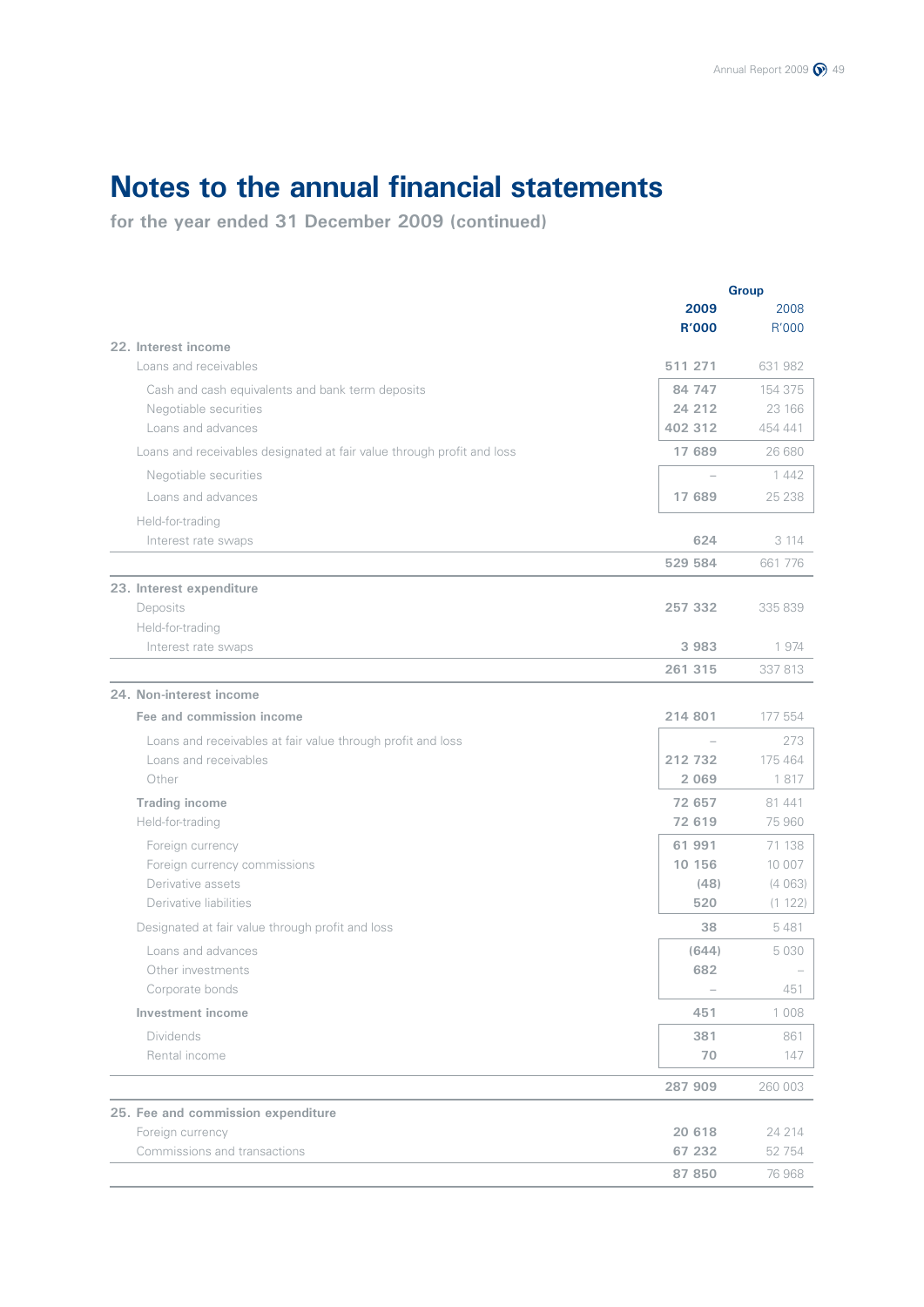|                                                     |                          | <b>Group</b> |                          | <b>Company</b> |
|-----------------------------------------------------|--------------------------|--------------|--------------------------|----------------|
|                                                     | 2009                     | 2008         | 2009                     | 2008           |
|                                                     | <b>R'000</b>             | R'000        | <b>R'000</b>             | R'000          |
| 26. Operating expenditure                           |                          |              |                          |                |
| Amortisation (refer to note 2)                      | 7428                     | 6086         |                          |                |
| Auditors' remuneration                              |                          |              |                          |                |
| Audit fees - Current year                           | 6 200                    | 6 0 3 0      |                          |                |
| - Prior year                                        | 20                       | (240)        |                          |                |
| Fees for other services - Tax advisory fees         |                          | 102          |                          |                |
| - Review of regulatory returns                      |                          | 575          |                          |                |
| - Secondment of administrative staff                | 403                      |              |                          |                |
| - Quality assessment review                         |                          |              |                          |                |
| of internal audit                                   | 203                      |              |                          |                |
| - Other                                             | $\overline{\phantom{a}}$ | 20           |                          |                |
|                                                     | 6826                     | 6487         |                          |                |
| <b>Depreciation</b> (refer to note 3)               | 9 505                    | 9 504        |                          |                |
| Directors' emoluments (refer to note 30.3)          |                          |              |                          |                |
| Executive directors                                 | 7 3 6 5                  | 8738         |                          |                |
| Non-executive directors fees                        | 3758                     | 3 1 3 4      |                          |                |
|                                                     | 11 123                   | 11 872       |                          |                |
| Indirect tax                                        |                          |              |                          |                |
| Non-claimable Value-Added Tax                       | 4 600                    | 8 0 6 7      |                          |                |
| Skills development levy                             | 718                      | 565          |                          |                |
|                                                     | 5 3 1 8                  | 8 6 3 2      | $\overline{\phantom{a}}$ |                |
| Lease charges - equipment                           | 3                        | 14           |                          |                |
| Loss/(Profit) on sale of property and equipment     | 14                       | (29)         |                          |                |
| Marketing and communication                         | 7 251                    | 7661         | 665                      | 578            |
| Operating leases - premises                         | 7733                     | 7082         |                          |                |
| Other operating costs                               | 28 502                   | 31 828       | 469                      | 436            |
| <b>Professional fees</b>                            |                          |              |                          |                |
| Collections                                         |                          | 88           |                          |                |
| Consulting                                          | 3932                     | 2 2 0 3      |                          | 14             |
| Legal                                               | 325                      | 1 0 4 9      |                          |                |
| Computer consulting and services                    | 34 405                   | 27 015       |                          |                |
|                                                     | 38 662                   | 30 355       |                          | 14             |
| Staff costs                                         |                          |              |                          |                |
| Salaries wages and incentives                       | 114 883                  | 109 163      |                          |                |
| Post-retirement medical benefits (refer to note 19) | (668)                    | 188          |                          |                |
| Contributions to retirement funds                   | 7989                     | 7073         |                          |                |
| Share-based payments expense including directors    | (752)                    | 8 2 5 3      |                          |                |
| Other                                               | 3761                     | 8985         |                          |                |
|                                                     | 125 213                  | 133 662      |                          |                |
| <b>Total operating expenditure</b>                  | 247 578                  | 253 154      | 1 1 3 4                  | 1 0 2 8        |
| Number of persons employed by the Group at year-end | 435                      | 445          |                          |                |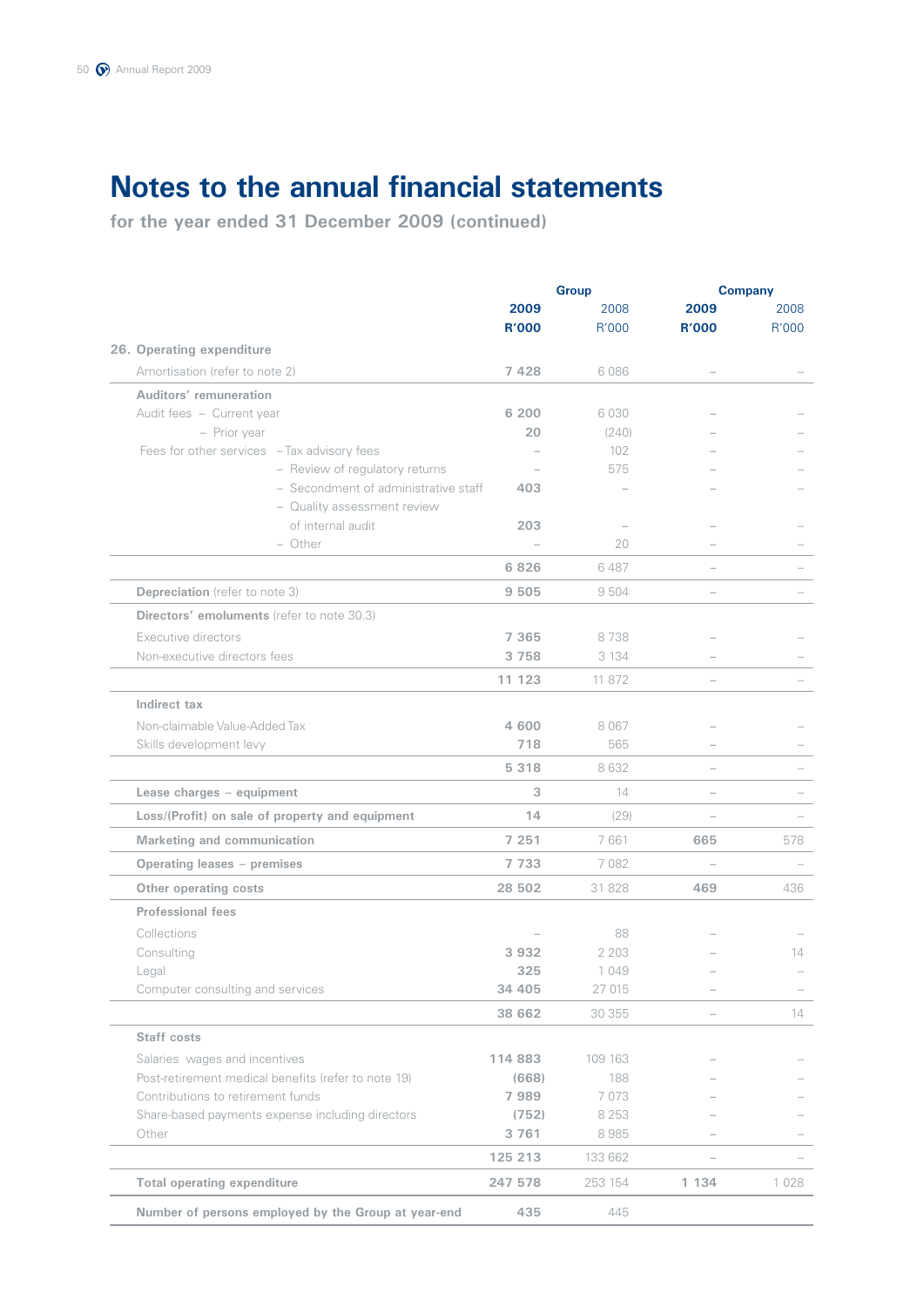|                                                            | <b>Group</b> |         |              | <b>Company</b> |  |
|------------------------------------------------------------|--------------|---------|--------------|----------------|--|
|                                                            | 2009         | 2008    | 2009         | 2008           |  |
|                                                            | <b>R'000</b> | R'000   | <b>R'000</b> | R'000          |  |
| 27. Tax                                                    |              |         |              |                |  |
| South African normal tax                                   | 469          | (71)    | 256          |                |  |
| - Current year                                             | (129)        | (6)     |              |                |  |
| - Prior year                                               | 598          | (65)    | 256          |                |  |
| Deferred tax                                               | (55336)      | 162 246 |              |                |  |
| - Current year                                             | (60080)      | (72055) |              |                |  |
| - Prior year                                               | 4 7 4 4      | 234 301 |              |                |  |
|                                                            | (54867)      | 162 175 | 256          |                |  |
| <b>Direct tax</b>                                          |              |         |              |                |  |
| South African normal tax                                   | (469)        | 71      |              |                |  |
| South African tax rate reconciliation                      |              |         |              |                |  |
| South African standard tax rate (%)                        | 28.00        | 28.00   | 28.00        | 28.00          |  |
| Exempt income (%)                                          | (0.55)       | (0.17)  | 0.00         | 0.00           |  |
| Expenses not deductible for tax purposes (%)               | 0.54         | 0.55    | 0.00         | 0.00           |  |
| Additional allowances for tax purposes (%)                 | (0.15)       | 0.00    | 0.00         | 0.00           |  |
| Capital gain - 50% portion not taxed                       | (0.10)       | (0.53)  | 0.00         | 0.00           |  |
| (Over) provision prior years (%)                           | (2.46)       | 0.01    | (22.57)      | 0.00           |  |
| Other timing differences recognised for the first time (%) | 0.00         | (6.05)  | 0.00         | 0.00           |  |
| Tax losses recognised for the first time (%)               | 0.00         | (84.70) | 0.00         | 0.00           |  |
| Tax losses (utilised) (%)                                  | 0.00         | 0.00    | (28.00)      | (28.00)        |  |
| Effective tax rate (%)                                     | 25.28        | (62.89) | (22.57)      | 0.00           |  |
| Estimated tax losses available for set-off against         |              |         |              |                |  |
| future taxable income                                      | 384 462      | 581 743 | 4 0 6 2      | 7 1 5 6        |  |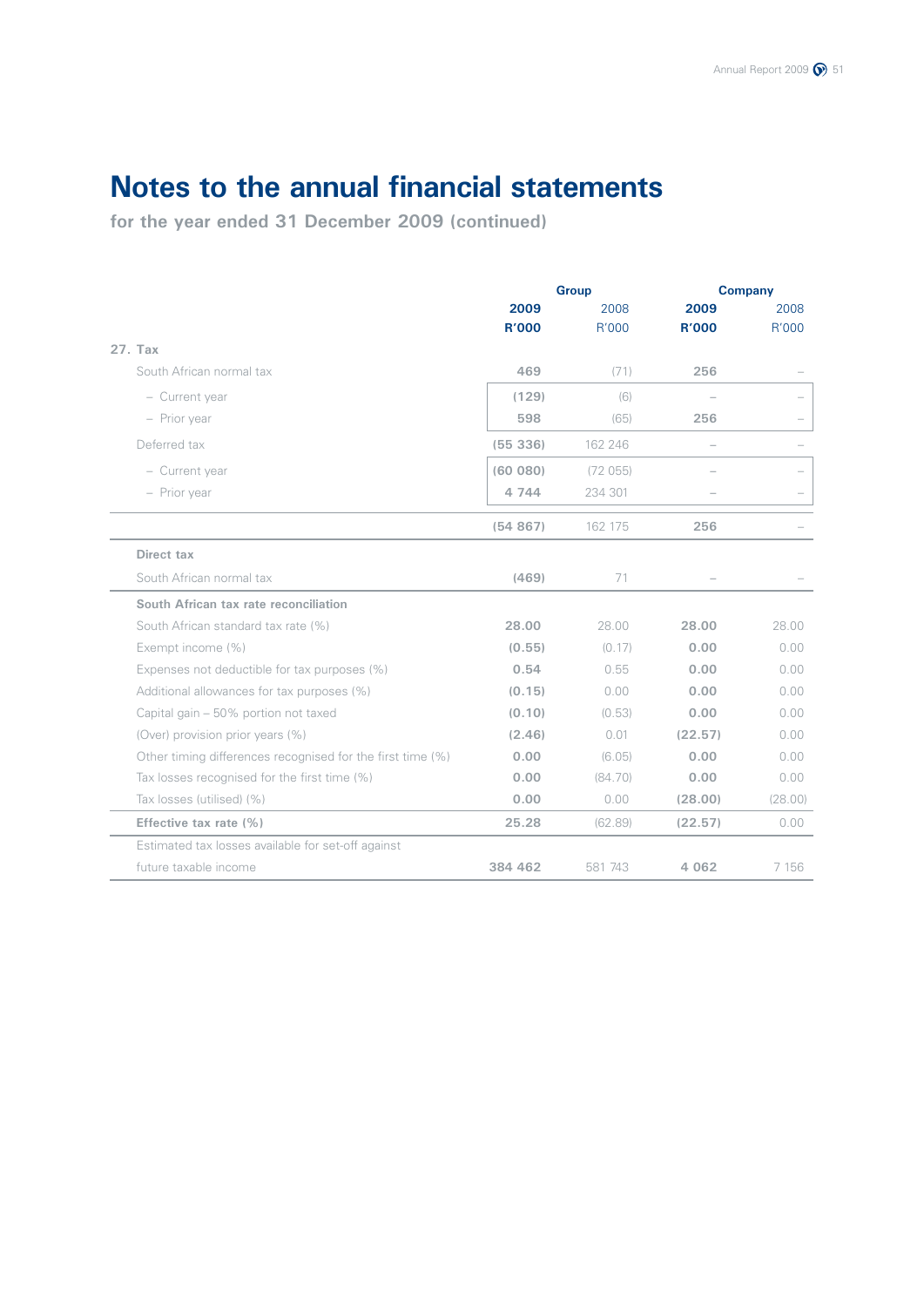**for the year ended 31 December 2009 (continued)**

|  |                                                                                                    |              | <b>Group</b>  |  |
|--|----------------------------------------------------------------------------------------------------|--------------|---------------|--|
|  |                                                                                                    | 2009         | 2008          |  |
|  |                                                                                                    | <b>R'000</b> | R'000         |  |
|  | 28. Earnings, diluted earnings, headline earnings and diluted headline earnings per ordinary share |              |               |  |
|  | 28.1 Earnings per ordinary share                                                                   |              |               |  |
|  | Profit after tax                                                                                   | 162 202      | 419 973       |  |
|  | Profit before tax                                                                                  | 217 069      | 257 798       |  |
|  | Weighted number of ordinary shares in issue ('000)                                                 | 3 911 114    | 3 9 2 4 4 1 4 |  |
|  | Earnings per ordinary share after tax (cents)                                                      | 4.1          | 10.7          |  |
|  | Earnings per ordinary share before tax (cents)                                                     | 5.6          | 6.6           |  |
|  | 28.2 Diluted earnings per ordinary share                                                           |              |               |  |
|  | Profit after tax                                                                                   | 162 202      | 419 973       |  |
|  | Profit before tax                                                                                  | 217 069      | 257 798       |  |
|  | Weighted diluted number of ordinary shares in issue ('000)                                         | 3 928 895    | 3 924 414     |  |
|  | Earnings per ordinary share after tax (cents)                                                      | 4.1          | 10.7          |  |
|  | Earnings per ordinary share before tax (cents)                                                     | 5.5          | 6.6           |  |
|  | 28.3 Headline and diluted headline earnings per ordinary share                                     |              |               |  |
|  | Restated reconciliation between profit before tax and headline earnings*                           |              |               |  |
|  | Profit before tax                                                                                  | 217 069      | 257 798       |  |
|  | Adjustment for non-headline items:                                                                 |              |               |  |
|  | Realisation of available-for-sale reserve on disposal of investments                               | (1583)       | (9837)        |  |
|  | Loss/(Profit) on disposal of property and equipment                                                | 14           | (29)          |  |
|  | Headline earnings before tax                                                                       | 215 500      | 247 932       |  |
|  | Tax                                                                                                | (54867)      | 162 175       |  |
|  | Tax on non-headline items*                                                                         | 218          | 1 3 8 5       |  |
|  | Restated headline earnings after tax*                                                              | 160 851      | 411 492       |  |
|  | Headline earnings per ordinary share after tax (cents)                                             | 4.1          | 10.5          |  |
|  | Headline earnings per ordinary share before tax (cents)                                            | 5.5          | 6.3           |  |
|  | Diluted headline earnings per ordinary share after tax (cents)                                     | 4.1          | 10.5          |  |
|  | Diluted headline earnings per ordinary share before tax (cents)                                    | 5.5          | 6.3           |  |

\*The tax effect on non-headline items was omitted for 2008 but reported HEPS after tax remained unchanged.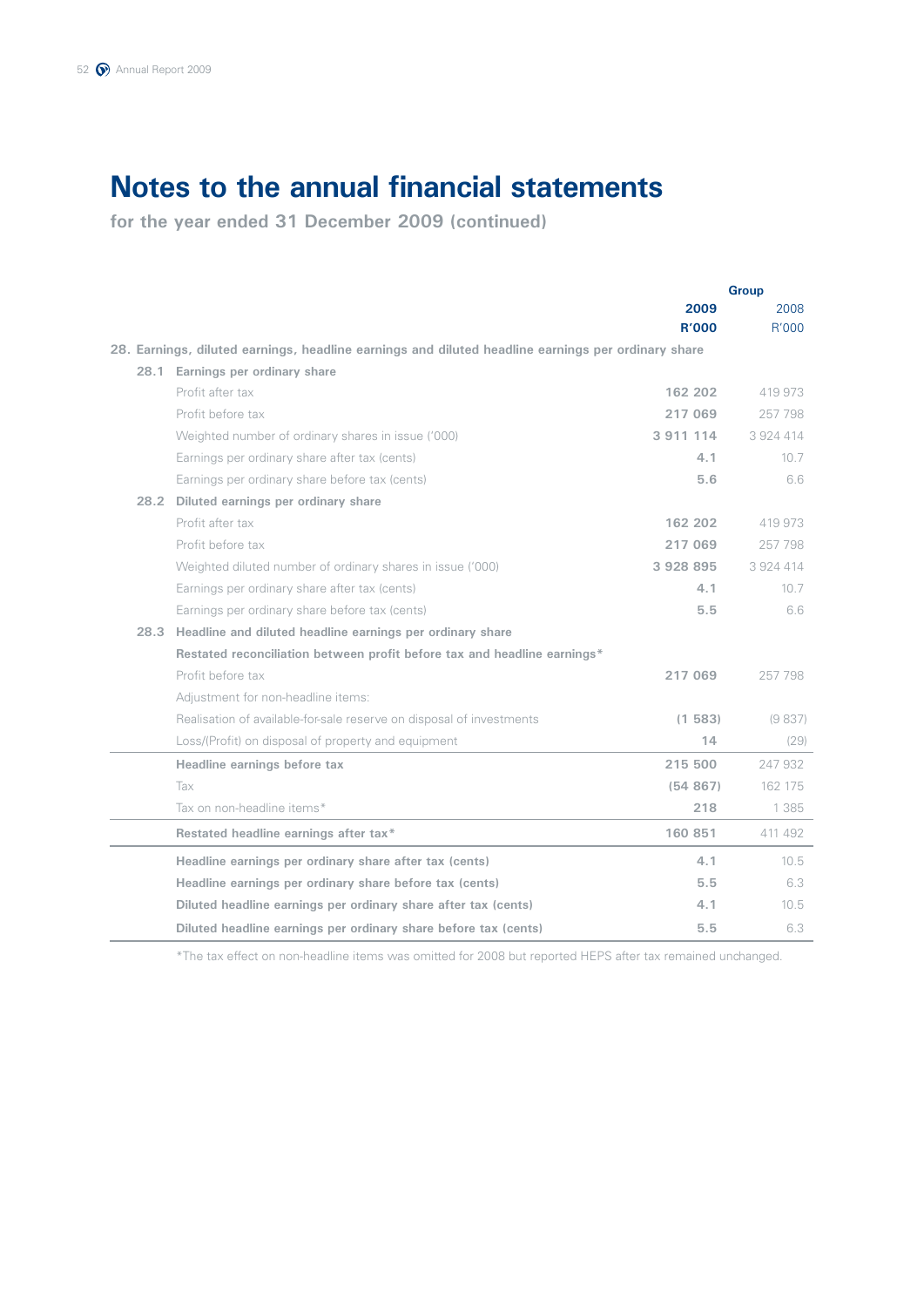|  |                                                     | <b>Group</b> |           | <b>Company</b> |         |
|--|-----------------------------------------------------|--------------|-----------|----------------|---------|
|  |                                                     | 2009         | 2008      | 2009           | 2008    |
|  |                                                     | <b>R'000</b> | R'000     | <b>R'000</b>   | R'000   |
|  | 29. Cash flow notes                                 |              |           |                |         |
|  | 29.1 Cash receipts from customers                   |              |           |                |         |
|  | Interest income                                     | 529 584      | 661 776   |                |         |
|  | Non-interest income and gain on disposal and        |              |           |                |         |
|  | revaluation of available-for-sale investments       | 289 492      | 269 840   |                |         |
|  | Adjusted for: Dividends received                    | (381)        | (861)     |                |         |
|  | Net (gain) on disposal                              |              |           |                |         |
|  | of available-for-sale investments                   | (1583)       | (9837)    |                |         |
|  | Revaluation of fair value financial                 |              |           |                |         |
|  | instruments                                         | (50636)      | 72 157    |                |         |
|  | Recoveries in respect of amounts previously         |              |           |                |         |
|  | written off                                         | 911          | 902       |                |         |
|  | Total cash receipts from customers                  | 767 387      | 993 977   |                |         |
|  | 29.2 Cash paid to customers suppliers and employees |              |           |                |         |
|  | Interest expenditure                                | (261315)     | (337813)  |                |         |
|  | Operating expenditure and fee and                   |              |           |                |         |
|  | commission expenditure                              | (335 428)    | (330 122) | (1134)         | (1 028) |
|  | Adjusted for: Amortisation                          | 7428         | 6086      |                |         |
|  | Depreciation                                        | 9 5 0 5      | 9 504     |                |         |
|  | Loss/(Profit) on sale of property                   |              |           |                |         |
|  | and equipment                                       | 14           | (29)      |                |         |
|  | Share-based payments                                | (752)        | 8 2 5 0   |                |         |
|  | Decrease)/Increase in provisions                    | (10454)      | 6 1 6 1   |                |         |
|  | Total cash paid to suppliers and employees          | (591002)     | (637963)  | (1 134)        | (1028)  |
|  | 29.3 Reconciliation of profit before tax to cash    |              |           |                |         |
|  | generated from operations                           |              |           |                |         |
|  | Profit/(Loss) before tax                            | 217 069      | 257 798   | (1 134)        | (1 028) |
|  | Profit before tax adjusted for:                     |              |           |                |         |
|  | Dividends received                                  | (381)        | (861)     |                |         |
|  | Net (gain) on disposal of                           |              |           |                |         |
|  | available-for-sale investments                      | (1583)       | (9837)    |                |         |
|  | Revaluation of fair value financial instruments     | (50636)      | 72 157    |                |         |
|  | Net impairments raised                              | 10 234       | 7520      |                |         |
|  | Amortisation                                        | 7428         | 6 0 8 6   |                |         |
|  | Depreciation                                        | 9 5 0 5      | 9504      |                |         |
|  | Loss/(Profit) on sale of property and equipment     | 14           | (29)      |                |         |
|  | Share-based payments                                | (752)        | 8 2 5 0   |                |         |
|  | (Decrease)/Increase in provisions                   | (10454)      | 6 1 6 1   |                |         |
|  | Share of income from associated company             | (4059)       | (735)     |                |         |
|  | Cash generated from operations                      | 176 385      | 356 014   | (1 134)        | (1 028) |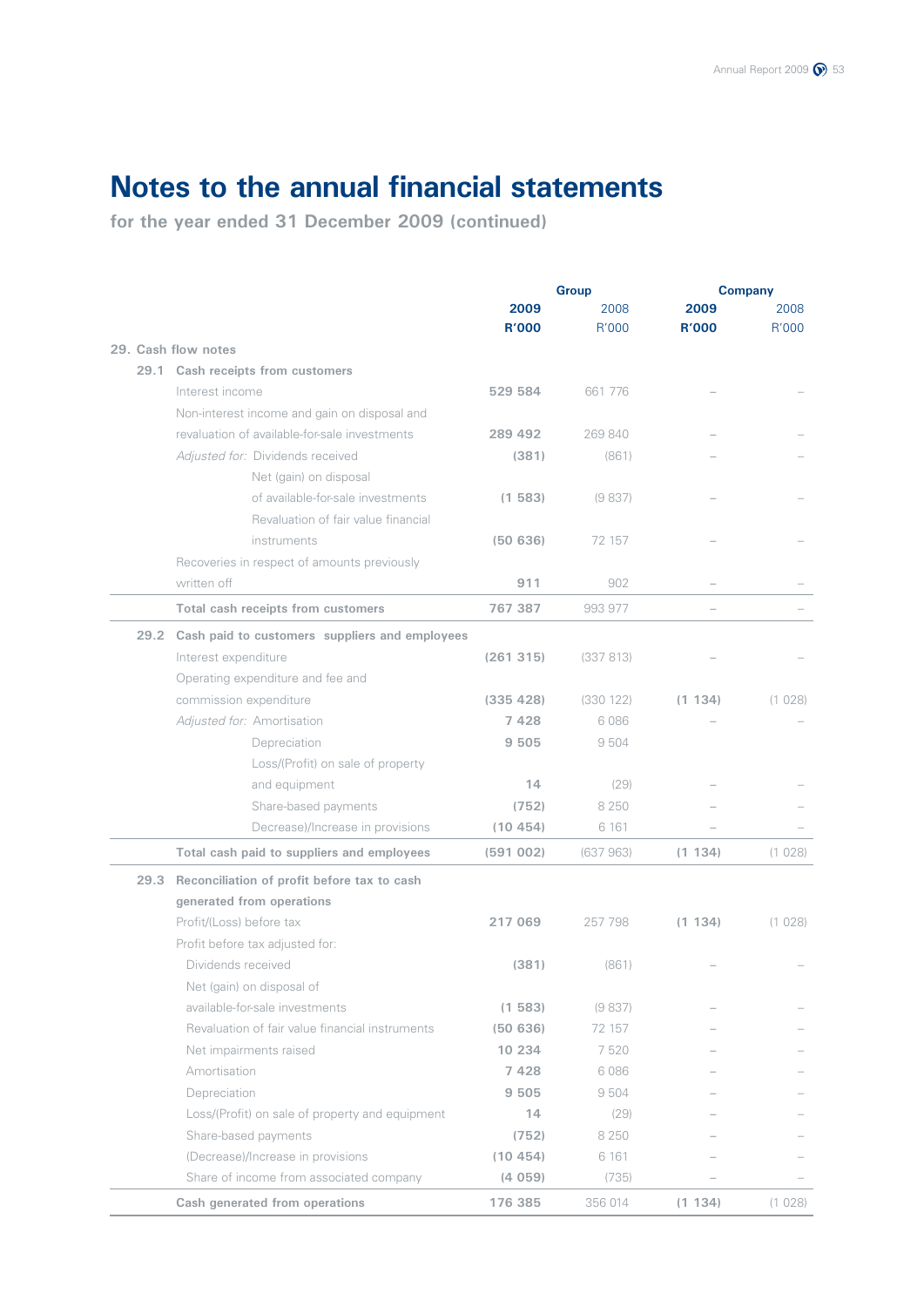|          |                                                        | <b>Group</b> |           |              | <b>Company</b> |
|----------|--------------------------------------------------------|--------------|-----------|--------------|----------------|
|          |                                                        | 2009         | 2008      | 2009         | 2008           |
|          |                                                        | <b>R'000</b> | R'000     | <b>R'000</b> | R'000          |
|          | 29. Cash flow notes (continued)                        |              |           |              |                |
| 29.4 Tax |                                                        |              |           |              |                |
|          | Amounts (unpaid) at the beginning of the year          | (494)        | (116)     |              |                |
|          | Income statement charge                                | 469          | (71)      | 256          |                |
|          | Less: Amounts (overpaid)/unpaid at the end of the year | (186)        | 494       | (256)        |                |
|          | Total tax (paid)/recovered                             | (211)        | 307       |              |                |
| 29.5     | Net movement in income earning assets                  |              |           |              |                |
|          | (Increase)/Decrease in negotiable securities           | (21778)      | 30 432    |              |                |
|          | (Increase) in loans and advances                       | (231 735)    | (602 498) |              |                |
|          | Decrease/(Increase) in bank term deposits              | 289 019      | (153677)  |              |                |
|          | Net decrease/(increase) in income earning assets       | 35 506       | (725 743) |              |                |
| 29.6     | Net movement in deposits and other accounts            |              |           |              |                |
|          | (Decrease)/Increase in deposits                        | (142749)     | 621 164   |              |                |
|          | (Increase) of treasury shares held within the Group    |              | (4851)    |              |                |
|          | Increase in loan from subsidiary                       |              |           | 1 154        | 968            |
|          | Decrease/(Increase) in other accounts receivable       | 9 7 3 4      | (15634)   |              | 15             |
|          | (Decrease)/Increase in other accounts payable          | (37805)      | 59 178    | (20)         |                |
|          | Net (decrease)/increase in deposits and                |              |           |              |                |
|          | other accounts                                         | (170820)     | 659 857   | 1 1 3 4      | 984            |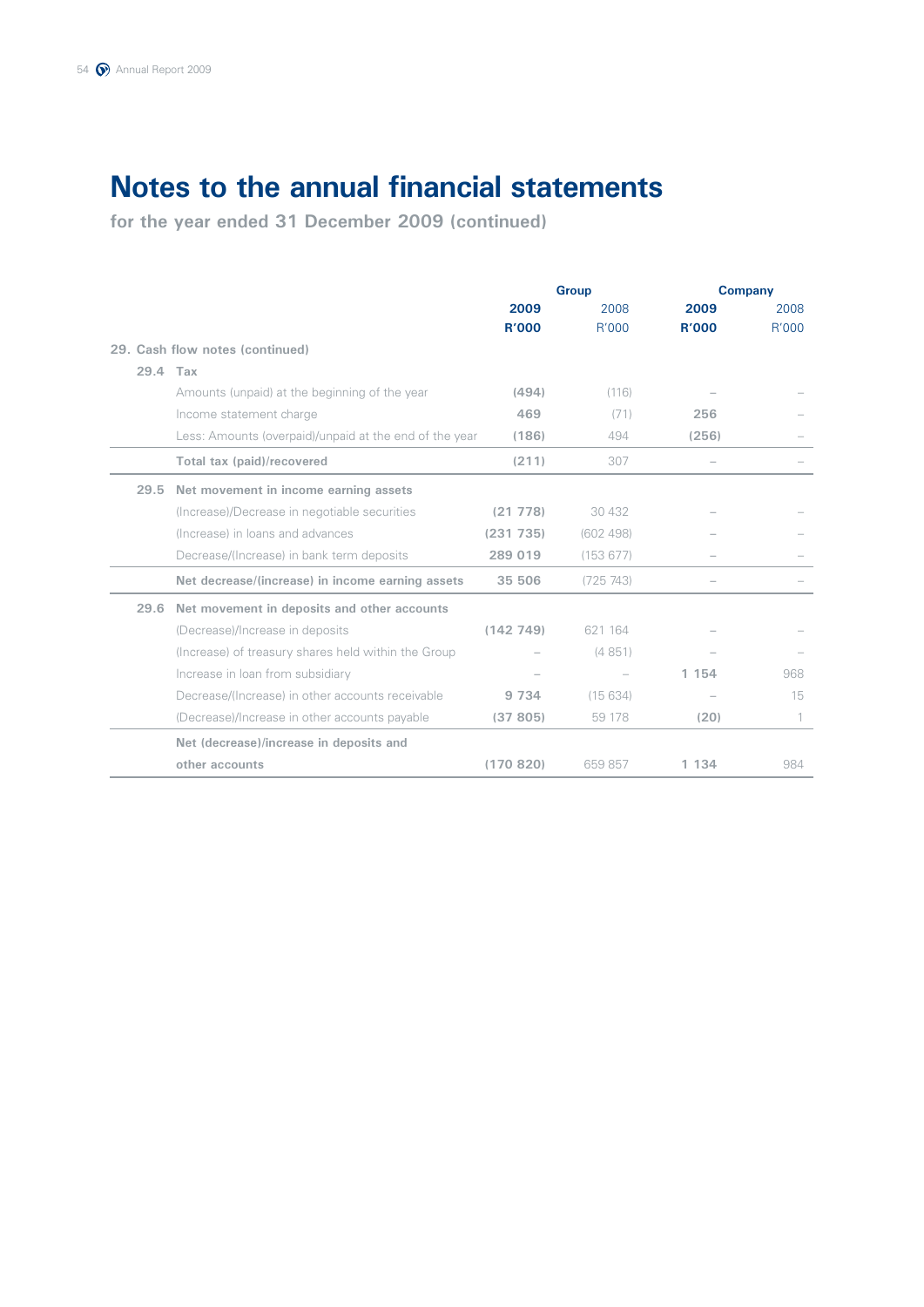**for the year ended 31 December 2009 (continued)**

#### **30. Related-party information**

#### **30.1 Identity of related parties with whom transactions have occurred**

 The holding Company and material subsidiaries of the Group are identified on page 11 in the Directors' report and the associated company is disclosed in notes 7 and 10 to the annual financial statements. All of these entities and the directors are related parties. There are no other related parties with whom transactions have taken place, other than as listed below.

#### **30.2 Related-party balances and transactions**

 The Company, its subsidiaries and associated company, in the ordinary course of business, enter into various financial services transactions with the ultimate holding company and its subsidiaries, other entities within the Group and the associated company. These transactions are governed by terms no less favourable than those arranged with third parties.

**2009** 2008

|                                                                       | <b>R'000</b> | R'000     |
|-----------------------------------------------------------------------|--------------|-----------|
| Balances between the ultimate holding company (CGD) and the Bank:     |              |           |
| CGD - Lisbon (Branch of CGD)                                          | 614 171      | 1 348 916 |
| Nostro accounts                                                       | 3 6 9 8      | 4 3 1 6   |
| Vostro accounts                                                       | (1568)       | (2142)    |
| Deposit accounts                                                      | 612 041      | 1 346 742 |
| CGD - Paris (Branch of CGD)                                           | 68           | (3 191)   |
| Nostro accounts                                                       | 92           | 84        |
| Vostro accounts                                                       | (24)         | (3 275)   |
| CGD - London (Branch of CGD)                                          |              |           |
| Vostro accounts                                                       | (17)         | (18)      |
| CGD                                                                   | 614 222      | 1 345 707 |
| Banco Comercial e de Investimentos -                                  |              |           |
| Mozambique (BCI) (Subsidiary of CGD)                                  | (37 215)     | (63781)   |
| Vostro accounts                                                       | (4)          | (4032)    |
| Fixed deposits                                                        | (37 100)     | (59730)   |
| Call and notice deposits                                              | (111)        | (19)      |
| <b>Total CGD</b>                                                      | 577 007      | 1 281 926 |
| Transactions between the ultimate holding company (CGD) and the Bank: |              |           |
| Interest paid by CGD to the Bank                                      | 10 518       | 41 063    |
| Interest paid by BCI to the Bank                                      | 268          |           |
| Interest paid by the Bank to BCI                                      | 3 0 8 4      | 3 4 2 4   |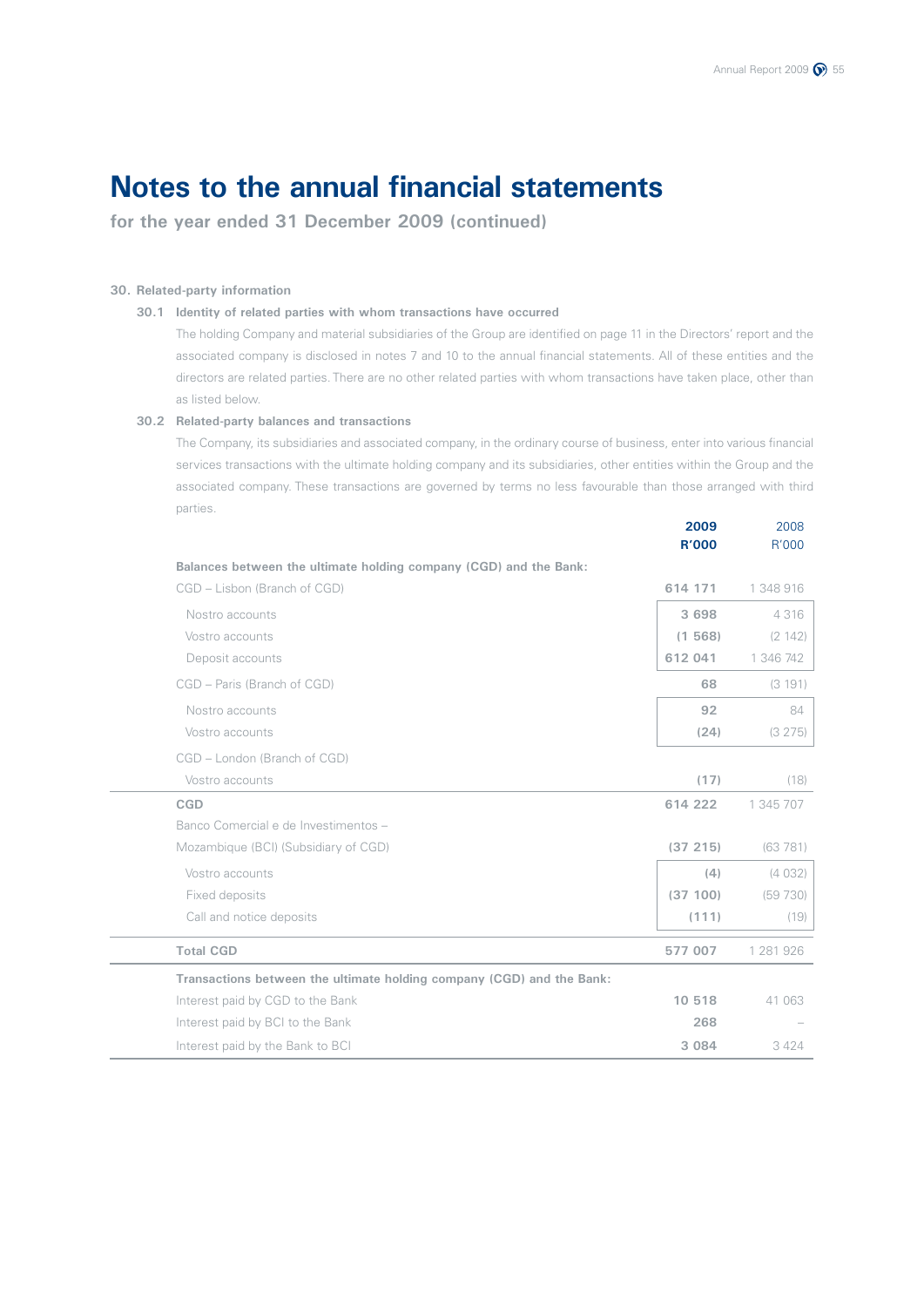**for the year ended 31 December 2009 (continued)**

#### **30. Related-party information (continued)**

**30.2 Related-party balances and transactions (continued)**

|                                             |                                            | 2009<br><b>R'000</b> | 2008<br>R'000 |
|---------------------------------------------|--------------------------------------------|----------------------|---------------|
| Balances with the Company, its subsidiaries |                                            |                      |               |
| and associated company:                     |                                            |                      |               |
| Loan to:                                    | Loan from:                                 |                      |               |
| Mercantile Bank Holdings Limited            | Mercantile Bank Limited                    | 11 947               | 10 793        |
| Portion 2 of Lot 8 Sandown (Pty) Limited    | Mercantile Bank Limited                    | 40 390               | 44 832        |
| LSM (Troyeville) Properties (Pty) Limited   | Mercantile Bank Limited                    | 6494                 | 6 2 6 5       |
| Mercantile Insurance Brokers (Pty) Limited  | Mercantile Bank Limited                    | 290                  | 467           |
| Mercantile Registrars Limited               | Mercantile Bank Limited                    |                      | 3 0 4 2       |
| Statman Investments (Pty) Limited           | Mercantile Bank Limited                    |                      | 544           |
| Deposit with:                               | Deposit by:                                |                      |               |
| Mercantile Bank Limited                     | Mercantile Insurance Brokers (Pty) Limited | 1912                 | 1973          |
| Mercantile Bank Limited                     | Mercantile Bank Holdings Limited           | 224                  | 224           |
| Mercantile Bank Limited                     | Statman Investments (Pty) Limited          | 3636                 | 75            |
| Transactions with the Company, its          |                                            |                      |               |
| subsidiaries and associated company:        |                                            |                      |               |
| Interest received by:                       | Interest paid by:                          |                      |               |
| Mercantile Bank Limited                     | Portion 2 of Lot 8 Sandown (Pty) Limited   | 5 1 2 1              | 6527          |
| Mercantile Bank Limited                     | LSM (Troyeville) Properties (Pty) Limited  | 759                  | 918           |
| Mercantile Insurance Brokers (Pty) Limited  | Mercantile Bank Limited                    | 96                   | 100           |
| Mercantile Bank Limited                     | Statman Investments (Pty) Limited          | 25                   | 81            |
| Statman Investments (Pty) Limited           | Mercantile Bank Limited                    | 86                   |               |
| Non-interest income earned by:              | Operating expenditure paid by:             |                      |               |
| Portion 2 of Lot 8 Sandown (Pty) Limited    | Mercantile Bank Limited                    | 11813                | 10 680        |
| LSM (Troyeville) Properties (Pty) Limited   | Mercantile Bank Limited                    | 1 0 7 2              | 1 0 1 8       |
| Mercantile Bank Limited                     | Mercantile Insurance Brokers (Pty) Limited | 190                  | 164           |
| Portion 2 of Lot 8 Sandown (Pty) Limited    | Mercantile Insurance Brokers (Pty) Limited | 153                  | 142           |
| Dividends earned by:                        | Dividends paid by:                         |                      |               |
| Mercantile Bank Limited                     | Statman Investments (Pty) Limited          | 4 0 5 9              | 1752          |

#### **Other**

### **Post-retirement medical plan**

Details of the post-retirement medical plan are disclosed in note 19.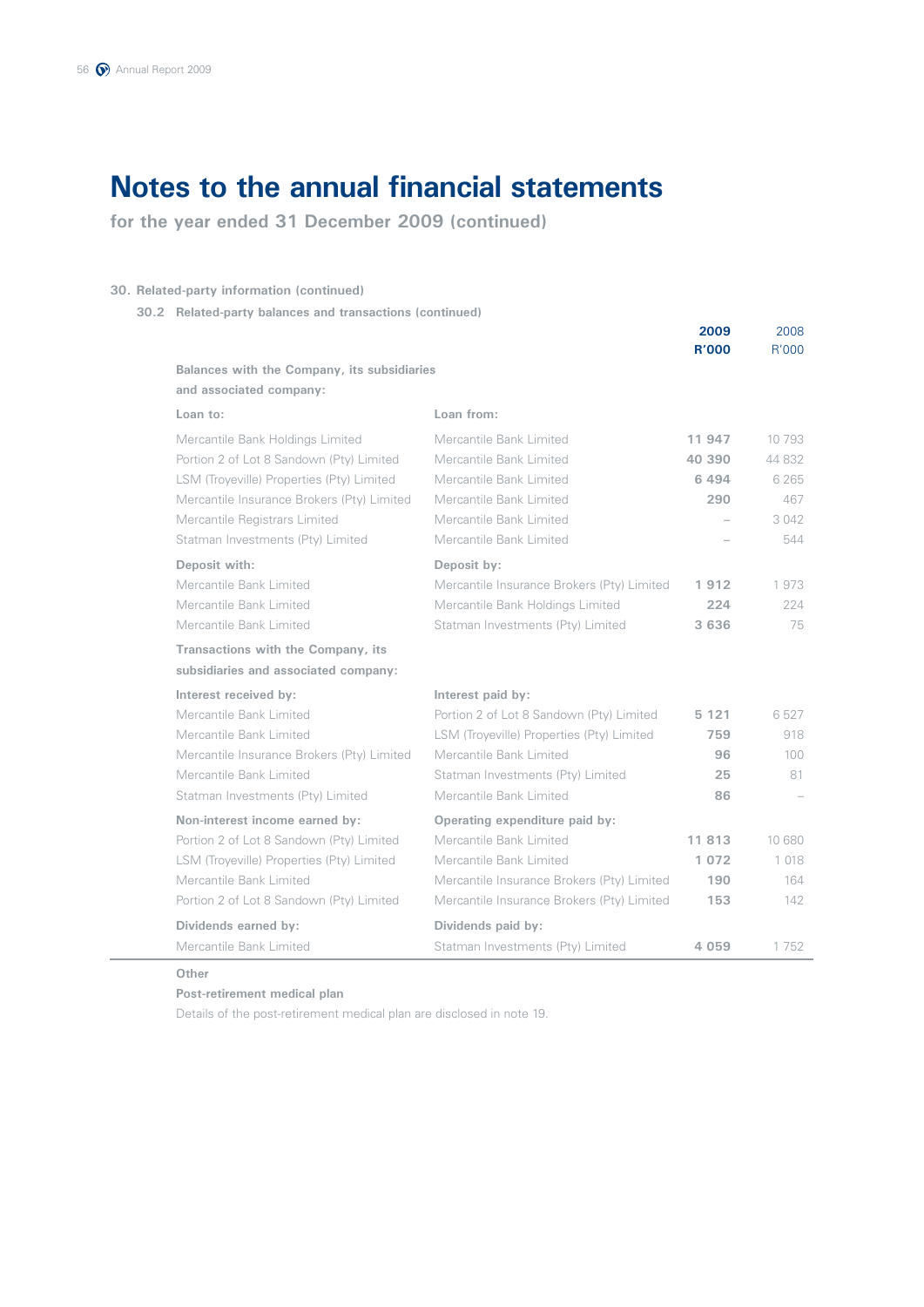**for the year ended 31 December 2009 (continued)**

#### **30. Related-party information (continued)**

#### **30.3 Director and director-related activities**

 No loans were made to directors during the year under review. There were no material transactions with directors, other than the following:

|                                                     |                          |                          |                          | Retirement<br>funds and |                          |         |
|-----------------------------------------------------|--------------------------|--------------------------|--------------------------|-------------------------|--------------------------|---------|
|                                                     | Directors'               |                          | Fringe                   | medical aid             | Performance              |         |
|                                                     | fees                     | Salary                   | benefits                 | contributions           | bonus                    | Total   |
|                                                     | R'000                    | R'000                    | R'000                    | R'000                   | R'000                    | R'000   |
| <b>Director</b>                                     |                          |                          |                          |                         |                          |         |
| 2009                                                |                          |                          |                          |                         |                          |         |
| J A S de Andrade Campos                             | 1 3 4 3                  |                          |                          |                         |                          | 1 343   |
| D J Brown                                           | $\overline{\phantom{a}}$ | 2 609                    |                          | 273                     | 2 0 0 0                  | 4 8 8 2 |
| G P de Kock                                         | 560                      |                          |                          |                         |                          | 560     |
| L Hyne                                              | 525                      |                          |                          |                         |                          | 525     |
| AT Ikalafeng                                        | 445                      |                          |                          |                         |                          | 445     |
| JPM Lopes                                           | $\overline{\phantom{a}}$ | 1 662                    | 516                      | 55                      | 250                      | 2 4 8 3 |
| T H Njikizana                                       | 382                      |                          |                          |                         |                          | 382     |
| S Rapeti                                            | 503                      | $\overline{\phantom{0}}$ | $\overline{\phantom{0}}$ | $\qquad \qquad -$       | $\overline{\phantom{a}}$ | 503     |
|                                                     | 3 7 5 8                  | 4 2 7 1                  | 516                      | 328                     | 2 2 5 0                  | 11 123  |
| 2008                                                |                          |                          |                          |                         |                          |         |
| J A S de Andrade Campos                             | 1 199                    |                          |                          |                         |                          | 1 199   |
| D J Brown                                           | $\overline{\phantom{0}}$ | 2 3 6 8                  |                          | 251                     | 3 500                    | 6 119   |
| G P de Kock                                         | 519                      |                          |                          |                         |                          | 519     |
| L Hyne                                              | 480                      |                          |                          |                         |                          | 480     |
| AT Ikalafeng                                        | 420                      |                          |                          |                         |                          | 420     |
| J P M Lopes                                         | $\overline{\phantom{0}}$ | 1 541                    | 479                      | 49                      | 550                      | 2619    |
| T H Njikizana (appointed                            |                          |                          |                          |                         |                          |         |
| 6 November 2008)                                    | 50                       |                          |                          |                         |                          | 50      |
| S Rapeti                                            | 466                      |                          |                          |                         |                          | 466     |
|                                                     | 3 1 3 4                  | 3 9 0 9                  | 479                      | 300                     | 4 0 5 0                  | 11 872  |
|                                                     |                          |                          |                          |                         | 2009                     | 2008    |
|                                                     |                          |                          |                          |                         | <b>R'000</b>             | R'000   |
| Share-based payments expense relating to Directors: |                          |                          |                          |                         |                          |         |
| D J Brown                                           |                          |                          |                          |                         | 94                       | 2 2 7 3 |
| Amounts paid by CGD to:                             |                          |                          |                          |                         |                          |         |
| JPM Lopes                                           |                          |                          |                          |                         | 585                      | 666     |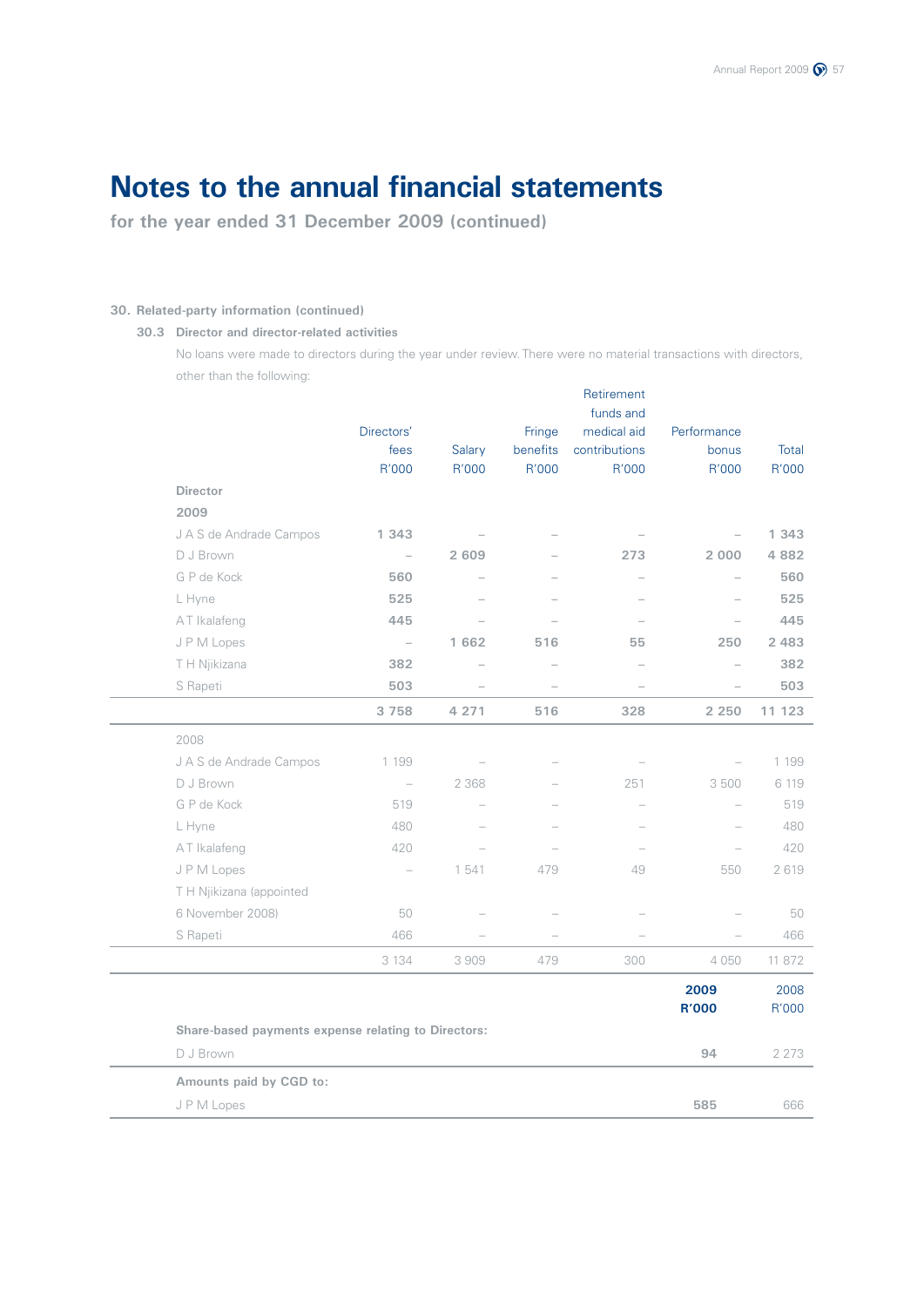**for the year ended 31 December 2009 (continued)**

#### **30. Related-party information (continued)**

**30.3 Director and director-related activities (continued)**

 **Service agreements**

#### **D J Brown,** CEO

 Mr Brown's employment as CEO commenced on 31 March 2004 and was renewed for a further three years from 29 March 2009. The re-appointment of Mr Brown as an executive director was confirmed at the AGM held on 28 May 2009.

 In consideration for the rendering of his services under the service agreement, Mr Brown is also entitled to payment of an annual incentive bonus calculated in accordance with a performance plan as agreed with the Board from time to time.

#### **J P M Lopes,** Executive Director

Mr Lopes has been seconded to Mercantile by CGD.

 Mr Lopes's employment in Mercantile commenced on 9 November 2005, and his contract was renewed by the Board for a further three years from 9 November 2008. In terms of his service agreement Mr Lopes agreed to perform such duties, functions and services as are assigned to him from time to time by the Board of Directors and which are consistent and commensurate with his position as Executive Director.

 Mr Lopes was re-elected at the AGM held on 28 May 2009 in accordance with the Company's articles of association.

#### **Share options and conditional share awards**

 In terms of the share option scheme the following share options in the Company have been granted to Mr Brown (refer to note 16.5):

- on 5 October 2004, 5 000 000 at an exercise price of 18 cents each;
- on 22 March 2006, 7 000 000 at an exercise price of 40 cents each; and
- on 26 February 2007, 8 000 000 at an exercise price of 34 cents each.

In terms of the CSP, the following conditional share awards were granted to Mr Brown (refer to note 16.5):

- on 22 February 2008, 7 600 000 with a market value on the date of grant of 32 cents each; and
- on 18 May 2009, 5 000 000 with a market value on the date of grant of 26 cents each.

#### **Directors' interests**

 No directors held beneficial and/or non-beneficial interests, directly or indirectly, in shares issued by the Company (2008: nil).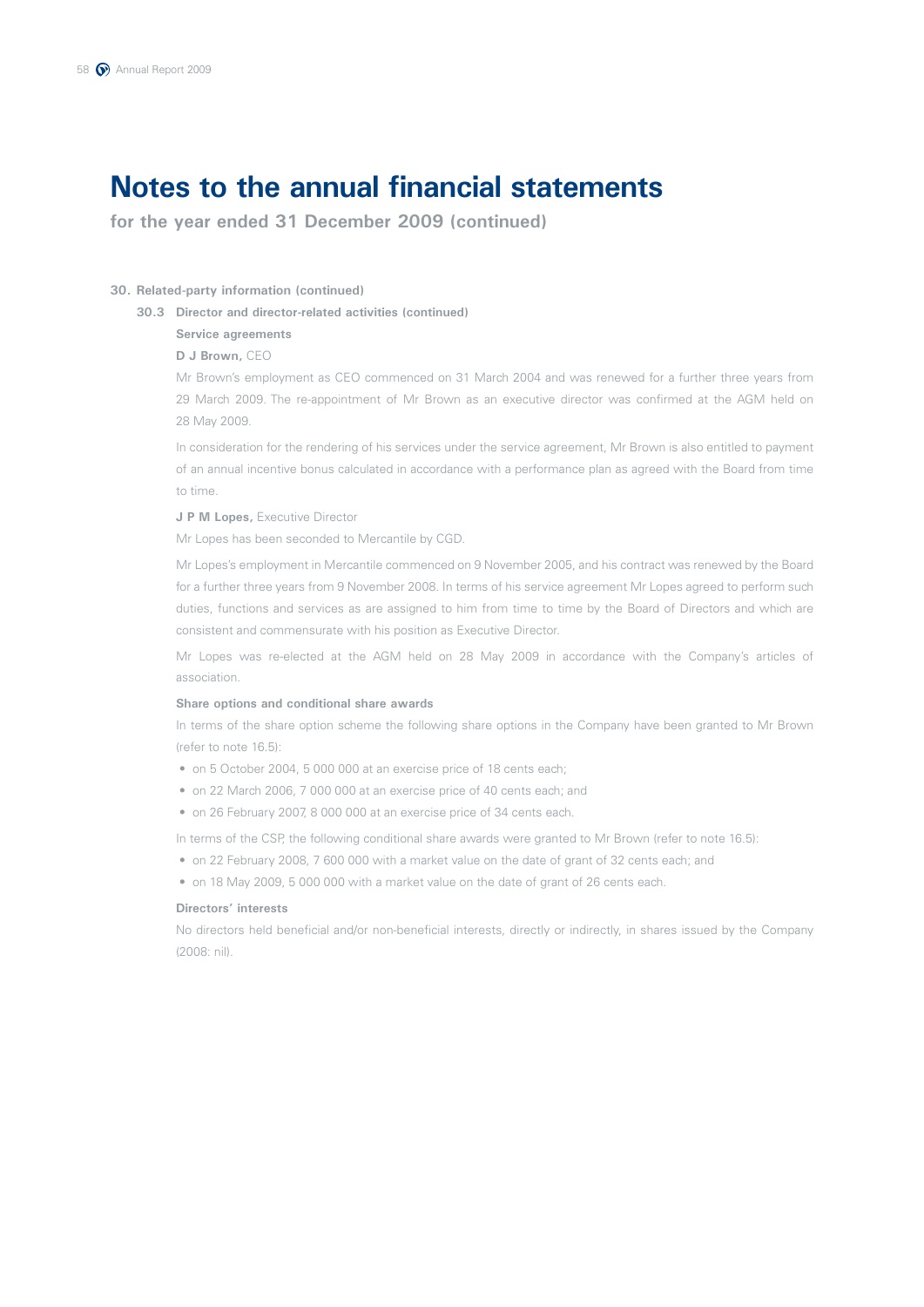**for the year ended 31 December 2009 (continued)**

#### **31. Segment information**

 The Group has adopted IFRS 8 Operating segments with effect from 1 January 2009. IFRS 8 requires operating segments to be identified on the basis of internal reports of the Group that are regularly reviewed by the chief operating decision maker in order to allocate resources to the segment and to assess its performance. The adoption of IFRS 8 has had no impact on the identification of the Group's reportable segments, reported results or financial position. The reportable segments of the Group are as follows:

#### **Segment Scope of products and services**

| Retail banking and Commercial Banking* | Banking, investment and other financial services offered to banking         |
|----------------------------------------|-----------------------------------------------------------------------------|
|                                        | customers.                                                                  |
| Treasury*                              | Managing internal liquidity, foreign exchange services as well as serving   |
|                                        | retail and alliance banking customers.                                      |
| Alliance banking and MBL credit card*  | Card processing services and electronic banking offered to banking          |
|                                        | customers.                                                                  |
| Support and other services             | Support services for the above segments, insurance brokers, surplus capital |
|                                        | and intergroup eliminations.                                                |

*\*Excludes the allocation of attributable support costs and tax. This is the measure reported to the chief operating decision maker for the purposes of resource allocation and assessment of segment performance.*

All operations are located in South Africa.

|                                                                                                                                                                           |                                                                                         |         |              |         | Alliance banking,   |       |                |         |                                                    |         |
|---------------------------------------------------------------------------------------------------------------------------------------------------------------------------|-----------------------------------------------------------------------------------------|---------|--------------|---------|---------------------|-------|----------------|---------|----------------------------------------------------|---------|
|                                                                                                                                                                           | Retail and                                                                              |         |              |         | MBL credit card and |       | Support and    |         |                                                    |         |
|                                                                                                                                                                           | Commercial banking                                                                      |         | Treasury     |         | electronic banking  |       | other services |         |                                                    | Total   |
|                                                                                                                                                                           | 2009                                                                                    | 2008    | 2009         | 2008    | 2009                | 2008  | 2009           | 2008    | 2009                                               | 2008    |
|                                                                                                                                                                           | <b>R'000</b>                                                                            | R'000   | <b>R'000</b> | R'000   | <b>R'000</b>        | R'000 | <b>R'000</b>   | R'000   | <b>R'000</b>                                       | R'000   |
| Segment                                                                                                                                                                   |                                                                                         |         |              |         |                     |       |                |         |                                                    |         |
| revenue                                                                                                                                                                   | 291 779                                                                                 | 347 155 | 45 2 2 4     | 59 612  | 63 055              | 53799 | 69853          | 56 269  | 469 911                                            | 516 835 |
| Segment revenue consists of net interest income, net profit/(loss) on disposal and revaluation of assets and non-interest income<br>net of fee and commission expenditure |                                                                                         |         |              |         |                     |       |                |         |                                                    |         |
| Revenue is earned from external customers                                                                                                                                 |                                                                                         |         |              |         |                     |       |                |         |                                                    |         |
| Segment profit<br>Operating<br>profit                                                                                                                                     | 197 583                                                                                 | 268 249 | 25 8 88      | 41 638  | 39 583              |       |                |         | 30 801 (50 044) (83 625) 213 010                   | 257 063 |
| Share of income<br>from associated                                                                                                                                        |                                                                                         |         |              |         |                     |       |                |         |                                                    |         |
| company                                                                                                                                                                   |                                                                                         |         |              |         |                     |       |                |         | 4059                                               | 735     |
| Profit before tax                                                                                                                                                         |                                                                                         |         |              |         |                     |       |                |         | 217 069                                            | 257 798 |
| Tax                                                                                                                                                                       |                                                                                         |         |              |         |                     |       |                |         | (54867)                                            | 162 175 |
| Profit after tax                                                                                                                                                          |                                                                                         |         |              |         |                     |       |                |         | 162 202                                            | 419 973 |
| <b>Net interest</b><br>income<br>Depreciation and                                                                                                                         | 202 992                                                                                 | 268 467 | (3025)       | 3 2 5 3 | 7 0 8 0             | 6343  | 61 222         | 45 900  | 268 269                                            | 323 963 |
| amortisation                                                                                                                                                              | 7316                                                                                    | 4804    | 1849         | 201     | 3 1 5 0             | 5626  | 4618           | 4959    | 16933                                              | 15 590  |
| <b>Segment</b><br>assets<br>Segment                                                                                                                                       | 3 986 816 4 346 828 746 313 660 768 127 165 195 281 958 440 713 898 5 818 734 5 916 775 |         |              |         |                     |       |                |         |                                                    |         |
| liabilities<br><b>Additions to</b><br>non-current                                                                                                                         | 3 486 095 3 732 945 712 768 608 165                                                     |         |              |         |                     |       |                |         | 73 780 160 396 108 420 146 239 4 381 063 4 647 745 |         |
| assets<br>Interest in<br>associated                                                                                                                                       | 90 312                                                                                  | 82 432  | 5 3 2 5      | 100     | 6 748               | 458   | 9 0 0 4        | 5 1 2 0 | 111 389                                            | 88 110  |
| company                                                                                                                                                                   |                                                                                         |         |              |         |                     |       |                |         | 3 2 3 4                                            | 3 2 3 4 |

 Except for interest earned from CGD which is disclosed in note 30.2, there are no other large clients of the Group that individually significantly contribute to revenue.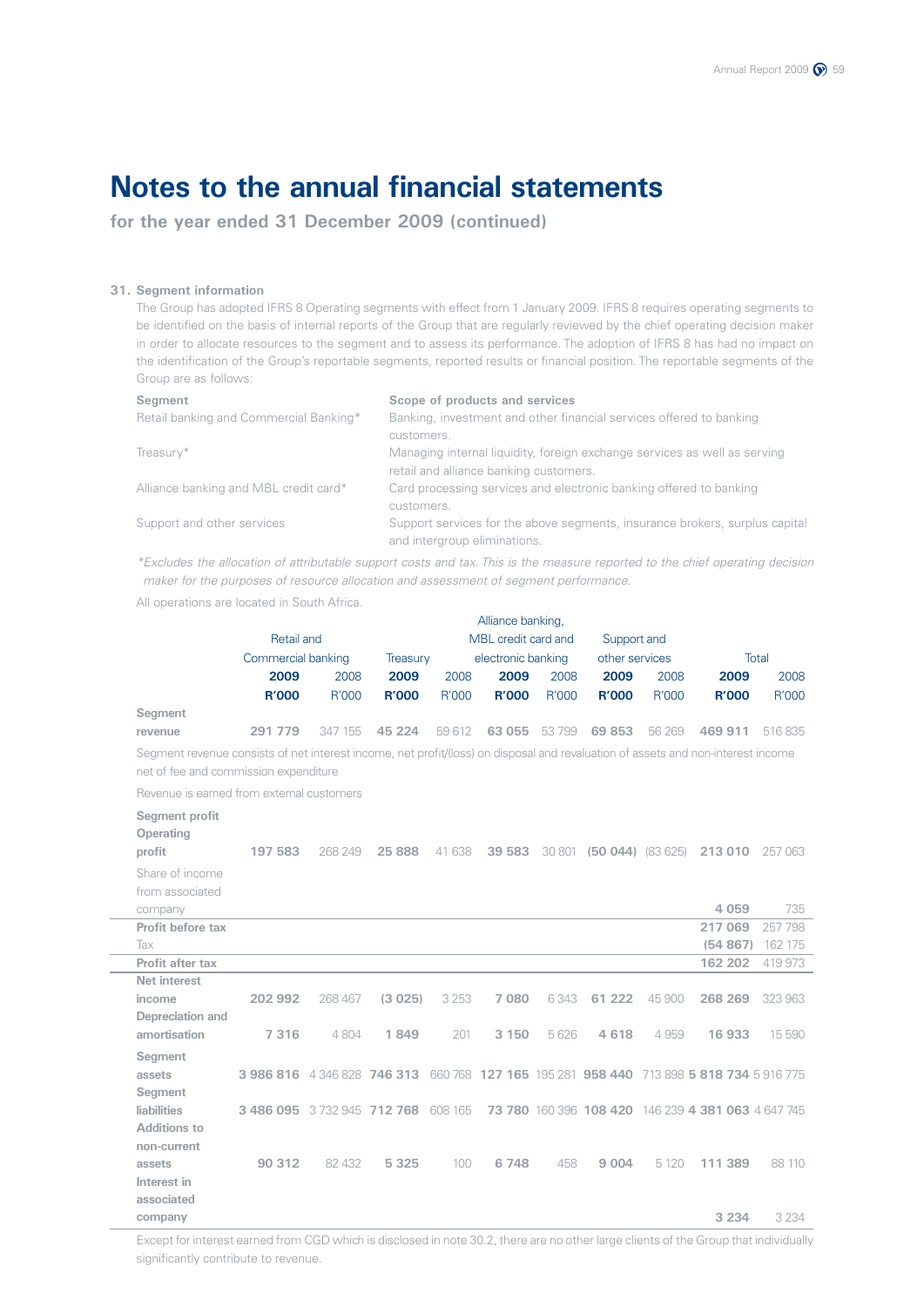### **Risk management and control**

#### **Group risk management philosophy**

The Group recognises that the business of banking and financial services is conducted within an environment of complex interrelated risks that have become all too evident during the global financial crisis. The Group operates in a dynamic environment where the past is not necessarily an acceptable guide to the future. Risk management is a key focus of the Group and addresses a wide spectrum of risks that are continually evaluated and policies and procedures reviewed and stress tested to adapt to changing circumstances. In any economy there are sectors that are more vulnerable to cyclical downturn than others. Economic variables are monitored to assist in managing exposure to such sectors. The concentration of risk in our target market sectors is managed to achieve a balanced portfolio. However, we acknowledge the potential of concentration risk in being a small bank and this is carefully monitored and where appropriate corrective action is taken. Our business development efforts are focused on the stronger companies and individuals within established policy criteria, which eliminate weaker credit or investments from the portfolio. The Group remains well positioned to effectively manage identified threats in such a way that minimises risks to the Group. An independent review of the risk management and control was deferred until 2010 due to pressure emanating from the pending implementation of the new core banking system. An internal review was however conducted by Internal Audit and issues identified have been addressed.

A philosophy of enterprise-wide risk management within a Risk Management Monitoring and Control Framework has been established to ensure that all business and operational risks are managed effectively within acceptable risk profiles, policies and parameters. Risk management policies are essentially conservative, with proper regard to the mix of risk and reward. The Group will take all necessary steps to safeguard its depositors' funds, its own asset base and shareholders' funds.

A number of additional risk initiatives were initiated during the year. These included:

- development and partial implementation of a process of Risk Control Self Assessment across all key areas of the bank. Full implementation in all areas is scheduled for completion during the first quarter 2010;
- establishment of a Treasury Middle Office function for the dedicated management of Treasury-related risks; and
- the establishment of a variety of prudential ratios covering key risks of the bank to be reported on at each meeting of the RMC. These ratios are subjected to various levels of stress testing.

#### **Enterprise-wide risk management**

An enterprise-wide risk management framework is adopted to ensure appropriate and focused management of all risks. Risk assessment is a dynamic process and is reviewed regularly. Risk dimensions vary in importance depending on the business activities of an organisation and the related risks. The overall objective of enterprise-wide risk management is to ensure an integrated and effective risk management framework where all risks are identified, quantified and managed in order to achieve an optimal risk reward profile. The presence of accurate measures of risk makes risk-adjusted performance possible, creates the potential to generate increased shareholder returns and allows the risk-taking behaviour to be more closely aligned with our strategic objectives.

Risk management is performed on a Group-wide basis involving the Board, credit management, senior management, independent risk management, business line management, finance and control, legal/compliance, treasury and operations, with significant support from internal audit and information technology.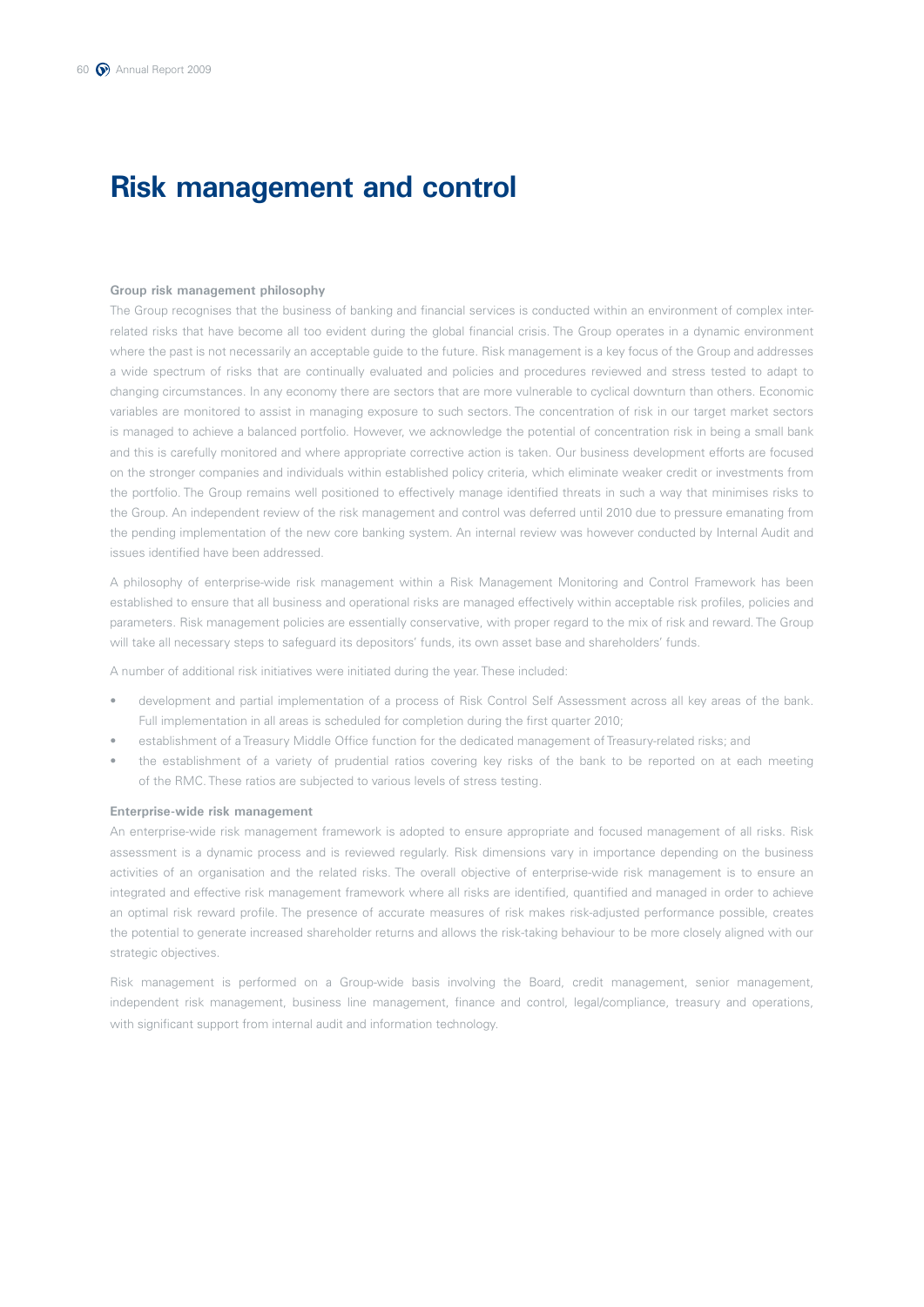



#### **Risk management life cycle/process**

All of the Group's policies and procedures manuals are subject to ongoing review and are signed off by the relevant divisional heads. These standards are an integral part of the Group's governance infrastructure and risk management profile, reflecting the expectations and requirements of the Board in respect of key areas of control. We have, during the year, developed a system of Risk Control Self Assessment that is being rolled out across the Bank with scheduled finalisation during the first quarter 2010. The standards and implementation of Risk Control Self Assessment ensure alignment and consistency in the way that prevalent risk types are identified, managed and form part of the four phases of the risk management life cycle, defined as:

#### *Risk identification (and comprehension)*

Risk identification focuses on recognising and understanding existing risks or risks that may arise from positions taken and future business activity as a continuing practice.

#### *Risk measurement (and evaluation using a range of analytical tools)*

Once risks have been identified, they need to be measured. Certain risks will obviously lend themselves more easily to determination and measurability than others, but it is necessary to ascertain the magnitude of each risk whether quantifiable or not and whether direct or indirect.

#### *Risk management (as an independent function)*

The Group's principal business focuses on the management of liabilities and assets in the statement of financial position. Major risks are managed and reviewed by an independent risk function. The ALCO, RMC and CREDCOM meet on a regular basis to collaborate on risk control, establish how much risk is acceptable and to decide how the Group will stay within targets and laid down thresholds.

#### *Risk monitoring (and compliance with documented policies)*

Open, two-way communication between the Group and the SARB is fundamental to the entire risk monitoring and supervisory process. To achieve this, responsible line heads are required to document conclusions and communicate findings to the ALCO, RMC and CREDCOM in the first instance and to the SARB via the Finance Division through BA returns and periodic meetings.

#### *Risk control (stress testing)*

The Group follows a policy of ongoing stress testing. Critical variables are sensitive to market changes both domestic and international. These are identified and stress modelled to determine the possible impact of any deterioration of such identified variables on the Group's results. Both internal and external events are considered in formulating appropriate modelling criteria.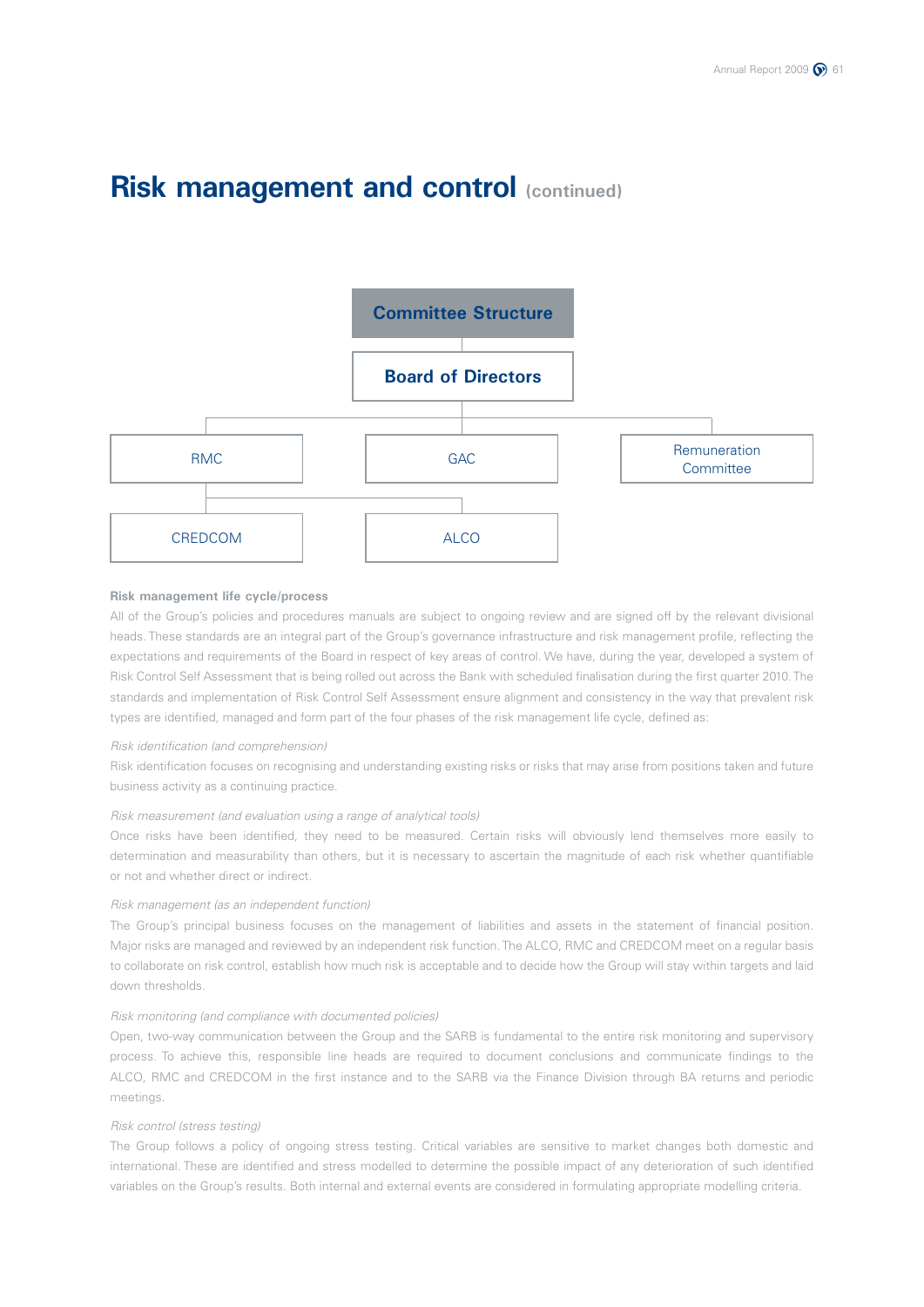#### **Management of risk**

Principal risk categories have been identified, defined and categorised into direct and indirect risks. This set of risk definitions forms the basis of management and control relative to each division within the Group and also forms a consistent common language for outside examiners and/or regulators to follow.

Direct risks are found in most banking transactions. They are quantifiable and can be clearly defined. These risks are evaluated through examination of our databases, statistics and other records.

Indirect risks are considered to ensure that a complete risk assessment is carried out. They are present in almost every decision made by management and the Board and thus impact on the Group's image and success. These decisions are usually intended to enhance the Group's long-term viability or success and therefore are difficult to quantify at a given point in time.

Board Committees monitor various aspects of the different identified risks within the Enterprise-wide Risk Management Framework, which include:

| <b>Direct Risks</b>     | <b>Indirect Risks</b>  |
|-------------------------|------------------------|
| Credit Risk             | Strategic Risk         |
| Counterparty Risk       | <b>Reputation Risk</b> |
| <b>Currency Risk</b>    | Legal Risk             |
| Liquidity Risk          | Fraud Risk             |
| Interest Rate Risk      | International Risk     |
| Market (Position) Risk  | <b>Political Risk</b>  |
| Solvency Risk           | Competitive Risk       |
| <b>Operational Risk</b> | Pricing Risk           |
| <b>Technology Risk</b>  | Sensitivity Risk       |
| Compliance Risk         |                        |

The responsibility for understanding the risks incurred by the Group and ensuring that they are appropriately managed lies with the Board. The Board approves risk management strategies and delegates the power to take decisions on risks and to implement strategies on risk management and control to the RMC. Discretionary limits and authorities are in turn delegated to line heads and line managers within laid down parameters to enable them to execute the Group's strategic objectives within predefined risk management policies. Major risks are managed, controlled and reviewed by an independent risk function.

The Board fully recognises that they are accountable for the process of risk management and the system of internal control. Management reports regularly to the Board on the effectiveness of internal control systems and significant control weaknesses identified.

A process is in place whereby the Top 10 risks faced by the Group are identified. These risks are assessed and evaluated in terms of a risk score attached to inherent risk and residual risk. Action plans are put in place to reduce the identified inherent risks to within acceptable residual risk parameters. The Top 10 risks are re-evaluated quarterly.

The Group subscribes to the 10 Principles of Sound Practices for the Effective Management and Supervision of Operational Risk as defined by the Basel Committee or Banking Supervision.

Continued focus remains on BCM. BCM ensures the availability of key staff and processes required to support essential activities in the event of an interruption to, or disruption of, business. BCM is an important aspect of risk management and its value has been proven in creating a more resilient operational platform, through activities such as business impact assessments, business continuity planning and implementation, testing of business continuity and implementing corrective actions. Comprehensive simulations are conducted on an ongoing basis, with identified gaps addressed and/or plans put in place to resolve the identified issues.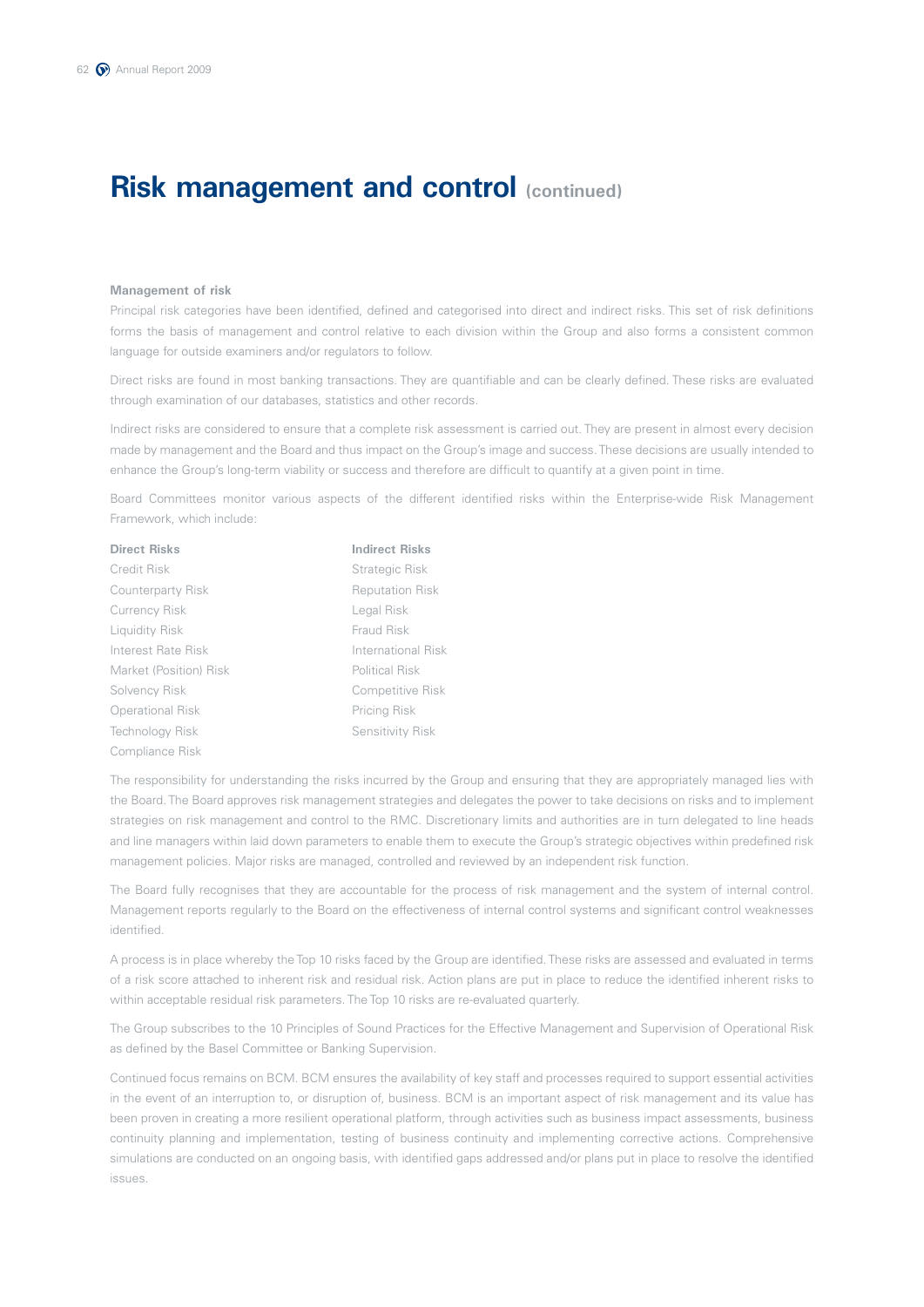#### **Management of risk (continued)**

The Capital Management Committee under the auspices of the RMC proactively evaluates and manages the capital requirements of the Group as determined by Basel II requirements. A comprehensive re-evaluation of the capital requirements under the Internal Capital Adequacy Assessment Process was regularly undertaken during the year with consideration given to all risks impacting on the need for capital reserves within the Group. The outcome of these assessments resulted in the Group identifying different levels of risk related to specific characteristics of its business where it was deemed prudent to hold a capital buffer in addition to the regulatory capital requirements.

Under the Enterprise-wide Risk Management Framework we have categorised the direct risks of the Group and report on those deemed to be of the most significance:

#### **Credit risk**

Credit parameters and tolerance levels are clearly defined and reflected in governing procedures and policies. The Group offers a spread of banking products common within the banking industry with a specific focus on small and medium sized businesses across a wide variety of industries. Whilst personal market products are also offered, no specific targeting of the broader personal retail-based market is undertaken. The primary risks encountered are associated with the lending of money and the issuing of contingent financial or performance guarantees to third parties on behalf of customers.

Dependent upon the risk profile of the customer, the risk inherent in the product offering and the track record/payment history of the client, varying types and levels of security are taken to mitigate credit-related risks. Clean or unsecured lending will only be considered for financially strong borrowers.

Counterparties to derivatives expose the Group to credit-related losses in the event of non-performance. The counterparties to these contracts are financial institutions. The Group continually monitors its positions and the credit ratings of its counterparties and limits the amount of contracts it enters into with any one party to within pre-approved transactional limits.

At year-end, the Group did not have any significant concentration of risk which had not been adequately provided for. There were no material exposures in advances made to foreign entities at year-end, except for the deposits placed with CGD as disclosed in note 30.2.

A portfolio analysis report is prepared and presented to the RMC analysing the performance and makeup of the book including customer and segment concentration analyses.

The Group has adopted a conservative approach to credit granting within a specifically defined and structured approval process. The granting of credit is managed via a mandated approval process whereby levels of credit approval are determined by the experience of the mandated individual with dual or multiple sign-off on all material values. An ongoing weekly review is also undertaken by the CREDCOM of all new and renewal proposals for lending in excess of R2 million. In addition an early warning system is applied to actively manage all accounts within the risk structure. The system identifies a number of characteristics relating to the performance of the accounts and based on various predefined algorithms, flags issues of concern. Monitoring is done by the Portfolio Management Department and any concerns are raised with the Credit Department and Retail or Commercial banking units. The Group is finalising an enhanced Decision Support tool to assist credit decision makers through the provision of indicative performance criteria and other information necessary to assist in making more informed decisions. Such indicative performance data will be measured against predefined acceptance bands and result in the allocation of an overall acceptability rating.

There have been no material changes in the credit approval structure or overall make-up of the book from the prior reporting period.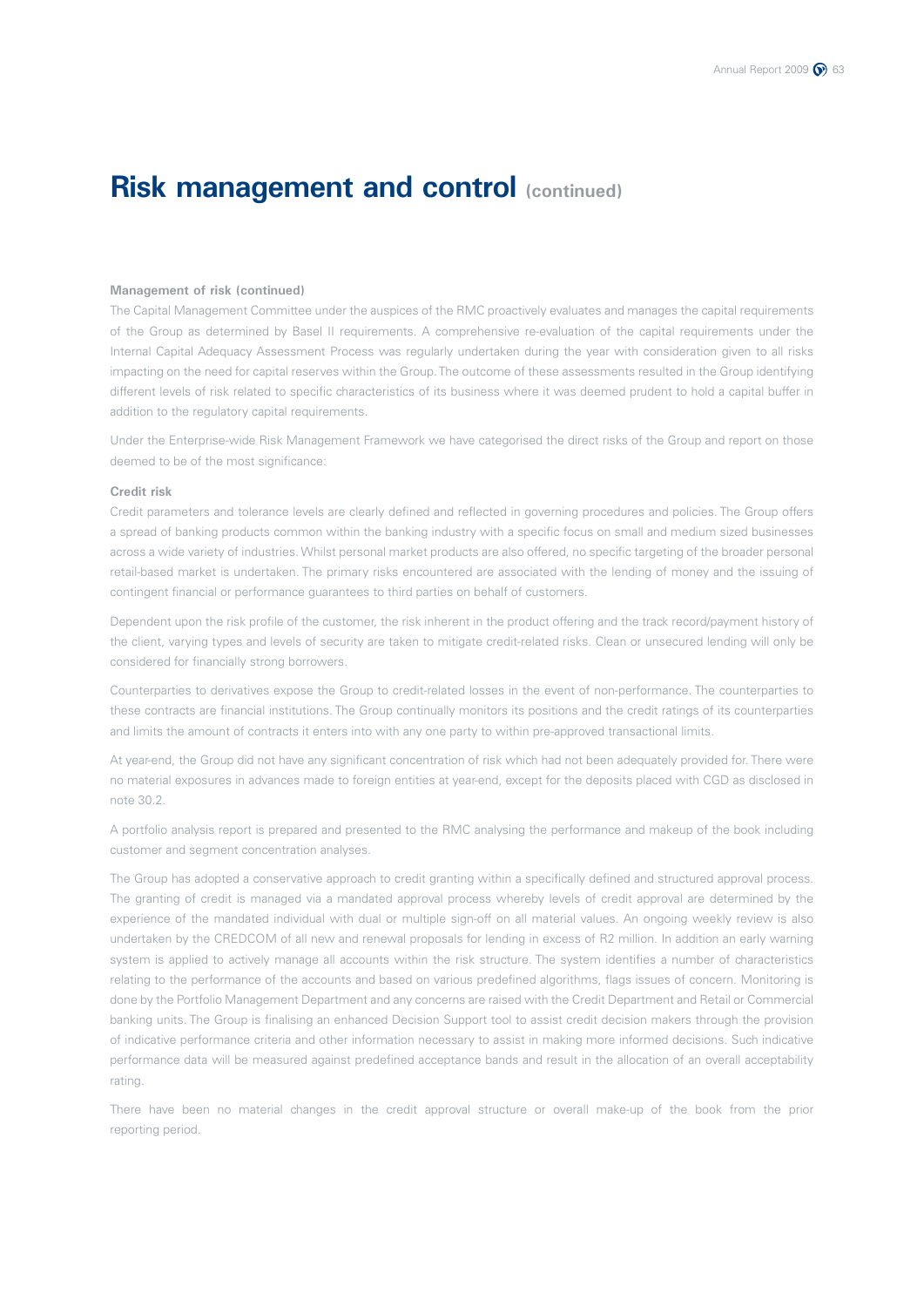#### **Management risk (continued)**

#### **Credit risk (continued)**

The table below summarises the Group's maximum exposure to credit risk at reporting date:

|                             | Loans and | Committed<br>undrawn |               |           |
|-----------------------------|-----------|----------------------|---------------|-----------|
|                             | advances  | facilities           | Other         | Total     |
|                             | R'000     | R'000                | R'000         | R'000     |
| 2009                        |           |                      |               |           |
| Current accounts            | 593 688   |                      |               | 593 688   |
| Credit card                 | 15 193    | 15 285               |               | 30 478    |
| Mortgage loans              | 1 745 498 | 175 549              |               | 1 921 047 |
| Instalment sales and leases | 341 794   |                      |               | 341 794   |
| Structured loans            | 247 715   |                      |               | 247 715   |
| Other advances              | 685 686   |                      |               | 685 686   |
| Negotiable securities       |           |                      | 267 902       | 267 902   |
| Bank term deposits          |           |                      | 35 276        | 35 276    |
| Cash and cash equivalents   |           |                      | 1 400 937     | 1 400 937 |
| Guarantees                  |           |                      | 303 514       | 303 514   |
| Letters of credit           |           |                      | 12 330        | 12 330    |
|                             | 3 629 574 | 190 834              | 2 0 1 9 9 5 9 | 5 840 367 |
| 2008                        |           |                      |               |           |
| Current accounts            | 503 622   |                      |               |           |
| Credit card                 |           |                      |               | 503 622   |
|                             | 14 920    | 19 364               |               | 34 284    |
| Mortgage loans              | 1 614 867 | 312 357              |               | 1 927 224 |
| Instalment sales and leases | 370 780   |                      |               | 370 780   |
| Structured loans            | 254 795   |                      |               | 254 795   |
| Other advances              | 644 805   |                      |               | 644 805   |
| Negotiable securities       |           |                      | 247 141       | 247 141   |
| Bank term deposits          |           |                      | 324 295       | 324 295   |
| Cash and cash equivalents   |           |                      | 1464959       | 1464959   |
| Guarantees                  |           |                      | 331 494       | 331 494   |
| Letters of credit           |           |                      | 6886          | 6886      |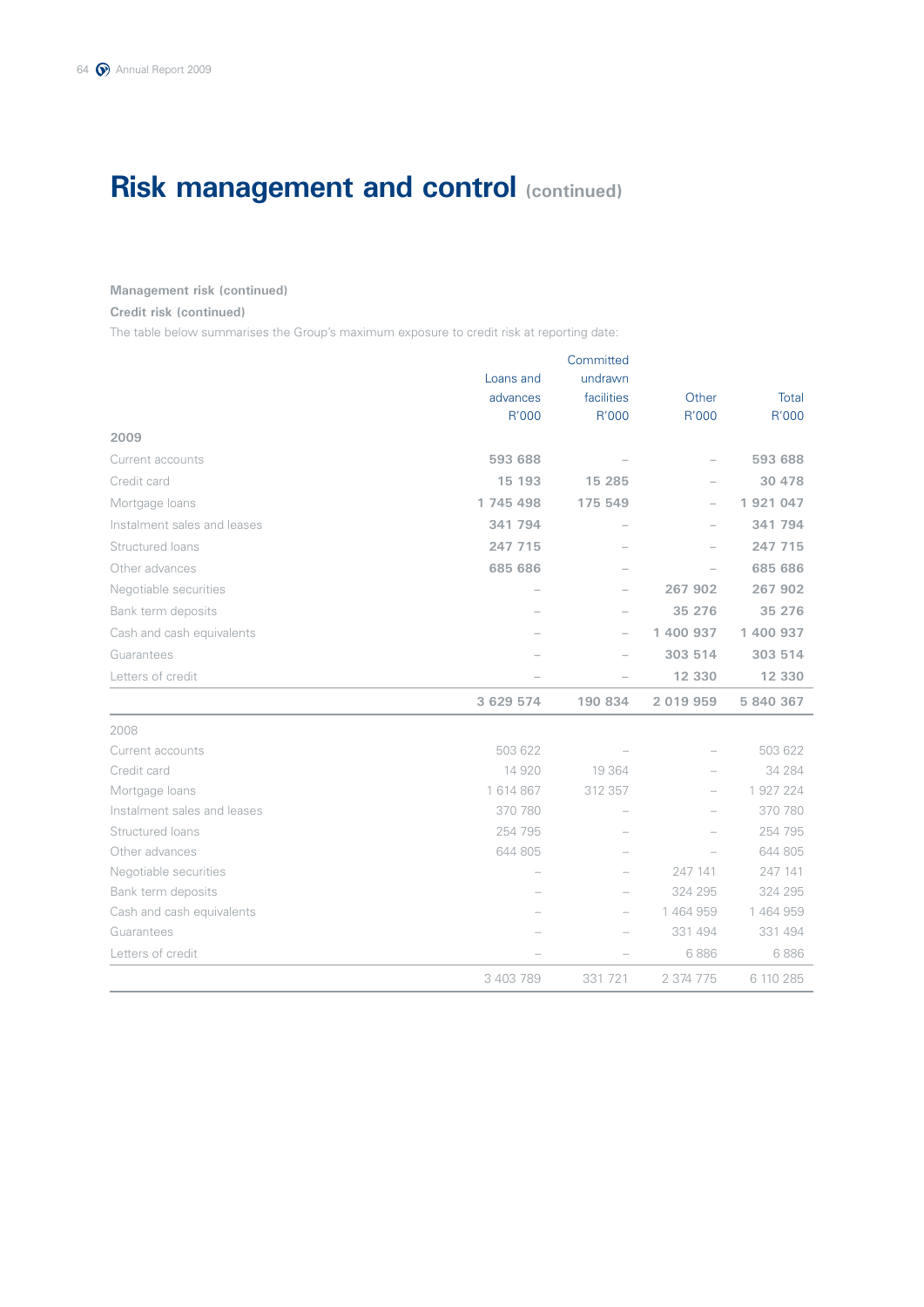#### **Management of risk (continued)**

#### **Operational risk**

The Group subscribes to the 10 Principles of Sound Practices for the Effective Management and Supervision of Operational Risk.

Operational risks faced by the Group are extensive and include risks associated with reputation, robbery, fraud, theft of data, systems access and controls, legal challenges, statutory and legislative compliance, operational processes, employment policies, documentation risk and business continuity. Strategies, procedures and action plans to monitor, manage and limit the risks associated with operational processes, systems and external events include:

- documented operational policies, processes and procedures with segregation of duties;
- training and upskilling staff on operational procedures and legislative compliance;
- an operational event logger wherein all losses associated with operational issues including theft and robbery are recorded and evaluated to facilitate corrective action;
- ongoing improvements to the Disaster Recovery and Business Continuity plans including conducting a variety of simulation exercises in the branches and critical operations environments;
- conducting a variety of internal audits and reviews by both the Compliance and Internal Audit Departments in line with annual plans approved by the Board;
- development and implementation of a comprehensive bank-wide Risk and Control Self Assessment Process which will be rolled out to job functional level in high-risk operational processing areas during 2010; and
- limiting access to systems and enforcing strong password controls

There have been no material losses during the reporting period that require specific identification

#### **Market risk**

Market risk is the risk of revaluation of any financial instrument as a consequence of changes in market prices or rates and can be quantified as the potential change in the value of the banking book as a result of changes in the financial environment between now and a future point in time. The Board determines market risk limits. These limits are reviewed at least annually dependent on market events.

The Group does not currently have any proprietary trading positions and therefore has minimal exposure to market risk. Before the Group enters into a proprietary trading position, the Trading Committee will evaluate and approve such positions. This Committee will ensure that the Group is prudently positioned, taking into account agreed limits, policies, prevailing markets, available liquidity and the relationship between risk and reward primarily to the financial risks of changes in foreign currency exchange rates and interest rates.

The Group enters into derivative financial instruments to manage its exposure to interest rate and foreign currency risk, including:

- forward exchange contracts; and
- interest rate and foreign currency swaps.

Detailed market risk reports are produced on a daily basis, which allows for monitoring against prescribed limits. In the unlikely event of an unauthorised limit violation, the ALM Forum records such violation, which is immediately corrected, and reported to the ALCO, which is a subcommittee of the RMC.

The Group does not perform a detailed sensitivity analysis on the potential impact of a change in exchange rates on a daily basis due to the fact that the Group does not currently have any proprietary trading positions. The impact of changes in open foreign currency client positions is modelled to take cognisance of credit risks associated with volatility in foreign currency exchange rates with the purpose of covering adverse positions through calling for initial and variation margins. A detailed sensitivity analysis is performed for liquidity and interest rate risk (described below).

There has been no significant change to the Group's exposure to market risks or the manner in which it manages and measures the risk. Various additional conservative prudential risk limits were introduced during 2009. The results of the prudential risk limits and various sensitivities are reported to the ALCO, RMC and Board on a regular basis.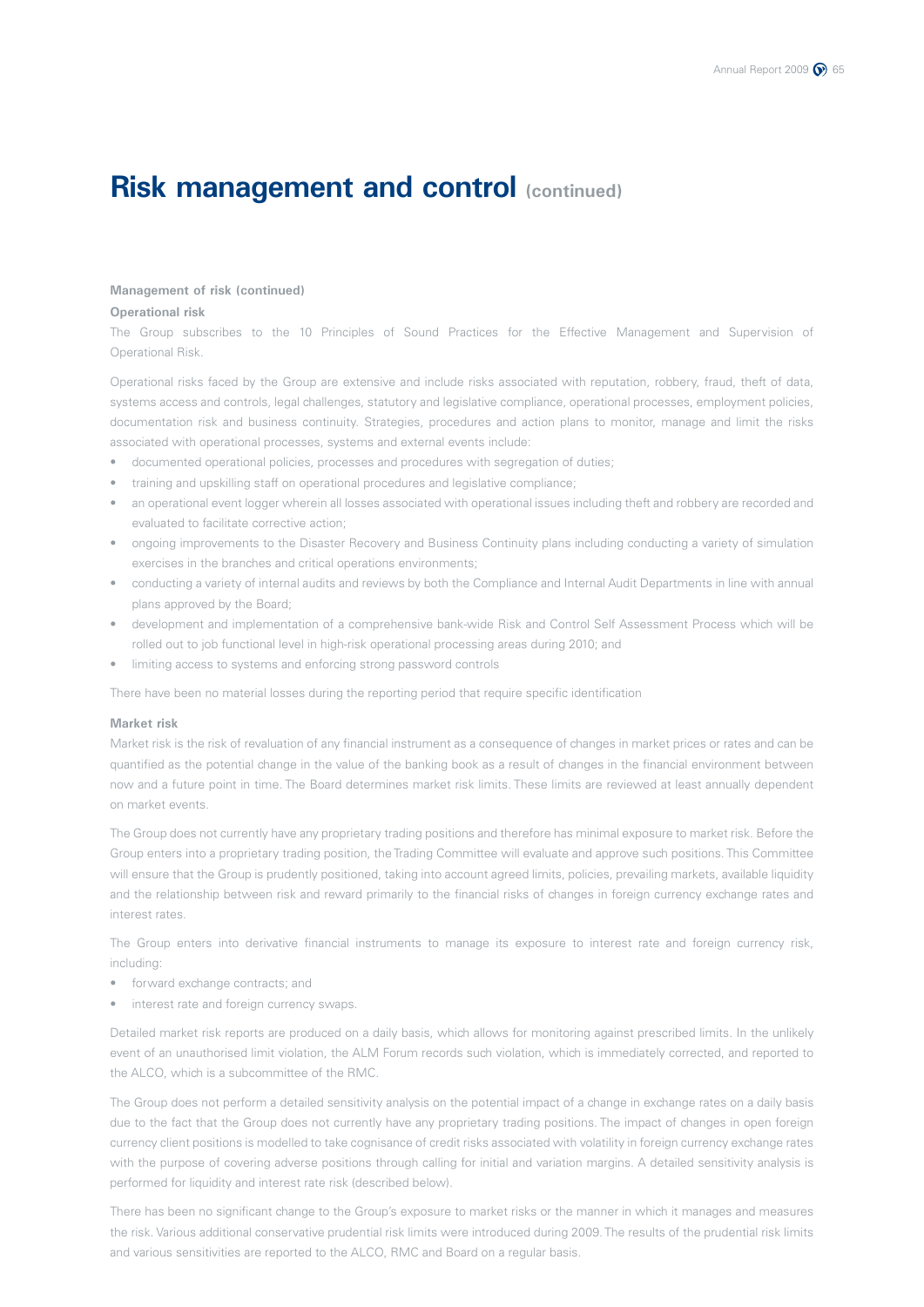#### **Management of risk (continued)**

#### **Foreign currency risk**

The Group, in terms of approved limits, manages short-term foreign currency exposures relating to trade imports, exports and interest flows on foreign liabilities.

The Group has conservative limits in terms of net open foreign currency positions that are well below the limits allowed by the SARB. For the year under review the highest net open position recorded for any single day was R10.0 million (2008: R6.2 million). An adverse movement in the exchange rate of 10% would reduce the Group's income by R1.0 million (2008: R0.62 million).

The transaction exposures and foreign exchange contracts at the reporting date are summarised as follows:

|                                          |                  |           | Pound           |         |           |
|------------------------------------------|------------------|-----------|-----------------|---------|-----------|
|                                          | <b>US Dollar</b> | Euro      | <b>Sterling</b> | Other   | Total     |
|                                          | R'000            | R'000     | R'000           | R'000   | R'000     |
| 2009                                     |                  |           |                 |         |           |
| Total foreign exchange assets            | 615 326          | 48 369    | 32 490          | 9877    | 706 062   |
| Total foreign exchange liabilities       | (182815)         | (16896)   | (7, 253)        | (3176)  | (210140)  |
| Commitments to purchase foreign currency | 127 566          | 100 434   | 3 0 0 3         | 15 579  | 246 582   |
| Commitments to sell foreign currency     | (559551)         | (131 475) | (27953)         | (21859) | (740838)  |
| Year-end effective net open foreign      |                  |           |                 |         |           |
| currency positions                       | 526              | 432       | 287             | 421     | 1 666     |
| 2008                                     |                  |           |                 |         |           |
| Total foreign exchange assets            | 1 361 063        | 35 327    | 26 585          | 12 277  | 1 435 252 |
| Total foreign exchange liabilities       | (129695)         | (13782)   | (12828)         | (130)   | (156 435) |
| Commitments to purchase foreign currency | 301 762          | 76 282    | 8 2 9 9         | 14 086  | 400 429   |
| Commitments to sell foreign currency     | (1532755)        | (100155)  | (22371)         | (26754) | (1682035) |
| Year-end effective net open foreign      |                  |           |                 |         |           |
| currency positions                       | 375              | (2328)    | (315)           | (521)   | (2789)    |
|                                          |                  |           |                 |         |           |

#### **Interest rate risk**

Interest rate risk is the impact on net interest earnings and the sensitivity to economic value as a result of increases or decreases in interest rates arising from the execution of the core business strategies and the delivery of products and services to customers. Interest margins may increase as a result of such changes, but may reduce or create losses in the event that unexpected adverse movements arise. The ALM forum monitors interest rate repricing on a daily basis and reports back to the ALCO, RMC and Board.

The Group is exposed to interest rate risk as it takes deposits from clients at both fixed and floating interest rates. The Group manages the risk by maintaining an appropriate mix between fixed and floating rate funds, by the use of interest rate swap contracts and by matching the maturities of deposits and assets as appropriate.

The objective with the management of interest rate risk is to ensure a higher degree of interest rate margin stability and lower interest rate risk over an interest rate cycle. This is achieved by hedging material exposures and by not allowing any proprietary interest rate positions. Under interest rate swap contracts, the Group agrees to exchange the difference between fixed and floating rate interest amounts calculated on agreed notional principal amounts. Such contracts enable the Group to mitigate the risk of changing interest rates on the fair value of issued fixed rate debt and the cash flow exposures on the issued variable rate debt. The interest rate swaps reprice on a quarterly basis. The floating rate on the interest rate swaps is based on the three-month JIBAR and/or prime rate. The Group will settle the difference between the fixed and floating interest rate on a net basis.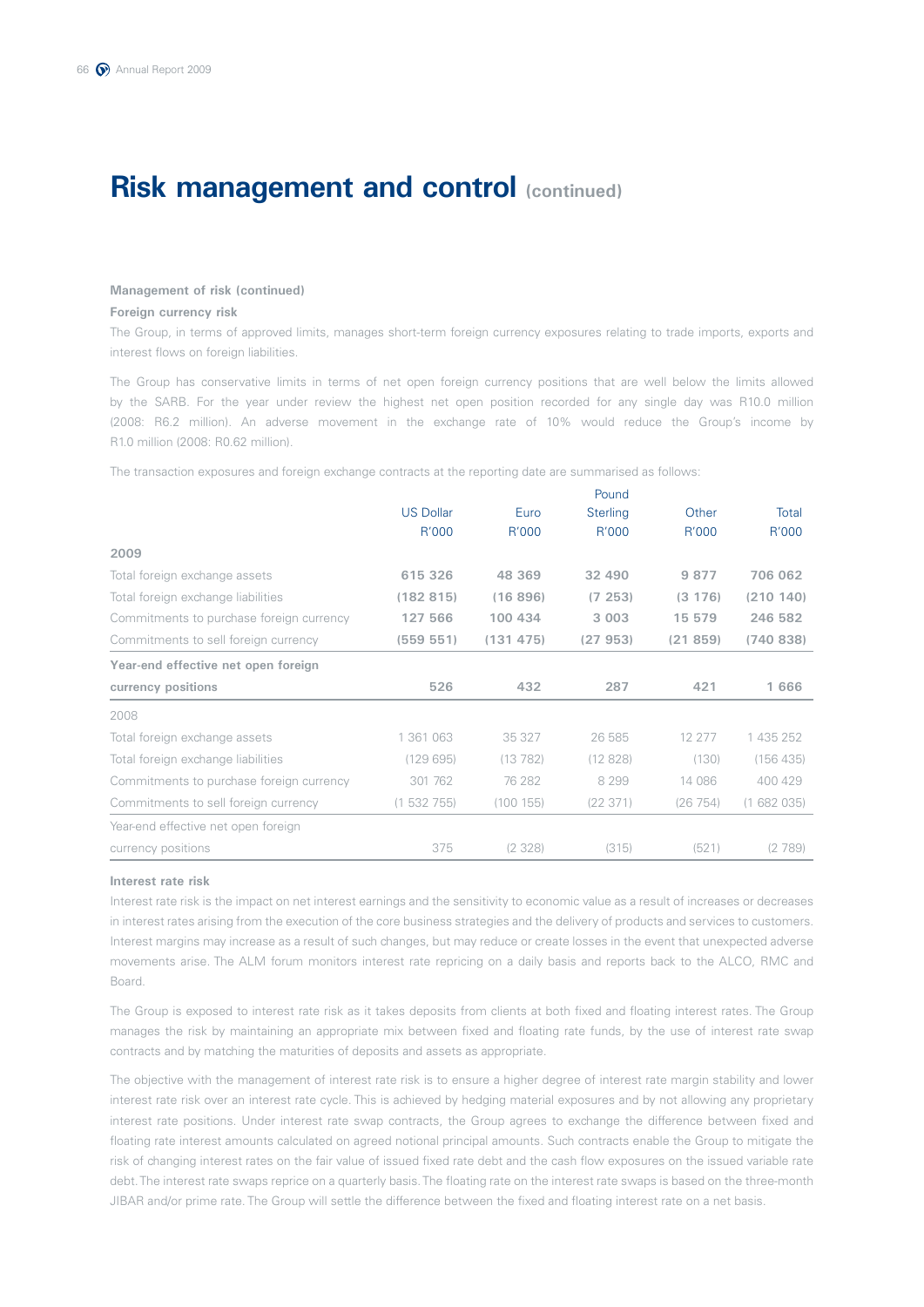#### **Management of risk (continued)**

#### **Interest rate risk (continued)**

Sources of interest rate risk include volatility and changes in interest rate levels, yield curves and spreads. These affect the interest rate margin realised between lending income and borrowing costs when applied to our rate sensitive assets and liabilities. The Group is also exposed to basis risk, which is the difference in repricing characteristics of two floating-rate indices such as the South African prime rate and three-month JIBAR.

To measure such risk, the Group aggregates interest rate sensitive assets and liabilities into fixed time bands in accordance with the respective interest repricing dates. The Group uses both dynamic maturity gap and duration analysis, which measures the mismatch level between the average time over which the cash inflows are generated and cash outflows are required. Various reports are prepared taking alternative strategies and interest rate forecasts into consideration. These reports are presented to the ALCO and RMC on a regular basis.

To monitor the effect of the gaps on net interest income, a regular forecast of interest rate sensitive asset and liability scenarios is produced. It includes relevant banking activity performance and trends, different forecasts of market rates and expectations reflected in the yield curve.

The yield on assets declined during 2009, which can mainly be attributed to the steep decline in the prevailing prime and repo rates in South Africa during this period. South Africa was not immune to the global credit and liquidity crisis and this, together with market uncertainty in respect of the longer-term interest rate trends, resulted in the cost of funding contributing to the decline in margin. Pressure on margins is likely to continue during 2010. Net interest income was adversely impacted by the negative endowment effect due to the current excess capital of the Group.

For regulatory purposes, the assessment and measurement of interest rate risk is based on the accumulated impact of interest rate sensitive instruments resulting from a parallel movement of plus or minus 200 basis points on the yield curve.

In addition, the impact on equity and profit and loss resulting from a change in interest rates is calculated monthly based on management's forecast of the most likely change in interest rates.

At the reporting date, a 50 basis point change in prevailing interest rates was applied as a sensitivity analysis to determine exposure to interest rates. If interest rates increased/decreased by 50 basis points and all other variables remained constant, the Group's net profit and equity at year-end would increase/decrease by R9.8 million (2008: increase/decrease by R7.8 million). This is mainly attributable to the Group's exposure to interest rates on its lending and borrowings in the banking book.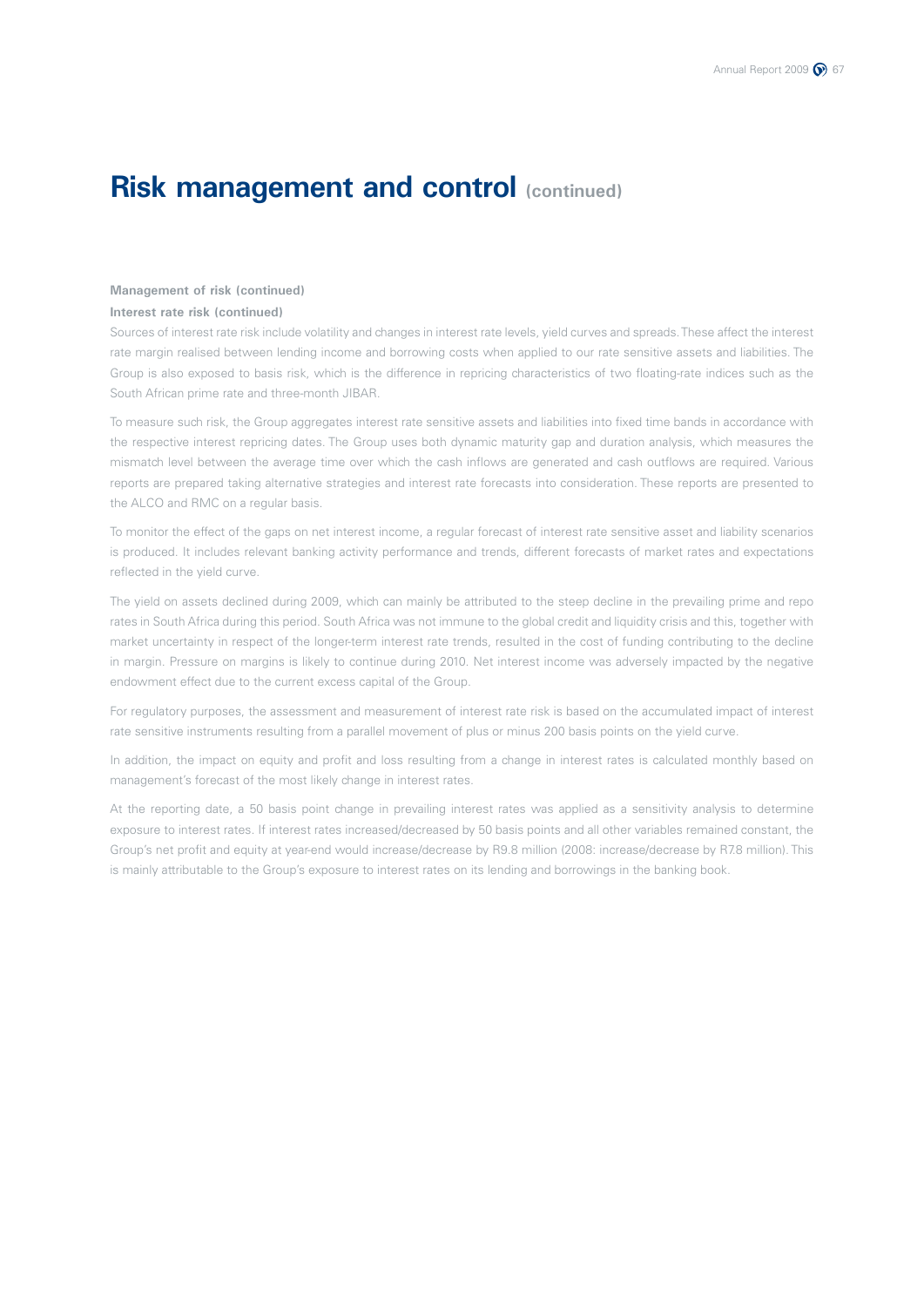#### **Management of risk (continued)**

#### **Interest rate risk (continued)**

The table below summarises the Group's exposure to interest rate risk. Assets and liabilities are included at carrying amounts, categorised by the earlier of contractual re-pricing or maturity dates and also indicate their effective interest rates at year-end. The repricing profile indicates that the balance sheet remains asset-sensitive as interest-earning assets reprice sooner than interest-paying liabilities, before and after derivative hedging activities. Thus, future net interest income remains vulnerable to a decrease in market interest rates.

|                                        |               |         |                                       |         |                          | Non-      |                     | <b>Effective</b> |
|----------------------------------------|---------------|---------|---------------------------------------|---------|--------------------------|-----------|---------------------|------------------|
|                                        | $Up$ to       | $1 - 3$ | $3 - 12$                              | $1 - 5$ | Over <sub>5</sub>        | interest  |                     | interest         |
|                                        | 1 month       | months  | months                                | years   | years                    | sensitive | Total               | rate             |
|                                        | R'000         | R'000   | R'000                                 | R'000   | R'000                    | R'000     | R'000               | %                |
| 2009                                   |               |         |                                       |         |                          |           |                     |                  |
| <b>Assets</b>                          |               |         |                                       |         |                          |           |                     |                  |
| Intangible assets                      |               |         |                                       |         |                          | 170 325   | 170 325             |                  |
| Property and equipment                 |               |         |                                       |         | $\overline{\phantom{a}}$ | 131 483   | 131 483             |                  |
| Tax                                    |               |         |                                       |         |                          | 256       | 256                 |                  |
| Other accounts receivable              |               |         |                                       |         | $\overline{\phantom{a}}$ | 29 539    | 29 539              |                  |
| Other investments                      |               |         |                                       |         | $\overline{\phantom{0}}$ | 23 590    | 23 590              |                  |
| Deferred tax assets                    |               |         |                                       |         |                          | 102 936   | 102 936             |                  |
| Non-current assets                     |               |         |                                       |         |                          |           |                     |                  |
| held for sale                          |               |         |                                       |         |                          | 5 5 1 0   | 5 5 1 0             |                  |
| Loans and advances                     | 3 652 205     |         |                                       | 62 4 20 |                          |           | (85 051) 3 629 574  | 12.57            |
| Derivative financial                   |               |         |                                       |         |                          |           |                     |                  |
| instruments                            |               | 53      |                                       |         |                          | 21 353    | 21 406              |                  |
| Negotiable securities                  | 19895         | 114 007 | 114 985                               |         | 19 015                   |           | 267 902             | 9.34             |
| Bank term deposits                     |               |         | 35 276                                |         |                          |           | 35 276              | 7.22             |
| Cash and cash                          |               |         |                                       |         |                          |           |                     |                  |
| equivalents                            | 1 290 685     |         |                                       |         |                          | 110 252   | 1 400 937           | 7.22             |
| <b>Total assets</b>                    | 4 962 785     | 114 060 | 150 261                               | 62 4 20 | 19 015                   | 510 193   | 5 818 734           |                  |
| <b>Equity and liabilities</b>          |               |         |                                       |         |                          |           |                     |                  |
| Shareholders' equity                   |               |         |                                       |         |                          | 1 437 671 | 1 437 671           |                  |
| Deferred tax liabilities               |               |         |                                       |         |                          | 18 870    | 18 870              |                  |
| Deposits                               | 2 676 096     | 292 106 | 666 650                               | 5 5 6 0 |                          | 606 186   | 4 246 598           | 6.73             |
| Derivative financial                   |               |         |                                       |         |                          |           |                     |                  |
| instruments                            | 6 140         | 1438    |                                       |         |                          | 8 6 5 2   | 16 230              |                  |
| Provisions                             |               |         |                                       |         | $\overline{\phantom{a}}$ | 38 142    | 38 142              |                  |
| Other accounts payable                 |               |         |                                       |         |                          | 61 153    | 61 153              |                  |
| Tax                                    |               |         |                                       |         |                          | 70        | 70                  |                  |
| Total equity and liabilities 2 682 236 |               | 293 544 | 666 650                               | 5 5 6 0 | $\qquad \qquad -$        |           | 2 170 744 5 818 734 |                  |
| <b>Financial position interest</b>     |               |         |                                       |         |                          |           |                     |                  |
| sensitivity gap                        | 2 2 8 5 5 4 9 |         | (179 484) (516 389)                   | 56 860  | 19 0 15                  |           | 1 660 551           |                  |
| <b>Derivative financial</b>            |               |         |                                       |         |                          |           |                     |                  |
| instruments                            | 49 684        | 59 526  |                                       |         | $(70\ 501)$ $(38\ 709)$  |           |                     |                  |
| <b>Total net interest</b>              |               |         |                                       |         |                          |           |                     |                  |
| sensitivity gap                        | 2 330 233     |         | (119 958) (516 389) (13 641) (19 694) |         |                          |           | 1 660 551           |                  |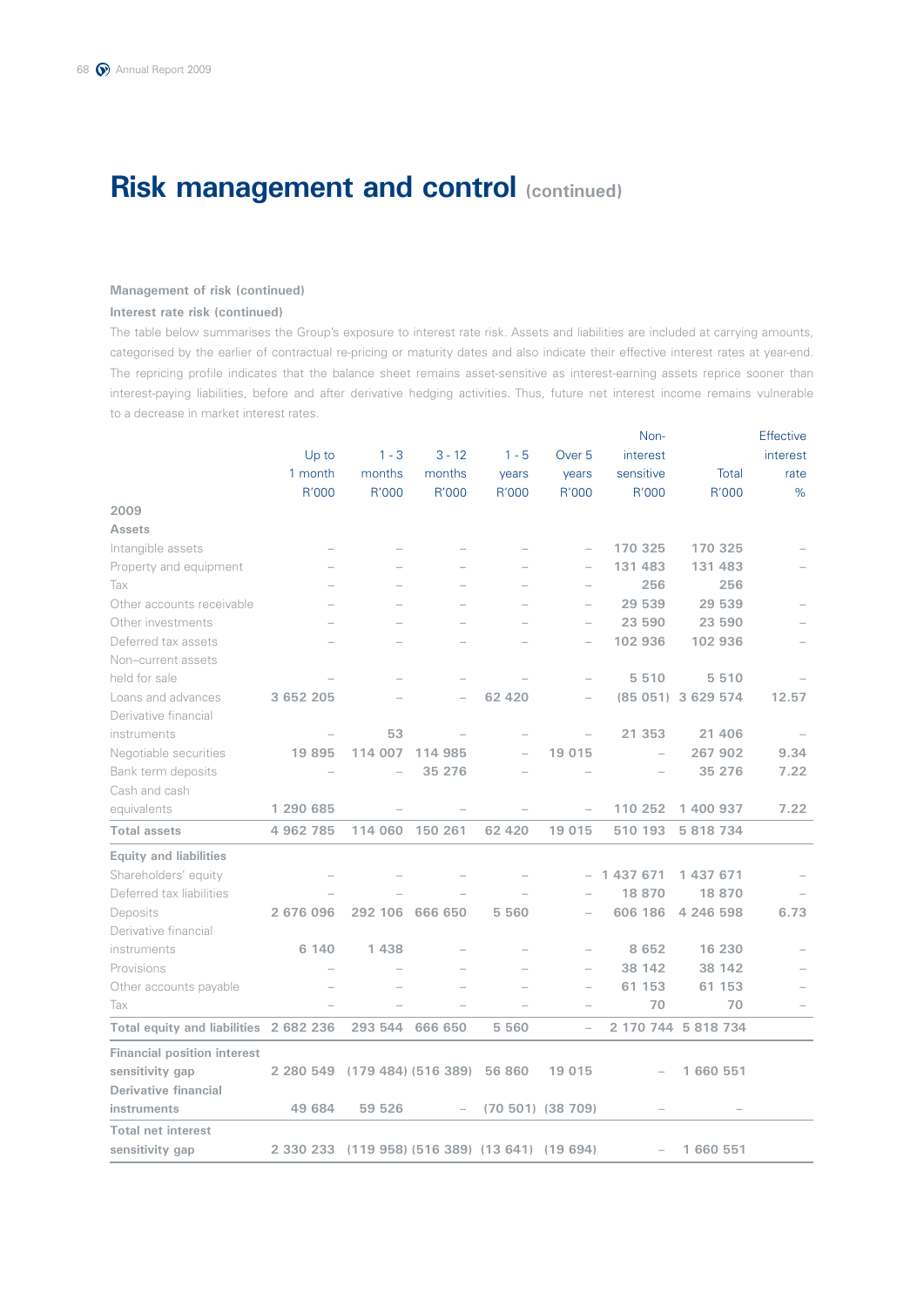**Management of risk (continued) Interest rate risk (continued)** 

|                                     |                          |                          |           |          |                          | Non-      |           | <b>Effective</b> |
|-------------------------------------|--------------------------|--------------------------|-----------|----------|--------------------------|-----------|-----------|------------------|
|                                     | Up to                    | $1 - 3$                  | $3 - 12$  | $1 - 5$  | Over <sub>5</sub>        | interest  |           | interest         |
|                                     | 1 month                  | months                   | months    | years    | years                    | sensitive | Total     | rate             |
|                                     | R'000                    | R'000                    | R'000     | R'000    | R'000                    | R'000     | R'000     | $\%$             |
| 2008                                |                          |                          |           |          |                          |           |           |                  |
| <b>Assets</b>                       |                          |                          |           |          |                          |           |           |                  |
| Intangible assets                   |                          |                          |           |          |                          | 76 894    | 76 894    |                  |
| Property and equipment              |                          |                          |           |          |                          | 128 672   | 128 672   |                  |
| Other accounts receivable           |                          |                          |           |          | $\overline{\phantom{0}}$ | 39 273    | 39 273    |                  |
| Other investments                   |                          |                          |           |          | $\overline{\phantom{0}}$ | 12 3 15   | 12 3 15   |                  |
| Deferred tax assets                 |                          |                          |           |          | $\overline{\phantom{0}}$ | 157 275   | 157 275   |                  |
| Non-current assets held             |                          |                          |           |          |                          |           |           |                  |
| for sale                            |                          |                          |           |          |                          | 5 2 8 9   | 5 2 8 9   |                  |
| Loans and advances                  | 3 329 515                |                          |           | 109 470  | 44 636                   | (79832)   | 3 403 789 | 15.32            |
| Derivative financial                |                          |                          |           |          |                          |           |           |                  |
| instruments                         |                          | 184                      |           |          |                          | 56 689    | 56 873    |                  |
| Negotiable securities               | 24 823                   | 87 275                   | 114 505   |          | 20 538                   |           | 247 141   | 11.84            |
| Bank term deposits                  | $\overline{\phantom{0}}$ | $\overline{\phantom{0}}$ | 324 295   |          | $\overline{\phantom{0}}$ |           | 324 295   | 9.42             |
| Cash and cash equivalents           | 947 999                  | 410 808                  |           |          | $\overline{\phantom{0}}$ | 106 152   | 1 464 959 | 9.42             |
| <b>Total assets</b>                 | 4 302 337                | 498 267                  | 438 800   | 109 470  | 65 174                   | 502 727   | 5 916 775 |                  |
| <b>Equity and liabilities</b>       |                          |                          |           |          |                          |           |           |                  |
| Shareholders' equity                |                          |                          |           |          |                          | 1 269 030 | 1 269 030 |                  |
| Deferred tax liabilities            |                          |                          |           |          |                          | 15 259    | 15 259    |                  |
| Deposits                            | 2 274 989                | 550 288                  | 1 012 189 | 8 1 6 1  |                          | 543 720   | 4 389 347 | 8.30             |
| Derivative financial                |                          |                          |           |          |                          |           |           |                  |
| instruments                         | 7091                     | 1906                     |           |          |                          | 86 094    | 95 091    |                  |
| Provisions                          |                          |                          |           |          | $\overline{\phantom{0}}$ | 48 596    | 48 596    |                  |
| Other accounts payable              |                          |                          |           |          | $\overline{\phantom{0}}$ | 98 958    | 98 958    |                  |
| Tax                                 |                          |                          |           |          | $\overline{\phantom{0}}$ | 494       | 494       |                  |
| <b>Total equity and liabilities</b> | 2 2 8 2 0 8 0            | 552 194                  | 1 012 189 | 8 1 6 1  | $\overline{\phantom{0}}$ | 2 062 151 | 5916775   |                  |
| <b>Financial position</b>           |                          |                          |           |          |                          |           |           |                  |
| interest sensitivity gap            | 2 020 257                | (53927)                  | (573389)  | 101 309  | 65 174                   |           | 1 559 424 |                  |
| <b>Derivative financial</b>         |                          |                          |           |          |                          |           |           |                  |
| instruments                         | 27 559                   | 119 758                  |           | (106331) | (40986)                  |           |           |                  |
| <b>Total net interest</b>           |                          |                          |           |          |                          |           |           |                  |
| sensitivity gap                     | 1 992 698                | (173685)                 | (573389)  | 207 640  | 106 160                  |           | 1 559 424 |                  |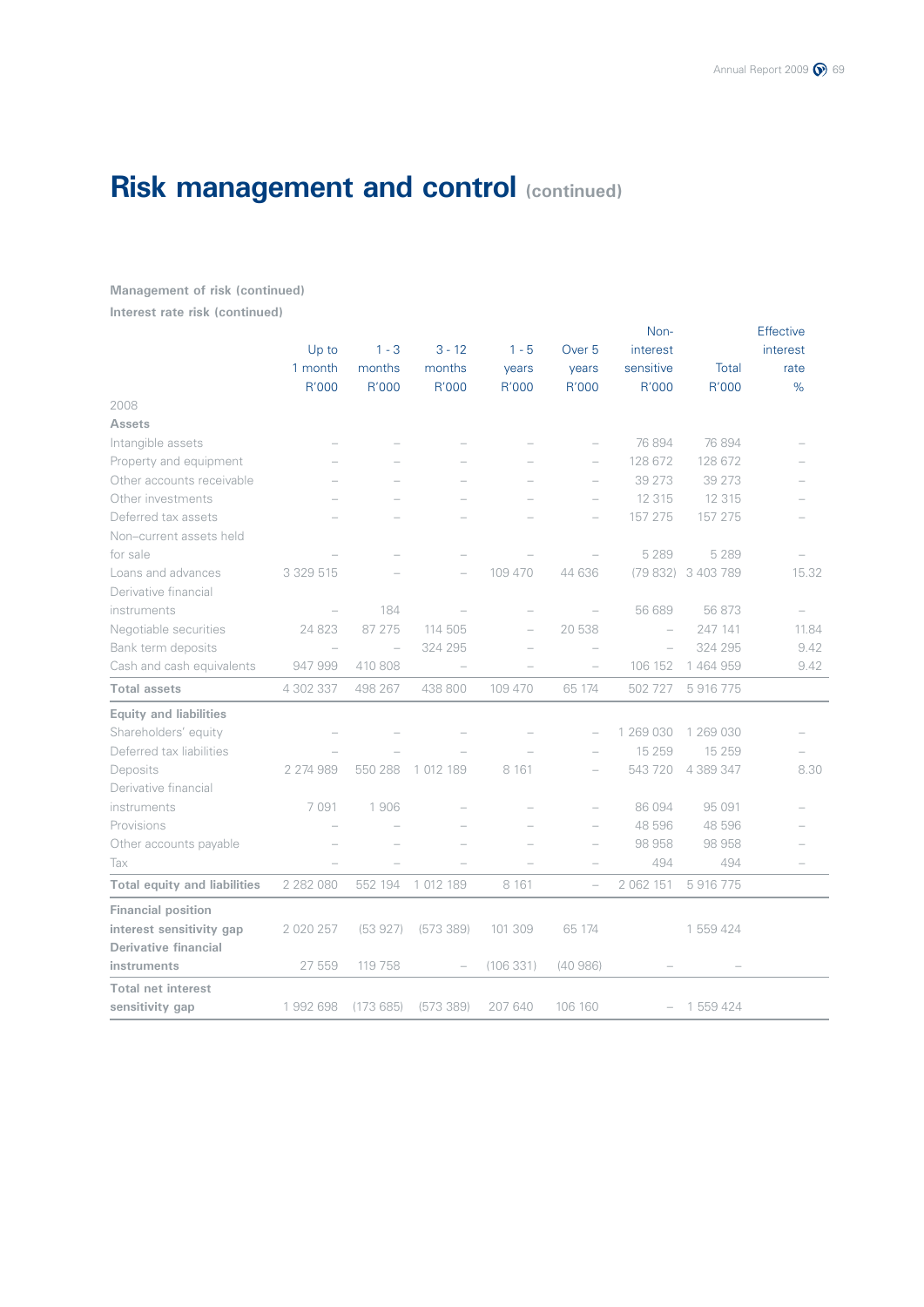#### **Management of risk (continued)**

#### **Liquidity risk**

Liquidity risk is the risk of being unable to meet current and future cash flow and collateral requirements when they become due, without negatively affecting the normal course of business. The Group is exposed to daily cash needs from overnight deposits, current accounts, maturing deposits, loan drawdowns and guarantees

To measure liquidity risk, the Group aggregates assets and liabilities into fixed time bands in accordance with the respective maturity dates, which measures the mismatch level between the average time over which the cash inflows are generated and cash outflows are required.

The ALM forum monitors liquidity risk on a daily basis and reports back to the ALCO and RMC. Ultimate responsibility for liquidity risk management rests with the Board. An appropriate liquidity risk management framework has been developed for the management of the Group's short-, medium- and long-term funding and liquidity requirements.

Through active liquidity management, the Group seeks to preserve stable, reliable and cost-effective sources of funding. To accomplish this, management uses a variety of liquidity risk measures that consider market conditions, prevailing interest rates, liquidity needs and the desired maturity profile of liabilities.

To manage this risk, the Group performs, amongst others, the following:

- maintenance of stock of readily available, high-quality liquid assets in excess of the statutory requirements as well as strong statement of financial position liquidity ratios;
- assumptions-based sensitivity analysis to assess potential cash flows at risk;
- management of concentration risk, being undue reliance on any single counterparty or counterparty group, sector, market, product, instrument, currency and tenor;
- maintenance of sources of funding for contingency funding needs;
- monitoring of daily cash flow movements/cash flow requirements, including daily settlements and collateral management processes;
- creation and monitoring of prudential liquidity risk limits; and
- maintenance of an appropriate term mix of funding.

While international financial markets experienced significant stress in 2009, the South African domestic money market liquidity remained largely unaffected. Overall the Group's key liquidity risk metrics, which have been formulated to achieve a prudent liquidity profile, were maintained at acceptable levels. Through increased stress testing, scenario analysis and contingency planning, the Group continues to actively manage its stress funding sources and liquidity buffers to ensure that it exceeds the estimated stress funding requirements which could emanate from moderate to high-stressed liquidity events. Overall the Group's liquidity position remains strong.

There were no significant changes in the Group's liquidity position during the current financial year or the manner in which it manages and measures the risk. The Group is adequately funded and able to meet all its current and future obligations.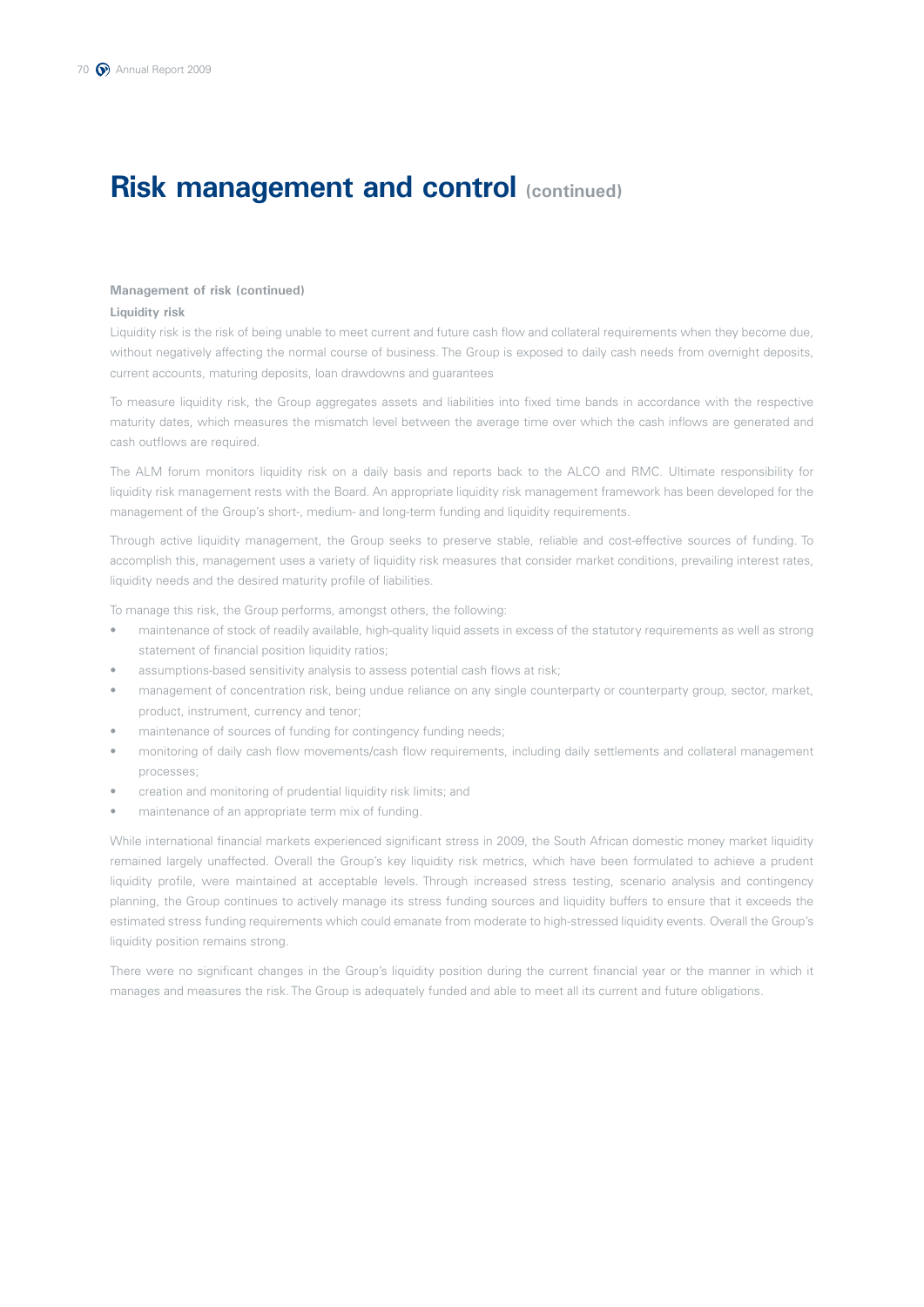#### **Management of risk (continued)**

#### **Liquidity risk (continued)**

The table below summarises assets and liabilities of the Group into relevant maturity groupings, based on the remaining period to the contractual maturity at the reporting date:

|                                          |               |                    | Total     |
|------------------------------------------|---------------|--------------------|-----------|
|                                          | <b>Assets</b> | <b>Liabilities</b> | mismatch  |
|                                          | R'000         | R'000              | R'000     |
| 2009                                     |               |                    |           |
| Maturing up to one month                 | 2 186 093     | 3 382 879          | (1196786) |
| Maturing between one and three months    | 122 559       | 298 338            | (175779)  |
| Maturing between three and six months    | 122 715       | 270 899            | (148 184) |
| Maturing between six months and one year | 54 218        | 396 940            | (34272)   |
| Maturing after one year                  | 2 986 362     | 13 137             | 2 973 225 |
| Non-contractual                          | 346 787       | 18 870             | 327 917   |
|                                          | 5 818 734     | 4 381 063          | 1 437 671 |
| 2008                                     |               |                    |           |
| Maturing up to one month                 | 1894158       | 3 008 043          | (1113885) |
| Maturing between one and three months    | 518 300       | 591 013            | (72713)   |
| Maturing between three and six months    | 322 211       | 509 066            | (186 855) |
| Maturing between six months and one year | 181 561       | 505 792            | (324 231) |
| Maturing after one year                  | 2 699 350     | 17 152             | 2 682 198 |
| Non-contractual                          | 301 195       | 16 679             | 284 516   |
|                                          | 5916775       | 4 647 745          | 1 269 030 |

The remaining period to contractual maturity of financial liabilities of the Group as at the reporting date which includes the interest obligation on unmatured deposits and derivatives calculated up to maturity date is summarised in the table below:

|                                  | Up to     | $1 - 3$ | $3 - 6$ | $6 - 12$ | Over <sub>1</sub> |
|----------------------------------|-----------|---------|---------|----------|-------------------|
|                                  | 1 month   | months  | months  | months   | year              |
|                                  | R'000     | R'000   | R'000   | R'000    | R'000             |
| 2009                             |           |         |         |          |                   |
| Deposits                         | 3 283 724 | 295 726 | 276889  | 418 630  | 6 0 6 6           |
| Derivative financial instruments | 1720      | 5 7 4 2 | 1 190   |          | 7 5 7 8           |
| Other accounts payable           | 61 153    |         |         |          |                   |
| Tax                              | 70        |         |         |          |                   |
| Guarantees letters of credit and |           |         |         |          |                   |
| committed undrawn facilities     | 506 678   |         |         |          |                   |
| Operating lease commitments      | 1 487     | 2974    | 4 4 5 2 | 8 4 3 1  | 7 0 1 1           |
| Capital commitments              | 17 209    | 25 8 14 | 8 605   |          |                   |
|                                  | 3 872 041 | 330 256 | 291 136 | 427 061  | 20 655            |
| 2008                             |           |         |         |          |                   |
| Deposits                         | 2 822 081 | 565 940 | 529 882 | 551 597  | 9669              |
| Derivative financial instruments | 45 937    | 37929   | 2 7 7 4 | 2 3 0 6  | 6 20 2            |
| Other accounts payable           | 98 958    |         |         |          |                   |
| Tax                              | 494       |         |         |          |                   |
| Guarantees letters of credit and |           |         |         |          |                   |
| committed undrawn facilities     | 670 100   |         |         |          |                   |
| Operating lease commitments      | 397       | 794     | 1 207   | 2 0 8 0  | 7824              |
| Capital commitments              | 24 738    | 11 415  | 17 980  | 30 497   | 8 3 8 8           |
|                                  | 3 662 705 | 616 078 | 551 843 | 586 480  | 32 083            |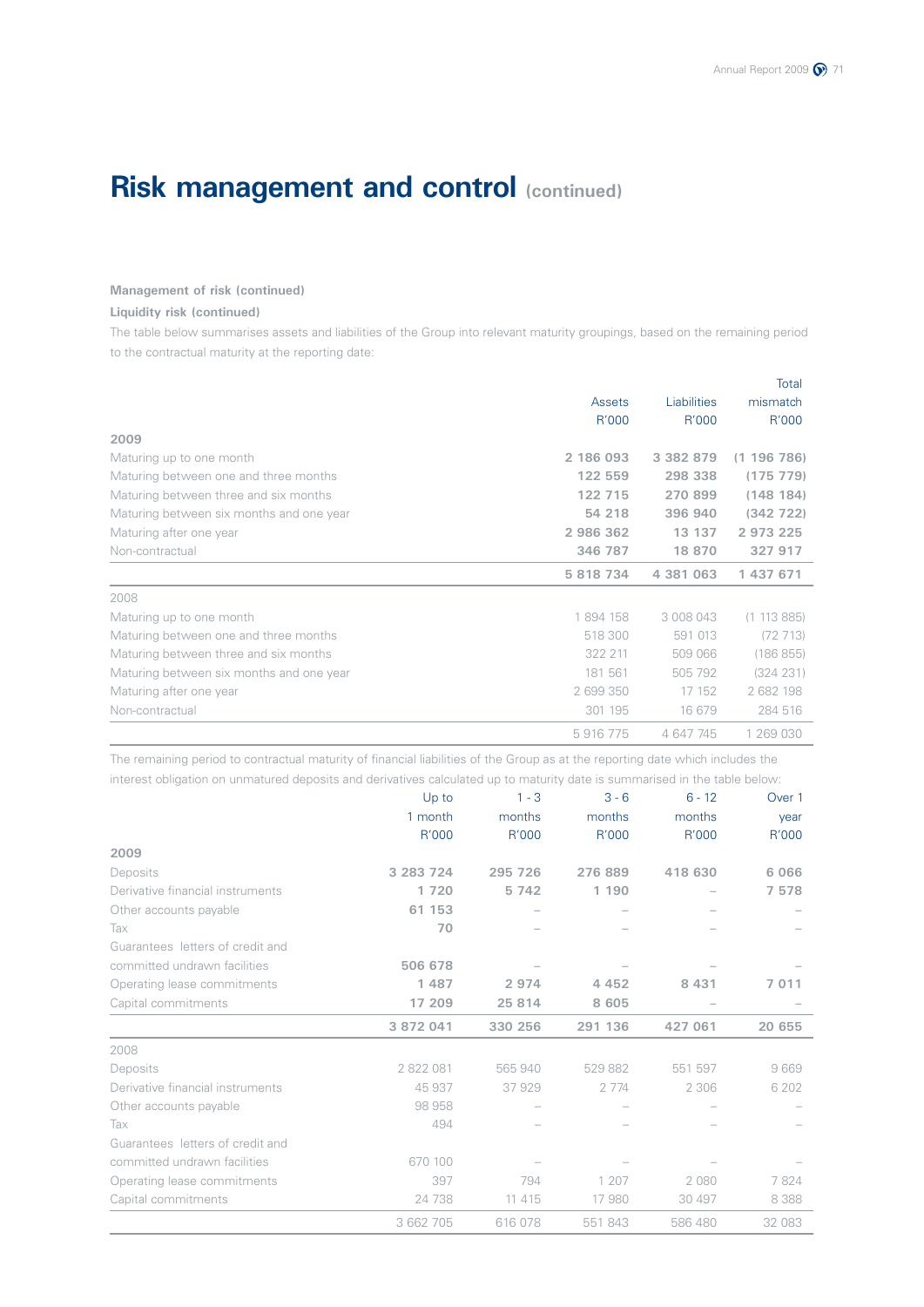## **Risk management and control (continued)**

### **Management of risk (continued)**

### **Basel II – influencing risk management developments at the Bank**

In today's complex environment, combining effective bank-level management with market discipline and regulatory supervision, best attains systemic safety and soundness. Building on these principles, the implementation of Basel II had far-reaching implications for banks in terms of minimum capital standards linked to risks, risk measurement systems and methods, risk management practices and public disclosure of risk profile information. It focuses mainly on improving the management of credit and operational risks, enhancements to the supervisory review process and more extensive risk disclosure.

The implementation of Basel II on 1 January 2008 in South Africa has provided the banking industry with an internationally recognised framework that incorporates best practice in risk and capital management. Basel II provides a range of approaches that vary in levels of sophistication for the measurement of credit, operational and market risk to determine capital levels. It provides a flexible structure in which banks, subject to supervisory review, will adopt approaches that best fit their level of sophistication and their risk profile.

Basel II places emphasis on 3 pillars:

- Pillar 1 minimum capital requirement
- Pillar 2 supervisory review
- Pillar 3 market discipline/disclosure

The Group implemented the following approaches in order to determine the regulatory capital requirement under pillar 1 of Basel II:

- Credit risk Standardised Approach Advanced IRB
- Operational risk Standardised Approach Advanced Measurement Approach
- Market risk Standardised Approach

The Group recognises the significance of Basel II in aligning regulatory capital to risk and further entrenching risk reward principles and practices in bank management and decision making.

### **Capital management**

The Group and its principal subsidiary, the Bank, are subject to minimum capital requirements as defined in the Banks Act and Regulations. The management of the Group's capital takes place under the auspices of the RMC, through the ALCO. The capital management strategy is focused on maximising shareholder value over time by optimising the level and mix of capital resources whilst ensuring sufficient capital is available to support the growth objectives of the Group. Decisions on the allocation of capital resources, conducted as part of the strategic planning and budget review, are based on a number of factors including growth objectives, return on economic and regulatory capital and the residual risk inherent to specific business lines. This is conducted as part of the ICAAP and strategic planning review on a regular basis. The RMC considers the various risks faced by the Group and analyses the need to hold capital against these risks whilst taking account of the regulatory requirements.

Capital adequacy and the use of regulatory capital are monitored by employing techniques based on the guidelines documented in the Regulations to the Banks Act and implemented by the SARB for supervisory purposes. The SARB uses the capital adequacy ratio of banks as a key supervisory tool. In terms of regulation, the Group is able to consider different tiers of capital. The capital of the Bank consists almost entirely of tier 1 capital. Following the recapitalisation of the Group in 2004, it has remained capitalised well beyond regulatory and internal requirements.

Risk weighted capital is allocated to the different business units in line with their targeted growth requirements.

Capital to support the Group's needs is currently generated by retained earnings.

The approach to capital management has been enhanced over the past year in line with Basel II and will remain a focus area for the future.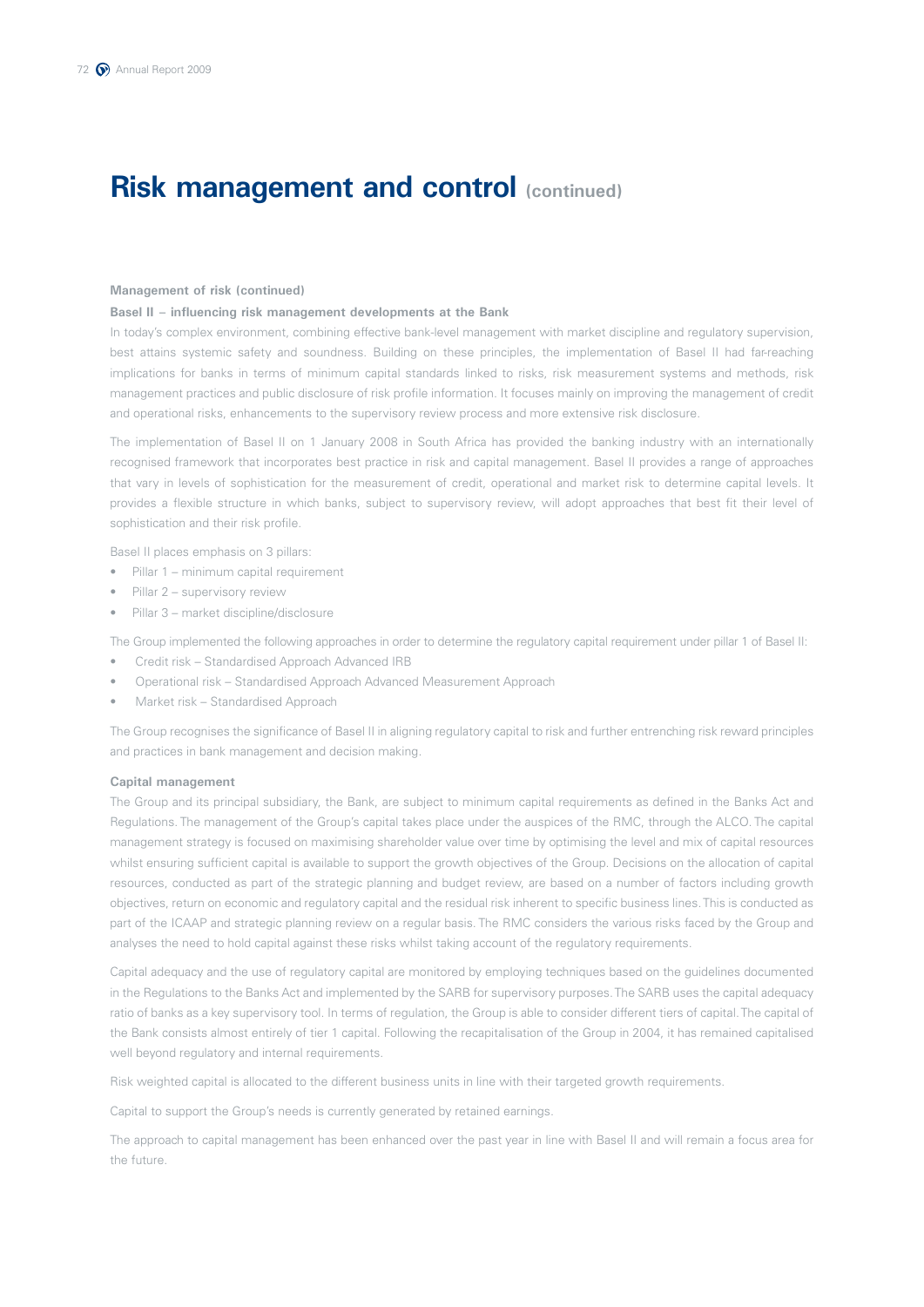# **Risk management and control (continued)**

### **Management of risk (continued) Capital management (continued)**

The level of capital for the Bank is as follows:

|                                         | 2009         | 2008      |
|-----------------------------------------|--------------|-----------|
|                                         | <b>R'000</b> | R'000     |
| Risk weighted assets - Banking book     |              |           |
| Credit risk                             | 3 917 762    | 3 338 517 |
| Operational risk                        | 775 636      | 564 151   |
| Market risk                             | 1914         | 3910      |
| Equity                                  | 23 561       | 22 162    |
| Other assets                            | 169 447      | 375 074   |
|                                         | 4 888 320    | 4 303 814 |
| Primary capital                         | 1 225 749    | 1 157 213 |
| Share capital and share premium         | 1 483 299    | 1 483 299 |
| Reserves                                | 12 231       | 6734      |
| Less: Deductions                        | (269 781)    | (332 820) |
| Secondary capital                       | 19 331       | 18418     |
| General debt provisions                 | 19 297       | 18 3 8 4  |
| Fifty per cent of a revaluation surplus | 34           | 34        |
| Net qualifying capital and reserves     | 1 245 080    | 1 175 631 |
| Capital adequacy ratio (%)              | 25.5         | 27.3      |
| Primary capital (%)                     | 25.1         | 26.9      |
| Secondary capital (%)                   | 0.4          | 0.4       |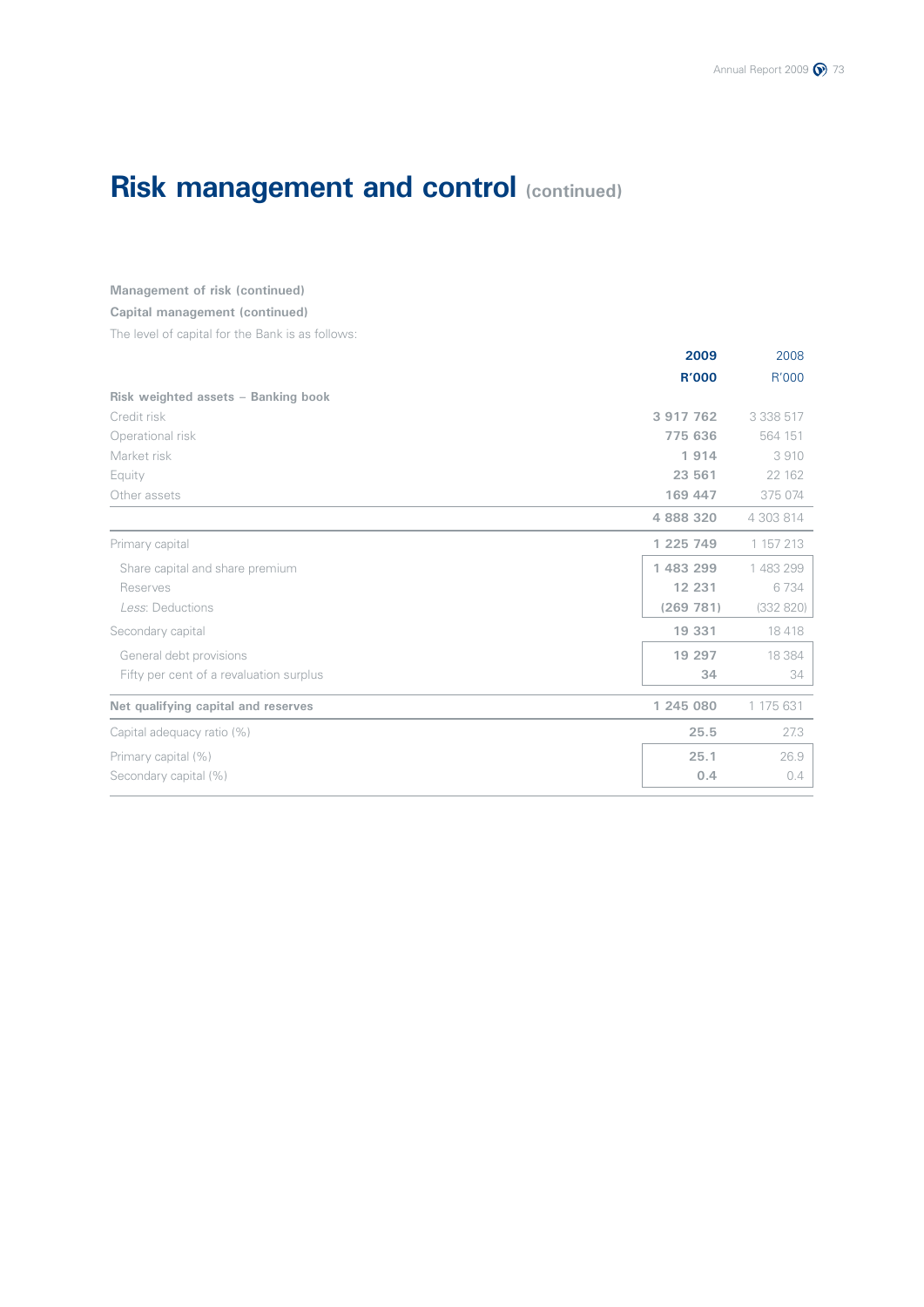### **Corporate governance**

The Boards of Directors of the Company and the Bank (collectively referred to as "the Board") hold joint Board meetings. The Board aims to entrench the collective behaviours and practices in the Group that will ensure good governance. The Board subscribes to and is committed to ensuring that the Group complies with the principles and standards set out in the code of corporate practices and conduct expressed in King II and is satisfied that the Group complied in all material respects with these principles throughout the year under review.

Although the date of this report precedes the effective date of the application of King III, the Board has performed a current state assessment and statements with regard to the implementation of King III principles are included in this report. Subsequent progress will be on the Board's agenda for 2010.

The following is a summary of the corporate governance processes of the Group for the year ended 31 December 2009:

#### **1. Board of Directors**

The Board exercises effective control over the Group and gives strategic direction to the Bank's management.

Key responsibilities of the Board assisted by its Board Committees are to:

- approve the Group's strategy, vision and objectives and monitor/review the implementation thereof;
- approve and annually review the Group's limits of authorities;
- annually review corporate governance processes and assess the achievement of these against objectives set;
- annually review its charter and approve changes to the charters of the Board Committees;
- annually review and approve the non-executive Directors' remuneration and submit such for approval and ratification by shareholders at the AGM;
- annually review and approve executive Directors' remuneration and/or increases thereto and agree the remuneration of executive management;
- consider, approve, govern and review long-term incentive remuneration structures for the Group;
- annually approve the Group's budget (includes capital expenditure);
- be accountable for financial, operational and internal systems of control and overall risk management;
- approve changes to the Group's financial and accounting policies;
- review and approve the audited financial statements and interim results;
- be responsible for ensuring that the Group complies with all relevant laws, regulations and codes of business practice and codes of ethics;
- appoint appropriate Board Committees and determine the composition thereof; and
- annually approve the Board and Board Committees' self-evaluations conducted on their effectiveness.

The Board comprises non-executive and executive Directors with different skills, professional knowledge and experience, with independent non-executive Directors comprising the majority on the Board. For detail on the composition of the Board, the frequency of meetings and attendance thereof, refer to Annexure A to this document. The roles of the Chairman of the Board and CEO, who are appointed by the Board, are separated, thereby ensuring a clear division of responsibilities at the head of the Group. The Chairman of the Board is an independent non-executive Director.

Non-executive Directors offer independent and objective judgement and, apart from their fees, there are no extraneous factors that could materially affect their judgement. If there is an actual or potential conflict of interest, the Director (executive or non-executive) concerned, after declaring his/her interest in terms of the Companies Act, is excluded from the related decision-making process.

The identification of suitable candidates to fill vacancies on the Board and to re-appoint Directors on termination of their term of office is conducted by the Directors' Affairs Committee. This Committee's nominations are submitted to the Board for approval, subject to the SARB having no objections to the nominations of new appointments. Any person appointed to fill a casual vacancy or as an addition to the Board, will retain office only until the next AGM unless the appointment is confirmed at that meeting.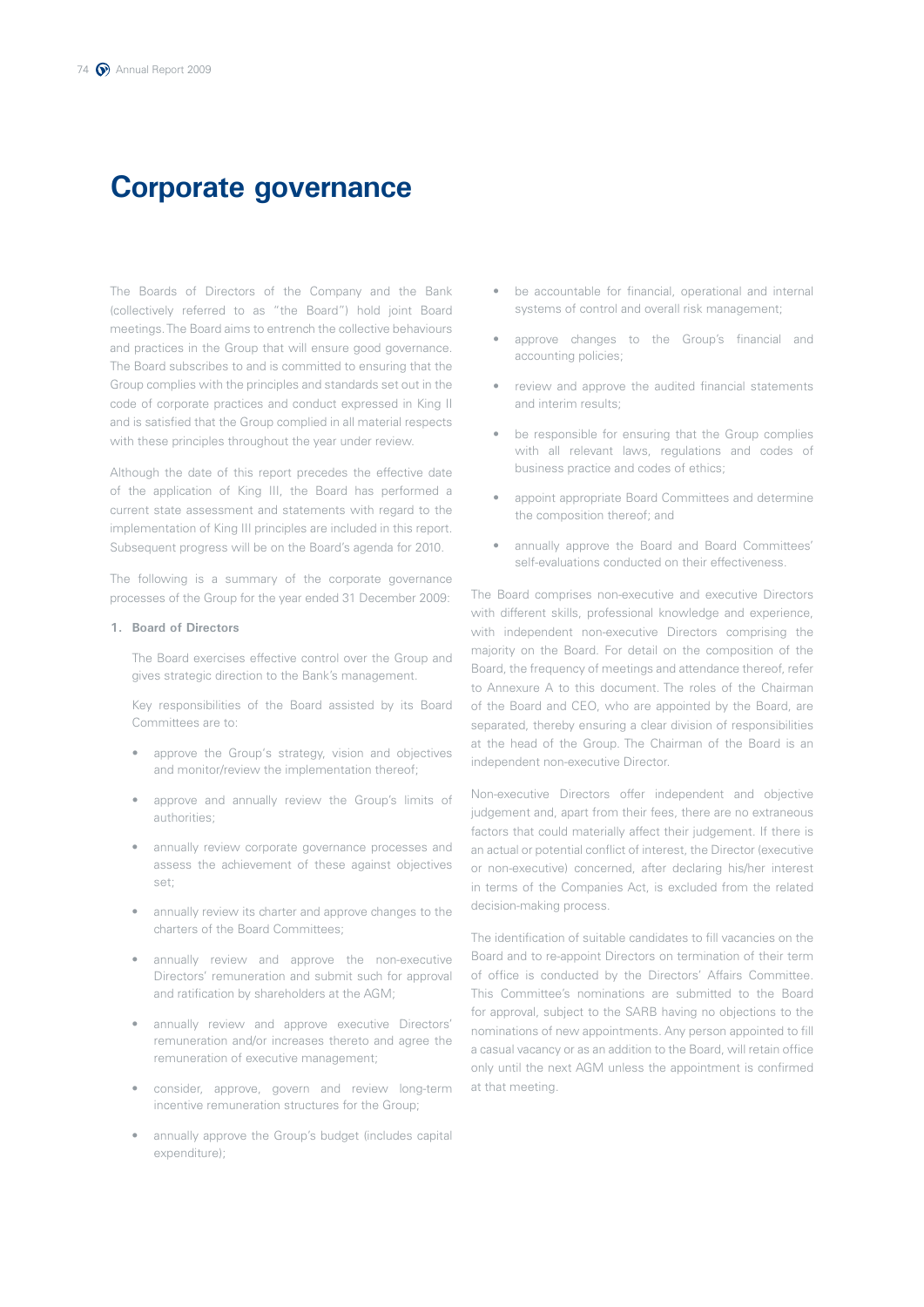### **1. Board of Directors (continued)**

All Directors except the CEO, who had a five-year service contract, retire on a three-year rotational basis. The service contract of the CEO was renewed for three years on expiry of his contract in March 2009. The service contract of Mr Lopes, an executive director seconded by the major shareholder, was renewed for three years upon expiry of his contract on 8 November 2008. Directors are required to retire from the Board at age 70. The Board can however decide that a Director continues in office beyond this age. Such Director is still subject to retirement by rotation provisions as explained above.

During the past year the Board commenced its search for an Executive Director Finance (whose portfolio will include other executive areas of responsibility). A suitable candidate has been identified and is expected to take up his position by 1 June 2010. The JSE has granted the Group an extension until this date to comply with its JSE Listings Requirements based on the existing skills present in the Group. This appointment will add to the skills, knowledge, judgement and experience of the Board and will ensure compliance with both the JSE Listings Requirements and King III. The Board is comfortable that the duties required from the Financial Director have been appropriately discharged for the period under review by the CEO as assisted by the head of Finance and other senior managers,

The Board operates in terms of a charter, which defines its duties, responsibilities and powers. The charter is reviewed annually. The evaluation of the performance of the Board as a whole is conducted annually by means of a self-evaluation process. An evaluation of the Chairman is conducted by the other Directors. The evaluation of individual non-executive Directors' performance is conducted on a bilateral basis between the Chairman and each Director.

At 31 December 2009, the Board, which has a unitary board structure, comprised eight Directors, of which two were executives. No changes to the composition of the Board took place during the year under review. All the non-executive Directors are classified as independent. In accordance with King III an annual evaluation of the independence of non-executive Directors will be included in the performance evaluation of these Directors. Three of the non-executive Directors are classified as black in terms of the relevant legislation, one of whom is a woman. The Board is satisfied that its composition currently reflects an appropriate balance in this respect.

The Board has unrestricted access to all company information, records, documents, property and management. If necessary, Directors are entitled to obtain independent professional advice at the Group's expense.

### **2. Group Secretary**

The appointment and removal of the Group Secretary is a matter for consideration by the Board as a whole. The Group Secretary ensures that statutory and regulatory procedures are complied with and acts as custodian of good governance. The Group Secretary attends all Board and Board Committee meetings and has unfettered access to the Chairman. The Group Secretary provides a central source of advice and guidance on business ethics, compliance with good corporate governance and changes in legislation, assisting the Board as a whole and its members individually with guidance as to how their duties, responsibilities and powers should be adequately discharged and exercised in the best interests of the Group.

The Group Secretary also maintains and regularly updates a corporate governance manual, copies of which are distributed to all Directors, and organises and conducts a Board-approved induction programme to familiarise new Directors with the Group's operations, their fiduciary duties and responsibilities, and the Group's corporate governance processes. The Group Secretary assists the Board in developing a training framework annually to assist the non-executive Directors with continuous development as Directors and in particular in a banking environment. The Group Secretary is not a director of Mercantile.

The previous Group Secretary, Ms R van Rensburg, resigned and vacated the office on 31 July 2009 and was replaced by Ms A de Villiers with effect from 1 January 2010. An acting Secretary was appointed on contract for the period 1 September 2009 to 31 December 2009.

### **3. Board Committees**

To assist the Board in carrying out its duties and responsibilities, a number of Board Committees exist. This does not relieve the Board of any of its responsibilities and the Board critically evaluates the recommendations and reports of these committees before approving such recommendations or accepting such reports. These Committees all operate in terms of approved charters, which define their roles. All Board Committees' charters are reviewed annually and approved by the Board.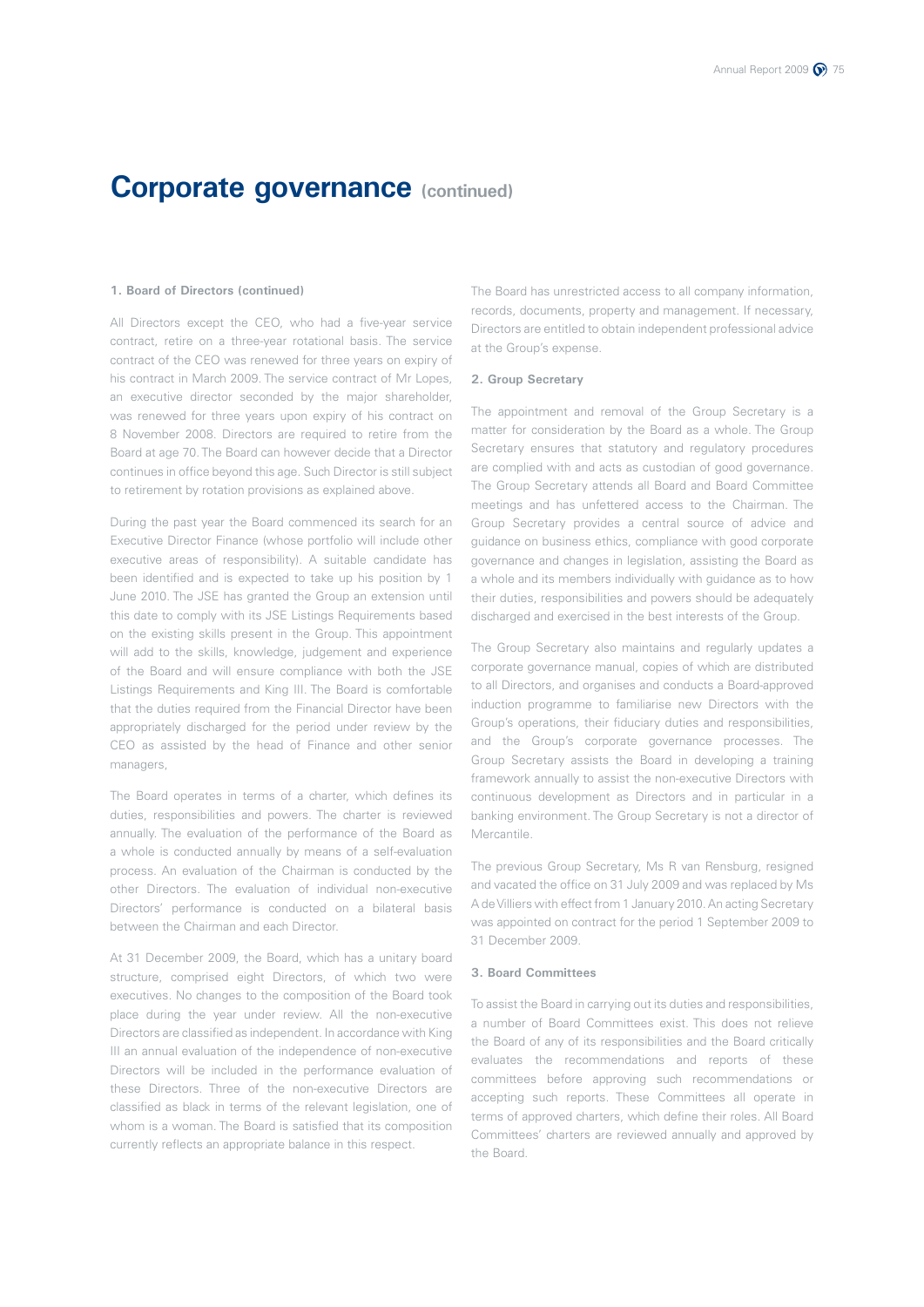### **3. Board Committees (continued)**

The performance of Board Committees, based on the duties and responsibilities set out in the respective charters, are evaluated annually by means of a self-evaluation process, which results are discussed at the Board Committee concerned and then reviewed and approved by the Board.

For detail on the composition of the Board Committees, frequency of meetings and attendance thereof, refer to Annexure A.

All Directors who are not members of the Board Committees may attend Board Committee meetings but will not be able to participate in the proceedings without the consent of the relevant chairman and will not have a vote.

All Directors who are not Board Committee members receive copies of the documentation sent to the Board Committees from time to time.

Further details on the Board Committees are provided below.

### **3.1 GAC**

The GAC comprises three independent non-executive Directors, one of whom acts as Chairman, who is not the Chairman of the Board. The CEO attends GAC meetings as a permanent invitee. The Board is satisfied that the collective skills of the members of the GAC are appropriate relative to the size and circumstances of the Company.

GAC meetings are held at least four times per annum. The meetings of the GAC are attended by the head of Internal Audit, the External Auditors, the head of Risk, the Compliance Officer, the head of Finance, the head of Alliance Banking and Support Services and the head of Treasury. If a special meeting is called the attendance of non-members is at the discretion of the Chairman of the GAC. The head of Internal Audit, the Compliance Officer, the head of Finance, the Head of Risk, the CEO and the External Auditors have unrestricted access to the Chairman of the GAC. As defined in its charter, the primary objective of the GAC is to assist the Board to fulfil its responsibilities relative to:

- financial control and reporting;
- compliance with statutory and regulatory legislation which includes but is not limited to the Banks Act, Companies Act, the Listings Requirements of the JSE, common law, IFRS and tax legislation;
- corporate governance;
- risk management; and
- shareholder reporting.

Inter alia, the Committee reviews accounting policies, the audited annual financial statements, interim results, internal and external auditors' reports, regulatory public disclosures required in terms of the Bank Regulations, the adequacy and efficiency of internal control systems, the effectiveness of management information systems, the internal audit process and the Bank's continuing viability as a going concern and its complaint-handling duties in terms of the Companies Act. The Compliance Officer also gives feedback to the Committee on compliance issues and updates on changes to legislation, which could have an impact on the Group.

The External Auditors' appointment is recommended by the GAC and approved at the AGM. The GAC reviews the External Auditors' terms of engagement and fees and also pre-approves an engagement letter on the principles of what non-audit services the External Auditors' could provide. The Chairman of the GAC meets with the External Auditors separate from management at least annually.

The GAC carried out its function during the year by considering all information provided by management for discussion: decision and or recommendation to the Board for approval, at its meetings (refer to Annexure A). The GAC has fulfilled its responsibilities in terms of its charter during the year under review.

The GAC has satisfied itself as to the independence of the External Auditors.

The GAC considers the annual financial statements of the Group to be a fair presentation of its financial position and the results of operations and cash flows for the year ended 31 December 2009, in terms of IFRS, the Companies Act, the Banks Act and the JSE Listings Requirements.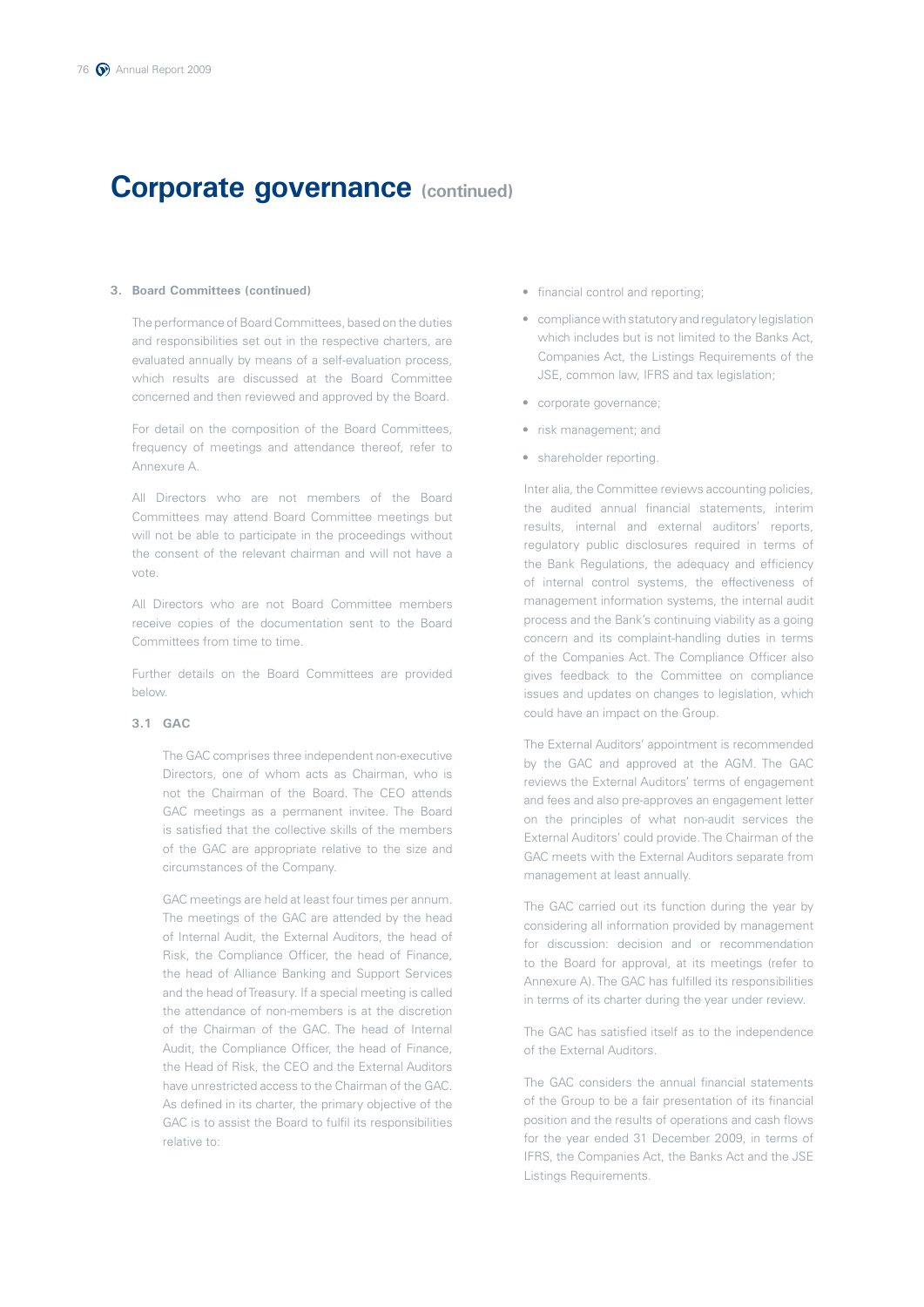### **3. Board Committees** (continued)

### **3.2 RMC**

The RMC comprises five members, three of whom are independent non-executive Directors, the CEO and an executive Director. The Chairman of the Board currently chairs this Committee.

RMC meetings are held at least four times per annum. The RMC meetings are attended by the head of Risk, the head of Treasury Middle Office and Asset and Liability Management, the head of Finance, the head of Credit, the head of Alliance Banking and Support Services, the Compliance Officer, the head of Treasury and the head of Internal Audit.

As defined in its charter, the RMC's objectives are to:

- assist the Board fulfil its risk management and control responsibilities in the discharge of its duties relating to risk and control management, assurance, monitoring and reporting of all risks identified and managed through the Enterprisewide Risk Management Framework;
- provide monitoring and oversight of the risk management process;
- facilitate communication between the Board, the GAC, Internal Auditors, Compliance and other parties engaged in the risk management activities;
- ensure the quality, integrity and reliability of the Group's risk management and control;
- review the Group's process and allocation of capital and the capital management policy; and
- provide an independent and objective oversight and review of the information presented by management on risk management generally and specifically, taking into account reports by management and the GAC to the Board on financial, operational and strategic risks.

The RMC has fulfilled its responsibilities in terms of its charter during the year under review.

For more detailed information relating to the risk management of the Group refer to pages 60 to 73.

#### **3.3 Directors' Affairs Committee**

 This Committee comprises all the non-executive Directors on the Board. The Chairman of the Board chairs this Committee and the CEO attends the meetings by invitation. Meetings are held at least four times per annum.

 As defined in its charter, the primary objectives of this Committee are to:

- assist the Board determination, evaluation and monitoring of the appropriateness and effectiveness of the corporate governance structures, processes, practices and instruments of the Group;
- assist the Board in ensuring that the Group is compliant in all material aspects with King II and other corporate governance practices;
- establish and maintain a continuity plan for the Board;
- be responsible for the process of Board nominations and appointments for recommendation to the Board and in doing so, review the skills, experience and other qualities required for the effectiveness of the Board;
- ensure that a management succession plan is in place; and
- assist the Board in determining whether the employment/appointment of any Directors should be terminated (excludes resignations).

The Directors' Affairs Committee has fulfilled its responsibilities in terms of its charter during the year under review.

### **3.4 Remuneration Committee**

 This Committee comprises all the independent non-executive Directors of the Board excluding the Chairman of the Board. Mr Njikizana was appointed a member of this Committee on 24 February 2009. An independent non-executive Director chairs this Committee and the CEO attends the meetings by invitation. The Committee must meet at least twice per annum.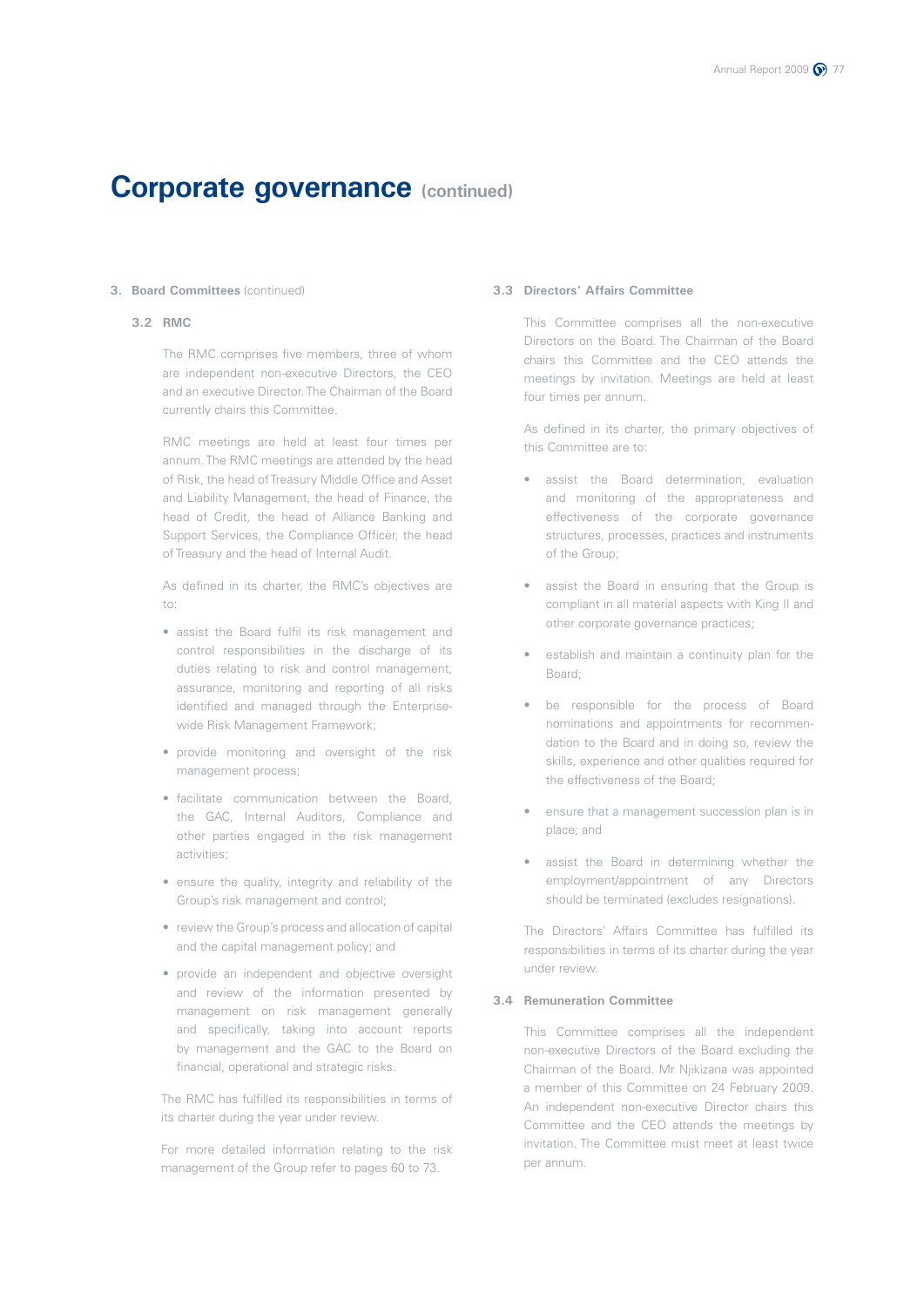### **3. Board Committees (continued)**

### **3.4 Remuneration Committee (continued)**

As defined in its charter, this Committee's primary objectives are to:

- assist the Board in determining the broad policy for executive and senior management remuneration and the Bank's remuneration philosophy (refer to item 5 below for further detail);
- assist the Board in the consideration of sharebased long-term incentive schemes;
- assist the Board in reviewing the remuneration of the executive Directors and Company Secretary; and
- assist the Board in reviewing the non-executive Directors' fees.

The Remuneration Committee has fulfilled its responsibilities in terms of its charter during the year under review.

### **3.5 Transformation Committee**

This Committee comprises three independent nonexecutive Directors, one of whom acts as Chairman, and the CEO. This Committee must meet at least four times per annum.

As defined in its charter, this Committee's primary objectives are to:

- assist the Board in determining the targets to be achieved and the monitoring of the progress towards achieving these targets in respect of the following key BEE initiatives as laid down in the Broad-Based BEE Act No. 53 of 2003 and the FSC:
	- employment equity targets for the various levels of management and other employees;
	- • skills development programmes to promote black skills;
	- procurement from BEE-accredited companies;
	- corporate social investment;
	- the amount of black SME loan approval;
	- the composition of the Board of Directors in relation to gender and black people; and

• assist the Board in determining which black individuals/entities should be considered for direct ownership in the Group.

The Transformation Committee has fulfilled its responsibilities in terms of its charter during the year under review.

### **3.6 Technology Committee**

This Committee, which is a Committee of the Bank, comprises two independent non-executive Directors and two executive Directors. An independent nonexecutive Director chairs this Committee. This Committee was formed in 2006 to monitor and manage a special project of the Bank relating to the replacement of its core banking system. The Technology Committee fulfilled its charter for the 2009 year and will continue to fulfil its oversight role pending implementation of the new banking system. The Board recognises the strategic importance of information technology and is considering delegating the governance thereof to this Committee to assist the Board in discharging its obligations in this regard in accordance with the provisions of King III.

### **4. Management Committees**

A number of Management Committees have been formed to assist executive management and the Board in carrying out its duties and responsibilities. These are:

- $\Delta$ LCO
- • CREDCOM
- **Employment Equity Committee**
- Retail/Commercial EXCO
- Treasury EXCO
- Alliance Banking EXCO
- Human Resources Committee
- IT Steering Committee; and
- Procurement Committee

All these Committees operate in terms of their charters, which define their duties and responsibilities.

Non-executive Directors may attend any Management Committee meetings.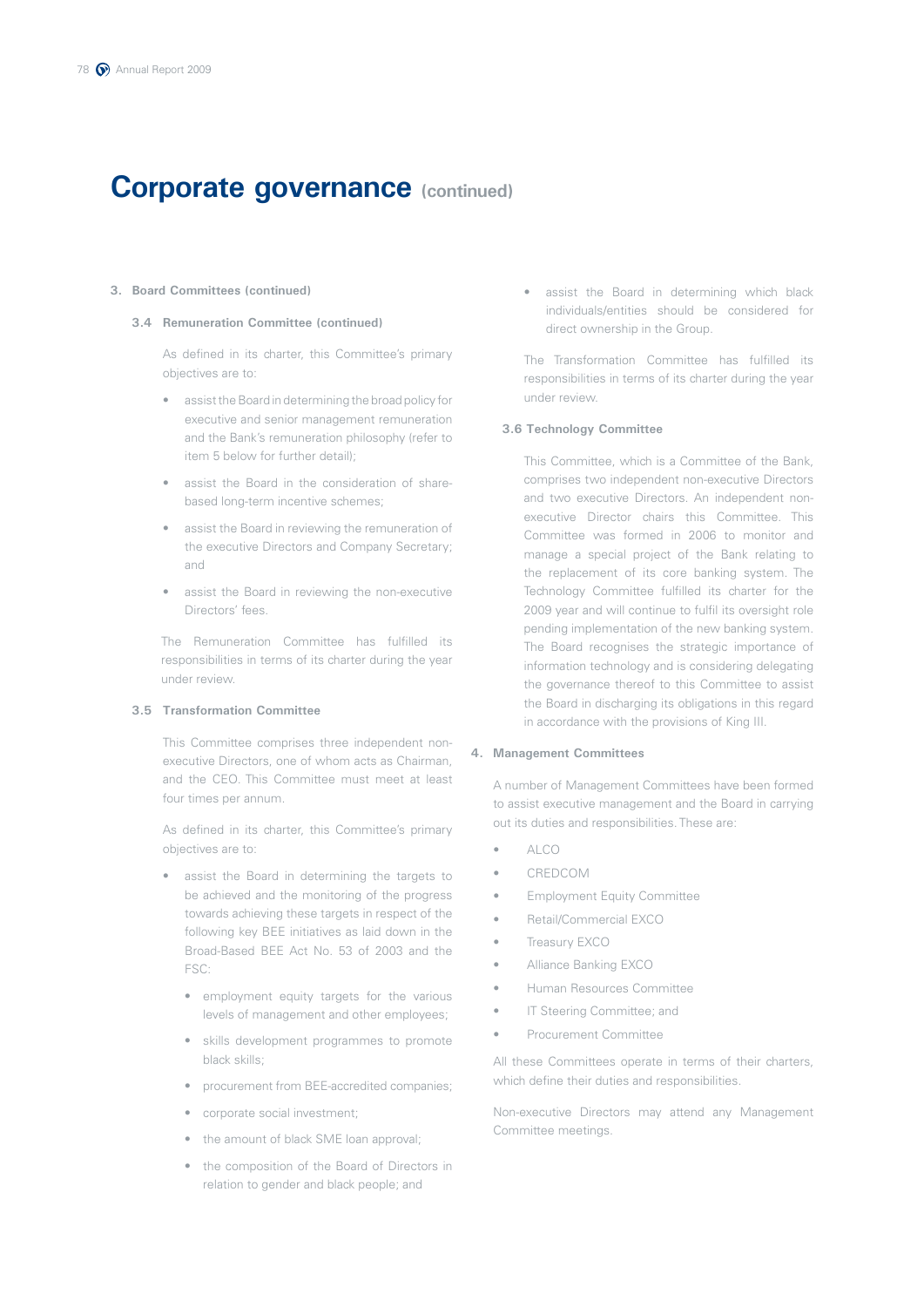### **5. Remuneration philosophy**

The main purpose of the remuneration philosophy adopted in the Group is to promote performance-based and equitable remuneration practices.

In order to attract, motivate and retain staff the Group ensures that remuneration practices are fair, equitable and competitive. The three main components of remuneration are described below.

The total guaranteed package concept gives all employees a certain degree of flexibility as they can structure their packages to include a 13th cheque, select the appropriate level of travel allowance (in accordance with SARS' regulations) and choose the appropriate medical plan. External equity is ensured by comparing packages to market levels through salary surveys. This is done at least once a year prior to the annual salary review processes. Increases and movements in individual pay levels are based on performance, levels of competence and current position/pay level against market. The market median pay level for the comparative position is used as a guideline.

Short-term incentives are important to support the pay-forperformance philosophy and is an important component of variable pay. The current incentive bonus scheme was introduced in 2004. The scheme is reviewed on an annual basis.

The third element of the remuneration mix is long-term incentives. The purpose of this element is to attract and reward key staff members whose contribution within the next three to five years is viewed as critical and whose retention is regarded as a priority. A new long-term incentive scheme, the Conditional Share Plan, was introduced in 2008 to replace the previous share option scheme. If at a future date the Board wishes to use the share option scheme it would be able to do so.

In anticipation of the implementation of King III, the remuneration philosophy has been embodied in a remuneration policy which will be presented to the Board for review and approval. The policy on the remuneration of executive Directors is consistent with that of senior management. Non-executive Directors receive fees for their services as Directors of the Group and for services rendered as members of the various Board Committees. Foreign exchange impact is taken into account for Directors who are non-resident.

### **6. Internal Audit function**

The Internal Audit function forms part of the overall risk management and governance process within Mercantile. The head of Internal Audit, who reports functionally to the Chairman of the GAC and administratively to the CEO, performs a function independent from any other function in the Group. She has direct and unrestricted access to the Chairman of the GAC, the CEO, the Chairman of the RMC and the Chairman of the Board.

The GAC must concur with any decision to appoint or dismiss the head of Internal Audit.

The Internal Audit Charter, which governs Internal Audit's activity in the Group, was reviewed and revised by the Board during the year. The charter defines the role, objectives, authority and responsibility of the Internal Audit function in line with the requirements of the International Standards for the Professional Practice of Internal Auditing of the Institute of Internal Auditors as well as the requirements of regulation 48 of the Banks Act.

All significant operations, business activities and support functions are subject to Internal Audit review. The audit plan is risk based and is drawn up annually and approved by the GAC. Audits are conducted according to a riskbased approach and the audit plan is updated quarterly to reflect any changes in the risk profile of the Group. This updated plan is then presented to the GAC for review and approval.

Internal Audit is responsible for reviewing the adequacy and effectiveness of control and governance processes throughout the Group. Any significant or material control weaknesses are reported to management, the GAC and/ or the RMC for consideration and the necessary remedial action is then taken.

Internal Audit also works closely with Risk and Compliance to ensure that audit issues of an ethical, compliance or governance nature are made known and appropriately resolved. The Compliance and Risk functions are also reviewed by Internal Audit in accordance with the annual audit plan.

To complement the Group Internal Audit function:

- the Bank has entered into a co-sourcing arrangement with KPMG, to provide specialist internal audit skills in the IT and other specialists environments; and
- CGD's Internal Audit Department carries out assignments in accordance with CGD's requirements.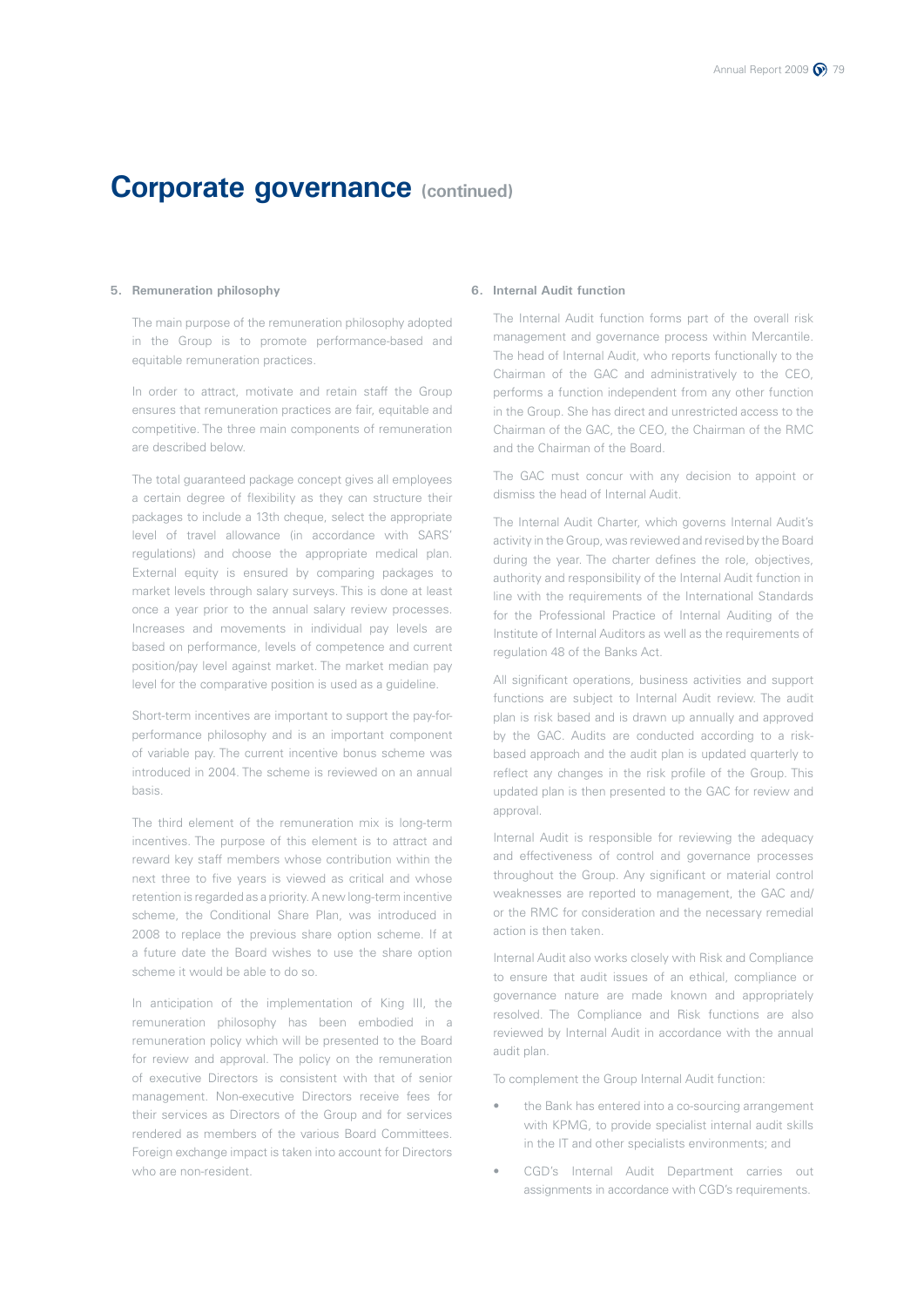#### **6. Internal Audit function (continued)**

An independent review of the Internal Audit function was conducted by Deloitte & Touche during quarter three of 2009 to assess its effectiveness against the standards of the Institute of Internal Auditors. The overall assessment found that the function demonstrates some areas of good industry practice compared to local and international banking audit functions, while some areas require improvement. An action plan to implement these improvements is progressing well.

### **7. External Auditor's services: outsourcing policy**

The Group will not contract its External Auditors on an outsourcing basis where such an engagement compromises their independence and, in particular, the following areas are specifically excluded from the services that are procured from the External Auditors:

- bookkeeping or other services related to accounting records or annual financial statements;
- financial information systems design and implementation;
- appraisal or valuation services, fairness opinions or contribution-in-kind reports for financial reporting purposes;
- actuarial services;
- internal audit outsourcing and or co-sourcing;
- performance of management functions;
- as staff-recruitment agent:
- • broker-dealer, investment advisor or investment banking services; and
- legal services.

The following is a summary of the policy adopted by the GAC to ensure proper governance and approval of the use of External Auditors to provide non-audit services:

The GAC approved a "Blanket" engagement letter for nonaudit services ("the Engagement Letter") on the basis that the External Auditors confirm in writing, prior to providing a service contained in the Engagement Letter, that such service does not impair their independence and that they may provide such service. The GAC has approved that nonaudit services, which the External Auditors may provide in terms of the Engagement Letter, with a value of R250 000 or less, may be provided subject to the CEO's approval. A report on these services provided is submitted to the GAC meetings for notification.

The GAC requires that all non-audit services that the External Auditors may provide in terms of the Engagement Letter with a value of more than R250 000 must be submitted to the GAC for approval prior to the External Auditors providing the service.

### **8. Compliance function**

The role of the independent Compliance function is to identify, assess and monitor the statutory and regulatory risks faced by the Group and advise and report to senior management and the Board on these risks. The Compliance function is mandated to make the Board aware of any procedural concerns that may lead to non-compliance and alert members to incidents of non-compliance whilst taking remedial action to avert such incidents. The objective of the Compliance function is to ensure that the Group continuously manages its regulatory and supervisory risks and complies with applicable laws, regulations and supervisory requirements

To ensure the independence of the Compliance function from the business activities of the Group, in accordance with Regulation 49 of the Banks Act, the Board authorised the Compliance function to:

- carry out its responsibilities on its own initiative in all areas of the Group in which regulatory risk may or may not exist;
- ensure it is provided with sufficient resources to enable it to carry out its responsibilities effectively;
- not have direct business line responsibilities; and
- report directly to the Board or a Committee of the Board, whenever necessary.

The Board approved a charter for the Compliance function. At least once a year, the Board will review the charter and its ongoing implementation to assess the extent to which the Group is managing its regulatory risks effectively.

The GAC annually reviews and approves a compliance plan. The GAC monitors the progress against the compliance plan, which sets out training, monitoring and review of compliance with the regulatory requirements in the Group

The Compliance function keeps senior management and the Board informed about significant regulatory issues and any trends exhibited, and identifies where urgent intervention is needed. The Group's Compliance Officers are charged with developing and maintaining constructive working relationships with regulators and supervisors.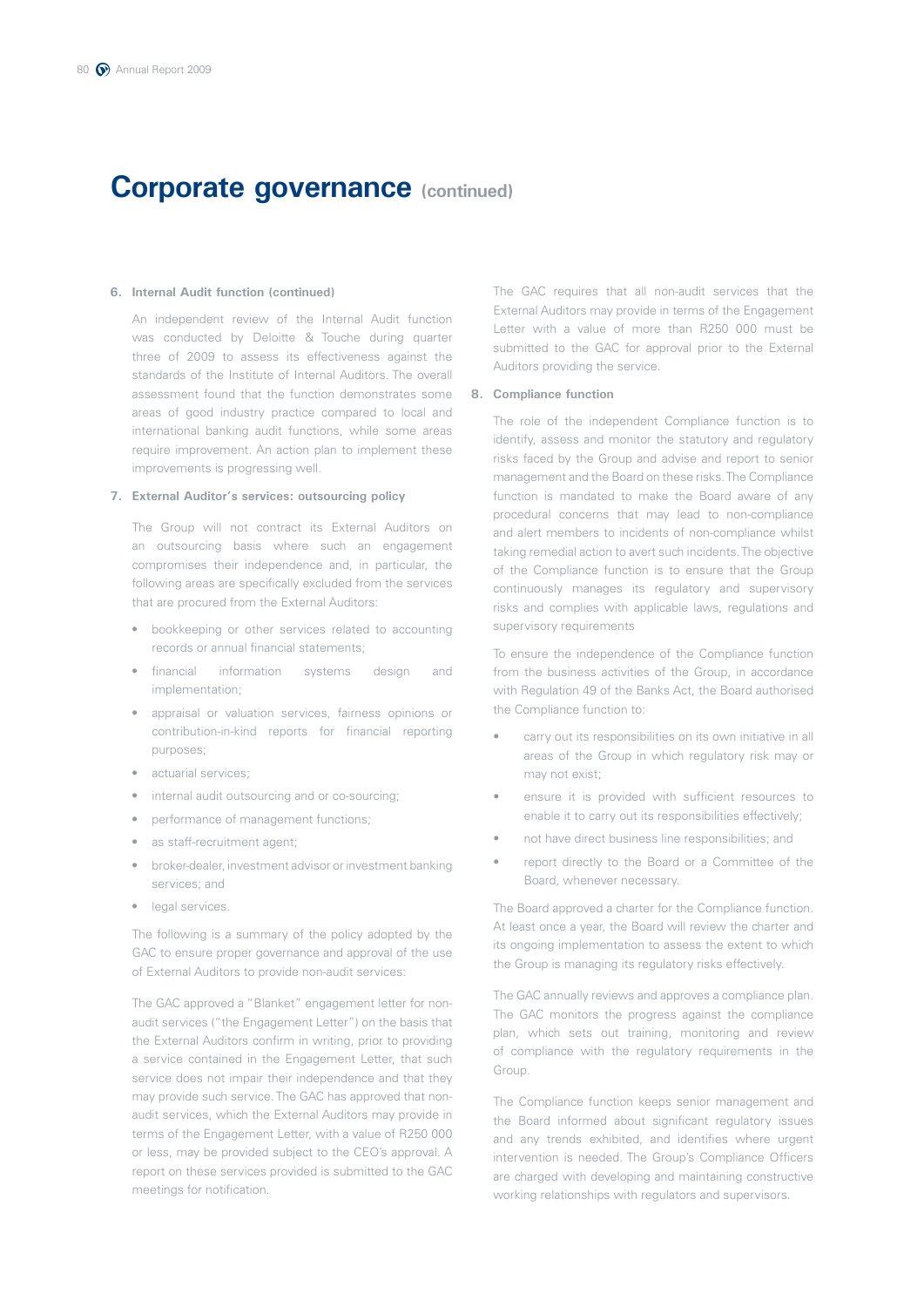### **8. Compliance function (continued)**

Reporting to the Board is in the form of a Level of Compliance Report to both the RMC and the GAC (the same report is also submitted to the SARB, once discussed by the GAC).

The challenge of the increasing pace and organisational impact of regulatory change continued in 2009, with a veritable raft of new regulation and regulatory changes placing additional pressure on banks, and indeed their clients. Arguably, this increased workload has had a disproportionate impact on smaller banks. The focus on consumer protection continued in 2009, marking the introduction of broader and more comprehensive consumer rights in the CPA, which was signed into law in April 2009. The purpose of the CPA is to protect the interests of all consumers who are subject to abuse or exploitation in the market place and to give effect to internationally recognised best practice, while creating a strong culture of consumer rights and responsibilities. The Act is expected to be fully implemented by October 2010.

The NCA, FICA, FAIS and the OHSA, were the key areas that the Compliance Department focused on during the year under review.

The NCA has had a significant impact on credit providers throughout South Africa. The NCA imposes strict requirements on credit providers including affordability assessments, disclosure to consumers, advertising and marketing practices, complaints, pricing and reporting to the National Credit Regulator. Business processes and credit granting procedures have been reformulated to ensure compliance with this local legislation. Compliance carried out extensive training and monitoring audits throughout the year.

As required by FICA, the Compliance Department manages the ongoing monitoring and compliance with anti-money laundering and combating of terrorist financing legislation. In response to international best practice the Bank has developed and implemented a centralised electronic antimoney laundering system that is constantly enhanced. The system is primarily focused on transaction monitoring and detection of potential money laundering activity. Training of staff on anti-money laundering and related topics remains a key focus area and the training material is constantly updated to provide for any changes in legislation, internal best practice and industry trends.

The ongoing implementation of FAIS was the other major imperative for the business and the Compliance function during the year, with the majority of our retail banking staff undergoing further training in the rendering of financial advice and related services, to meet the fit and proper requirements of the legislation. In-house training is also provided to all relevant staff on a regular basis. Reports on compliance with the requirements of FAIS were also completed and submitted to the Financial Services Board during the year.

Compliance risk is managed through internal policies and processes that include legal, regulatory and business specific requirements. A compliance tool was developed to assist management reporting compliance breaches electronically and thereby supporting Compliance in fulfilling its obligations. Regular training and advice is provided to ensure that all employees are familiar with their compliance obligations. Compliance staff independently monitors the business units to ensure adherence to policies and procedures and business specific requirements.

No material incidents of non-compliance were reported during the year under review.

### **9. Dealing in securities of the Group**

The Group's dealings in securities policy ("the policy") complies with the JSE Listings Requirements regarding dealings in the Group's securities by Directors and the Group Secretary. Should any Director and the Group Secretary or their associates wish to trade in the Group's securities, held either directly or indirectly, beneficially or non-beneficially, written clearance must be obtained in advance from the Chairman of the Board or the designated Director for this purpose. The policy also restricts trading by certain individuals employed by the Bank, which includes but is not limited to the senior managers and the Group's long-term incentive schemes participants.

All individuals bound by the policy may not trade during the following periods:

- when the company is trading under a cautionary announcement;
- the period between the end of either the financial year or half-year and release of results pertaining to that period; and
- any period when there exists any matter which constitutes unpublished price-sensitive information.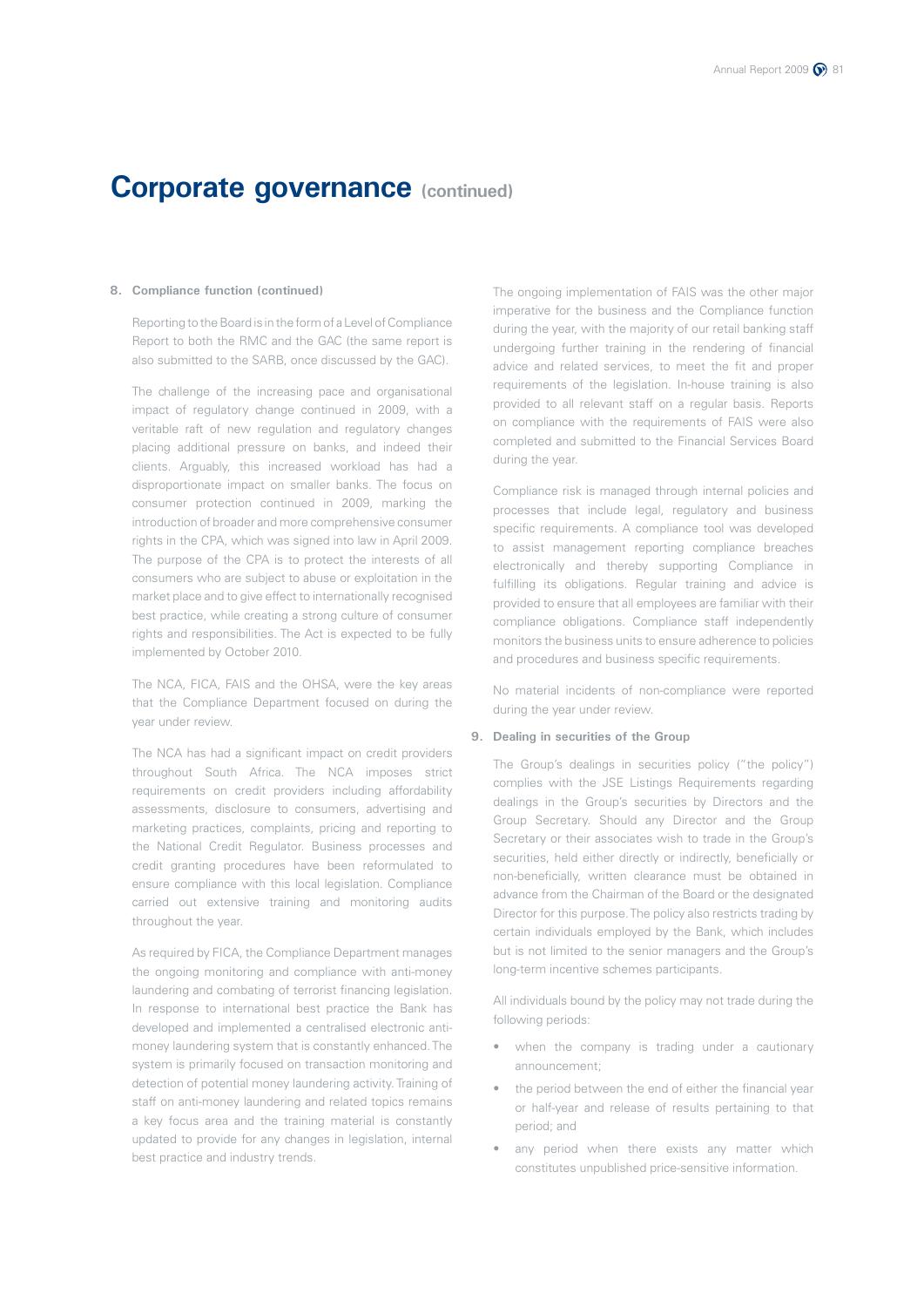### **9. Dealing in securities of the Group (continued)**

In addition, the policy emphasises that each individual (whether a Director or an employee) is obliged to comply with the provisions of the Securities Services Act No 36 of 2004, which deals with insider trading rules.

The policy is implemented by the Group Secretary who is required to keep a written record of all written clearances given and, as soon as the trade has been executed, to ensure that disclosure is made on SENS in terms of the JSE Listings Requirements.

### **10.The Code**

As a member of the Banking Association of South Africa the Group subscribes to the Code that promotes good banking practices by setting standards for disclosure and conduct, thereby providing valuable safeguards for its clients. The Group aims to conduct its business with uncompromising integrity and fairness to promote complete trust and confidence. In meeting this fundamental objective, the Group conducts its relationships with the regulatory authorities, clients, competitors, employees, shareholders, suppliers and the community at large, by striving for high service levels with veracity, and encourages its employees to acquaint themselves with the Code and honour its precepts.

### **11.Integrated sustainability reporting (additional reporting not covered elsewhere in the Annual Report)**

### **11.1 Ethical Standards**

The Group is committed to high moral, ethical and legal standards and expects all representatives of the Group to act in accordance with the highest standards of personal and professional integrity in all aspects of their activities and to comply with all applicable laws, regulations and the Group's policies.

The Group's commitment is clearly stated in the Group's Code of Ethics which contains a set of standards which the Group believes could contribute to its commercial success, as adherence thereto is a strategic business imperative.

The Board believes that the Group has adhered to the ethical standards during the year under review.

### **11.2 Talent Management**

The initiatives implemented in 2009 are detailed below.

A second group of graduate trainees (Mercantile Trainee Programme ("MTP")) were employed on a two-year training programme.

Work continued on the identification of the Mercantile employment brand or Employee Value Proposition ("EVP"). Following extensive research, consultation with staff and voting process the chosen EVP – Personal and Career Growth was launched internally to staff. The outcome of this initiative should result in more successful and targeted recruitment, motivation and retention strategies for talent. To this end, all shortlisted applicants (internal and external) are now undergoing psychometric assessments.

A framework, guidelines and definitions for the various talent pools (namely middle management/ professional, supervisor/specialist as well as an alumni talent pool) were implemented.

#### **11.3 Employee Satisfaction and Commitment**

The employee satisfaction and commitment survey that was conducted in 2008 resulted in the following action plans being implemented in 2009

- absenteeism management programme to monitor levels and reasons for absence; and
- flexible work arrangements policy providing staff with the option to work flexi-time.

The attrition rate is monitored on a quarterly basis. The annual 2009 attrition rate of 10.2% is down by approximately 5.4% compared to 2008. There has been a consistent decline in the attrition rate since 2007 (19.6%).

### **11.4 Brand Values and Culture Transformation**

The values underpin and drive the culture transformation process and the customer experience and satisfaction.

The EVP and Employee Survey process referred to are used to shape the culture and measure progress.

Customer satisfaction is a key strategic initiative and a survey is conducted annually to gauge the levels of satisfaction. The Customer Satisfaction Index has been tracked for the past six years and new targets and action plans are implemented every year.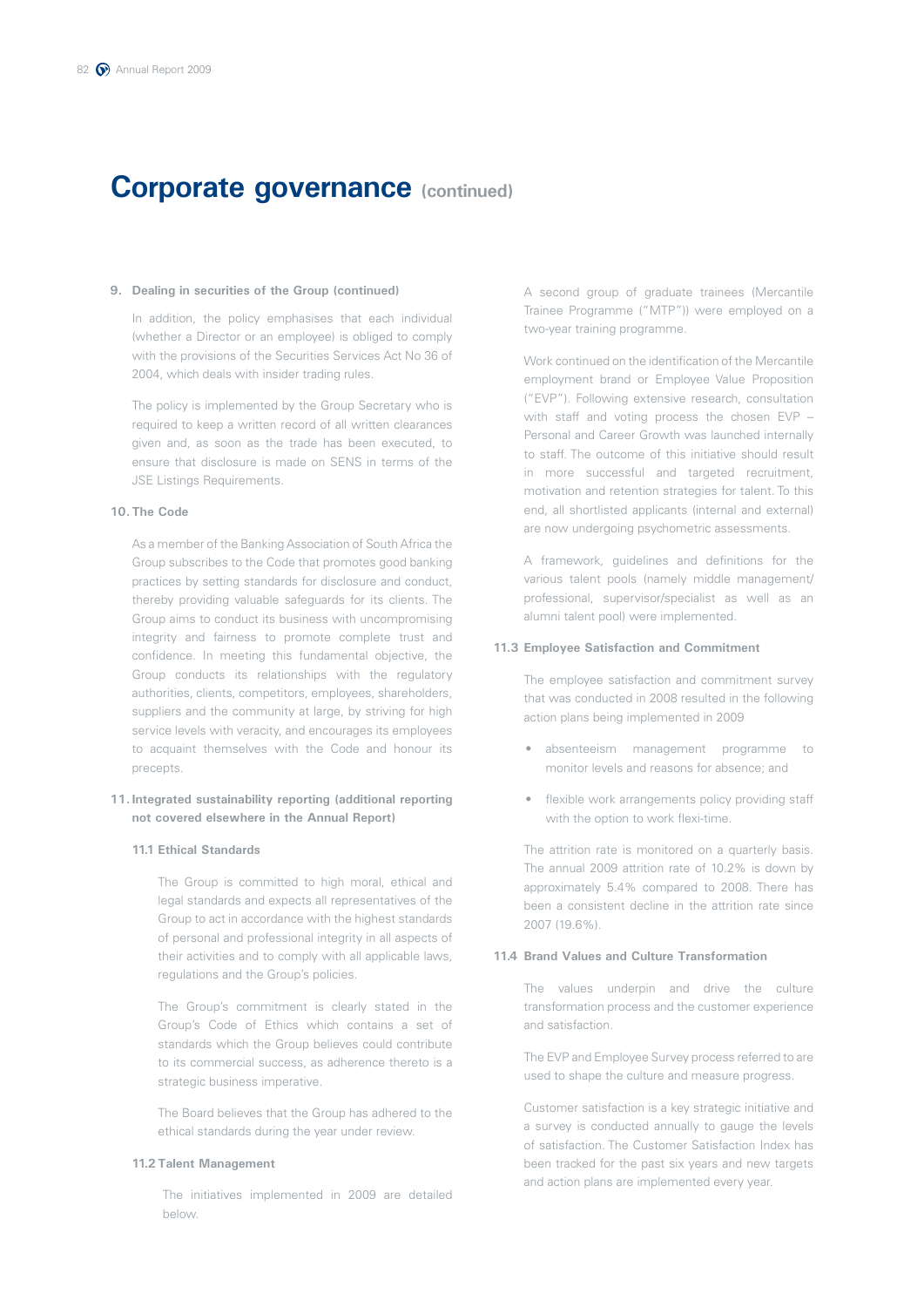### **11.Integrated sustainability reporting (additional reporting not covered elsewhere in the Annual Report) (continued)**

### **11.5 Employee Wellness**

The overall well-being of our employees is regarded as very important and we offer a comprehensive Employee Assistance Programme, provided by an external company, to all our staff. The 24-hour telephone counselling service is supplemented by face-to-face counselling (if required). Issues raised by employees are monitored by the service provider and quarterly reports are provided indicating trends and frequency of usage.

HIV/Aids is a stark reality in South Africa and initiatives are in place to ensure that this gets the required attention. Some of the initiatives are: HIV/Aids policy; awareness training to all staff; and training for managers.

### **11.6 Safety, Health and Environmental Principles**

The Group strives on an ongoing basis to improve its facilities to ensure the safety and wellbeing of its employees during the execution of their duties and of persons who may enter any of its premises. Regular inspections of the workplace are carried out to identify potential hazards and the Group does not hesitate to take and enforce such measures that may be reasonably practicable, to eliminate or mitigate any hazard or potential hazard to the safety of its employees or other persons.

The Group acknowledges that the sound management of natural resources is a cornerstone of sustainable development. As a financial institution Mercantile recognises that its direct environmental impacts are associated primarily with the operation of the Bank's office infrastructure. Systems aimed at reducing resource consumption over time are in place. We continuously explore ways in which to reduce paper, energy and water usage. However, our business through our lending practices, also impacts indirectly on the environment. Assessment and management of environmental risks associated with a particular client or credit application is integral to the credit decision-making process. In order to apply those environmental standards Mercantile is adhering to its Environmental Risk Management Policy.

Mercantile is therefore committed to complying with relevant environmental legislation and regulations applicable to all its operations, as well as incorporating best practice where appropriate.

### **11.7 Fraud**

### *Credit card fraud:*

The Bank is an issuer of Visa credit cards and has, in line with the card association regulations, adopted pro-active measures to prevent fraudulent use of this product.

Monitoring fraud reports are based on a set of parameters prescribed by the card association and perused on a daily basis with the aim to identify fraudulent transactional behaviour. If fraudulent activity is evident further action is taken to prevent future use of the card/card number.

An SMS pilot was introduced in December 2009 where transactions above the floor limit are reported to cardholders to enable a cardholder to take the necessary steps should a card be used fraudulently. It is anticipated that this function will be available to the broader card base towards the end of the first quarter of 2010 and that it will asist in preventing fraud at the earliest possible opportunity.

Confirmed fraudulent transactions are reported to the card association, which determines common trends and alerts the industry accordingly.

Fraud awareness training presentations are conducted throughout the Group. These presentations are conducted at least once a year. In addition to the presentations, newsletters are compiled and disseminated to all staff. The newsletters address a wide range of topics and are not limited to credit card fraud only.

The Group continuously arranges or participates in the training of relevant staff members to keep abreast of developments of the fraud trends and the prevention thereof. They attend workshops presented by the card associations, meetings of industry role players and utilise internet-based sources to stay abreast of fraud trends and the prevention thereof. The Bank also works closely with SABRIC.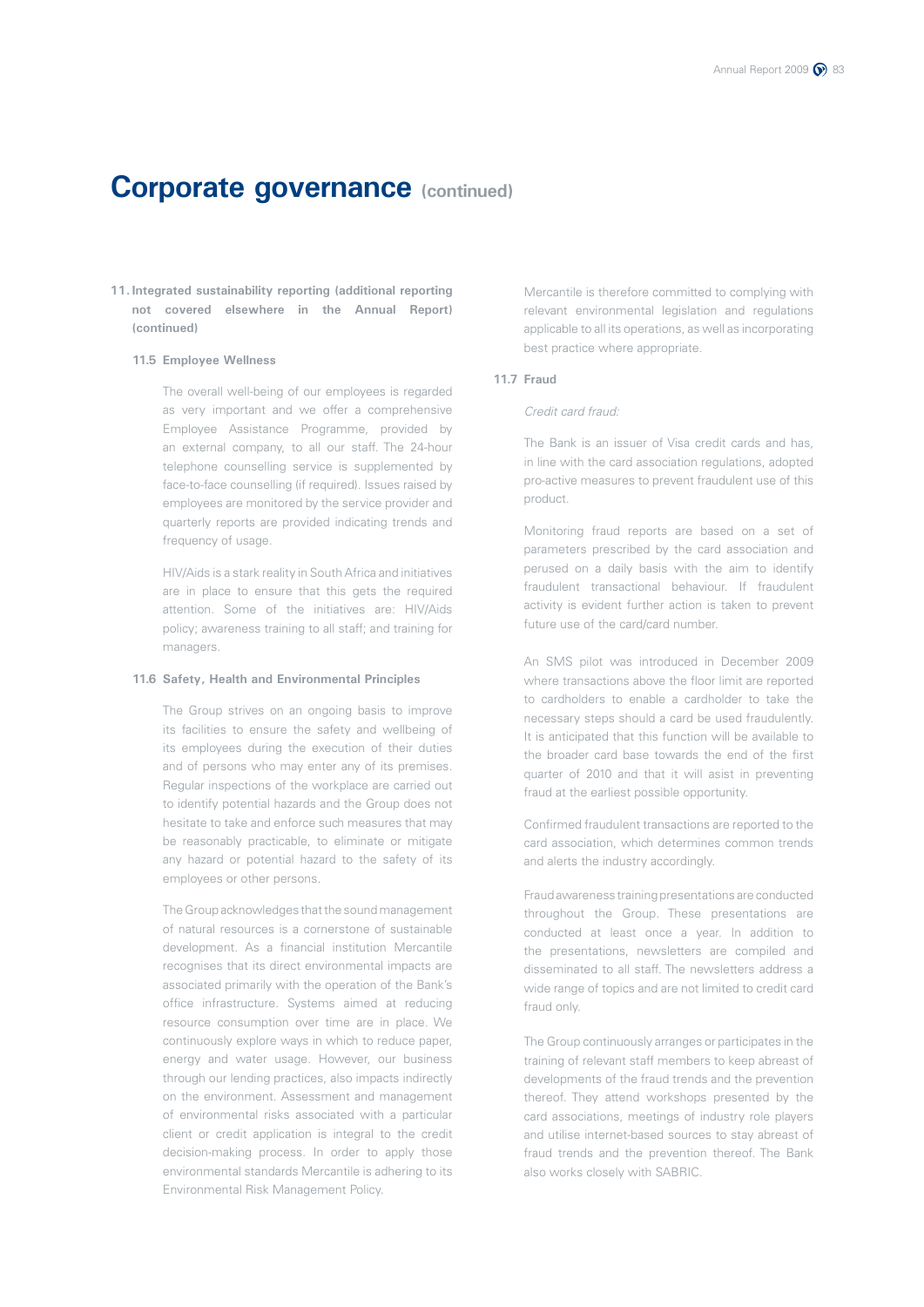**11. Integrated sustainability reporting (additional reporting not covered elsewhere in the Annual Report) (continued)**

### **11.7 Fraud (continued)**

*Fraud other than credit card fraud:*

Mercantile has adopted a zero tolerance towards all types of fraud and theft.

The Forensic Investigator within Compliance investigates all incidents including credit card fraud.

The Group has established a good working relationship with SABRIC and the Commercial Crime Units of the South African Police Services ("SAPS") throughout South Africa.

An incident is investigated when reported and all related evidence and statements taken. If the incident was perpetrated externally, criminal charges are laid. If the incident was perpetrated internally, disciplinary action is instituted in addition to criminal charges being laid. All incidents are reported to SABRIC and the SAPS.

### **11.8 Whistleblowing**

The Group has a comprehensive Protected Disclosures Policy based on the act bearing the same name. The policy addresses the reporting of corruption and corrupt activities in particular, as well as any improper conduct in general under the Whistleblowing section of the policy. All employees are encouraged to make disclosures in good faith and on reasonable grounds.

All branch employees and affected head office employees received training on what to report on and how to do the reporting. Training is repeated annually. The Policy caters for anonymous reporting, should the employee wish not to disclose his/her name.

An enhanced anonymous reporting system has been developed and was rolled out to employees in 2009. This allows all employees to report directly to Compliance through electronic means. This system is deemed to simplify the anonymous reporting procedure and encourage employees to make use of the process in an efficient manner.

### **12.Transformation**

The Group is fully committed to social and economic transformation and regards it as a key business imperative. Initiatives are driven and directed by the Board and integrated into the Group's strategic business plans. The Transformation Committee monitors the progress of transformation in the Group. The Committee's charter stipulates how transformation will be implemented, monitored and integrated across the Group.

The key elements of the charter, which are based on the FSC Scorecard requirements and aligned to the strategy of the Group, are as follows:

### *Employment Equity*

Transformation in the workplace is an important aspect of employment equity, and the Group strives to provide an environment that values and fosters diversity and equality. This includes developing a culture that supports mutual trust, respect and dignity.

Adherence to the Employment Equity Act No. 55 of 1998 and associated skills development legislation is regarded as essential. The desired results of the employment equity plan are to improve the representation of black people, women and people with disabilities to reflect the demographic profile of the country and prioritising the development and career advancement of the designated groups.

As employment equity is regarded as a key business imperative, it is included in each of the divisions' key result areas. Targets were set for 2009 to 2012 and progress monitored on a quarterly basis. Good progress has been made in the employment of black people in the skilled/junior management and semi-skilled categories and the overall level of representivity of black people has increased from 35.0% in 2004 to 55.3% in 2009. Although some progress has been made on the senior and middle management levels, the challenge remains the attraction, employment and retention of suitably experienced and skilled employment equity candidates for middle management, professional, specialist banking positions and senior management level positions.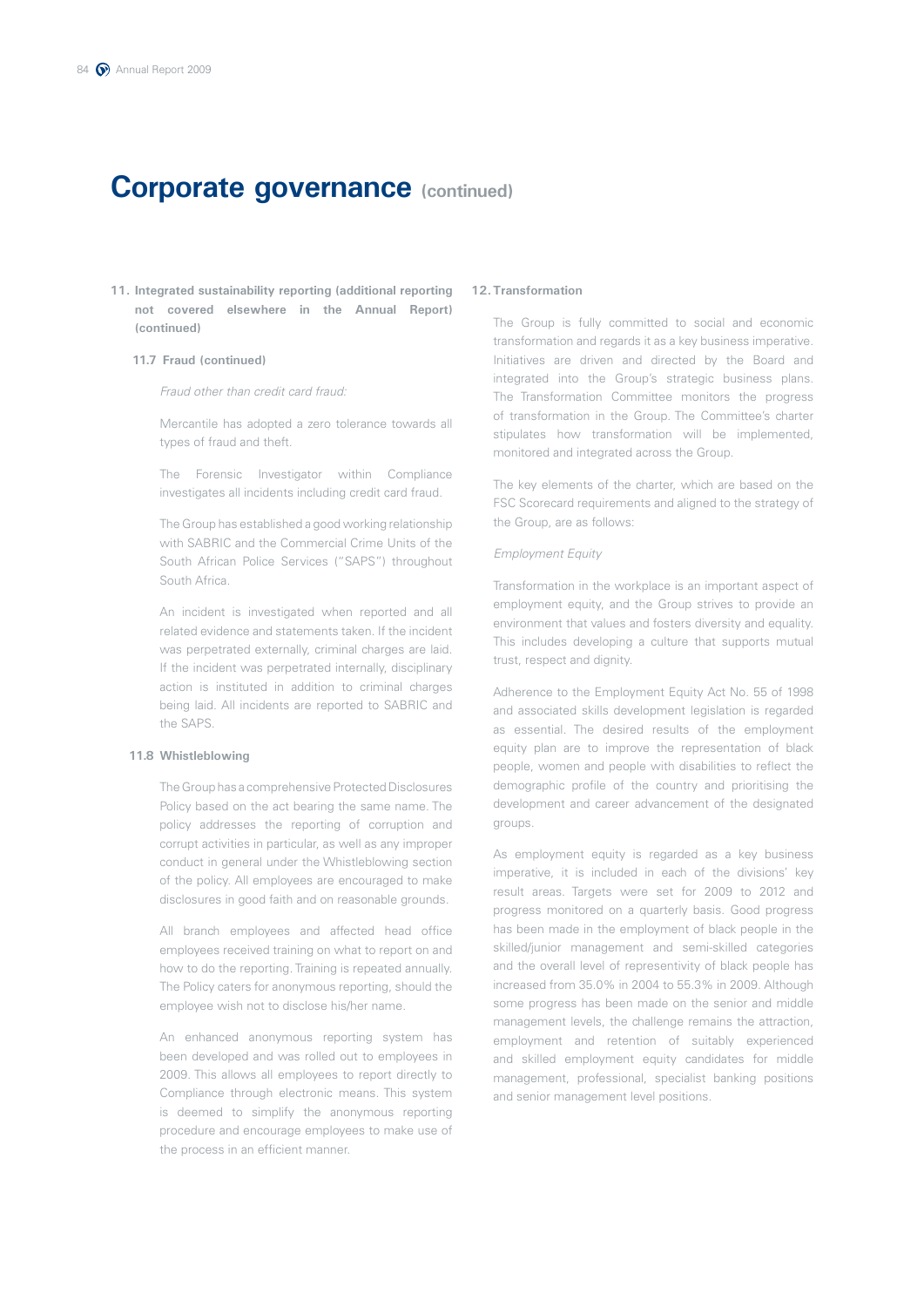### **12.Transformation (continued)**

The table below illustrates the number of staff per race category (as defined by the Department of Labour) as at 31 December 2009.

|                                                                                                            |                |                |                |                |               |                |            |          |            | Foreign    |                |
|------------------------------------------------------------------------------------------------------------|----------------|----------------|----------------|----------------|---------------|----------------|------------|----------|------------|------------|----------------|
| Occupation levels                                                                                          |                | Male           |                |                |               | Female         |            | Male     |            | nationals  | Total          |
| $\divideontimes$                                                                                           | $\overline{A}$ | $\mathsf{C}$   | 1              | $\overline{A}$ | $\mathcal{C}$ |                | W          | W        | Male       | Female     |                |
| Top management                                                                                             | $\bigcirc$     | $\bigcirc$     | $\bigcirc$     | $\bigcirc$     | $\bigcirc$    | $\bigcirc$     | $\bigcirc$ | 1        | 1          | $\bigcirc$ | $\overline{2}$ |
| Senior management                                                                                          | 1              | $\bigcirc$     | $\bigcirc$     | $\bigcirc$     | $\bigcirc$    | $\bigcirc$     | 5          | 11       | $\bigcirc$ | $\Omega$   | 17             |
| Professional qualified and<br>experienced specialists and<br>mid-management                                | 5              | $\overline{2}$ | 5              | 3              | 1             | 5              | 46         | 36       | $\circ$    | $\bigcap$  | 103            |
| Skilled technical and<br>academically qualified<br>workers, junior management,<br>supervisors, foremen and |                |                |                |                |               |                |            |          |            |            |                |
| superintendents                                                                                            | 9              | $\overline{4}$ | 9              | 20             | 17            | $\overline{4}$ | 51         | 16       | $\circ$    | $\bigcirc$ | 130            |
| Semi-skilled and discretionary<br>decision making                                                          | 31             | 14             | $\overline{4}$ | 55             | 35            | 9              | 22         | 4        | $\bigcirc$ | $\bigcap$  | 174            |
| Unskilled and defined<br>decision making                                                                   | 6              | $\bigcirc$     | $\bigcirc$     | $\Omega$       | $\bigcirc$    | $\bigcirc$     | $\bigcap$  | 0        | $\circ$    | $\bigcap$  | 6              |
| <b>TOTAL PERMANENT</b>                                                                                     | 52             | 20             | 18             | 78             | 53            | 18             | 124        | 68       | 1          | $\bigcirc$ | 432            |
| Non-permanent employees                                                                                    | $\bigcirc$     | $\bigcirc$     | $\bigcirc$     | $\bigcirc$     | $\bigcirc$    | $\bigcirc$     | 3          | $\Omega$ | $\bigcirc$ | $\bigcap$  | 3              |
| <b>GRAND TOTAL</b>                                                                                         | 52             | 20             | 18             | 78             | 53            | 18             | 127        | 68       | 1          | $\bigcap$  | 435            |

\**A = African, C = Coloured, I = Indian, W = White*

The identification of potential leaders and development of leadership and management skills is another strategic initiative that was identified and in addition to the existing management training, more interventions for the senior managers as well as other managers will be implemented in 2010.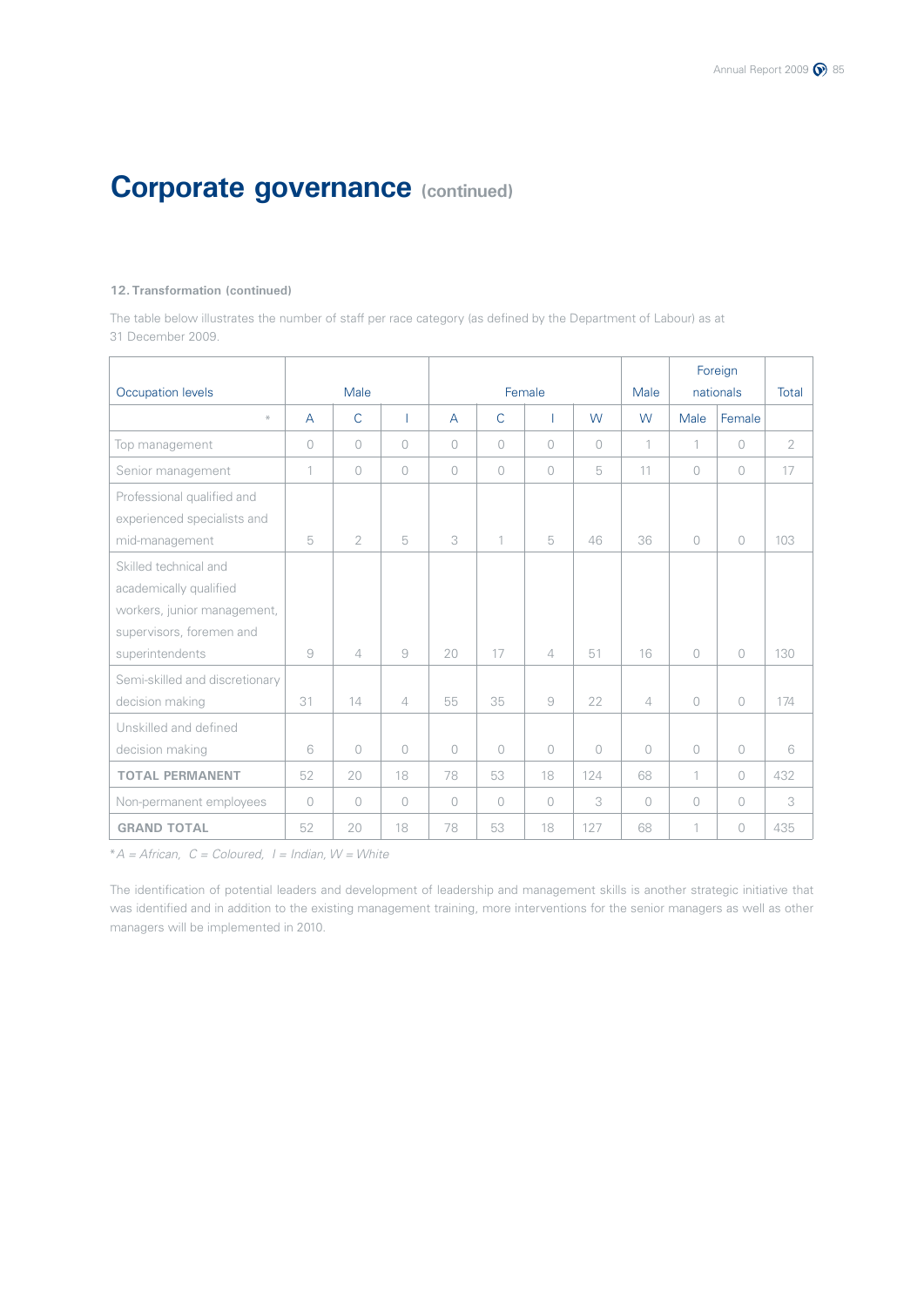### **12.Transformation (continued)**

### **Skills Development**

Various training components were presented in-house over the last year as reflected in the schedule below: Training programme attendance

|    |           | <b>Intervention</b>                                                 | <b>Number of staff attended</b> |
|----|-----------|---------------------------------------------------------------------|---------------------------------|
| 1. |           | <b>Management training</b>                                          |                                 |
|    | ۰         | Performance management for managers                                 | 42                              |
|    | ۰         | Corrective counselling and positive discipline                      | 19                              |
|    | $\bullet$ | Absenteeism management training                                     | 53                              |
|    | ۰         | Mentor training for mentors involved in formal mentorship programme | 18                              |
|    |           | 2. Customer service and culture                                     |                                 |
|    |           | Living the brand workshops                                          | 7                               |
|    |           | 3. Functional/Technical/Legislative                                 |                                 |
|    | ۰         | Securities for individuals and non-individuals                      | 11                              |
|    | ۰         | <b>NCA</b>                                                          | 32                              |
|    | ۰         | FAIS                                                                | 72                              |
|    | ۰         | <b>ALM</b> training                                                 | 11                              |
|    | ۰         | Change management for HR professionals                              | 5                               |
|    |           | 4. Systems                                                          |                                 |
|    |           | Microsoft Office                                                    | 43                              |
|    | $\bullet$ | IT end-user training                                                | 2                               |
|    |           | 5. Other                                                            |                                 |
|    |           | Induction                                                           | 30                              |
|    | ۰         | First aid/Health and safety                                         | 43                              |
|    | ۰         | <b>Employment Equity Committee training</b>                         | 16                              |
|    | ۰         | Mentee training for staff on formal mentorship programme            | 17                              |
|    |           | 6. Various external training programmes                             | 46                              |

Please note that these numbers exclude all training related to the implementation of the new core banking system i.e. change management skills for managers, staff and systems training.

Participation in the BANKSETA learnership programme commenced in 2004 and another two groups of learners - graduates and matriculants were employed on a oneyear employment contract. The employment and retention of learners from previous programmes has been very successful.

#### *Corporate Social Investment*

The Group is committed to the upliftment and transformation of communities and has developed a comprehensive framework for its Corporate Social Investment policy and plan. The implementation of this plan will commence as part of the conclusion of a BEE ownership transaction.

#### *Procurement*

A targeted procurement strategy to enhance BEE has been adopted. The objective is to actively promote the effective

and efficient development and support of suppliers and contractors from historically disadvantaged South African enterprises. The principles are detailed in the Group's Procurement Policy.

### *Loan approval to black SMEs*

Targets are in place aimed at identifying opportunities for loans to black SMEs.

### *Ownership and Control*

Discussions and negotiations with two short-listed partners regarding pricing and structure for a proposed 10% BEE equity stake commenced during the year and are ongoing. Detailed information will be published as and when available.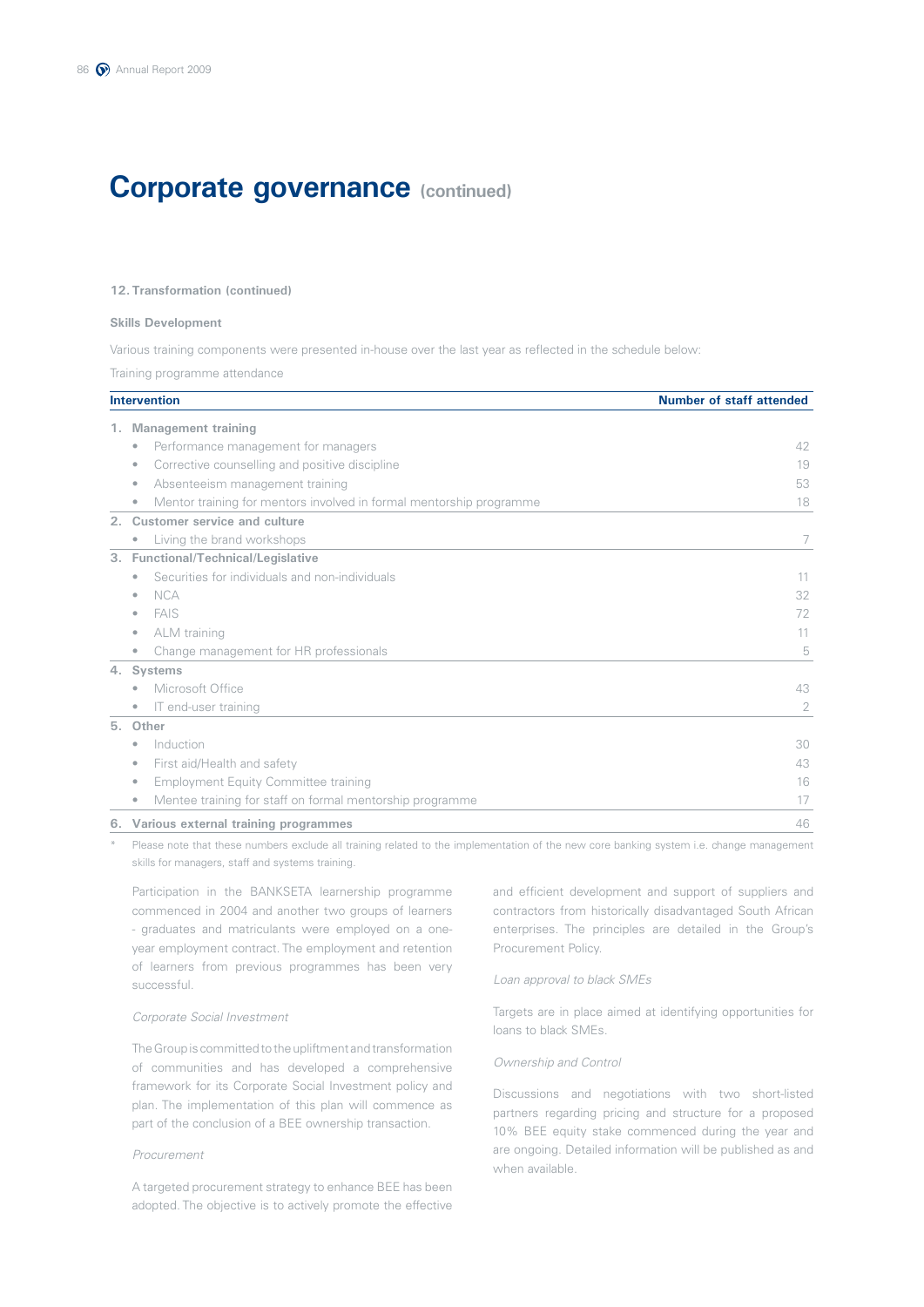### **13. Annual financial statements**

Accounting policies and the basis of accounting on which annual financial statements are prepared, are set out on pages 12 to 21 of this report.

### **14. Regulation**

The Bank Supervision Division of the SARB is the lead regulator for the Group. The Financial Services Board, the National Credit Regulator, the Registrar of Companies and the JSE regulate the various activities of the Group.

### **Annexure A**

### **Attendance of meetings by Directors**

#### **15. Communication with stakeholders**

The Board communicates with its shareholders in accordance with the Companies Act and JSE Listings Requirements. Appropriate communication is also sent to the employees of the Bank from time to time. The Board has delegated authority to the CEO to speak to investment analysts from time to time. Communication with the SARB, the Registrar of Companies and the JSE is done in compliance with the respective laws/guidelines.

|                      | Date       | <b>Board</b>         | <b>Board Committees</b> |                |                |          |           |                   |
|----------------------|------------|----------------------|-------------------------|----------------|----------------|----------|-----------|-------------------|
|                      | appointed  | (joint)              |                         |                | Directors'     | Remu-    | Trans-    | Techno-           |
| Name                 | to Board   | meetings)            | <b>GAC</b>              | <b>RMC</b>     | <b>Affairs</b> | neration | formation | logy <sup>^</sup> |
| Number of meetings   |            |                      |                         |                |                |          |           |                   |
| held during the year |            |                      |                         |                |                |          |           |                   |
| under review         |            | $\circ$ <sub>5</sub> | 4                       | $\overline{4}$ | 4              | 2        | 4         | 6                 |
| <b>Director</b>      |            |                      |                         |                |                |          |           |                   |
| J A S de Andrade     |            |                      |                         |                |                |          |           |                   |
| Campos               | 26.07.2002 | \$5/5                | #                       | \$3/4          | \$3/4          | #        | 4/4       | #                 |
| D J Brown            | 29.03.2004 | 5/5                  | #                       | 4/4            | #              | #        | 4/4       | 6/6               |
| G P de Kock          | 23.11.2000 | 5/5                  | 4/4                     | 4/4            | 4/4            | ş        | 2/2       | 6/6               |
| L Hyne               | 1.06.2003  | 5/5                  | \$4/4                   | 4/4            | 4/4            | 2/2      | #         | #                 |
| AT Ikalafeng         | 16.11.2004 | 5/5                  | #                       | #              | 4/4            | 2/2      | §4/4      | $\#$              |
| J P M Lopes          | 9.11.2005  | 5/5                  | #                       | 4/4            | #              | #        | $\#$      | 5/6               |
| TH Njikizana*        | 6.11.2008  | 4/5                  | 4/4                     | #              | 3/4            | 1/2      | $\#$      | #                 |
| S Rapeti             | 29.07.2005 | 4/5                  | #                       | #              | 4/4            | 2/2      | 4/4       | \$6/6             |

# Non-member of Committee/permanent invitee. The ad hoc attendance by a director of a meeting that he/ she is not a member of, is not disclosed.

- § Chairman of meeting
- º One of which was a two-day strategy Board meeting
- ^ Board Committee of the Bank. All other Board Committees of the Company were also fulfilling the role of such for the Bank.
- \* *Was appointed to the Remuneration Committee effective 24 February 2009.*

## **Bank Regulations public disclosure**

The December 2009 bi-annual disclosure required in terms of Regulation 43 of the Bank Regulations is published on the Group's website.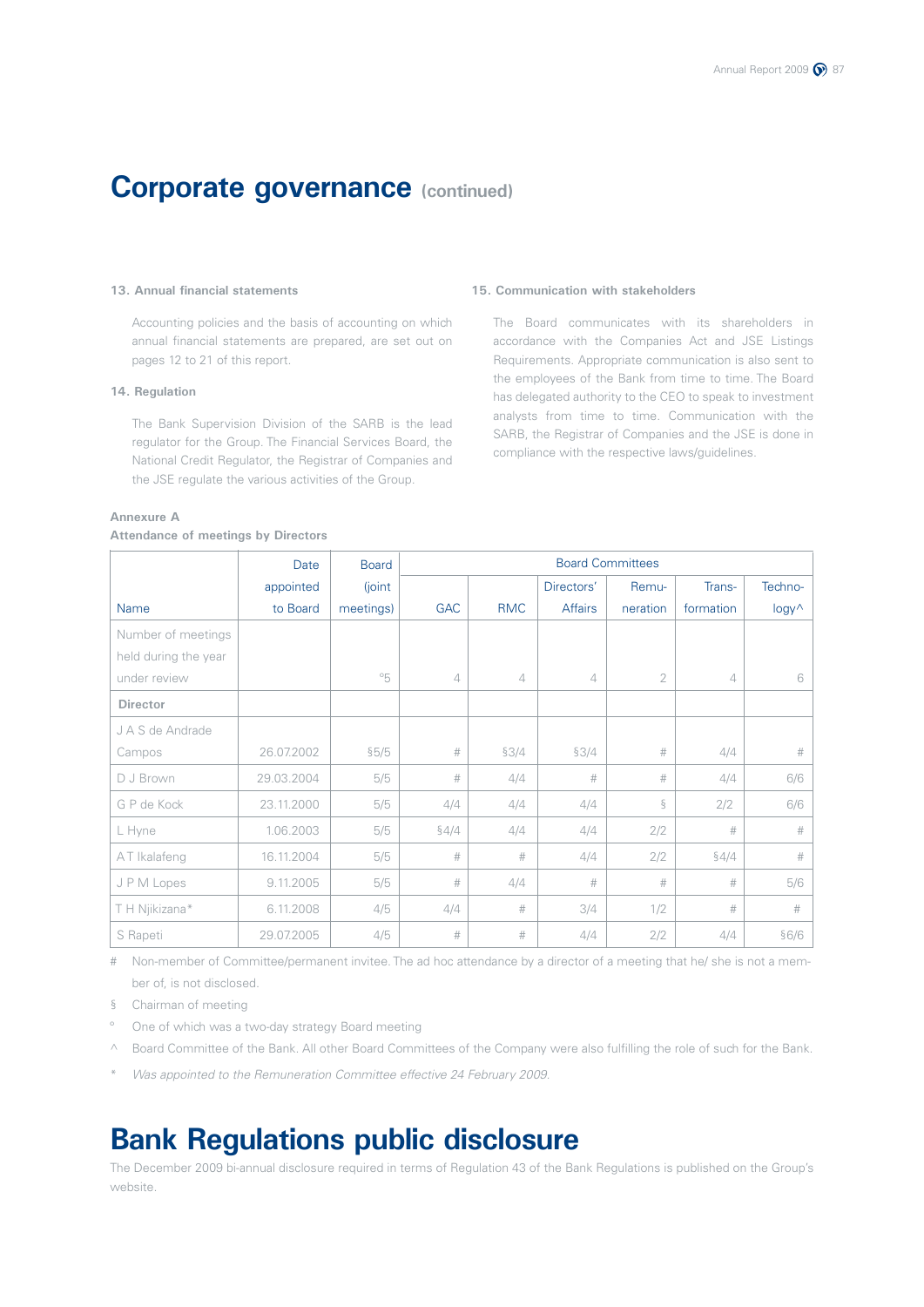# **Analysis of shareholders**

**at 31 December 2009**

### SHAREHOLDERS' SPREAD

|                                      |               |       | 2009          | 2008  |
|--------------------------------------|---------------|-------|---------------|-------|
| Number of public shareholders        |               |       | 6471          | 6402  |
| Percentage of shares held by:        |               |       |               |       |
|                                      |               | 2009  |               | 2008  |
|                                      | <b>Number</b> | %     | Number        | $\%$  |
| Public                               | 296 985 329   | 7.54  | 296 985 329   | 7.54  |
| Non-public                           | 3 641 933 195 | 92.46 | 3 641 933 195 | 92.46 |
| - Directors                          |               |       |               |       |
| - Employees                          | 110 600       | 0.003 | 110 600       | 0.003 |
| - Trustees of share incentive scheme | 27 804 400    | 0.71  | 27 804 400    | 0.71  |
| - Holders of 10% or more of shares   | 3 614 018 195 | 91.75 | 3 614 018 195 | 91.75 |
|                                      | 3 938 918 524 | 100.0 | 3 938 918 524 | 100.0 |

### MAJOR SHAREHOLDERS HOLDING IN EXCESS OF 5% OF THE COMPANY'S SHARE CAPITAL

|                             | Number of shares | $\%$  |
|-----------------------------|------------------|-------|
| 2009                        |                  |       |
| Caixa Geral de Depósitos SA | 3 614 018 195    | 91.75 |
| 2008                        |                  |       |
| Caixa Geral de Depósitos SA | 3 614 018 195    | 91.75 |

### PERFORMANCE ON THE JSE DURING THE YEAR

|                                | 2009          | 2008          |
|--------------------------------|---------------|---------------|
|                                |               |               |
| Number of shares issued        | 3 938 918 524 | 3 938 918 524 |
| Share price (cents)            |               |               |
| Year-end                       | 23            | 28            |
| Highest                        | 28            | 38            |
| Lowest                         | 19            | 21            |
| Number of shares traded        | 57 768 353    | 106 408 606   |
| Value of shares traded (R'000) | 13 134        | 31 946        |
| Average price (cents)          | 23            | 30            |
| Market capitalisation (R'000)  | 899 556       | 1 095 112     |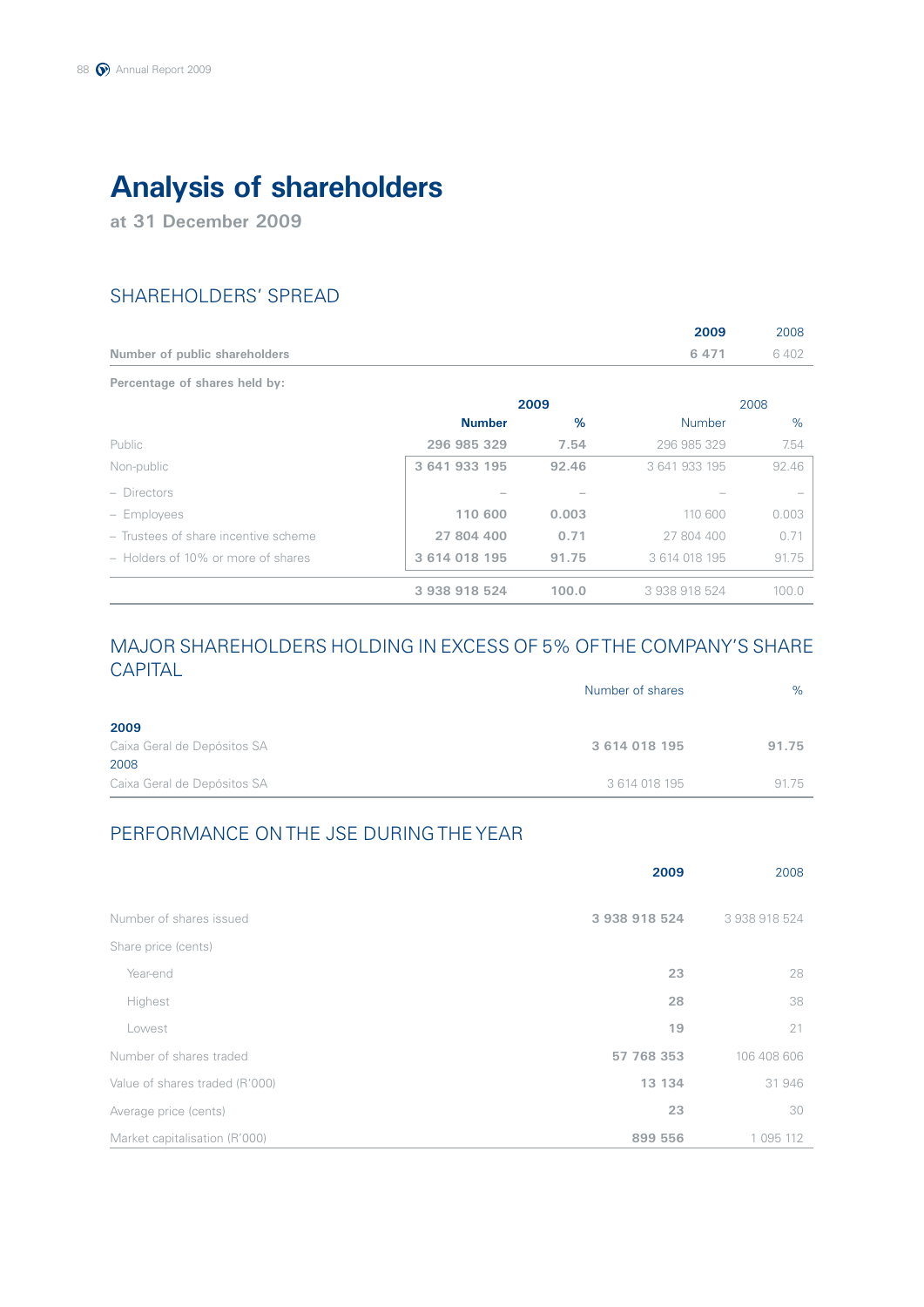## **Group addresses**

### **Mercantile Bank Group Head Office**

142 West Street, Sandown, 2196 PO Box 782699, Sandton, 2146 Tel: +27 11 302 0300 Fax: +27 11 883 7765

### **Mercantile Insurance Brokers Head Office**

Mercantile Bank, 142 West Street, Sandown, 2196 PO Box 782699, Sandton, 2146 Tel: +27 11 302 0300 Fax: +27 11 883 7765

### **Mercantile Bank Branches**

### **Boksburg Branch**

North Atlas Centre, cnr Atlas and North Rand Roads, Boksburg, 1459 PO Box 31558, Braamfontein, 2017 Tel: +27 11 918 5276 Fax: +27 11 918 4159

### **Bruma Branch**

11 Ernest Oppenheimer Boulevard Bruma, 2198 PO Box 31558, Braamfontein, 2017 Tel: +27 11 622 0916 Fax: +27 11 622 8833

### **Cape Town City Branch**

Ground Floor, M&B House, Pier Place Foreshore, Cape Town, 8001 PO Box 51, Cape Town, 8000 Tel: +27 21 419 9402 Fax: +27 21 419 5929

### **Cape Town Tygerberg Branch**

Ground Floor, Tygerpoort Building 7 Mispel Street, Belville, 7530 PO Box 5436, Tygervalley, 7536 Tel: +27 21 910 0161 Fax: +27 21 910 0163

### **Comaro Crossing Branch**

Shop FF9, Comaro Crossing Shopping Centre, Orpen and Comaro Roads, Oakdene, 2190 PO Box 31558, Braamfontein, 2017 Tel: +27 11 435 0640 Fax: + 27 11 435 1586

#### **Durban Branch**

Cowey Shopping Centre 123 Cowey Road, Berea, Durban, 4001 PO Box 519, Durban,4000 Tel: +27 31 209 9048 Fax: +27 31 209 9446

### **Germiston Branch**

The Lake Shopping Centre cnr William Hill and Lake Street, Germiston, 1401 PO Box 31558, Braamfontein, 2017 Tel: +27 11 824 5813 Fax: +27 11 824 5823

### **Horizon Branch**

153 Ontdekkers Road, Horizon, 1730 PO Box 31558, Braamfontein, 2017 Tel: +27 11 763 6000 Fax: +27 11 763 8742

### **Pretoria Hatfield Branch**

Pro-Equity Court, cnr Pretorius and Gordon Street, Hatfield, Pretoria, 0083 PO Box 31558, Braamfontein, 2017 Tel: +27 12 342 1151 Fax: +27 12 342 1191

### **Pretoria West Branch**

477 Mitchell Street Pretoria West, 0183 PO Box 31558, Braamfontein, 2017 Tel: +27 12 327 4671 Fax: +27 12 327 4645

#### **Sandton Branch**

Ground Floor, 142 West Street Sandown, 2196 PO Box 31558, Braamfontein, 2017 Tel: +27 11 302 0775 Fax: +27 11 884 1821

### **Strijdompark Branch**

Shop 2, Homeworld Centre cnr Malibongwe Drive and CR Swart Road, Strijdom Park, Randburg, 2194 PO Box 31558, Braamfontein, 2017 Tel: +27 11 791 0854 Fax: +27 11 791 2387

### **Troyeville Branch**

77 Bezuidenhout Street, Bertrams, 2094 PO Box 31558, Braamfontein, 2017 Tel: +27 11 624 1450 Fax: +27 11 614 9611

#### **Vanderbijlpark Branch**

Shop 1 & 2, Russell's Building 54 President Kruger Street, Vanderbijlpark, 1911 PO Box 31558, Braamfontein, 2017 Tel: +27 16 981 4132 Fax: +27 16 981 0767

### **Welkom Branch**

Tulbagh House, 11 Tulbagh Street Welkom, 9459 PO Box 2207, Welkom, 9460 Tel: +27 57 357 3143 Fax: +27 57 352 7879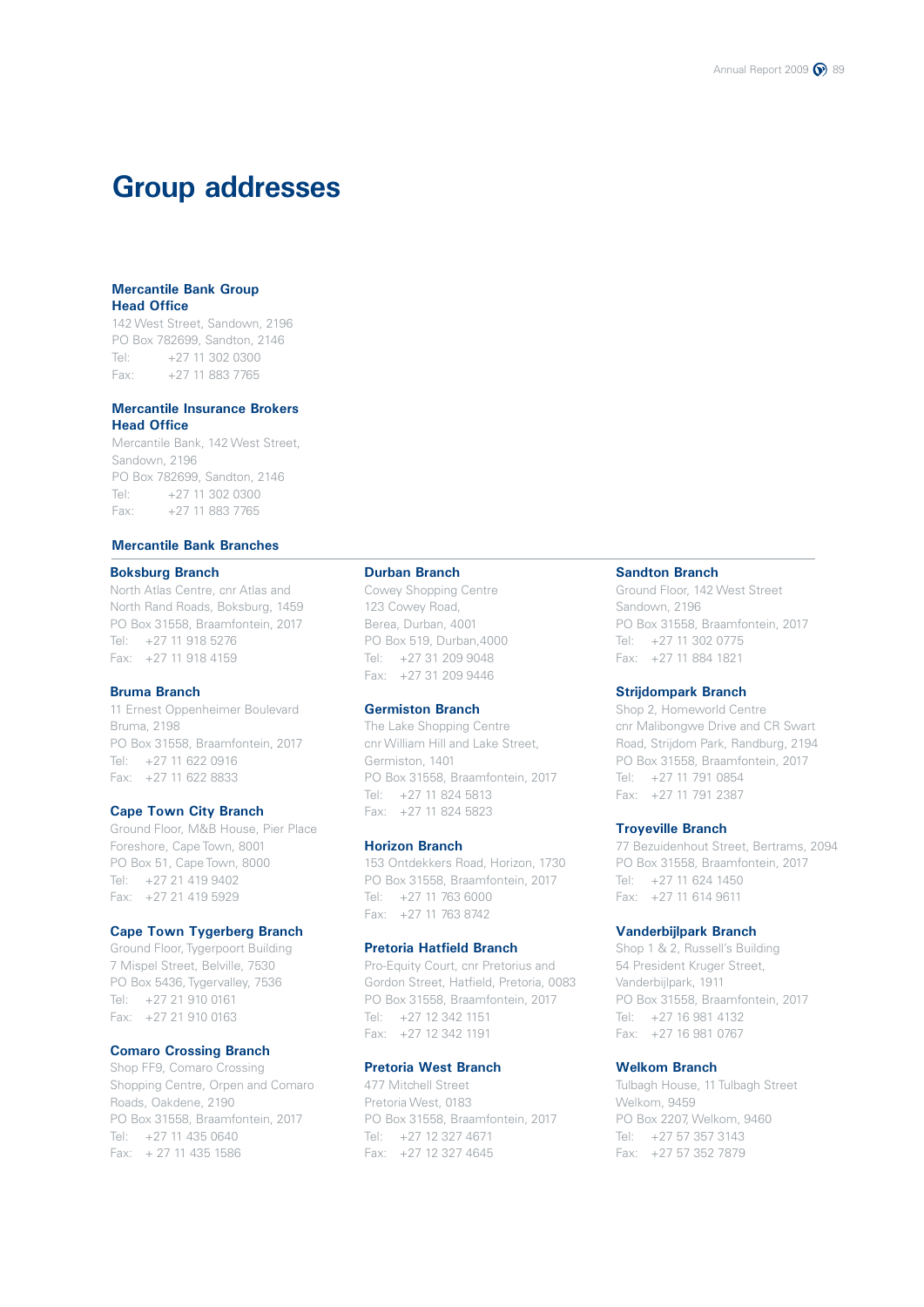## **Notice of Annual General Meeting**



Registration number: 1989/000164/06 (Incorporated in the Republic of South Africa) Share code: MTL ISIN: ZAE000064721 ("Mercantile " or "the Company")

Notice is hereby given that an Annual General Meeting ("the meeting") of the shareholders of the Company will be held at 12:30 on Thursday, 27 May 2010 in the Boardroom, First Floor, Mercantile Bank, 142 West Street, Sandown, Sandton for the following purposes:

### **ORDINARY RESOLUTIONS**

### **1. ADOPTION OF ANNUAL FINANCIAL STATEMENTS**

To receive and adopt the annual financial statements of the Company and of the Mercantile Group for the year ended 31 December 2009.

Explanatory note:

At the Annual General Meeting the Directors must present the audited annual financial statements for the year ended 31 December 2009 to shareholders together with the reports of the Directors and auditors as contained in the 2009 Annual Report.

### **2. NON-EXECUTIVE DIRECTORS' REMUNERATION**

To approve and ratify the proposed fees payable on a monthly basis to the non-executive Directors of the Mercantile Group from time to time for the period 1 April 2010 to 31 March 2011 for serving as a Director on the Board and Board Committees.

- 2.1 Chairman of the Mercantile Board: R 1 491 000 per annum
- 2.2 Director of the Mercantile Board: R 204 000 per annum
- 2.3 Director of Mercantile Bank Limited ("the Bank"), the major subsidiary of the Company: R 44 000 per annum
- 2.4 Chairman of the Group Audit Committee: R 81 000 per annum
- 2.5 Member of the Group Audit Committee: R 62 000 per annum
- 2.6 Chairman of the Remuneration Committee: R 54 000 per annum
- 2.7 Member of the Remuneration Committee: R 62 000 per annum
- 2.8 Member of the Risk and Capital Management Committee: R 62 000 per annum
- 2.9 Chairman of the Transformation Committee: R 54 000 per annum
- 2.10 Member of the Transformation Committee: R 62 000 per annum
- 2.11 Member of the Directors' Affairs Committee: R 62 000 per annum
- 2.12 Chairman of the Technology Committee (Committee of the Bank): R 54 000 per annum
- 2.13 Member of the Technology Committee (Committee of the Bank): R 62 000 per annum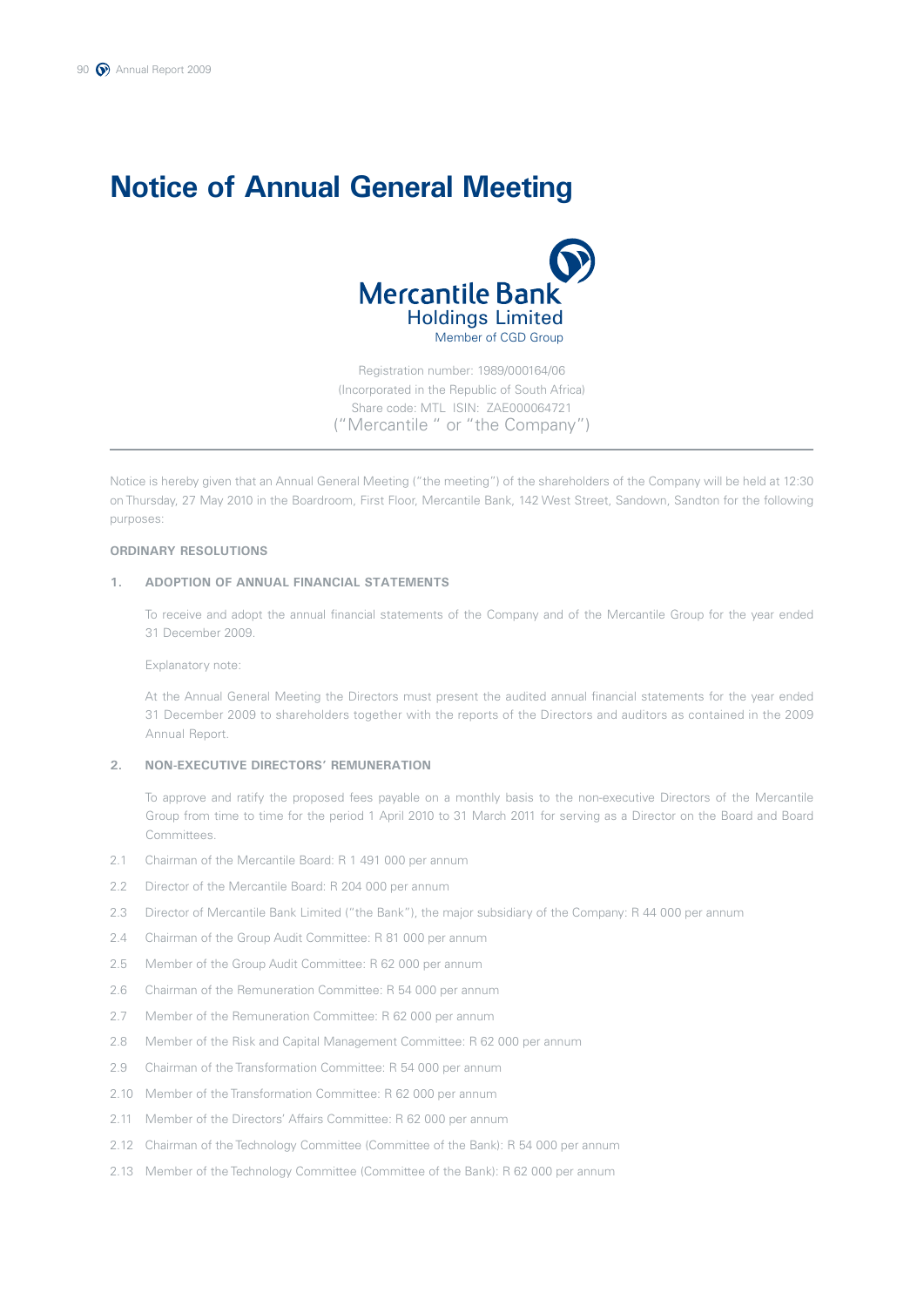## **Notice of Annual General Meeting (continued)**

### **2. NON-EXECUTIVE DIRECTORS' REMUNERATION (continued)**

#### Explanatory note:

Shareholders are requested to approve the remuneration payable to non-executive Directors for serving on the Boards and Board Committees of the Company and the Bank. The Chairman of the Mercantile Board's fee includes remuneration for the Chairman's participation on other Boards and Board Committees. The Board members' total fees are dependent on their participation on Board Committees. Refer to Annexure A on page 87 for the Board and Board Composition as at 31 December 2009.

### **3. RE-ELECTION OF DIRECTORS RETIRING BY ROTATION**

To re-elect by way of separate resolutions Directors in the place of those retiring in accordance with the Company's articles of association. The Directors retiring are:

J A S de Andrade Campos (appointed 27 June 2002) G P de Kock (appointed 23 November 2000) S Rapeti (appointed 29 July 2005)

and being eligible offer themselves for re-election.

An abbreviated curriculum vitae of each Director offering themselves for re-election is contained on page 94 of the Annual Report.

#### Explanatory note:

In accordance with the articles of association of the Company one-third of the Directors is required to retire at each meeting and may offer themselves for re-election. During the period of his service contract, the CEO is not considered for retirement by rotation.

### **4. AUDITORS**

To recommend the re-appointment of Deloitte & Touche as independent auditors of the Company and to appoint R Eksteen as the designated auditor to hold office for the ensuing year.

### Explanatory note:

Deloitte & Touche has indicated their willingness to continue as the Company's auditors until the next Annual General Meeting. The Group Audit Committee has satisfied itself as to the independence of Deloitte & Touche. The Group Audit Committee has the power in terms of the SA Corporate Laws Amendment Act, 2006 to approve the remuneration of the external auditors. The remuneration and non-audit fees paid to the auditors during the year ended 31 December 2009 are contained on page 50.

As special business and requiring shareholder approval, shareholders are requested to consider and if deemed fit, pass with or without modification the following resolutions numbers 5, 6 and 7.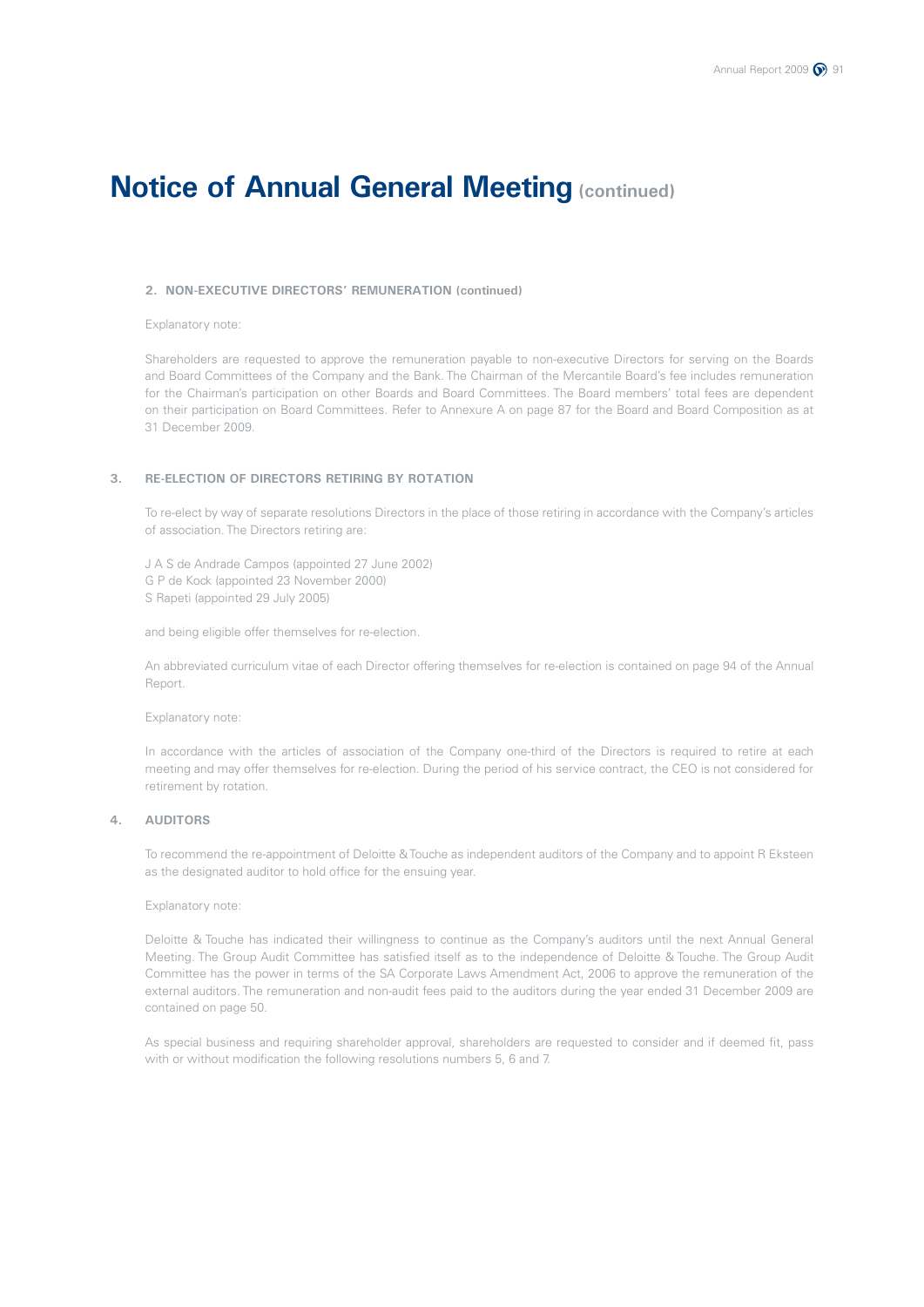# **Notice of Annual General Meeting (continued)**

### **5. CONTROL OF AUTHORISED BUT UNISSUED SHARES**

"RESOLVED as an ordinary resolution that all the unissued shares in the authorised share capital of the Company be and are hereby placed under the control of the Directors of the Company, who are authorised to allot and issue the same to such persons and on such terms and conditions as they may determine in their sole and absolute discretion, subject to the provisions of the Companies Act, No. 61 of 1973 (as amended), the provisions of the Banks Act, No. 94 of 1990 (as amended) and the Listings Requirements of JSE Limited."

The approval is given in the form of a general authority and accordingly:

- is only valid until the next Annual General Meeting of the Company; and
- may be varied or revoked by any General Meeting of the Company prior to such Annual General Meeting.

### **6. GENERAL AUTHORITY TO ISSUE SHARES FOR CASH**

"RESOLVED that the Directors be given the general authority to issue unissued shares of a class already in issue held under their control, for cash, when the Directors consider it appropriate in the circumstances, subject to the provisions of the Companies Act, No. 61 of 1973 (as amended), the provisions of the Banks Act, No. 94 of 1990 (as amended), the Listings Requirements of JSE Limited and to the following limitations, that:

- the authority shall be valid until the next Annual General Meeting of the Company (provided it shall not extend beyond 15 months from the date of this resolution);
- a paid press announcement giving full details, including the impact on net asset value, net tangible asset value, earnings and headline earnings per share, will be published at the time of any issue representing, on a cumulative basis within one financial year, 5% or more of the number of shares in issue prior to such issue;
- issues for cash in any one financial year may not exceed 15% of the Company's issued share capital;
- the issues must be made to public shareholders as defined by the Listings Requirements of JSE Limited; and
- in determining the price at which an issue of shares may be made in terms of this authority, the maximum discount permitted will be 10% of the volume weighted average traded price as determined over the 30 business days prior to the date that the price of the issue is determined or agreed by the Directors of the Company."

The approval of a 75% majority of the votes cast by shareholders present or represented by proxy at this meeting is required for this resolution to become effective.

### **7. SIGNATURE OF DOCUMENTS**

"RESOLVED that any one Director or the Company Secretary of the Company be and is hereby authorised to do all such things and sign all documents and take all such action as they consider necessary to implement the resolutions set out in the notice convening this Annual General Meeting at which this ordinary resolution will be considered."

### **VOTING AND PROXIES**

A member entitled to attend, speak and vote at this meeting is entitled to appoint a proxy (who need not be a member of the Company) to attend, vote and speak in his/her stead.

Members which are companies or other body corporates, may, in terms of section 188 (1) of the Companies Act, No. 61 of 1973 (as amended), by resolution of their Directors or other governing body, authorise any person to act as its representative at the meeting.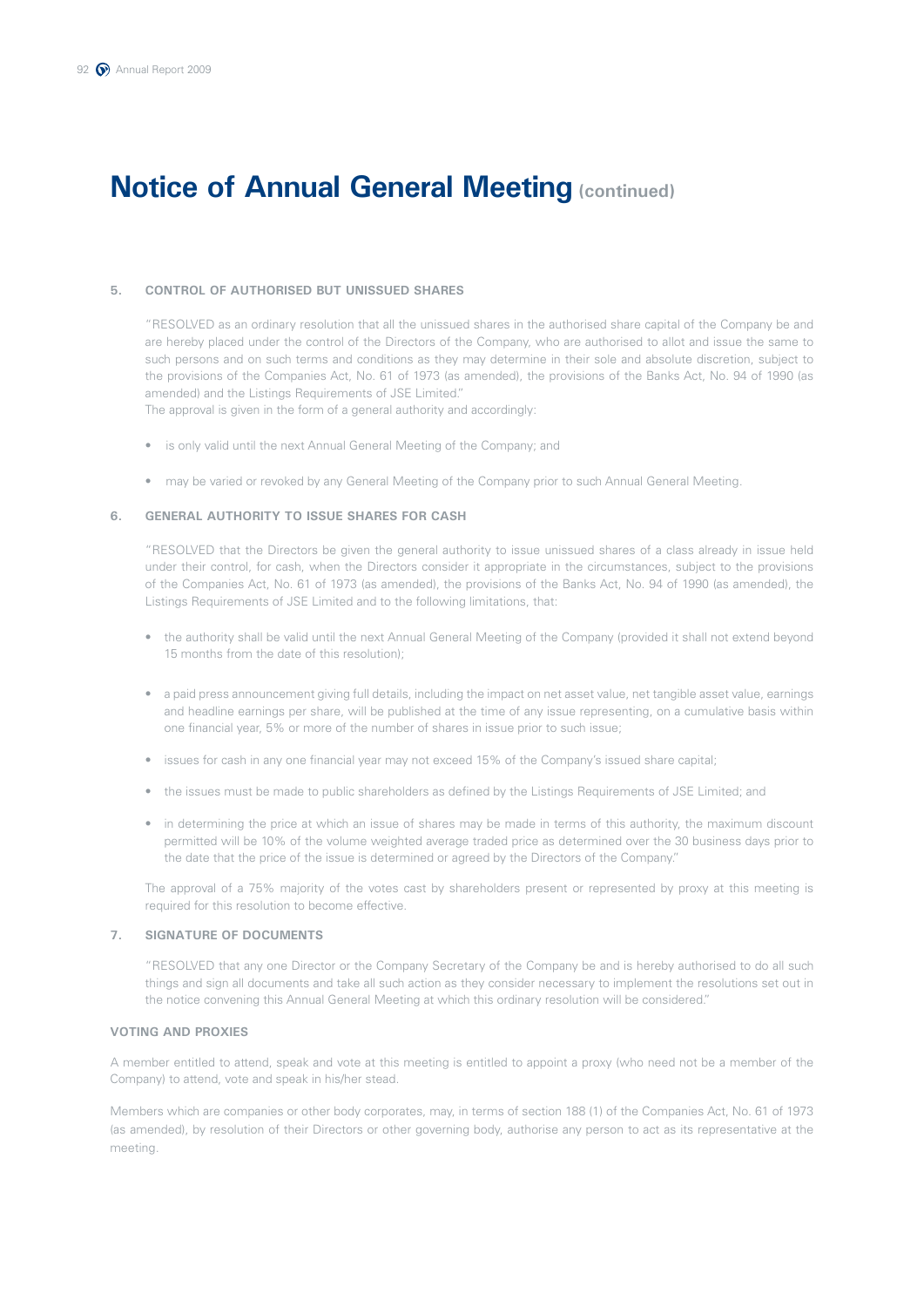## **Notice of Annual General Meeting (continued)**

Certificated shareholders and own-name dematerialised shareholders, who are unable to attend this meeting but wish to be represented thereat, must complete and return the attached form of proxy in accordance with the instructions contained therein. A form of proxy is attached for this purpose and must be lodged at the Company's transfer secretaries or the Company's registered address by no later than 12:30 on Tuesday 25 May 2010. The detail of these addresses are on page 3.

Dematerialised shareholders, excluding own-name dematerialised shareholders, who wish to attend this meeting, must request their Central Securities Depository Participant ("CSDP") or broker to provide them with a Letter of Representation or must instruct their CSDP or broker to vote by proxy on their behalf in terms of the agreement entered into between the shareholder and their CSDP or broker.

By order of the Board

**Ms A de Villiers**  Company Secretary Sandton 12 March 2010

### **Registered** office

First Floor Mercantile Bank 142 West Street Sandown, 2196 (P O Box 782699, Sandton, 2146)

### **Transfer Secretaries**

Computershare Investor Services (Pty) Limited Ground Floor 70 Marshall Street Johannesburg 2001 (P O Box 61051, Marshalltown, 2107)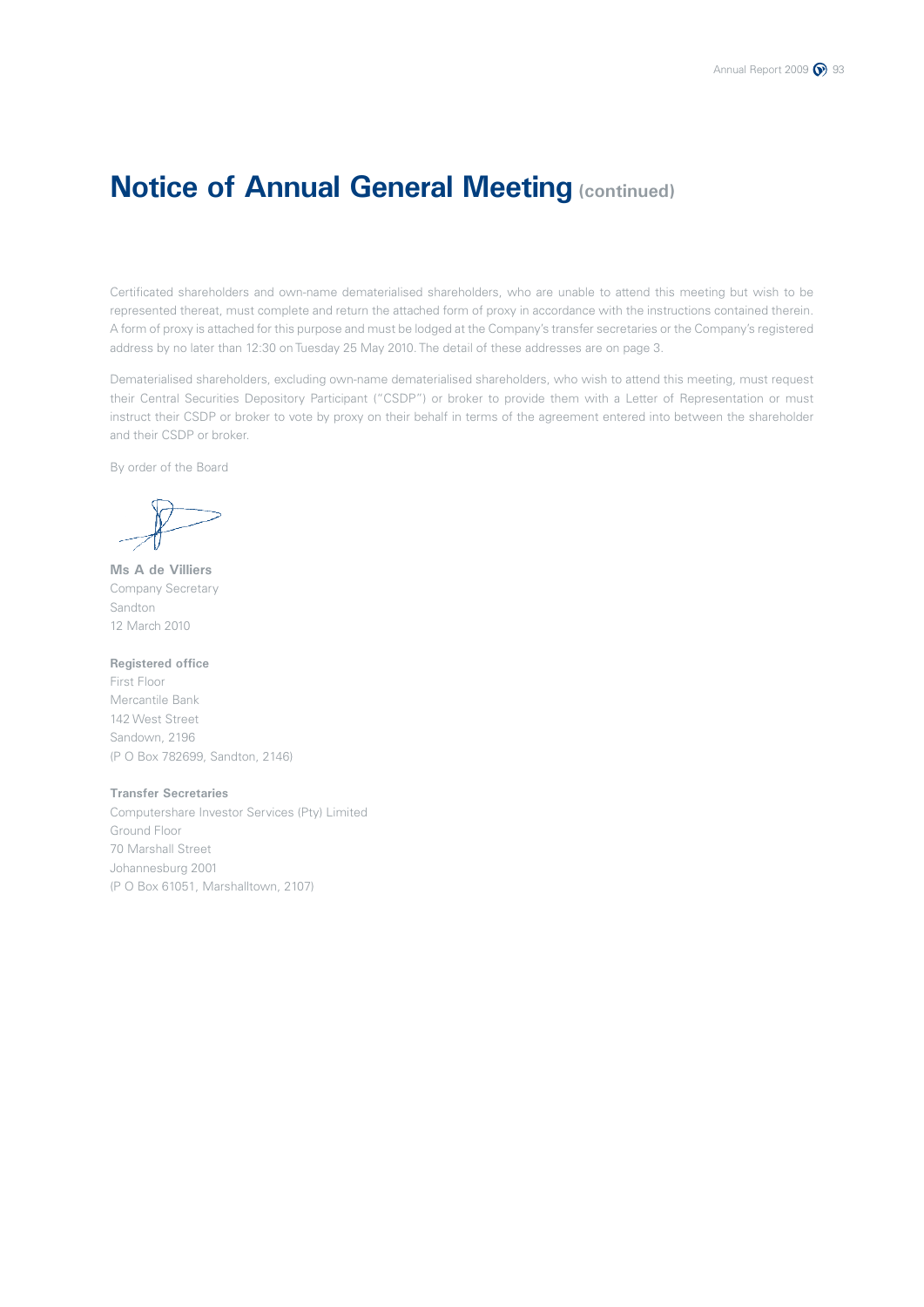## **Brief** *curriculum vitae* **of each Director standing for re-election or re-appointment**

G P de Kock, age 55, attended Executive Programmes at the Universities of Cape Town and Stanford, California. He retired in 2004 as Managing Director of Woolworths Financial Services (Pty) Limited and as an executive Director of Woolworths Holdings Limited. Before that he was the General Manager of the Credit Card Division of Edgars Stores Limited. He is currently operating as an independent consultant in the retail and financial services industries.

J A S de Andrade Campos, age 72, holds a degree in Law from Coimbra University in Portugal. Having started his career as Public Prosecutor, he later held senior positions in various banks and other companies in Europe and Africa, including Chairman of Banque Franco Portugaise in Paris (part of the CGD group).

S Rapeti, age 45, holds an MBA (cum laude) from the University of Wales and is currently studying for a Masters degree in Electronic Engineering through the University of the Witwatersrand. She served as the Vice-president of the Engineering Council of South Africa and Deputy Chairperson of the Council of the Built Environment from 2001 - 2005. Ms Rapeti currently heads up Products and Services development for MTN South Africa after a career spanning two decades with the SABC where her last position was Group Executive: Technology.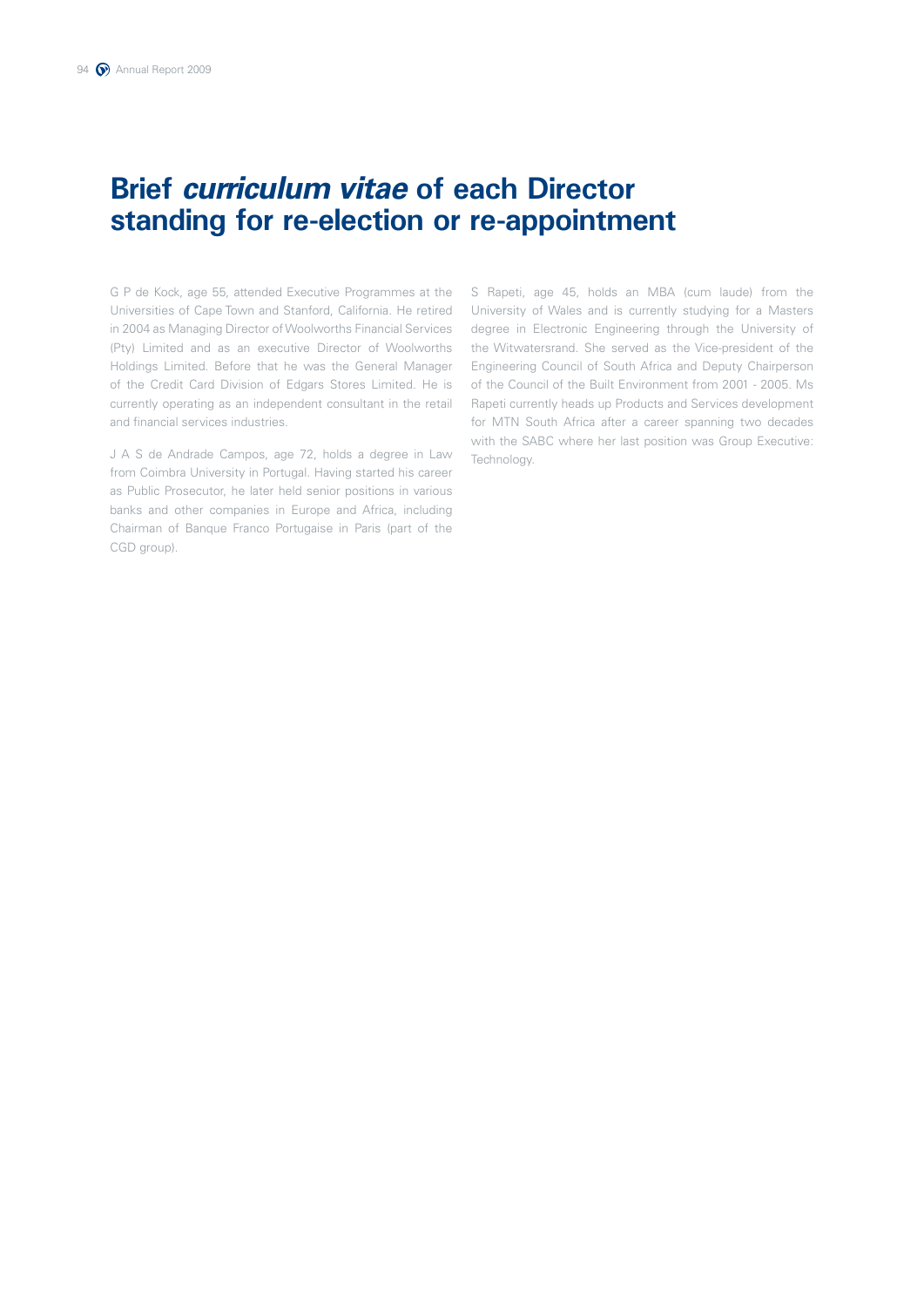## **Form of proxy**



Registration number: 1989/000164/06 (Incorporated in the Republic of South Africa) Share code: MTL ISIN: ZAE000064721 ("the Company")

for use by certificated and own-name dematerialised ordinary shareholders at the Annual General Meeting of the Company to be held at 12:30 on Thursday, 27 May 2010 ("the meeting") in the Boardroom, First Floor, Mercantile Bank, 142 West Street, Sandown, Sandton.

| I/We (please print) full name/(s)           |                                                 |
|---------------------------------------------|-------------------------------------------------|
| of (please print) address                   |                                                 |
| being (a) member(s) of the Company, holding | ordinary shares in the Company, hereby appoint: |
|                                             | or failing him/her,                             |
| 2.                                          | or failing him/her,                             |

3. the Chairman of the meeting

as my/our proxy to attend, speak and vote on my/our behalf at the Annual General Meeting to be held at the registered office of the Company, in Sandton, on Thursday, 27 May 2010 at 12:30 and at any adjournment thereof, and to vote or abstain from voting on the ordinary resolutions to be proposed at the meeting, as follows:

| <b>Resolutions</b> |                                                                          | For | Against | Abstain |
|--------------------|--------------------------------------------------------------------------|-----|---------|---------|
| Ш.                 | Ordinary resolution number 1: Adoption of annual financial statements    |     |         |         |
| 2.                 | Ordinary resolution number 2: Non-executive Directors' remuneration      |     |         |         |
| 3.                 | Re-election of Directors                                                 |     |         |         |
|                    | 3.1 Ordinary resolution number 3: J A S de Andrade Campos                |     |         |         |
|                    | 3.2 Ordinary resolution number 4: G P de Kock                            |     |         |         |
|                    | 3.3 Ordinary resolution number 5: S Rapeti                               |     |         |         |
| 4.                 | Ordinary resolution number 6: Re-appointment of auditors                 |     |         |         |
| 5.                 | Ordinary resolution number 7: Control of authorised but unissued shares  |     |         |         |
| 6.                 | Ordinary resolution number 8: General authority to issue shares for cash |     |         |         |
|                    | Ordinary resolution number 9: Signature on documents                     |     |         |         |

| Signed this                       | dav of | 2010 |
|-----------------------------------|--------|------|
| Signature of member(s)            |        |      |
| Assisted by me (where applicable) |        |      |

**Please read the notes and instructions on the reverse hereof.**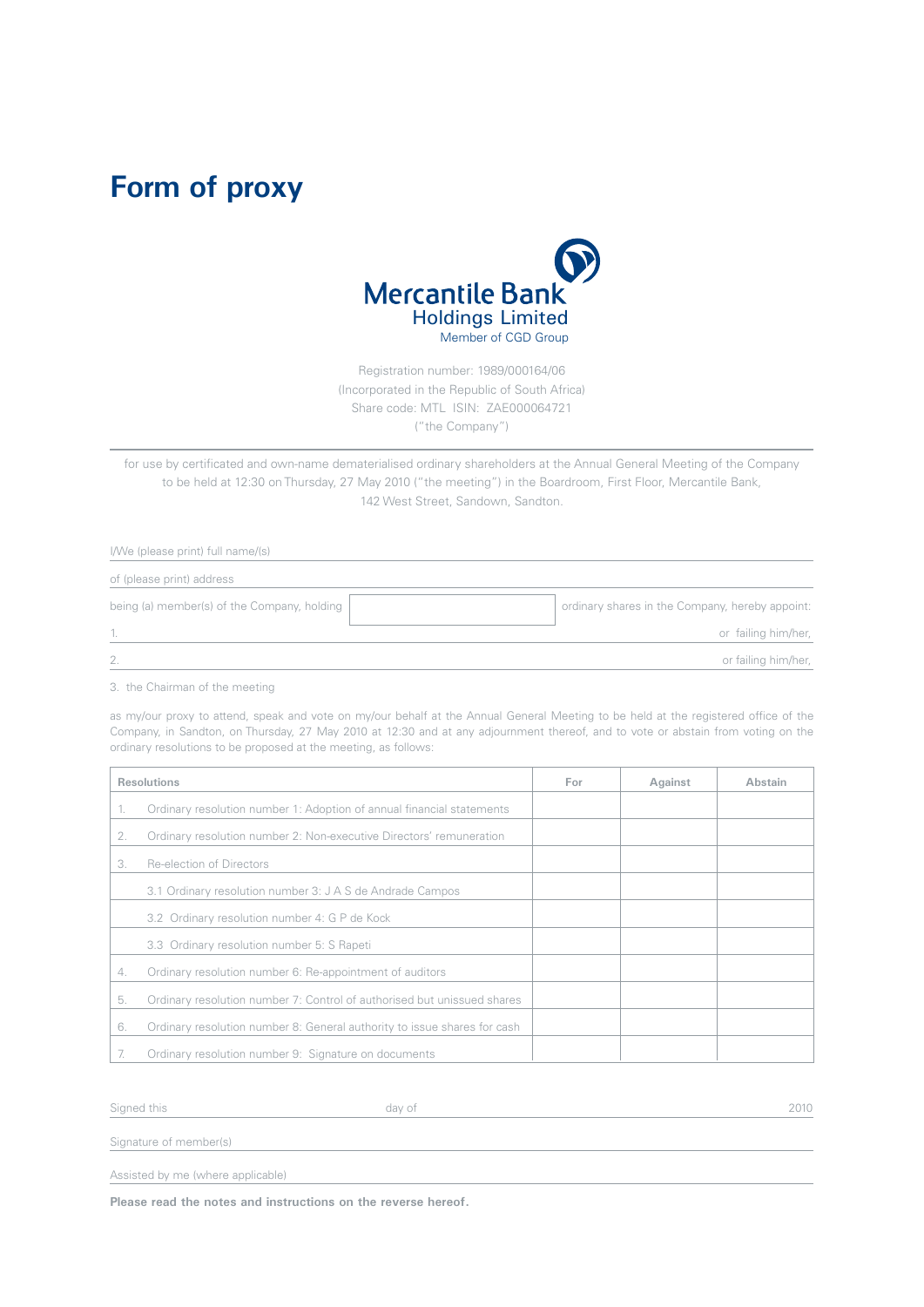## **Form of proxy (continued)**

### **Notes:**

- 1. A member entitled to attend and vote at the meeting is entitled to appoint a proxy to attend, speak and vote in his/her stead. A proxy need not be a member of the Company.
- 2. Every person present and entitled to vote at the meeting as a member or as a proxy or as a representative of a body corporate shall, on a show of hands, have one vote only, irrespective of the number of shares such person holds or represents, but in the event of a poll, a member shall be entitled to that proportion of the total votes in the Company which the aggregate amount of the nominal value of the shares held by him/her/it bears to the aggregate amount of the nominal value of all the shares issued by the Company. It is the intention of the Company to request for a vote on a poll.
- 3. Please insert the relevant number of shares/votes in the appropriate spaces on the face hereof and how you wish your votes to be cast. If you return this form of proxy duly signed without any specific directions, the proxy will vote or abstain from voting at his/her/its discretion.

#### **Instructions on signing and lodging this form of proxy:**

- 1. A deletion of any printed matter and the completion of any blank spaces need not be signed or initialled. Any alteration or correction must be initialled by the authorised signatory/ies.
- 2. The Chairman shall be entitled to decline or accept the authority of a person signing this form of proxy:
	- (a) under a power of attorney; or
	- (b) on behalf of a company,

unless that person's power of attorney or authority is deposited at the registered office of the Company not later than 12:30 on Tuesday, 25 May 2010.

- 3. You may insert the name of any person(s) whom you wish to appoint as your proxy in the blank space(s) provided for that purpose.
- 4. When there are joint holders of shares, all joint shareholders must sign this form of proxy.
- 5. The completion and lodging of this form of proxy will not preclude the member who grants this proxy from attending the meeting and speaking and voting in person thereat to the exclusion of any proxy appointed in terms hereof should such member wish to do so.
- 6. Documentary evidence establishing the authority of a person signing this form of proxy in a representative capacity must be attached to this form of proxy, unless previously recorded by the transfer secretaries of the Company or waived by the Chairman of the meeting. The Chairman of the meeting may reject any form of proxy not completed and/or received in accordance with these notes and/or instructions, or with the articles of association of the Company.
- 7. Completed forms of proxy should be returned to the registered office, First Floor, Mercantile Bank, 142 West Street, Sandown, 2196 (PO Box 782699, Sandton, 2146) or faxed to the Company Secretary (fax number +27 11 883-7765) or faxed to the transfer secretaries (fax number +27 11 688 5238) by no later than 12:30 on Tuesday, 25 May 2010.